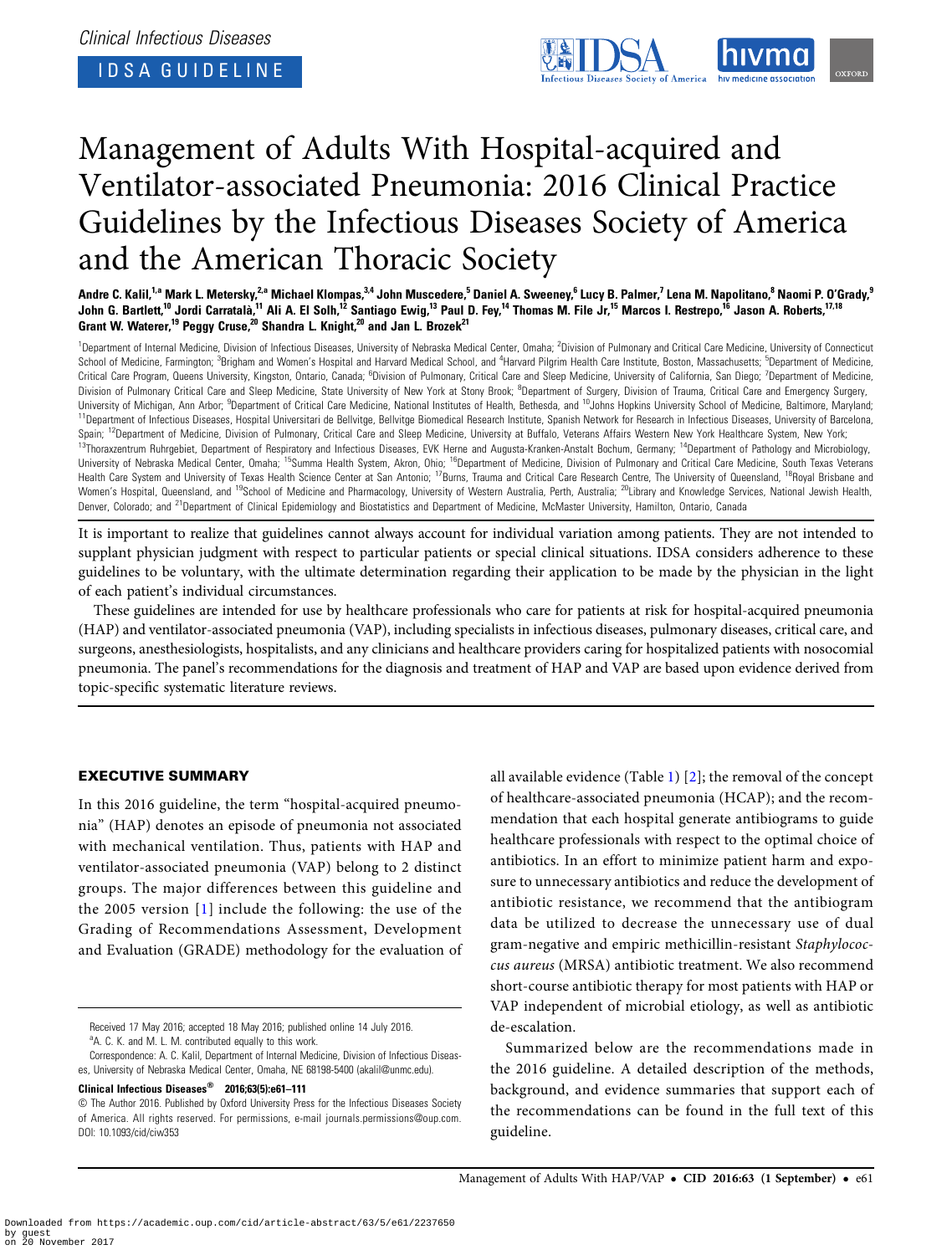#### <span id="page-1-0"></span>Table 1. Interpretation of Strong and Weak (Conditional) Recommendations

|               | Strong Recommendation                                                                                                                                                                                                                                                                                                                              | Weak (Conditional)<br>Recommendation                                                                                                                                                                                                                                                                                                                          |
|---------------|----------------------------------------------------------------------------------------------------------------------------------------------------------------------------------------------------------------------------------------------------------------------------------------------------------------------------------------------------|---------------------------------------------------------------------------------------------------------------------------------------------------------------------------------------------------------------------------------------------------------------------------------------------------------------------------------------------------------------|
| Patients      | Most individuals in this<br>situation would want the<br>recommended course of<br>action, and only a small<br>proportion would not.                                                                                                                                                                                                                 | The majority of individuals in<br>this situation would want<br>the suggested course of<br>action, but many would<br>not.                                                                                                                                                                                                                                      |
| Clinicians    | Most individuals should<br>receive the intervention.<br>Adherence to this<br>recommendation<br>according to the guideline<br>could be used as a quality<br>criterion or performance<br>indicator. Formal decision<br>aids are not likely to be<br>needed to help individuals<br>make decisions consistent<br>with their values and<br>preferences. | Recognize that different<br>choices will be appropriate<br>for individual patients and<br>that you must help each<br>patient arrive at a<br>management decision<br>consistent with his or her<br>values and preferences.<br>Decision aids may be<br>useful in helping<br>individuals to make<br>decisions consistent with<br>their values and<br>preferences. |
| Policy makers | The recommendation can be<br>adopted as policy in most<br>situations.                                                                                                                                                                                                                                                                              | Policymaking will require<br>substantial debate and<br>involvement of various<br>stakeholders.                                                                                                                                                                                                                                                                |

## MICROBIOLOGIC METHODS TO DIAGNOSE VAP AND **HAP**

I. Should Patients With Suspected VAP Be Treated Based on the Results of Invasive Sampling (ie, Bronchoscopy, Blind Bronchial Sampling) With Quantitative Culture Results, Noninvasive Sampling (ie, Endotracheal Aspiration) With Quantitative Culture Results, or Noninvasive Sampling With Semiquantitative Culture Results? Recommendation

1. We suggest noninvasive sampling with semiquantitative cultures to diagnose VAP, rather than invasive sampling with quantitative cultures and rather than noninvasive sampling with quantitative cultures (weak recommendation, low-quality evidence).

Remarks: Invasive respiratory sampling includes bronchoscopic techniques (ie, bronchoalveolar lavage [BAL], protected specimen brush [PSB]) and blind bronchial sampling (ie, mini-BAL). Noninvasive respiratory sampling refers to endotracheal aspiration.

## II. If Invasive Quantitative Cultures Are Performed, Should Patients With Suspected VAP Whose Culture Results Are Below the Diagnostic Threshold for VAP (PSB With  $<$  10<sup>3</sup> Colony-Forming Units [CFU]/mL, BAL With  $<$  10<sup>4</sup> CFU/ mL) Have Their Antibiotics Withheld Rather Than Continued? Recommendation

1. Noninvasive sampling with semiquantitative cultures is the preferred methodology to diagnose VAP (see section I); however, the panel recognizes that invasive quantitative cultures will occasionally be performed by some clinicians. For patients with suspected VAP whose invasive quantitative culture results are below the diagnostic threshold for VAP, we suggest that antibiotics be withheld rather than continued (weak recommendation, very low-quality evidence).

Values and Preferences: This recommendation places a high value on avoiding unnecessary harm and cost.

Remarks: Clinical factors should also be considered because they may alter the decision of whether to withhold or continue antibiotics. These include the likelihood of an alternative source of infection, prior antimicrobial therapy at the time of culture, degree of clinical suspicion, signs of severe sepsis, and evidence of clinical improvement.

## III. In Patients With Suspected HAP (Non-VAP), Should Treatment Be Guided by the Results of Microbiologic Studies Performed on Respiratory Samples, or Should Treatment Be Empiric? Recommendation

1. We suggest that patients with suspected HAP (non-VAP) be treated according to the results of microbiologic studies performed on respiratory samples obtained noninvasively, rather than being treated empirically (weak recommendation, very low-quality evidence).

Values and Preferences: The suggestion places a high value on the potential to accurately target antibiotic therapy and then deescalate antibiotic therapy based upon respiratory and blood culture results. Minimizing resource use by not obtaining respiratory cultures is given a lower value.

Remarks: Noninvasive methods to obtain respiratory samples include the following: spontaneous expectoration, sputum induction, nasotracheal suctioning in a patient who is unable to cooperate to produce a sputum sample, and endotracheal aspiration in a patient with HAP who subsequently requires mechanical ventilation. The panel recognizes that for some patients in whom a respiratory sample cannot be obtained noninvasively, there may be factors which could prompt consideration of obtaining samples invasively.

## THE USE OF BIOMARKERS AND THE CLINICAL PULMONARY INFECTION SCORE TO DIAGNOSE VAP AND HAP

IV. In Patients With Suspected HAP/VAP, Should Procalcitonin (PCT) Plus Clinical Criteria or Clinical Criteria Alone Be Used to Decide Whether or Not to Initiate Antibiotic Therapy? Recommendation

1. For patients with suspected HAP/VAP, we recommend using clinical criteria alone, rather than using serum PCT plus clinical criteria, to decide whether or not to initiate antibiotic therapy (strong recommendation, moderate-quality evidence).

## V. In Patients With Suspected HAP/VAP, Should Soluble Triggering Receptor Expressed on Myeloid Cells (sTREM-1) Plus Clinical Criteria or Clinical Criteria Alone Be Used to Decide Whether or Not to Initiate Antibiotic Therapy? Recommendation

1. For patients with suspected HAP/VAP, we recommend using clinical criteria alone, rather than using bronchoalveolar lavage fluid (BALF) sTREM-1 plus clinical criteria, to

e62 • CID 2016:63 (1 September) • Kalil et al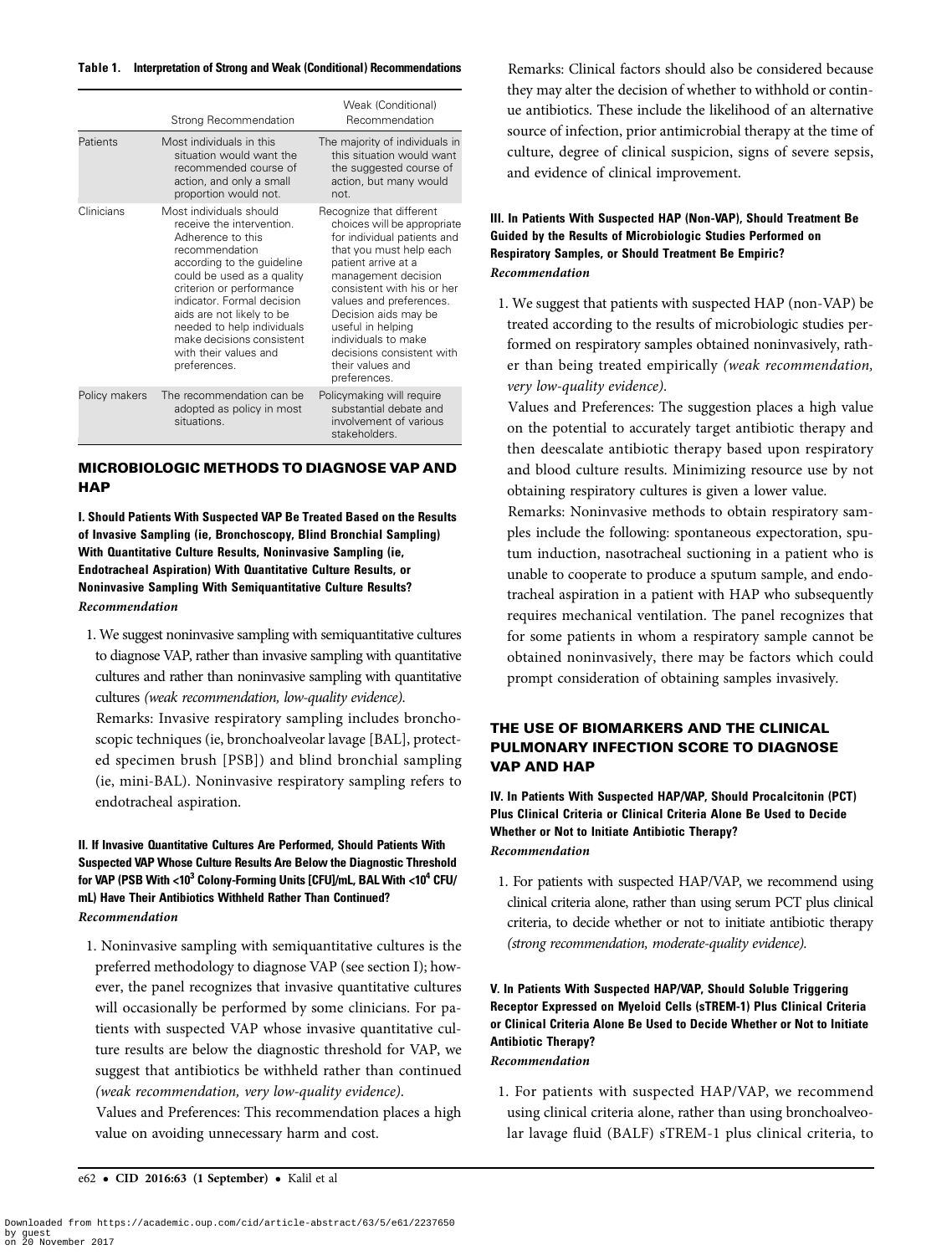<span id="page-2-0"></span>decide whether or not to initiate antibiotic therapy (strong recommendation, moderate-quality evidence).

## VI. In Patients With Suspected HAP/VAP, Should C-Reactive Protein (CRP) Plus Clinical Criteria, or Clinical Criteria Alone, Be Used to Decide Whether or Not to Initiate Antibiotic Therapy? Recommendation

1. For patients with suspected HAP/VAP, we recommend using clinical criteria alone rather than using CRP plus clinical criteria, to decide whether or not to initiate antibiotic therapy (weak recommendation, low-quality evidence).

## VII. In Patients With Suspected HAP/VAP, Should the Modified Clinical Pulmonary Infection Score (CPIS) Plus Clinical Criteria, or Clinical Criteria Alone, Be Used to Decide Whether or Not to Initiate Antibiotic Therapy?

Recommendation

1. For patients with suspected HAP/VAP, we suggest using clinical criteria alone, rather than using CPIS plus clinical criteria, to decide whether or not to initiate antibiotic therapy (weak recommendation, low-quality evidence).

## TREATMENT OF VENTILATOR-ASSOCIATED **TRACHEOBRONCHITIS**

## VIII. Should Patients With Ventilator-Associated Tracheobronchitis (VAT) Receive Antibiotic Therapy? Recommendation

1. In patients with VAT, we suggest not providing antibiotic therapy (weak recommendation, low-quality evidence).

## INITIAL TREATMENT OF VAP AND HAP

#### IX. Should Selection of an Empiric Antibiotic Regimen for VAP Be Guided by Local Antibiotic-Resistance Data? Recommendations

- 1. We recommend that all hospitals regularly generate and disseminate a local antibiogram, ideally one that is specific to their intensive care population(s) if possible.
- 2. We recommend that empiric treatment regimens be informed by the local distribution of pathogens associated with VAP and their antimicrobial susceptibilities.

Values and preferences: These recommendations place a high value on targeting the specific pathogens associated with VAP as narrowly as possible to assure adequate treatment while minimizing overtreatment and its undesirable consequences. Remarks: The frequency with which the distribution of pathogens and their antimicrobial susceptibilities are updated should be determined by the institution. Considerations should include their rate of change, resources, and the amount of data available for analysis.

## X. What Antibiotics Are Recommended for Empiric Treatment of Clinically Suspected VAP?

Recommendations (See Table [3](#page-3-0) for Specific Antibiotic Recommendations)

- 1. In patients with suspected VAP, we recommend including coverage for S. aureus, Pseudomonas aeruginosa, and other gram-negative bacilli in all empiric regimens (strong recommendation, low-quality evidence).
- i. We suggest including an agent active against MRSA for the empiric treatment of suspected VAP only in patients with any of the following: a risk factor for antimicrobial resistance (Table 2), patients being treated in units where >10%–20% of S. aureus isolates are methicillin resistant, and patients in units where the prevalence of MRSA is not known (weak recommendation, very low-quality evidence).
- ii. We suggest including an agent active against methicillinsensitive S. aureus (MSSA) (and not MRSA) for the empiric treatment of suspected VAP in patients without risk factors for antimicrobial resistance, who are being treated in ICUs where <10%–20% of S. aureus isolates are methicillin resistant (weak recommendation, very low-quality evidence).
- 2. If empiric coverage for MRSA is indicated, we recommend either vancomycin or linezolid (strong recommendation, moderate-quality evidence).
- 3. When empiric treatment that includes coverage for MSSA (and not MRSA) is indicated, we suggest a regimen including piperacillin-tazobactam, cefepime, levofloxacin, imipenem, or meropenem (weak recommendation, very low-quality evidence). Oxacillin, nafcillin, or cefazolin are preferred agents for treatment of proven MSSA, but are not necessary for the empiric treatment of VAP if one of the above agents is used.
- 4. We suggest prescribing 2 antipseudomonal antibiotics from different classes for the empiric treatment of suspected VAP only in patients with any of the following: a risk factor for

#### Table 2. Risk Factors for Multidrug-Resistant Pathogens

| Risk factors for MDR VAP                                            |  |  |  |
|---------------------------------------------------------------------|--|--|--|
| Prior intravenous antibiotic use within 90 d                        |  |  |  |
| Septic shock at time of VAP                                         |  |  |  |
| ARDS preceding VAP                                                  |  |  |  |
| Five or more days of hospitalization prior to the occurrence of VAP |  |  |  |
| Acute renal replacement therapy prior to VAP onset                  |  |  |  |
| Risk factors for MDR HAP                                            |  |  |  |
| Prior intravenous antibiotic use within 90 d                        |  |  |  |
| Risk factors for MRSA VAP/HAP                                       |  |  |  |
| Prior intravenous antibiotic use within 90 d                        |  |  |  |
| Risk factors for MDR Pseudomonas VAP/HAP                            |  |  |  |
| Prior intravenous antibiotic use within 90 d                        |  |  |  |

Abbreviations: ARDS, acute respiratory distress syndrome; HAP, hospital-acquired pneumonia; MDR, multidrug resistant; MRSA, methicillin-resistant Staphylococcus aureus; VAP, ventilator-associated pneumonia.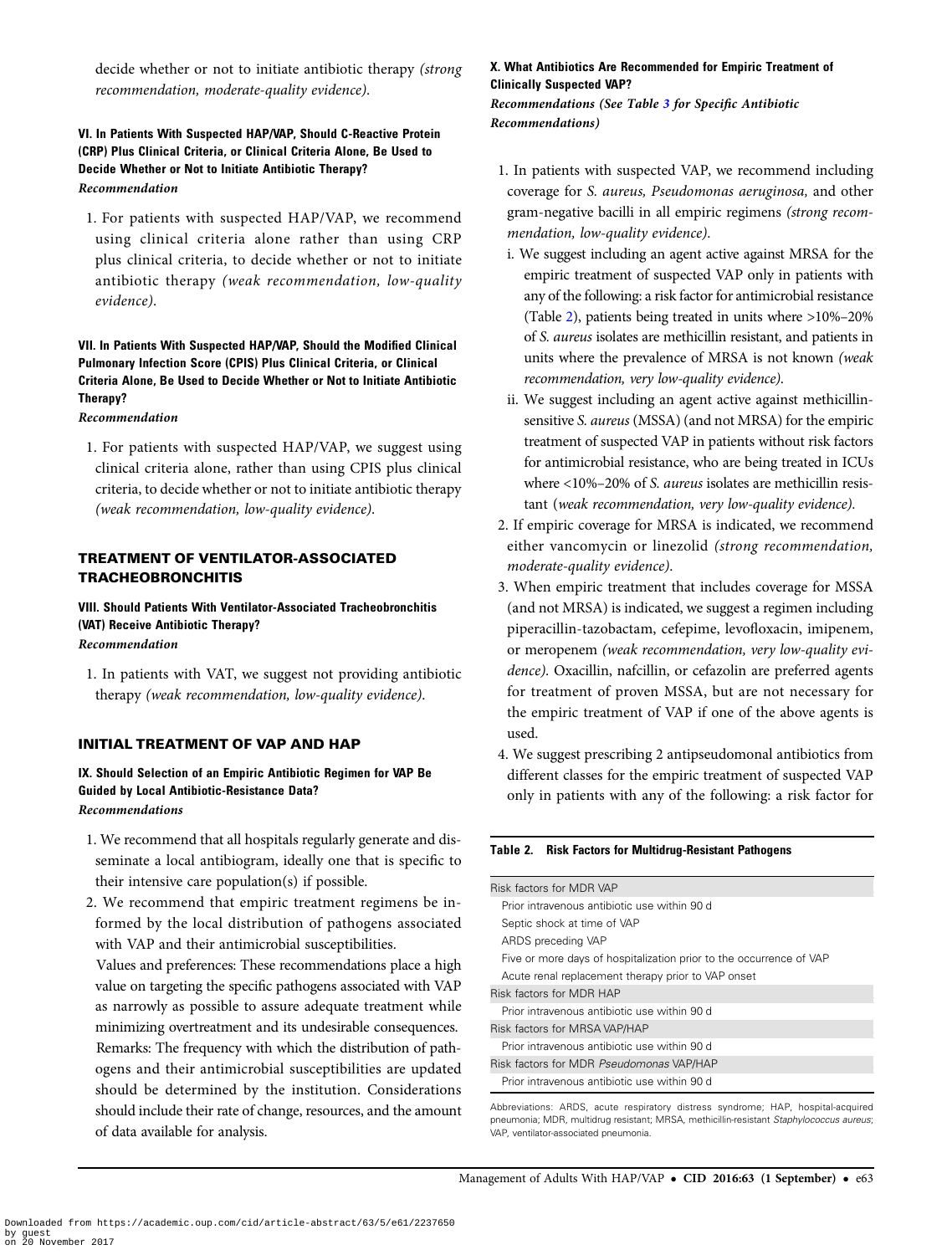#### <span id="page-3-0"></span>Table 3. Suggested Empiric Treatment Options for Clinically Suspected Ventilator-Associated Pneumonia in Units Where Empiric Methicillin-Resistant Staphylococcus aureus Coverage and Double Antipseudomonal/Gram-Negative Coverage Are Appropriate

| A. Gram-Positive Antibiotics With<br><b>MRSA Activity</b>                                                                                 | B. Gram-Negative Antibiotics With<br>Antipseudomonal Activity: β-Lactam-Based Agents          | C. Gram-Negative Antibiotics With Antipseudomonal<br>Activity: Non-B-Lactam-Based Agents                                                                                                                                       |
|-------------------------------------------------------------------------------------------------------------------------------------------|-----------------------------------------------------------------------------------------------|--------------------------------------------------------------------------------------------------------------------------------------------------------------------------------------------------------------------------------|
| Glycopeptides <sup>a</sup><br>Vancomycin 15 mg/kg IV q8-12h<br>(consider a loading dose of 25-30)<br>$mq/kg \times 1$ for severe illness) | Antipseudomonal penicillins <sup>b</sup><br>Piperacillin-tazobactam 4.5 g IV g6h <sup>b</sup> | Fluoroquinolones<br>Ciprofloxacin 400 mg IV q8h<br>Levofloxacin 750 mg IV q24h                                                                                                                                                 |
| OR                                                                                                                                        | OR                                                                                            | <b>OR</b>                                                                                                                                                                                                                      |
| Oxazolidinones<br>Linezolid 600 mg IV q12h                                                                                                | Cephalosporinsb<br>Cefepime 2 q IV q8h<br>Ceftazidime 2 g IV g8h                              | Aminoglycosides <sup>a,c</sup><br>Amikacin 15-20 mg/kg IV g24h<br>Gentamicin 5-7 mg/kg IV g24h<br>Tobramycin 5-7 mg/kg IV g24h                                                                                                 |
|                                                                                                                                           | OR                                                                                            | <b>OR</b>                                                                                                                                                                                                                      |
|                                                                                                                                           | Carbapenems <sup>b</sup><br>Imipenem 500 mg IV q6h <sup>d</sup><br>Meropenem 1 g IV g8h       | Polymyxins <sup>a,e</sup><br>Colistin 5 mg/kg IV $\times$ 1 (loading dose) followed by 2.5<br>mg $\times$ (1.5 $\times$ CrCl + 30) IV g12h (maintenance dose) [135]<br>Polymyxin B 2.5-3.0 mg/kg/d divided in 2 daily IV doses |
|                                                                                                                                           | OR                                                                                            |                                                                                                                                                                                                                                |
|                                                                                                                                           | Monobactams <sup>t</sup><br>Aztreonam 2 g IV g8h                                              |                                                                                                                                                                                                                                |

Choose one gram-positive option from column A, one gram-negative option from column B, and one gram-negative option from column C. Note that the initial doses suggested in this table may need to be modified for patients with hepatic or renal dysfunction.

Abbreviations: CrCl, creatinine clearance; IV, intravenous; MRSA, methicillin-resistant Staphylococcus aureus.

<sup>a</sup> Drug levels and adjustment of doses and/or intervals required.

<sup>b</sup> Extended infusions may be appropriate. Please see section XIII on pharmacokinetic/pharmacodynamic optimization of antibiotic therapy.

<sup>c</sup> On meta-analysis, aminoglycoside regimens were associated with lower clinical response rates with no differences in mortality.

<sup>d</sup> The dose may need to be lowered in patients weighing <70 kg to prevent seizures.

e Polymyxins should be reserved for settings where there is a high prevalence of multidrug resistance and local expertise in using this medication. Dosing is based on colistin-base activity (CBA); for example, One million IU of colistin is equivalent to about 30 mg of CBA, which corresponds to about 80 mg of the prodrug colistimethate. Polymyxin B (1 mg = 10 000 units) [[136\]](#page-45-0).

f In the absence of other options, it is acceptable to use aztreonam as an adjunctive agent with another β-lactam–based agent because it has different targets within the bacterial cell wall [[137\]](#page-45-0).

antimicrobial resistance (Table [2](#page-2-0)), patients in units where >10% of gram-negative isolates are resistant to an agent being considered for monotherapy, and patients in an ICU where local antimicrobial susceptibility rates are not available (weak recommendation, low-quality evidence).

- 5. We suggest prescribing one antibiotic active against P. aeruginosa for the empiric treatment of suspected VAP in patients without risk factors for antimicrobial resistance who are being treated in ICUs where ≤10% of gram-negative isolates are resistant to the agent being considered for monotherapy (weak recommendation, low-quality evidence).
- 6. In patients with suspected VAP, we suggest avoiding aminoglycosides if alternative agents with adequate gram-negative activity are available (weak recommendation, low-quality evidence).
- 7. In patients with suspected VAP, we suggest avoiding colistin if alternative agents with adequate gram-negative activity are available (weak recommendation, very low-quality evidence). Values and Preferences: These recommendations are a compromise between the competing goals of providing early appropriate antibiotic coverage and avoiding superfluous treatment that may lead to adverse drug effects, Clostridium difficile infections, antibiotic resistance, and increased cost. Remarks: Risk factors for antimicrobial resistance are provided in Table [2.](#page-2-0) The 10%–20% threshold for deciding

whether or not to target MRSA and the 10% threshold for deciding whether or not to prescribe 1 antipseudomonal agent or 2 were chosen by the panel with a goal of trying to assure that ≥95% of patient receive empiric therapy active against their likely pathogens; when implementing these recommendations, individual ICUs may elect to modify these thresholds. If patient has structural lung disease increasing the risk of gram-negative infection (ie, bronchiectasis or cystic fibrosis), 2 antipseudomonal agents are recommended.

## XI. Should Selection of an Empiric Antibiotic Regimen for HAP (Non-VAP) Be Guided by Local Antibiotic Resistance Data? Recommendations

- 1. We recommend that all hospitals regularly generate and disseminate a local antibiogram, ideally one that is tailored to their HAP population, if possible.
- 2. We recommend that empiric antibiotic regimens be based upon the local distribution of pathogens associated with HAP and their antimicrobial susceptibilities.
- Remarks: The frequency with which the distribution of pathogens and their antimicrobial susceptibilities are updated should be determined by the institution. Considerations should include their rate of change, resources, and the amount of data available for analysis.

e64 • CID 2016:63 (1 September) • Kalil et al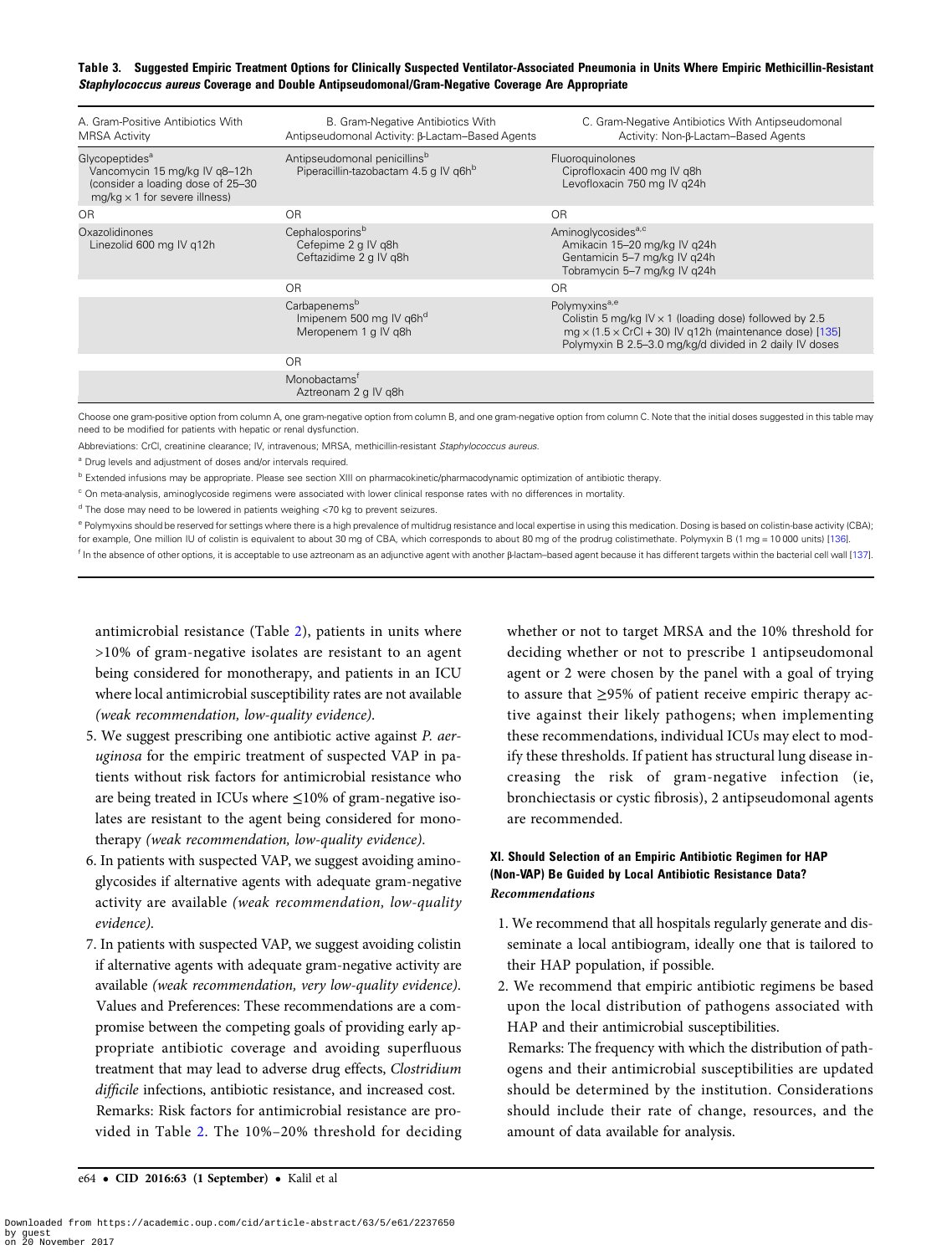## <span id="page-4-0"></span>XII. What Antibiotics Are Recommended for Empiric Treatment of Clinically Suspected HAP (Non-VAP)?

Recommendations (See Table 4 for Specific Antibiotic Recommendations)

- 1. For patients being treated empirically for HAP, we recommend prescribing an antibiotic with activity against S. aureus (strong recommendation, very low-quality evidence). (See below for recommendations regarding empiric coverage of MRSA vs MSSA.)
- i. For patients with HAP who are being treated empirically and have either a risk factor for MRSA infection (ie, prior intravenous antibiotic use within 90 days, hospitalization in a unit where >20% of S. aureus isolates are methicillin resistant, or the prevalence of MRSA is not known, or who are at high risk for mortality, we suggest prescribing an

antibiotic with activity against MRSA (weak recommendation, very low-quality evidence). (Risk factors for mortality include need for ventilatory support due to HAP and septic shock).

- ii. For patients with HAP who require empiric coverage for MRSA, we recommend vancomycin or linezolid rather than an alternative antibiotic (strong recommendation, low-quality evidence).
- iii. For patients with HAP who are being treated empirically and have no risk factors for MRSA infection and are not at high risk of mortality, we suggest prescribing an antibiotic with activity against MSSA. When empiric treatment that includes coverage for MSSA (and not MRSA) is indicated, we suggest a regimen including piperacillin-tazobactam, cefepime, levofloxacin, imipenem, or meropenem.

## Table 4. Recommended Initial Empiric Antibiotic Therapy for Hospital-Acquired Pneumonia (Non-Ventilator-Associated Pneumonia)

| Not at High Risk of Mortality <sup>a</sup> and no<br>Factors Increasing the Likelihood of<br>$MRSA^{b,c}$ | Not at High Risk of Mortality <sup>a</sup> but With Factors<br>Increasing the Likelihood of MRSA <sup>b,c</sup>                                                  | High Risk of Mortality or Receipt of Intravenous<br>Antibiotics During the Prior 90 da,c                                                                                                                                                                                                                                       |
|-----------------------------------------------------------------------------------------------------------|------------------------------------------------------------------------------------------------------------------------------------------------------------------|--------------------------------------------------------------------------------------------------------------------------------------------------------------------------------------------------------------------------------------------------------------------------------------------------------------------------------|
| One of the following:                                                                                     | One of the following:                                                                                                                                            | Two of the following, avoid $2$ $\beta$ -lactams:                                                                                                                                                                                                                                                                              |
| Piperacillin-tazobactam <sup>d</sup> 4.5 g IV q6h                                                         | Piperacillin-tazobactam <sup>d</sup> 4.5 g IV q6h                                                                                                                | Piperacillin-tazobactam <sup>d</sup> 4.5 g IV g6h                                                                                                                                                                                                                                                                              |
| OR                                                                                                        | <b>OR</b>                                                                                                                                                        | <b>OR</b>                                                                                                                                                                                                                                                                                                                      |
| Cefepime <sup>d</sup> 2 g IV q8h                                                                          | Cefepime <sup>d</sup> or ceftazidime <sup>d</sup> 2 g IV q8h                                                                                                     | Cefepime <sup>d</sup> or ceftazidime <sup>d</sup> 2 g IV q8h                                                                                                                                                                                                                                                                   |
| <b>OR</b>                                                                                                 | <b>OR</b>                                                                                                                                                        | <b>OR</b>                                                                                                                                                                                                                                                                                                                      |
| Levofloxacin 750 mg IV daily                                                                              | Levofloxacin 750 mg IV daily                                                                                                                                     | Levofloxacin 750 mg IV daily                                                                                                                                                                                                                                                                                                   |
|                                                                                                           | Ciprofloxacin 400 mg IV q8h                                                                                                                                      | Ciprofloxacin 400 mg IV g8h                                                                                                                                                                                                                                                                                                    |
|                                                                                                           | <b>OR</b>                                                                                                                                                        | <b>OR</b>                                                                                                                                                                                                                                                                                                                      |
| Imipenem <sup>d</sup> 500 mg IV q6h                                                                       | Imipenem <sup>d</sup> 500 mg IV q6h                                                                                                                              | Imipenem <sup>d</sup> 500 mg IV q6h                                                                                                                                                                                                                                                                                            |
| Meropenem <sup>d</sup> 1 g IV q8h                                                                         | Meropenem <sup>d</sup> 1 g IV q8h                                                                                                                                | Meropenem <sup>d</sup> 1 g IV q8h                                                                                                                                                                                                                                                                                              |
|                                                                                                           | <b>OR</b>                                                                                                                                                        | <b>OR</b>                                                                                                                                                                                                                                                                                                                      |
|                                                                                                           | Aztreonam 2 g IV q8h                                                                                                                                             | Amikacin 15-20 mg/kg IV daily                                                                                                                                                                                                                                                                                                  |
|                                                                                                           |                                                                                                                                                                  | Gentamicin 5-7 mg/kg IV daily                                                                                                                                                                                                                                                                                                  |
|                                                                                                           |                                                                                                                                                                  | Tobramycin 5-7 mg/kg IV daily                                                                                                                                                                                                                                                                                                  |
|                                                                                                           |                                                                                                                                                                  | <b>OR</b>                                                                                                                                                                                                                                                                                                                      |
|                                                                                                           |                                                                                                                                                                  | Aztreonam <sup>e</sup> 2 g IV q8h                                                                                                                                                                                                                                                                                              |
|                                                                                                           | Plus:<br>Vancomycin 15 mg/kg IV q8-12h with goal to target<br>15-20 mg/mL trough level (consider a loading<br>dose of 25-30 mg/kg $\times$ 1 for severe illness) | Plus:<br>Vancomycin 15 mg/kg IV q8-12h with goal to target 15-20 mg/mL<br>trough level (consider a loading dose of 25-30 mg/kg IV $\times$ 1 for<br>severe illness)                                                                                                                                                            |
|                                                                                                           | OR                                                                                                                                                               | OR                                                                                                                                                                                                                                                                                                                             |
|                                                                                                           | Linezolid 600 mg IV q12h                                                                                                                                         | Linezolid 600 mg IV g12h                                                                                                                                                                                                                                                                                                       |
|                                                                                                           |                                                                                                                                                                  | If MRSA coverage is not going to be used, include coverage for MSSA.<br>Options include:<br>Piperacillin-tazobactam, cefepime, levofloxacin, imipenem,<br>meropenem. Oxacillin, nafcillin, and cefazolin are preferred for the<br>treatment of proven MSSA, but would ordinarily not be used in an<br>empiric regimen for HAP. |
|                                                                                                           |                                                                                                                                                                  | If patient has severe penicillin allergy and aztreonam is going to be used<br>instead of any $\beta$ -lactam-based antibiotic, include coverage for MSSA.                                                                                                                                                                      |

Abbreviations: HAP, hospital-acquired pneumonia; IV, intravenous; MRSA, methicillin-resistant Staphylococcus aureus; MSSA, methicillin-sensitive Staphylococcus aureus;

<sup>a</sup> Risk factors for mortality include need for ventilatory support due to pneumonia and septic shock.

<sup>b</sup> Indications for MRSA coverage include intravenous antibiotic treatment during the prior 90 days, and treatment in a unit where the prevalence of MRSA among S. aureus isolates is not known or is >20%. Prior detection of MRSA by culture or non-culture screening may also increase the risk of MRSA. The 20% threshold was chosen to balance the need for effective initial antibiotic therapy against the risks of excessive antibiotic use; hence, individual units can elect to adjust the threshold in accordance with local values and preferences. If MRSA coverage is omitted, the antibiotic regimen should include coverage for MSSA.

c If patient has factors increasing the likelihood of gram-negative infection, 2 antipseudomonal agents are recommended. If patient has structural lung disease increasing the risk of gramnegative infection (ie, bronchiectasis or cystic fibrosis), 2 antipseudomonal agents are recommended. A high-quality Gram stain from a respiratory specimen with numerous and predominant gram-negative bacilli provides further support for the diagnosis of a gram-negative pneumonia, including fermenting and non-glucose-fermenting microorganisms

<sup>d</sup> Extended infusions may be appropriate.

<sup>e</sup> In the absence of other options, it is acceptable to use aztreonam as an adjunctive agent with another β-lactam–based agent because it has different targets within the bacterial cell wall [[137\]](#page-45-0).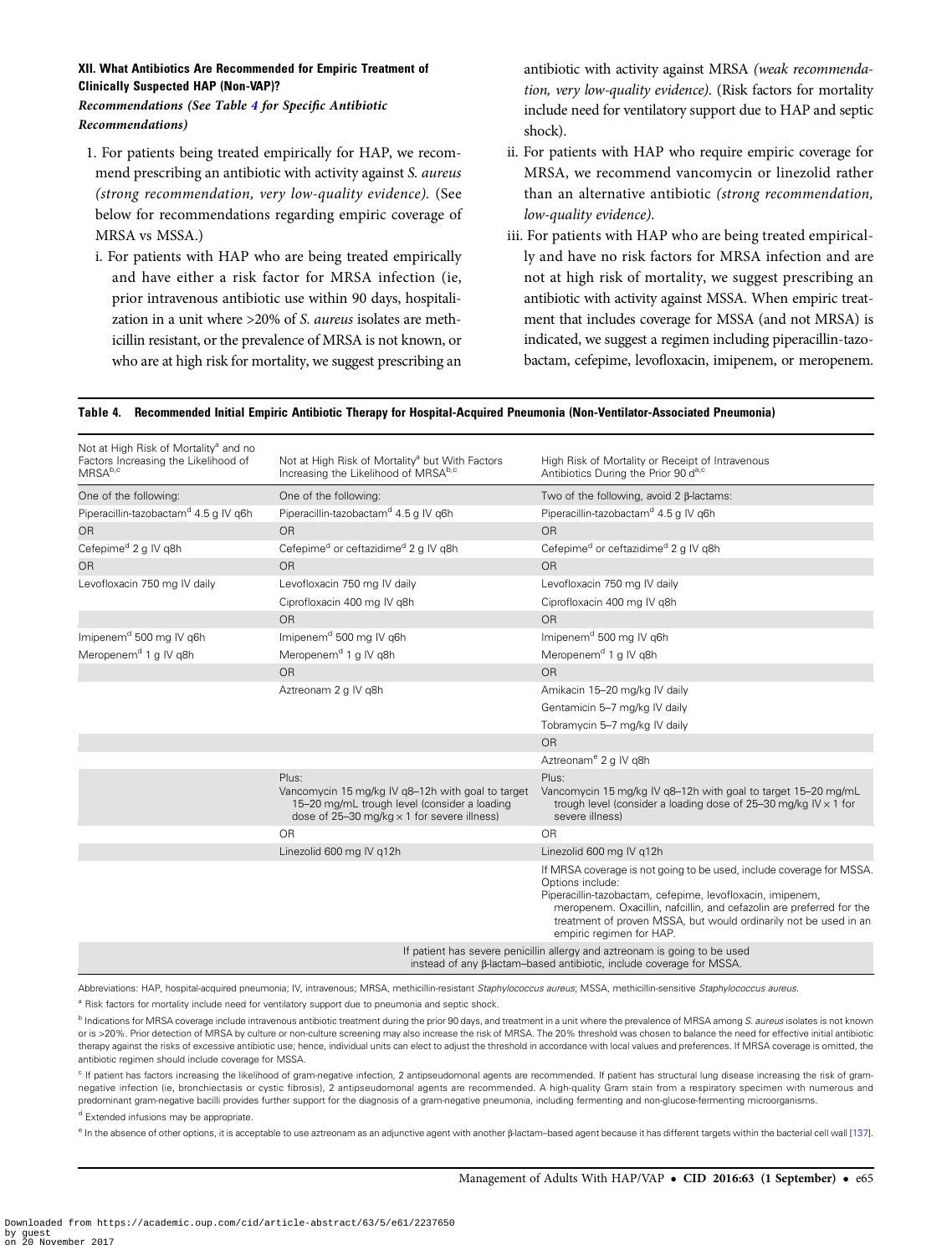Oxacillin, nafcillin, or cefazolin are preferred for the treatment of proven MSSA, but are not necessary for empiric coverage of HAP if one of the above agents is used (weak recommendation, very low-quality evidence).

- 2. For patients with HAP who are being treated empirically, we recommend prescribing antibiotics with activity against P. aeruginosa and other gram-negative bacilli (strong recommendation, very low-quality evidence).
- i. For patients with HAP who are being treated empirically and have factors increasing the likelihood for Pseudomonas or other gram-negative infection (ie, prior intravenous antibiotic use within 90 days; also see Remarks) or a high risk for mortality, we suggest prescribing antibiotics from 2 different classes with activity against P. aeruginosa (weak recommendation, very low-quality evidence). (Risk factors for mortality include need for ventilatory support due to HAP and septic shock). All other patients with HAP who are being treated empirically may be prescribed a single antibiotic with activity against P. aeruginosa.
- ii. For patients with HAP who are being treated empirically, we recommend not using an aminoglycoside as the sole antipseudomonal agent (strong recommendation, very low-quality evidence).

Values and Preferences: These recommendations are a compromise between the competing goals of providing early appropriate antibiotic coverage and avoiding superfluous treatment that may lead to adverse drug effects, C. difficile infections, antibiotic resistance, and increased cost.

Remarks: The 20% threshold for deciding whether or not to target MRSA or MSSA was chosen in an effort to balance the need for effective initial antibiotic therapy against the risks of excessive antibiotic use; when implementing these recommendations, individual units may elect to modify this threshold. If patient has structurallung diseaseincreasing the risk of gram-negative infection (ie, bronchiectasis or cystic fibrosis), 2 antipseudomonal agents are recommended.A high-quality Gram stain from a respiratory specimen with numerous and predominant gram-negative bacilli provides further support for the diagnosis of a gram-negative pneumonia, including fermenting and non-glucose-fermenting microorganisms.

## PHARMACOKINETIC/PHARMACODYNAMIC OPTIMIZATION OF ANTIBIOTIC THERAPY

## XIII. Should Antibiotic Dosing Be Determined by Pharmacokinetic/ Pharmacodynamic (PK/PD) Data or the Manufacturer's Prescribing Information in Patients With HAP/VAP? Recommendation

1. For patients with HAP/VAP, we suggest that antibiotic dosing be determined using PK/PD data, rather than the manufacturer's prescribing information (weak recommendation, very low-quality evidence).

Values and Preferences: This recommendation places a high

value on improving clinical outcome by optimization of therapy; it places a lower value on burden and cost.

Remarks: PK/PD-optimized dosing refers to the use of antibiotic blood concentrations, extended and continuous infusions, and weight-based dosing for certain antibiotics.

## ROLE OF INHALED ANTIBIOTIC THERAPY

# XIV. Should Patients With VAP Due to Gram-Negative Bacilli Be Treated With a Combination of Inhaled and Systemic Antibiotics, or Systemic Antibiotics Alone?

Recommendation

1. For patients with VAP due to gram-negative bacilli that are susceptible to only aminoglycosides or polymyxins (colistin or polymyxin B), we suggest both inhaled and systemic antibiotics, rather than systemic antibiotics alone (weak recommendation, very low-quality evidence).

Values and Preferences: This recommendation places a high value on achieving clinical cure and survival; it places a lower value on burden and cost.

Remarks: It is reasonable to consider adjunctive inhaled antibiotic therapy as a treatment of last resort for patients who are not responding to intravenous antibiotics alone, whether the infecting organism is or is not multidrug resistant (MDR).

## PATHOGEN-SPECIFIC THERAPY

# XV. What Antibiotics Should Be Used for the Treatment for MRSA HAP/VAP?

Recommendation

1. We recommend that MRSA HAP/VAP be treated with either vancomycin or linezolid rather than other antibiotics or antibiotic combinations (strong recommendation, moderate-quality evidence).

Remarks: The choice between vancomycin and linezolid may be guided by patient-specific factors such as blood cell counts, concurrent prescriptions for serotonin-reuptake inhibitors, renal function, and cost.

#### XVI. Which Antibiotic Should Be Used to Treat Patients With HAP/VAP Due to P. aeruginosa? Recommendations

- 1. For patients with HAP/VAP due to P. aeruginosa, we recommend that the choice of an antibiotic for definitive (not empiric) therapy be based upon the results of antimicrobial susceptibility testing (strong recommendation, low-quality evidence).
- 2. For patients with HAP/VAP due to P. aeruginosa, we recommend against aminoglycoside monotherapy (strong recommendation, very low-quality evidence).

Remarks: Routine antimicrobial susceptibility testing should include assessment of the sensitivity of the P. aeruginosa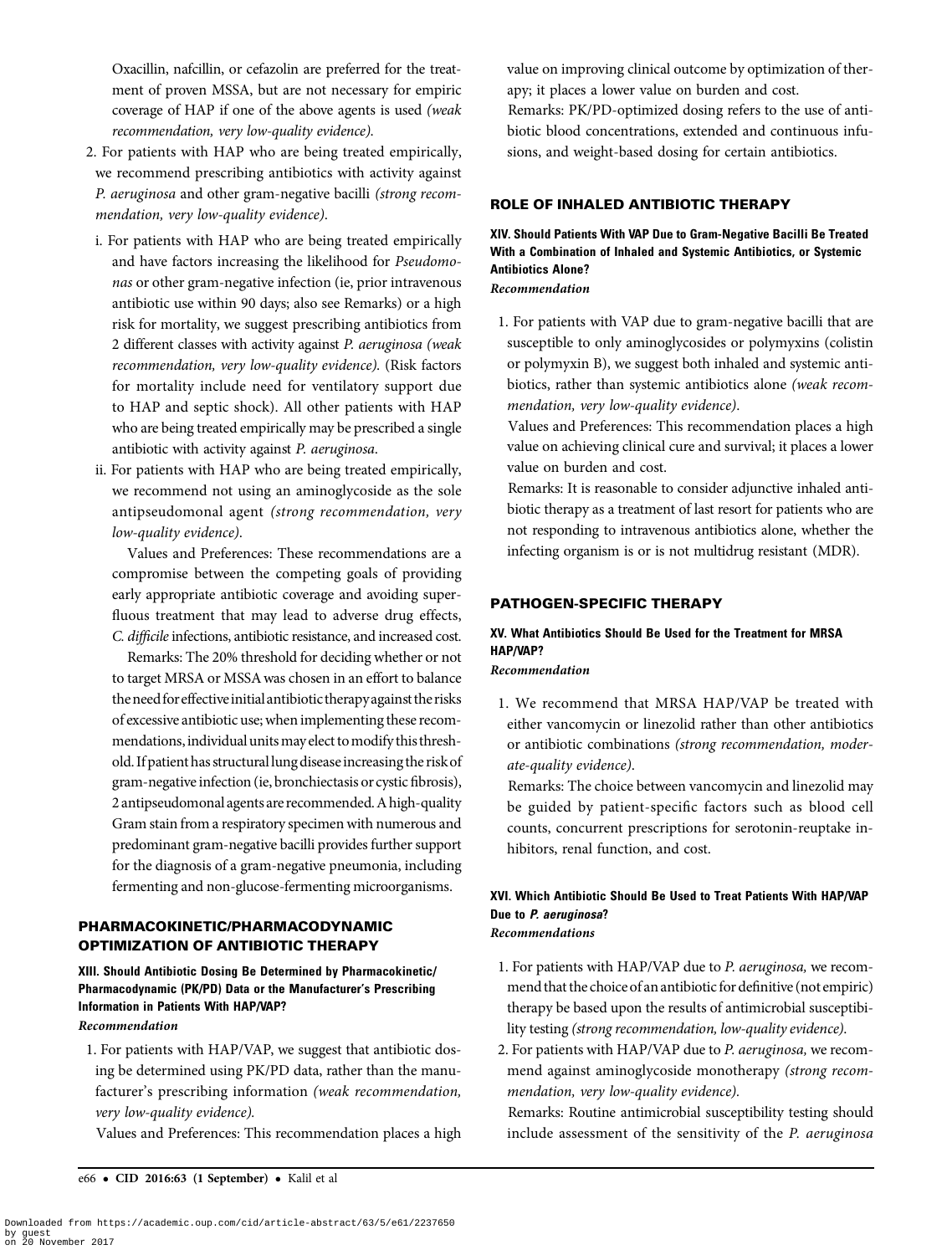isolate to polymyxins (colistin or polymyxin B) in settings that have a high prevalence of extensively resistant organisms.

#### XVII. Should Monotherapy or Combination Therapy Be Used to Treat Patients With HAP/VAP Due to P. aeruginosa? Recommendations

- 1. For patients with HAP/VAP due to P. aeruginosa who are not in septic shock or at a high risk for death, and for whom the results of antibiotic susceptibility testing are known, we recommend monotherapy using an antibiotic to which the isolate is susceptible rather than combination therapy (strong recommendation, low-quality evidence).
- 2. For patients with HAP/VAP due to P. aeruginosa who remain in septic shock or at a high risk for death when the results of antibiotic susceptibility testing are known, we suggest combination therapy using 2 antibiotics to which the isolate is susceptible rather than monotherapy (weak recommendation, very low-quality evidence).
- 3. For patients with HAP/VAP due to P. aeruginosa, we recommend against aminoglycoside monotherapy (strong recommendation, very low-quality evidence).

Remarks: High risk of death in the meta-regression analysis was defined as mortality risk >25%; low risk of death is defined as mortality risk <15%. For a patient whose septic shock resolves when antimicrobial sensitivities are known, continued combination therapy is not recommended.

# XVIII. Which Antibiotic Should Be Used to Treat Patients With HAP/VAP Due to Extended-Spectrum β-Lactamase (ESBL)–Producing Gram-Negative Bacilli?

## Recommendation

1. For patients with HAP/VAP due to ESBL-producing gramnegative bacilli, we recommend that the choice of an antibiotic for definitive (not empiric) therapy be based upon the results of antimicrobial susceptibility testing and patient-specific factors (strong recommendation, very low-quality evidence).

Remarks: Patient-specific factors that should be considered when selecting an antimicrobial agent include allergies and comorbidities that may confer an increased risk of side effects.

# XIX. Which Antibiotic Should Be Used to Treat Patients With HAP/VAP Due to Acinetobacter Species?

## Recommendations

- 1. In patients with HAP/VAP caused by Acinetobacter species, we suggest treatment with either a carbapenem or ampicillin/ sulbactam if the isolate is susceptible to these agents (weak recommendation, low-quality evidence).
- 2. In patients with HAP/VAP caused by Acinetobacter species that is sensitive only to polymyxins, we recommend intravenous polymyxin (colistin or polymyxin B) (strong recommendation, low-quality evidence), and we suggest adjunctive inhaled colistin (weak recommendation, low-quality evidence).
- 3. In patients with HAP/VAP caused by Acinetobacter species that is sensitive only to colistin, we suggest not using adjunctive rifampicin (weak recommendation, moderate-quality evidence).
- 4. In patients with HAP/VAP caused by Acinetobacter species, we recommend against the use of tigecycline (strong recommendation, low-quality evidence).

Values and Preferences: These recommendations place a relatively higher value on avoiding potential adverse effects due to the use of combination therapy with rifampicin and colistin, over achieving an increased microbial eradication rate, as eradication rate was not associated with improved clinical outcome. Remarks: Selection of an appropriate antibiotic for definitive (nonempiric) therapy requires antimicrobial susceptibility testing.

#### XX. Which Antibiotic Should Be Used to Treat Patients With HAP/VAP Due to Carbapenem-Resistant Pathogens? Recommendation

1. In patients with HAP/VAP caused by a carbapenem-resistant pathogen that is sensitive only to polymyxins, we recommend intravenous polymyxins (colistin or polymyxin B) (strong recommendation, moderate-quality evidence), and we suggest adjunctive inhaled colistin (weak recommendation, low-quality evidence).

Values and Preferences: These recommendations place a high value on achieving clinical cure and survival; they place a lower value on burden and cost.

Remarks: Inhaled colistin may have potential pharmacokinetic advantages compared to inhaled polymyxin B, and clinical evidence based on controlled studies has also shown that inhaled colistin may be associated with improved clinical outcomes. The clinical evidence for inhaled polymyxin B is mostly from anecdotal and uncontrolled studies; we are therefore not suggesting use of inhaled polymyxin B. Colistin for inhalation should be administered promptly after being mixed with sterile water. This recommendation was made by the US Food and Drug Administration (FDA) after a report that a cystic fibrosis patient died after being treated with a premixed colistin formulation [[3](#page-43-0)]. Intravenous polymyxin B may have potential pharmacokinetic advantages compared to intravenous colistin, but clinical data are lacking in patients with HAP/VAP.

## LENGTH OF THERAPY

# XXI. Should Patients With VAP Receive 7 Days or 8–15 Days of Antibiotic Therapy?

## Recommendation

1. For patients with VAP, we recommend a 7-day course of antimicrobial therapy rather than a longer duration (strong recommendation, moderate-quality evidence).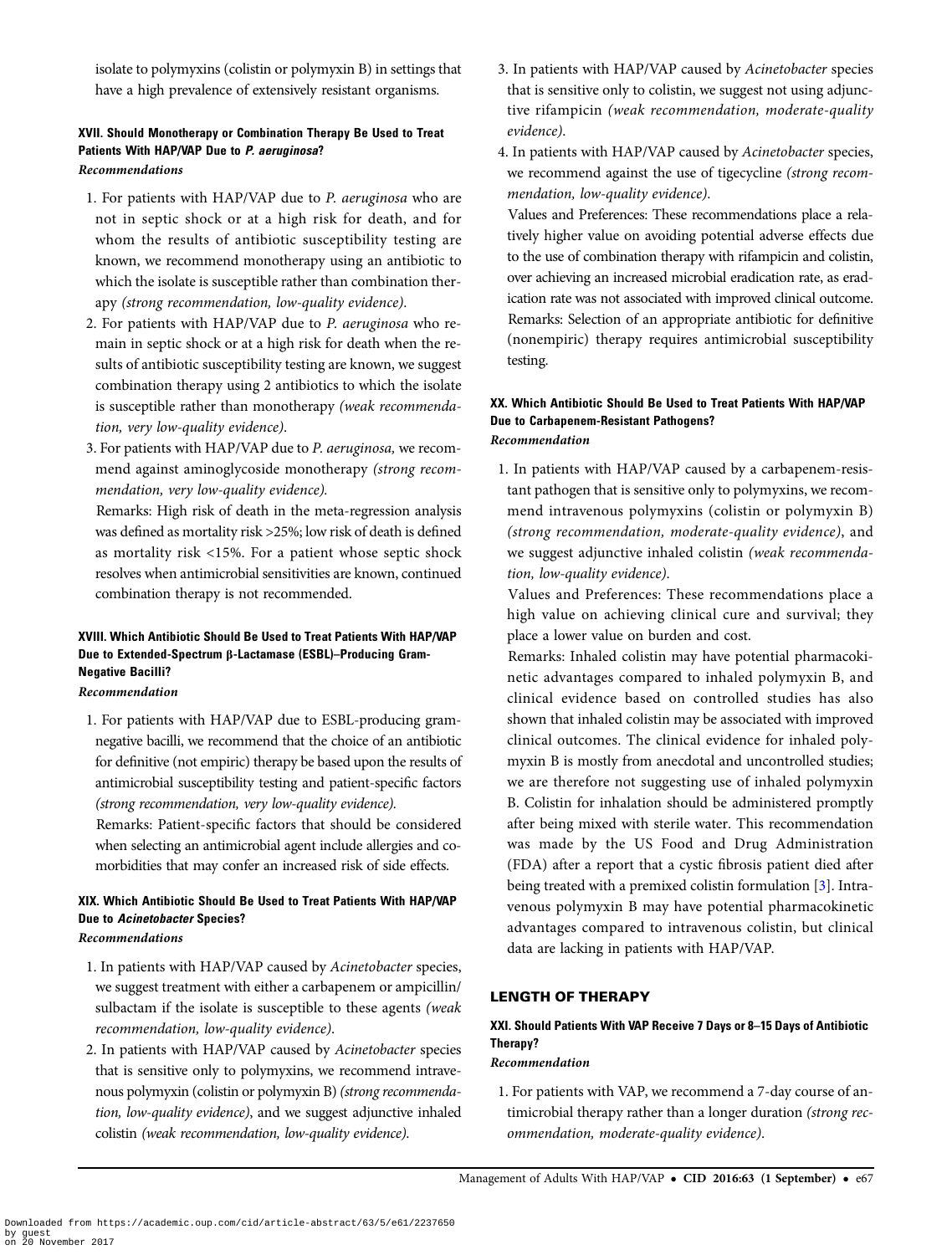Remarks: There exist situations in which a shorter or longer duration of antibiotics may be indicated, depending upon the rate of improvement of clinical, radiologic, and laboratory parameters.

# XXII. What Is the Optimal Duration of Antibiotic Therapy for HAP (Non-VAP)?

Recommendation

1. For patients with HAP, we recommend a 7-day course of antimicrobial therapy (strong recommendation, very lowquality evidence).

Remarks: There exist situations in which a shorter or longer duration of antibiotics may be indicated, depending upon the rate of improvement of clinical, radiologic, and laboratory parameters.

# XXIII. Should Antibiotic Therapy Be De-escalated or Fixed in Patients With HAP/VAP?

# Recommendation

1. For patients with HAP/VAP, we suggest that antibiotic therapy be de-escalated rather than fixed (weak recommendation, very low-quality evidence).

Remarks: De-escalation refers to changing an empiric broad-spectrum antibiotic regimen to a narrower antibiotic regimen by changing the antimicrobial agent or changing from combination therapy to monotherapy. In contrast, fixed antibiotic therapy refers to maintaining a broad-spectrum antibiotic regimen until therapy is completed.

# XXIV. Should Discontinuation of Antibiotic Therapy Be Based Upon PCT Levels Plus Clinical Criteria or Clinical Criteria Alone in Patients With HAP/VAP?

Recommendation

1. For patients with HAP/VAP, we suggest using PCT levels plus clinical criteria to guide the discontinuation of antibiotic therapy, rather than clinical criteria alone (weak recommendation, low-quality evidence).

Remarks: It is not known if the benefits of using PCT levels to determine whether or not to discontinue antibiotic therapy exist in settings where standard antimicrobial therapy for VAP is already 7 days or less.

# XXV. Should Discontinuation of Antibiotic Therapy Be Based Upon the CPIS Plus Clinical Criteria or Clinical Criteria Alone in Patients With Suspected HAP/VAP?

Recommendation

1. For patients with suspected HAP/VAP, we suggest not using the CPIS to guide the discontinuation of antibiotic therapy (weak recommendation, low-quality evidence).

#### INTRODUCTION

Despite advances in the understanding of contributing causes and prevention, HAP and VAP continue to be frequent complications of hospital care. Together, they are among the most common hospital-acquired infections (HAIs), accounting for 22% of all HAIs in a multistate point-prevalence survey [\[4\]](#page-43-0). Although hospital-reported data from the National Healthcare Safety Network suggest that VAP rates have been declining [\[5,](#page-43-0) [6\]](#page-43-0), recently published data from a randomly selected national sample demonstrated that approximately 10% of patients who required mechanical ventilation were diagnosed with VAP and that this rate has not declined over the past decade [[7\]](#page-43-0).

These infections negatively impact important patient outcomes. While all-cause mortality associated with VAP has been reported to range from 20% to 50%, the mortality directly related to VAP is debated; a recent meta-analysis derived from randomized VAP prevention studies estimated the attributable mortality at 13% [\[8\]](#page-43-0). There is little controversy, however, regarding the tremendous resource use and prolonged hospital length of stay related to VAP. Two recent studies estimated that VAP prolongs length of mechanical ventilation by 7.6 to 11.5 days and prolongs hospitalization by 11.5 to 13.1 days compared to similar patients without VAP [[9,](#page-43-0) [10\]](#page-43-0). The excess cost associated with VAP was estimated to be approximately \$40 000 per patient [[10\]](#page-43-0).

Even in HAP, generally considered to be less severe than VAP, serious complications occur in approximately 50% of patients [\[11](#page-43-0)], including respiratory failure, pleural effusions, septic shock, renal failure, and empyema. This is particularly seen among patients who develop HAP in the intensive care unit (ICU), where the mortality rate approaches that of patients with VAP [\[11](#page-43-0), [12\]](#page-43-0).

The last American Thoracic Society (ATS)/Infectious Diseases Society of America (IDSA) HAP/VAP guidelines, published in 2005 [\[1\]](#page-42-0), provided evidence-based recommendations for the prevention, diagnosis, and treatment of HCAP, HAP, and VAP. Since 2005, new studies have provided additional insights into diagnosis and treatment of these conditions. Furthermore, in the 11 years since the publication of these guidelines, there have been advances in evidence-based guideline methodology. For these reasons, the ATS and the IDSA have collaborated to create updated guidelines for the diagnosis and treatment of HAP and VAP.

#### Scope and Purpose

The purpose of this document is to provide evidence-based guidance on the most effective diagnosis and management of nonimmunocompromised patients with HAP/VAP. Patients with immunosuppression who are at risk for opportunistic pulmonary infection represent a special population that often requires an alternative approach to diagnosis and treatment. While many of the concepts addressed in these guidelines

e68 • CID 2016:63 (1 September) • Kalil et al

Downloaded from https://academic.oup.com/cid/article-abstract/63/5/e61/2237650 by guest on 20 November 2017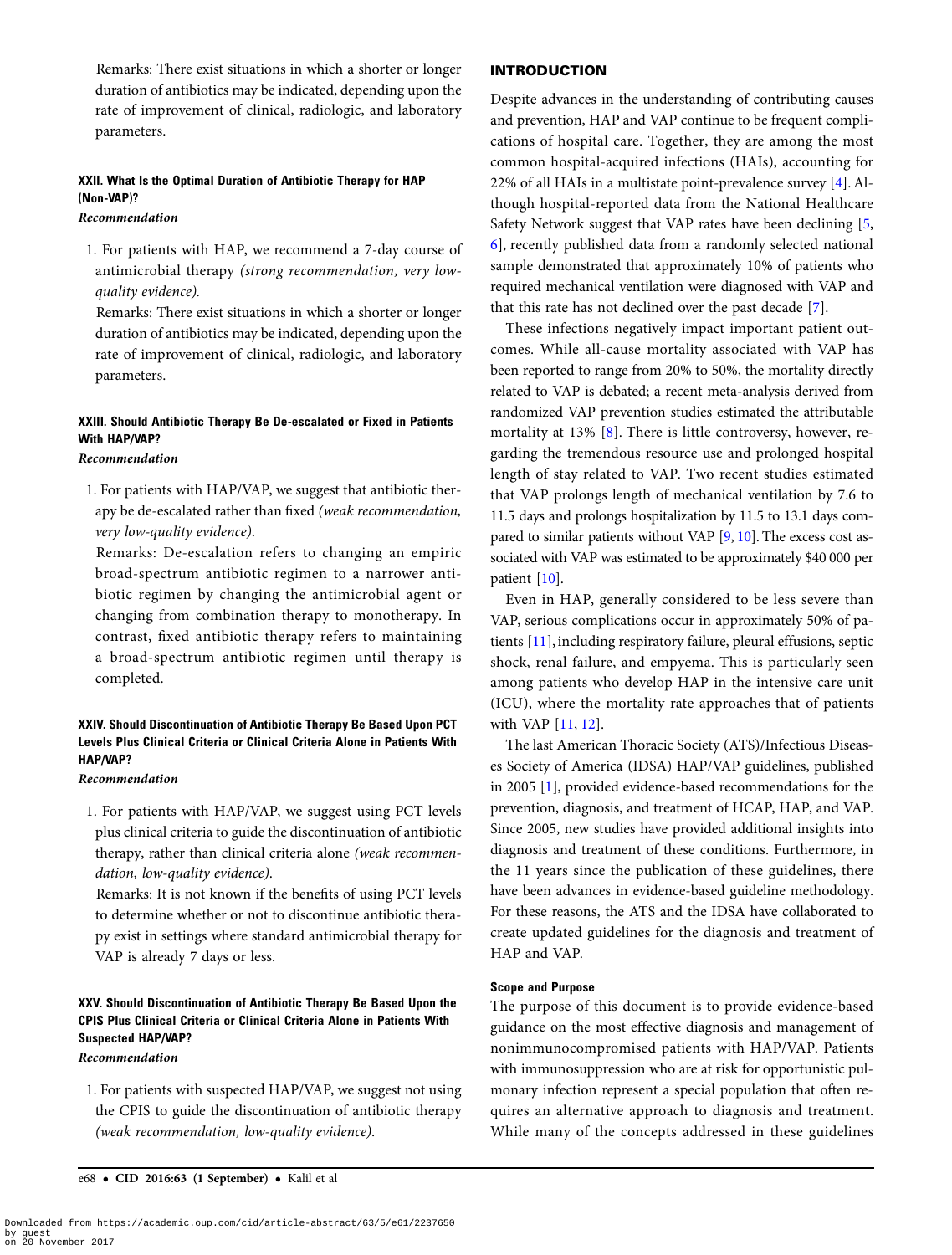might be applicable to immunosuppressed patients, the recommendations are not intended for such patients. The target audience for these guidelines includes healthcare professionals who care for patients at risk for HAP and VAP, including specialists in infectious diseases, pulmonary diseases, critical care, and surgeons, anesthesiologists, hospitalists, and any clinicians and healthcare providers caring for hospitalized patients with nosocomial pneumonia. This document may also serve as the basis for development and implementation of locally adapted guidelines.

To determine the scope of the current guidelines, the panel considered whether or not there were new data that could lead to a change in recommendations since the last ATS/ IDSA guidelines were published. We also considered the availability of more recent guidelines from other organizations to avoid needless redundancy. Based on these considerations, the panel agreed that the guidelines on the prevention of VAP initially published by the Society for Healthcare and Epidemiology of America (SHEA) in 2008 [[13](#page-43-0)], and updated in 2014 [[14](#page-43-0)], made it unnecessary to include prevention recommendations in the present guidelines. The panel initially agreed that updated recommendations regarding the diagnosis and treatment of HCAP, HAP, and VAP were needed, given the existence of important new evidence since the publication of the prior guidelines in 2005.

## Healthcare-Associated Pneumonia

The rationale for inclusion of the HCAP designation with the HAP/VAP guidelines in 2005 was that patients with HCAP were thought to be at high risk for MDR organisms by virtue of their contact with the healthcare system. Therefore, due to both the patients' contact with the healthcare system and the presumed high risk of MDR pathogens, guidelines for these patients were included with guidelines for HAP and VAP, the HAPs. However, in subsequent years, these 2 rationales for including HCAP with the HAP/VAP recommendations have come into question. There is increasing evidence from a growing number of studies that many patients defined as having HCAP are not at high risk for MDR pathogens [[15](#page-43-0)–[19](#page-43-0)]. Furthermore, although interaction with the healthcare system is potentially a risk for MDR pathogens, underlying patient characteristics are also important independent determinants of risk for MDR pathogens [[15](#page-43-0)–[17](#page-43-0)]. Even if HCAP would be considered as a separate clinical entity, it was thought that this could be included in the upcoming community-acquired pneumonia (CAP) guidelines because patients with HCAP, like those with CAP, frequently present from the community and are initially cared for in emergency departments. Finally, in light of the more recent data regarding the HCAP population, the panel anticipated that recommendations regarding coverage for MDR pathogens among community-dwelling patients who develop pneumonia would likely be based on validated risk factors for MDR pathogens, not solely on whether or not the patient had previous contacts with the healthcare system. For these reasons, the panel unanimously decided that HCAP should not be included in the HAP/VAP guidelines.

#### **Definitions**

The panel agreed that the definitions of HAP and VAP, as delineated in the 2005 guidelines [[1\]](#page-42-0), are clinically useful and generally accepted; therefore, the panel did not consider amending them. Pneumonia was defined in the 2005 document as the presence of "new lung infiltrate plus clinical evidence that the infiltrate is of an infectious origin, which include the new onset of fever, purulent sputum, leukocytosis, and decline in oxygenation." Nonetheless, the panel recognizes that there is no gold standard for the diagnosis of HAP or VAP. Furthermore, in the 2005 document and this update, HAP is defined as a pneumonia not incubating at the time of hospital admission and occurring 48 hours or more after admission. VAP is defined as a pneumonia occurring >48 hours after endotracheal intubation.

Much of the literature on this subject is complicated by inconsistent usage of the term HAP, with some using the term to denote any pneumonia developing in the hospital, and others excluding VAP from the HAP designation. In this document, the term "HAP" will denote episodes of pneumonia not associated with mechanical ventilation. Thus, HAP and VAP patients will belong to 2 mutually exclusive groups. In using this definition, we can avoid the use of the cumbersome term "nonventilator-associated HAP," with occasional exceptions in the interest of clarity (eg, section headings or key tables).

We note the new entities of ventilator-associated events (including ventilator-associated conditions and infection-related ventilator-associated complications) introduced by the US Centers for Disease Control and Prevention as potential metrics to assess the quality of care provided to ventilated patients [\[20](#page-43-0)]. While the measurement of these events may be a useful concept for trending and benchmarking quality, these definitions were designed for the purposes of surveillance and quality improvement at the population level and not to aid in diagnosis and treatment decisions at the bedside. The panel therefore did not consider these definitions for the purposes of these guidelines.

## **METHODOLOGY**

#### Guideline Panel Composition

The IDSA and ATS each elected one co-chair to lead the guideline panel. Dr Andre Kalil was elected to represent the IDSA and Dr Mark Metersky was elected to represent the ATS. A total of 18 subject-matter experts comprised the full panel, which included specialists in infectious diseases, pulmonary medicine, critical care medicine, laboratory medicine, microbiology, and pharmacology as well as a guideline methodologist. Two other societies, the Society of Critical Care Medicine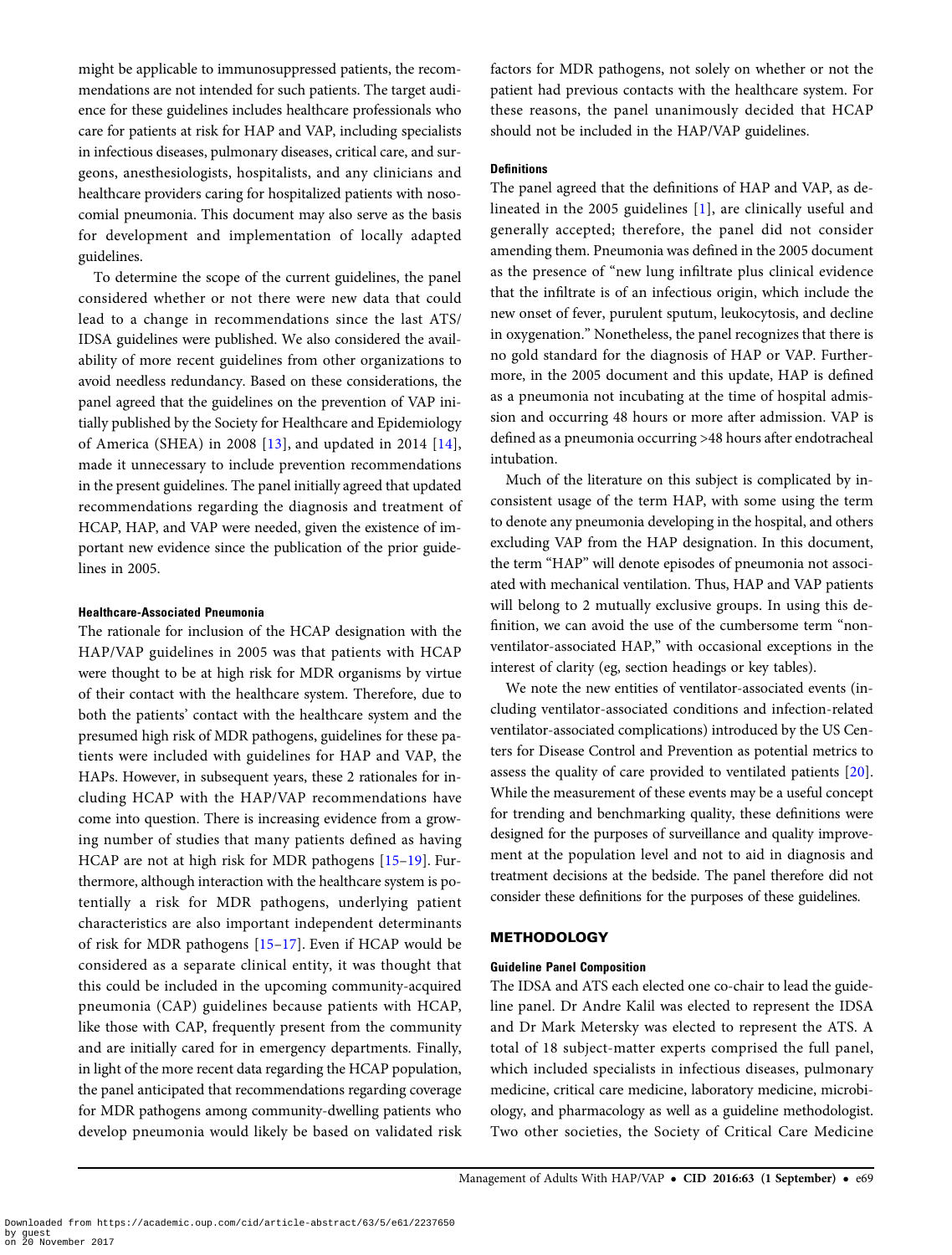(SCCM) and the SHEA, provided representatives with expertise in HAP and/or VAP. An expert in guideline methodology, Dr Jan Brozek, oversaw all methodological aspects of the guidelines. Ms Peggy Cruse, MLIS, and Ms Shandra L. Knight, MS, worked as the librarians in charge of all issues related to the systematic identification of scientific evidence and literature for all PICO (Patient/Population [P]; Intervention/Indicator[I]; Comparator/Control[C]; Outcome[O]) questions. Ms Jennifer J. Padberg, MPH, Ms Judy Corn, and Mr John Harmon were in charge of all administrative and logistic issues related to the guideline panel. Mr Shane McDermott and Ms Jennifer J. Padberg, MPH, were in charge of all conflicts of interest (COI) issues.

#### Disclosure and Management of Potential Conflicts of Interest

All prospective panelists were required to disclose any actual, potential, or perceived COI prior to being placed on the panel. The disclosures were used to categorize the panelists as cleared for full participation, allowed to participate with recusal from certain aspects of guideline development, or disqualified from participation. The co-chairs remained free of any financial COI during the entire guideline development process. They therefore avoided any relationships with pharmaceutical or device companies that had products in development or being marketed for pneumonia. Furthermore, all panelists were precluded from participating in any marketing-related activities (ie, lectures or advisory boards directly funded by a pharmaceutical or device company with interests related to the subject of these guidelines) during the entire process. Panelists were required to disclose to the ATS and IDSA and the chairs any new activities that had the potential to be viewed as a COI prior to engaging in the activity. Staff and members of the societies determined if specific activities were allowed under the societies' COI rules. Assignments of panelists to specific PICO questions were made as to minimize any COI concerns. At the beginning of each meeting, whether face-to-face or by teleconference, panelists were required to disclose any new potential COI or prior relevant COI to the subject matter to be discussed.

#### Clinical Questions and Evidence Review

An initial list of relevant clinical questions for these guidelines was created by the co-chairs and then submitted to the whole panel for review and discussion. After the committee prioritized the proposed topics via an online poll, the final set of clinical questions to be addressed was approved by the whole committee. All outcomes of interest were identified a priori and the guideline committee explicitly rated their importance for decision making. Each clinical question was assigned to a pair of panelists.

Two expert health sciences librarians (P. C. and S. L. K.) designed literature searches to address all of the clinical questions (see supplementary materials [\[21](#page-43-0)] for full search details).

e70 • CID 2016:63 (1 September) • Kalil et al

Searches were limited to studies performed in adults and those published in English or containing an English abstract. No publication year limits were used. The initial literature searches were performed in 2012 and 2013, and then updated in July 2014. Studies published up to November 2015 were included if pertinent to these guidelines. To supplement the electronic searches, as needed, panelists contacted experts and hand-searched journals, conference proceedings, reference lists, and regulatory agency websites for relevant articles. The titles and abstracts of all identified citations were screened and all potentially relevant citations were subjected to a full-text review, using predefined inclusion and exclusion criteria.

The results of the literature searches were thoroughly reviewed by the panelists followed by selection and evaluation of the relevant articles. Once the articles were selected, the panelists in conjunction with the co-chairs and the methodologist decided if a qualitative and/or a quantitative analysis was appropriate. Panelists were not required to update their recently performed meta-analyses with results of the last search unless there was likelihood that doing so would result in a change to the strength or direction of a recommendation.

Evidence summaries for each question were prepared by the panel members using the GRADE approach for rating the confidence in the evidence [\[2\]](#page-43-0). The summaries of evidence were discussed and reviewed by all committee members and edited as appropriate. The values and preferences for a specific outcome could have a higher or lower value placed on it for different PICO questions; this variation happened because the value was always evaluated in the context of all other outcomes relevant to each PICO question. Once the analyses were completed, the panelists presented their data and findings to the whole panel for deliberation and drafting of recommendations. Literature search strategies, evidence tables, evidence profiles, and additional data, including meta-analysis results, can be found in the supplementary materials [\[21](#page-43-0)].

#### Development of Clinical Recommendations

All recommendations were labeled as either "strong" or "weak" (conditional) according to the GRADE approach. The words "we recommend" indicate strong recommendations and "we suggest" indicate weak recommendations. Table [1](#page-1-0) provides the suggested interpretation of strong and weak recommendations for patients, clinicians, and healthcare policy makers. Although there is arguably ongoing need for research on virtually all of the topics considered in this guideline, "Research Needs" were noted for recommendations in which the need was believed by the panelists to be particularly acute. High-quality evidence was lacking for many of the recommendations. Strong recommendations were sometimes made in the setting of lower-quality evidence when the panelists believed that most individuals would desire the recommended course of action, and that most well-informed clinicians would agree, despite the low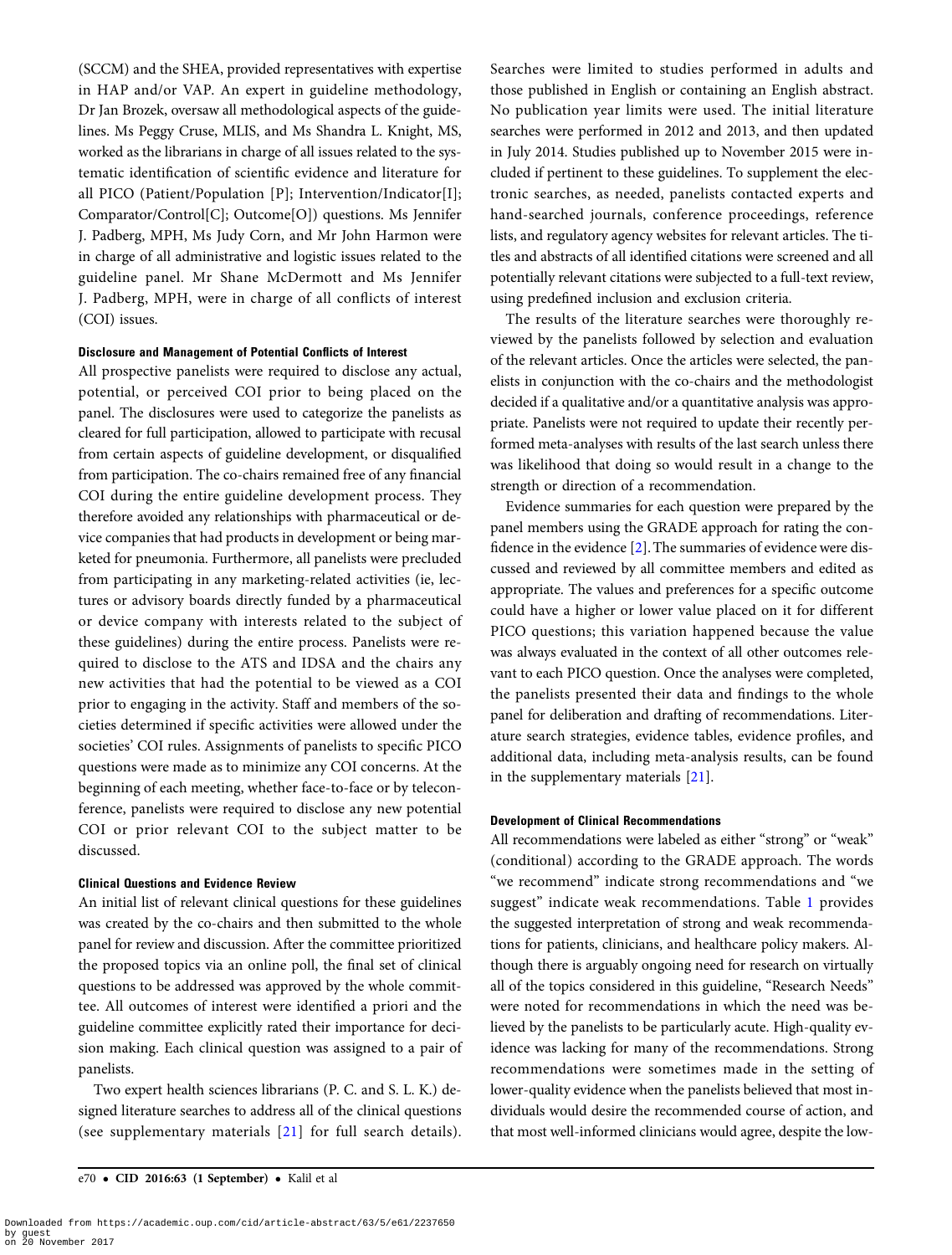quality evidence. All members of the panel participated in the preparation of the guideline and approved the final recommendations. Feedback was obtained from external peer reviewers. The American College of Chest Physicians (CHEST), SCCM and the SHEA reviewed and endorsed the guideline. The IDSA Standards and Practice Guidelines Committee, the IDSA Board of Directors, and the ATS Board of Directors reviewed and approved the guideline prior to dissemination.

## RISK FACTORS FOR ANTIBIOTIC RESISTANCE IN VAP AND HAP

Because issues surrounding antibiotic resistance are fundamental to the consideration of many of the clinical questions addressed by this guideline, we undertook a series of systematic reviews and meta-analyses to better understand risk factors for MDR in both VAP and HAP. In these meta-analyses, we studied risk factors for MDR in general, in addition to risk factors for specific classes of organisms. The findings do not lead to any specific recommendations, rather they provided guidance for the panelists for several of the treatment recommendations. If more than one study was available for any risk factor, then random-effects modeling was used for the pooled estimates and their confidence intervals (CIs).

## Risk Factors for VAP Caused by Any MDR Organism

Risk factors for MDR VAP have been addressed in several studies (Table [2](#page-2-0)). Overall, 54 studies were identified in the literature search, and 39 were excluded because of duplicate publication  $(n = 1)$ , lack of a comparator ( $n = 34$ ), or nonclinical focus ( $n = 4$ ). Fifteen potential risk factors were included in the meta-analysis.

Factors associated with an increased risk of MDR VAP vs non-MDR VAP were use of intravenous antibiotics in the past 90 days (odds ratio [OR], 12.3; 95% CI, 6.48–23.35) [\[22](#page-43-0)–[24](#page-43-0)],≥5 days of hospitalization prior to the occurrence of VAP [[23,](#page-43-0) [25](#page-43-0)– [29](#page-43-0)], septic shock at the time of VAP (OR, 2.01; 95% CI, 1.12– 3.61) [[24,](#page-43-0) [30](#page-43-0)], acute respiratory distress syndrome (ARDS) before VAP (OR, 3.1; 95% CI, 1.88–5.1) [[22,](#page-43-0) [24\]](#page-43-0), and acute renal replacement therapy prior to VAP (OR, 2.5; 95% CI, 1.14–5.49) [\[22\]](#page-43-0). Coma present at the time of ICU admission was associated with lower risk of MDR VAP (OR, 0.21; 95% CI, .08–.52) [\[22](#page-43-0)]. Use of systemic corticosteroids was associated with an increased risk of MDR VAP in only one study [\[23](#page-43-0)], but due to the lack of reporting on specific dose and duration in addition to the lack of replication by other studies, corticosteroid use was not accepted by the panel as a risk factor for MDR VAP. Potential risk factors that were not found to be consistently associated with resistant organisms in our analysis are listed in the supplementary materials [\[21](#page-43-0)].

Prior exposure to intravenous antibiotics has been consistently identified as a predisposing factor to MDR pathogens in VAP. While early antimicrobial therapy has been reported to lessen the risk of VAP due to antibiotic-susceptible gram-positive cocci and Haemophilus influenzae, it has been implicated in the rise of MDR VAP due to MRSA, Pseudomonas, and other non-glucose-fermenting organisms late in the course of hospitalization  $[24, 31-33]$  $[24, 31-33]$  $[24, 31-33]$  $[24, 31-33]$  $[24, 31-33]$  $[24, 31-33]$  $[24, 31-33]$ . This emphasizes the need for judicious selection of patients for antibiotic therapy.

Other underlying clinical conditions may influence the microbiology of VAP. Sepsis may alter the response of cellular elements that comprise the innate immune system [[34](#page-43-0)]. The protracted immunosuppressive phase following the hyperinflammatory response in sepsis diminishes the host ability to clear MDR pathogens that are selected following early administration of antibiotics. Studies of patients with ARDS have also noted a higher incidence of MRSA and non-glucose-fermenting gram-negative bacilli [[35\]](#page-43-0). The onset of VAP appears to be delayed in ARDS patients, probably because of the near-universal use of antibiotics early in the course of ARDS. When VAP does occur, however, the microbial causes appear no different than those among patients without ARDS who have required mechanical ventilation for similar periods of time and who have experienced similar levels of exposure to antibiotic therapy [\[36](#page-43-0)]. In contrast, coma upon ICU admission had a protective effective against MDR VAP. This effect is related to the increased propensity of neurotrauma patients to develop VAP early in their ICU admission.

The concept of early- and late-onset pneumonia is based on data from the late 1980s demonstrating that about 50% of mechanically ventilated patients developed VAP within the first 4 days after admission [[37](#page-43-0)]. This concept has been subject to validation in several subsequent studies. The study by Ewig et al comprehensively illustrates the pathogenesis and the rationale behind it [\[38](#page-43-0)]. First, it could be demonstrated that upper airway colonization was an independent predictor of subsequent tracheobronchial colonization. Second, colonization patterns in the upper and lower airways changed within the first 3–4 days from a community-like to a typical nosocomial pattern. Third, colonization with community-like patterns was associated with early-onset pneumonia, whereas nosocomial patterns were associated with a risk of late-onset pneumonia. Finally, antimicrobial prophylaxis with 1 or 2 dosages of a cephalosporin decreased the risk of colonization with community-like pathogens, and subsequently, earlyonset VAP was a risk factor for subsequent colonization with typical nosocomial pathogens and increased the risk of late-onset VAP. Others found that the threshold may also be extended to 7 days [\[24\]](#page-43-0).

Several subsequent studies have questioned the relationship between the timing of VAP and the risk of MDR organisms. No significant differences between pathogen patterns in early and late VAP were found [[23](#page-43-0), [25](#page-43-0)–[29\]](#page-43-0). These studies, however, varied in their definitions of important concepts such as the definition of "time zero" and risk factors for MDR. In fact, the concept of early vs late VAP should be based on hospital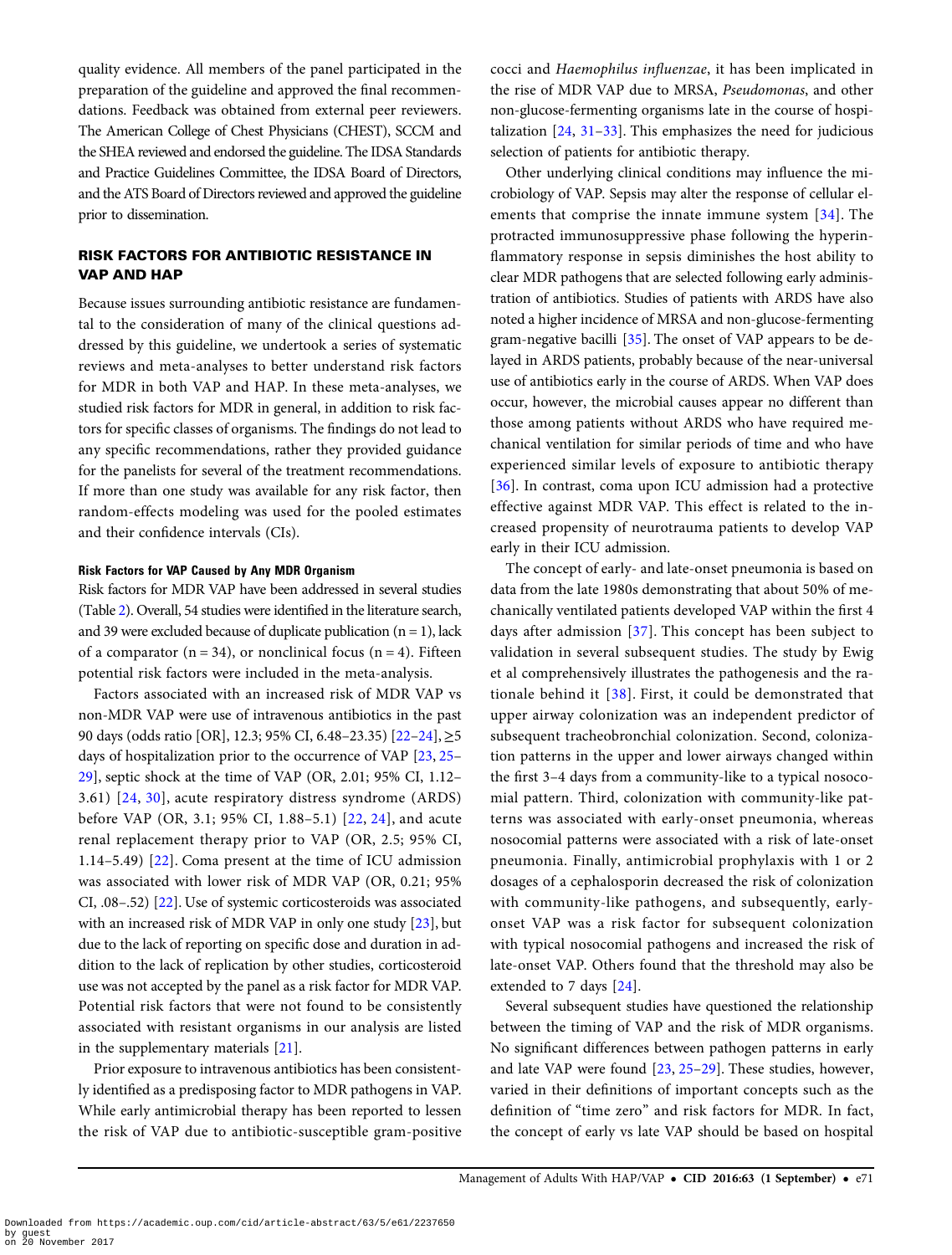admission as the starting point, rather than intubation, as intubation may have taken place after several days of hospitalization, thus resulting in a patient already colonized in the upper and lower airways with typically nosocomial pathogens. Moreover, the presence of risk factors for MDR should take precedence over the distinction between early- and late-onset pneumonia. Hence, timing of developing VAP should be evaluated in the context of other risk factors and recent antibiotic treatment. Nonetheless, the reviewed evidence suggests that overall, patients who develop VAP after >5 days of hospitalization are at higher risk of infection with MDR organisms than patients who develop VAP earlier in their hospitalization.

#### Risk Factors for MDR HAP

Risk factors for MDR HAP have only rarely been studied (Table [2\)](#page-2-0). Fifteen potential risk factors were included in our meta-analysis. Only one risk factor was significantly associated with MDR HAP: prior intravenous antibiotic use (OR, 5.17; 95% CI, 2.11–12.67) [[39,](#page-43-0) [40](#page-43-0)]. While other risk factors may be relevant, evidence is lacking. With regard to the early vs late pneumonia concept, no data are available for HAP.

#### Risk Factors for HAP/VAP Due to MRSA

A small number of studies have specifically addressed risk factors for nosocomial pneumonia due to MRSA (Table [2](#page-2-0)). Most studies analyzed risk factors for MRSA colonization. Overall, 14 variables have resulted in potential predictive factors in 3 studies [[41](#page-43-0)–[43](#page-43-0)].

While nosocomial pneumonia due to MRSA may be associated with several variables reflecting mainly patient characteristics, severity of disease, as well as specific treatments and interventions, the most consistent body of evidence regarding risk factors for MRSA was related to the prior use of intravenous antibiotics. Prior antibiotic treatment is a recognized risk factor for MRSA infection; however, less attention has been paid to the question of which specific antimicrobial classes are the most predictive. Furthermore, MRSA pneumonia is more often seen in late-onset pneumonia than in early-onset pneumonia [\[42](#page-43-0)].

Active case finding of colonized patients and implementation of isolation and decolonization strategies may also have a complementary role in the reduction of MRSA infections. Some studies have shown that MRSA colonization is associated with an increased likelihood of isolation of MRSA from respiratory samples [[44\]](#page-43-0), including samples exclusively from patients diagnosed with pneumonia [\[45](#page-43-0)], while at least one other study did not demonstrate this association [[46\]](#page-43-0). However, to our knowledge, there are no studies that have prospectively evaluated the use of MRSA screening to inform empiric treatment choices.

While there are several potential risk factors for MRSA pneumonia, the published evidence for most of these is scarce and of low quality. Based on the limited data, the panel agreed that the prior use of intravenous antibiotics was the most predictive risk

e72 • CID 2016:63 (1 September) • Kalil et al

factor for MRSA pneumonia. There is also some evidence suggesting that a positive MRSA screen from nasal or respiratory samples may increase the risk of MRSA being cultured from respiratory samples, but not enough evidence to definitively list this as a risk factor for MRSA pneumonia (see section X).

## Risk Factors for HAP/VAP Due to MDR Pseudomonas aeruginosa

Seven variables were evaluated in 2 studies investigating the association between *P. aeruginosa* and nosocomial pneumonia (Table [2](#page-2-0)) [\[30](#page-43-0), [47](#page-43-0)]. Direct comparison of available studies is difficult owing to the varied definitions used for multidrug resistance. When focusing on case–control studies using more stringent definitions of multidrug resistance (ie, resistance to multiple classes of antipseudomonal antimicrobials), prior use of antibiotics, mechanical ventilation, and history of chronic obstructive pulmonary disease have been identified as potential risk factors for MDR P. aeruginosa infection. Furthermore, although there are limited data in HAP/VAP patients, patients with cystic fibrosis and bronchiectasis are more likely than patients with other pulmonary diseases to be chronically colonized with P. aeruginosa and are therefore also likely at increased risk for MDR P. aeruginosa. When looking specifically at antibiotics associated with the isolation of MDR P. aeruginosa, prior receipt of carbapenems, broad-spectrum cephalosporins, and fluoroquinolones have been identified as independent risk factors. While there are several potential risk factors, the published evidence is scarce and of low quality. Based on the limited analysis, the panel agreed that the prior use of intravenous antibiotics was the most predictive risk factor for MDR Pseudomonas pneumonia.

## DETERMINING ETIOLOGY OF HAP AND VAP

Because of the growing frequency of MDR organisms as a cause of VAP, as well as the risks of initial ineffective therapy, experts believe that cultures of respiratory secretions should be obtained from virtually all patients with suspected VAP [[1](#page-42-0)]. The panelists were in agreement with this practice. Given the widespread acceptance of this tenet at the bedside and the likelihood that few data would be found to address this question, panel members decided that this issue would not be formally addressed in this document. Therefore, the following sections related to VAP diagnosis presume that cultures of respiratory secretions would be obtained from all patients with suspected VAP.

The panelists recognized that the underlying evidence in support of blood cultures for patients with VAP is limited. However, approximately 15% of patients with VAP are bacteremic [\[48](#page-43-0)–[50](#page-43-0)], and in these patients the definitive identification of a pathogen, often MDR, may alter management. Some studies have found that patients with bacteremic VAP are at higher risk of morbidity and mortality than nonbacteremic patients [[49](#page-43-0)–[51](#page-44-0)]. It should be recognized that at least 25% of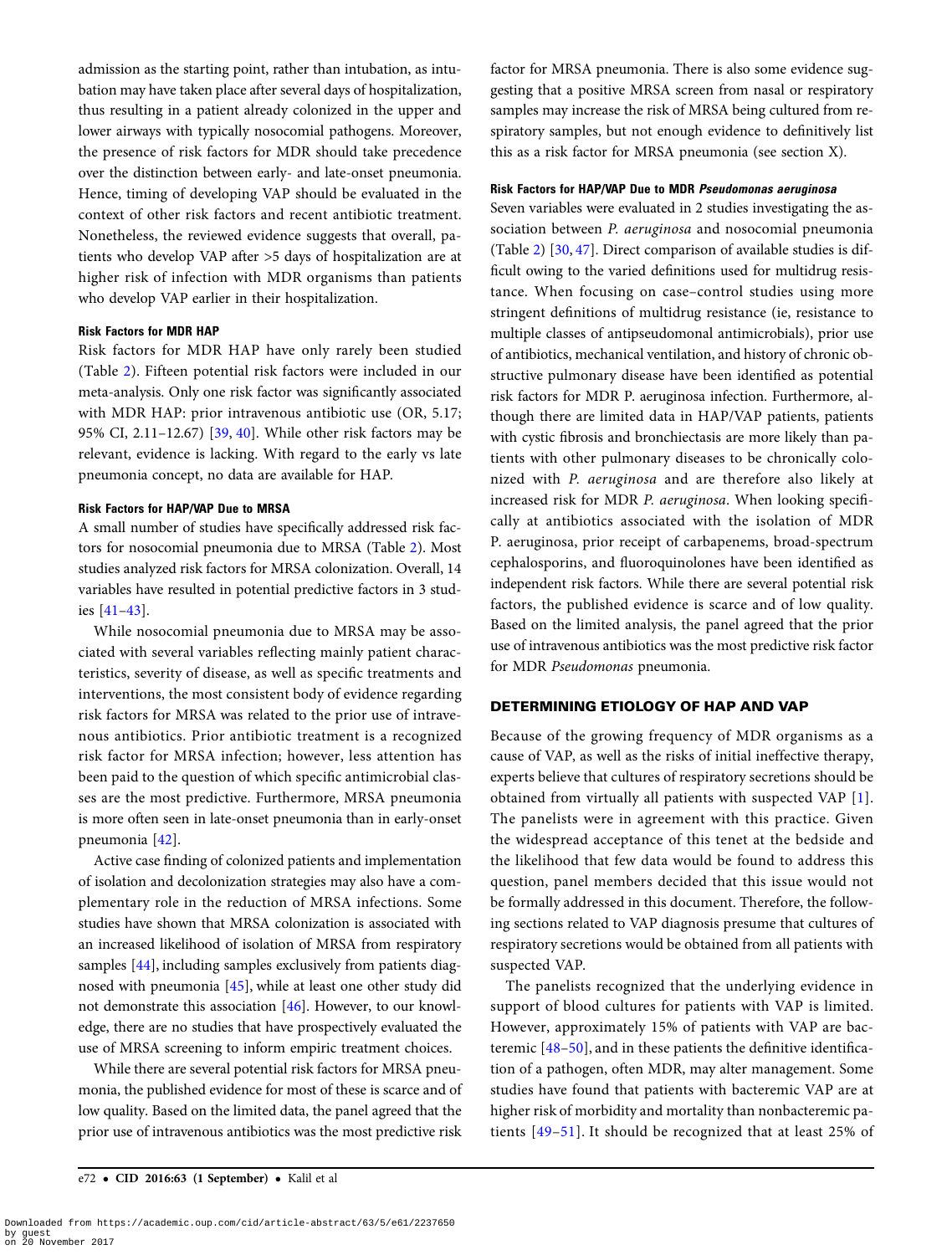positive blood cultures in suspected VAP patients are from a nonpulmonary source. Thus, blood cultures results might provide evidence of a nonpulmonary source of infection and might reveal bacteria that are not effectively treated by empiric VAP therapy, a potentially important finding given the nonprecise nature of VAP diagnosis [[49,](#page-43-0) [50](#page-43-0)]. For these reasons, the panelists have not revised the 2005 ATS/IDSA guidelines recommendation and remain in favor of blood cultures for all patients with suspected VAP. Data are even more limited for patients with HAP, in whom sputum samples are less commonly available than in patients with VAP. However, bacteremic HAP is not unusual [[52\]](#page-44-0); therefore, blood culture results may provide further guidance for both antibiotic treatment and treatment de-escalation for HAP and VAP.

## MICROBIOLOGIC METHODS TO DIAGNOSE VAP AND **HAP**

I. Should Patients With Suspected VAP Be Treated Based on the Results of Invasive Sampling (ie, Bronchoscopy, Blind Bronchial Sampling) With Quantitative Culture Results, Noninvasive Sampling (ie, Endotracheal Aspiration) With Quantitative Culture Results, or Noninvasive Sampling with Semiquantitative Culture Results? Recommendation

1. We suggest noninvasive sampling with semiquantitative cultures to diagnose VAP, rather than invasive sampling with quantitative cultures and rather than noninvasive sampling with quantitative cultures (weak recommendation, lowquality evidence).

Remarks: Invasive respiratory sampling includes bronchoscopic techniques (ie, BAL, PSB) and blind bronchial sampling (ie, mini-BAL). Noninvasive respiratory sampling refers to endotracheal aspiration.

#### Summary of the Evidence

Our systematic review identified 5 relevant randomized trials [\[53](#page-44-0)–[57](#page-44-0)]. In 3 of the trials, invasive sampling (bronchoscopy or blind bronchial sampling) with quantitative cultures was compared to noninvasive sampling (endotracheal aspiration) with semiquantitative cultures [\[53,](#page-44-0) [54,](#page-44-0) [57](#page-44-0)]; in the remaining 2 trials, invasive sampling with quantitative cultures was compared to noninvasive sampling with quantitative cultures [[55](#page-44-0), [56\]](#page-44-0). No trials were identified that compared noninvasive sampling with quantitative cultures to noninvasive sampling with semiquantitative cultures.

The trials did not identify any significant differences in 28 day mortality, overall mortality, length of ICU stay, duration of mechanical ventilation, or antibiotic changes [[53](#page-44-0), [54](#page-44-0), [57](#page-44-0)]. The 2 trials that compared invasive sampling with quantitative cultures to noninvasive sampling with quantitative cultures evaluated antibiotic changes; one demonstrated that invasive sampling led to more antibiotic changes than noninvasive sampling (42% vs 15%; relative risk [RR], 2.81, 95% CI, 1.01–7.81)

[\[56](#page-44-0)], whereas the other found no difference [[55\]](#page-44-0). Two of the trials that compared invasive sampling with quantitative cultures to noninvasive sampling with semiquantitative cultures measured antibiotic days: one demonstrated more antibiotic-free days in the invasive sampling group (5.0 days vs 2.2 days;  $P < .001$ ) [[54](#page-44-0)], whereas the other found no difference [[53](#page-44-0)]. The trial that found no difference in antibiotic days excluded patients who were infected or colonized with Pseudomonas species or MRSA. Therefore, they were able to use monotherapy and there was less opportunity to deescalate antibiotics, potentially biasing the results toward no effect [\[53](#page-44-0)]. There was no difference in the emergence of antibiotic resistance in the only study that looked at this outcome [[54\]](#page-44-0); no other information regarding adverse events was reported in any of the trials.

When the 5 trials were pooled via meta-analysis, sampling technique did not affect any clinical outcome, including mean duration of mechanical ventilation, ICU length of stay, or mortality [\[58](#page-44-0)].

Taken together, the evidence suggests that outcomes are similar regardless of whether specimens are obtained invasively or noninvasively, and whether cultures are performed quantitatively or semiquantitatively. The evidence provides low confidence in the effects estimated by the trials due to risk of bias (lack of blinding in some trials, possible selection bias), indirectness (differing protocols), and imprecision (3 of the trials included small numbers of patients) [[55](#page-44-0)–[57\]](#page-44-0).

We summarized the performance characteristics of several sampling techniques—endotracheal aspirates (ETAs), BAL, and PSB—for informational purposes only; the performance characteristics were not used to inform our recommendation. The performance characteristics were estimated by pooling data from studies that used histopathology as the reference standard. Nine such studies were identified [[59](#page-44-0)–[67\]](#page-44-0). None of the tests had ideal performance characteristics. Generally, semiquantitative ETAs were the most sensitive, but least specific test [[59](#page-44-0)–[61](#page-44-0), [64\]](#page-44-0). Quantitative ETAs and quantitative BAL had near-equivalent intermediate-level performance. Sensitivity ranged from 48% (95% CI, 38%–57%) for PSB with  $\geq 10^3$ CFU/mL to 57% (95% CI, 47%–66%) for quantitative BAL to 75% (95% CI, 58%–88%) for ETA with any amount of growth. Specificity ranged from 47% (95% CI, 29%–65%) for ETA with any amount of growth to 80% (95% CI, 71%–88%) for quantitative BAL to 83% (95% CI, 70%–92%) for ETA with ≥10<sup>5</sup> CFU/ mL. Positive predictive values ranged from 60% (95% CI, 49%– 71%) for PSB with  $\geq$ 10<sup>3</sup> CFU/mL and 61% (95% CI, 45%–76%) for ETAs with any amount of growth to 77% (95% CI, 66%– 85%) for BAL with  $\geq 10^4$  CFU/mL and 81% (95% CI, 67%– 91%) for ETAs with  $\geq$ 10<sup>5</sup> CFU/mL.

## Rationale for the Recommendation

There is no evidence that invasive microbiological sampling with quantitative cultures improves clinical outcomes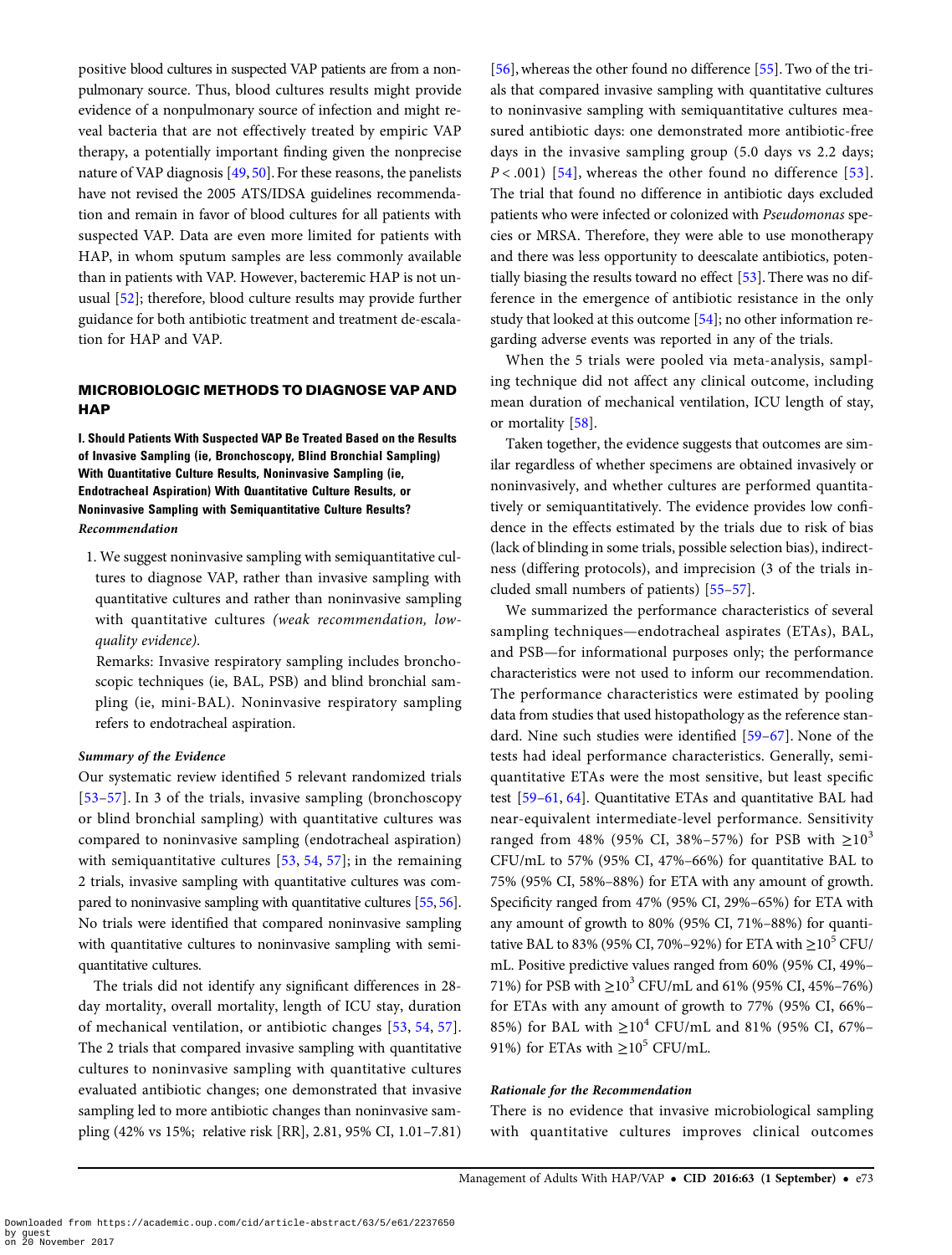compared with noninvasive sampling with either quantitative or semiquantitative cultures. Noninvasive sampling can be done more rapidly than invasive sampling, with fewer complications and resources. Semiquantitative cultures can be done more rapidly than quantitative cultures, with fewer laboratory resources and less expertise needed. For these reasons, noninvasive sampling with semiquantitative cultures is the microbiological sampling technique recommended by the panel.

The guideline panel acknowledged that there is a potential that invasive sampling with quantitative cultures could lead to less antibiotic exposure if growth below defined thresholds (eg,  $10^3$  CFU/mL for PSB,  $10^4$  CFU/mL for BAL) is used as a trigger to stop antibiotics  $[68]$ . This outcome is important due to the risks of acquiring antibiotic resistance, the risk of side effects, and the costs of unnecessary or excessive antibiotic therapy; however, the estimated effects of invasive sampling with quantitative culture on antibiotic exposure are inconsistent and, therefore, insufficient to guide therapy at this time [\[53](#page-44-0)–[55](#page-44-0)]. Of note, lower respiratory (eg, BAL, mini-BAL, brush, wash, ETA) and sputum samples should be processed within 2 hours if kept at room temperature and within 24 hours if kept at 4 degrees Celsius [[69\]](#page-44-0).

#### Research Needs

The panel agreed that the question of whether or not invasive sampling with quantitative cultures reduces antibiotic use, antibiotic resistance, direct costs, and indirect costs should be a priority area for future research. In addition, the panel agreed that such trials should measure adverse outcomes, as most trials to date have only evaluated beneficial outcomes.

## II. If Invasive Quantitative Cultures Are Performed, Should Patients With Suspected VAP Whose Culture Results Are Below the Diagnostic Threshold for VAP (PSB With <103 CFU/mL, BAL With <104 CFU/mL) Have Their Antibiotics Withheld Rather Than Continued? Recommendation

1. Noninvasive sampling with semiquantitative cultures is the preferred methodology to diagnose VAP (see section I); however, the panel recognizes that invasive quantitative cultures will occasionally be performed by some clinicians. For patients with suspected VAP whose invasive quantitative culture results are below the diagnostic threshold for VAP, we suggest that antibiotics be withheld rather than continued (weak recommendation, very lowquality evidence).

Values and Preferences: This recommendation places a high value on avoiding unnecessary harm and cost.

Remarks: Clinical factors should also be considered because they may alter the decision of whether to withhold or continue antibiotics. These include the likelihood of an alternative source of infection, prior antimicrobial therapy

at the time of culture, degree of clinical suspicion, signs of severe sepsis, and evidence of clinical improvement.

#### Summary of the Evidence

Although we do not recommend routine performance of invasive quantitative cultures for patients with suspected VAP, the panel recognizes that many clinicians feel that they are of benefit in decreasing inappropriate antibiotic use and will likely continue performing them, given the low quality of evidence on which the recommendation against their performance was based. We therefore decided to address the issue of the safety of antibiotic discontinuation when quantitative cultures are below the diagnostic threshold. We identified 6 studies that enrolled patients with VAP, measured the discontinuation of antibiotics on the basis of quantitative culture results, and used the following thresholds to either diagnose or exclude VAP: a PSB of  $< 10^3$  CFU/mL, a BAL of  $< 10^4$  CFU/mL, and an ETA of  $< 10^5$  CFU/mL [\[54,](#page-44-0) [68](#page-44-0), [70](#page-44-0)-[73](#page-44-0)]. We excluded 20 studies that either did not withhold antibiotics on the basis of the culture results or did not measure the utilization of antibiotics once the culture results were known [[53](#page-44-0), [55](#page-44-0)–[57,](#page-44-0) [74](#page-44-0)–[88\]](#page-44-0).

Only one of the selected studies was a randomized trial [\[54\]](#page-44-0). The trial randomly assigned patients with possible VAP to either bronchoscopic sampling with quantitative cultures or the use of clinical criteria alone to diagnose VAP. This trial found that bronchoscopic sampling with quantitative cultures decreased 14-day mortality and antibiotic use. However, it did not compare outcomes among those whose antibiotics were withheld on the basis of the culture results to those whose antibiotics were continued.

Because the randomized trial did not answer our question, we next evaluated the 5 observational studies [\[68](#page-44-0), [70](#page-44-0)–[73\]](#page-44-0). Only 2 of the studies compared outcomes among those whose antibiotics were withheld on the basis of the invasively obtained quantitative culture results to those whose antibiotics were continued despite the culture results. The first study was a prospective cohort study of 68 patients with suspected VAP, in which the prevalence of VAP among those undergoing invasive sampling was 51%. Patients whose antibiotics were discontinued on the basis of the quantitative cultures had a similar mortality and rate of new respiratory infection as those whose antibiotics were continued [\[71](#page-44-0)]. The second study was a retrospective cohort study of 89 patients with suspected VAP whose invasively obtained quantitative cultures were below the diagnostic threshold for VAP [\[68\]](#page-44-0). Similar to the other observational study, patients whose antibiotics were discontinued did not have a higher mortality or rate of new respiratory infection compared to patients whose antibiotics were continued. However, those whose antibiotics were withheld received a shorter duration of antibiotics, had a lower rate of total superinfection, and a lower rate of MDR superinfection.

e74 • CID 2016:63 (1 September) • Kalil et al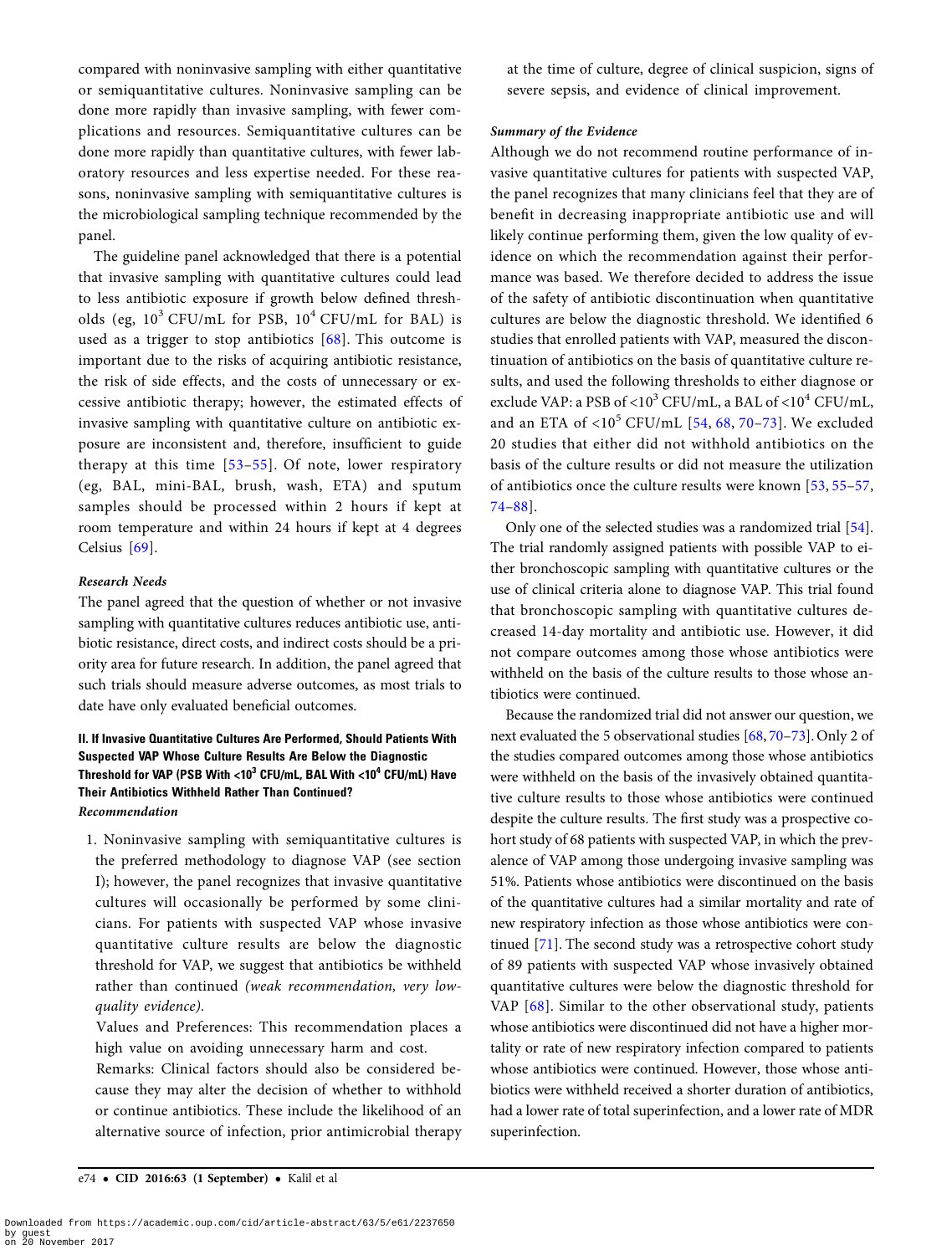Taken together, the evidence indicates that patients whose antibiotics are withheld on the basis of an invasive quantitative culture below the diagnostic threshold for VAP have similar clinical outcomes, less antibiotic use, and better microbiologic outcomes compared to patients whose antibiotics are continued. The panel's confidence in these estimated effects (ie, the quality of evidence) was very low because they were derived from observational studies with imprecision (ie, small studies with few events) and high risk of bias (clinicians may have been more likely to stop antibiotics early in less sick patients).

#### Rationale for the Recommendation

Antibiotic discontinuation in patients with suspected VAP whose invasive quantitative culture results are below the diagnostic threshold for VAP may be beneficial. It decreases unnecessary antibiotic use, which should reduce antibiotic-related adverse events (eg, Clostridium difficile colitis and promotion of antibiotic resistance) and costs. Moreover, it improves microbiological outcomes (ie, fewer superinfections). While there is no evidence that this approach worsens clinical outcomes, in theory it could result in antibiotics being withdrawn from some patients who would benefit from antibiotic therapy because the quantitative culture results were misleadingly low due to sampling error or prior exposure to antibiotics.

## III. In Patients With Suspected HAP (Non-VAP), Should Treatment Be Guided by the Results of Microbiologic Studies Performed on Respiratory Samples, or Should Treatment Be Empiric? Recommendation

- 1. We suggest that patients with suspected HAP (non-VAP) be treated according to the results of microbiologic studies performed on respiratory samples obtained noninvasively, rather than being treated empirically (weak recommendation, very low-quality evidence).
- Values and Preferences: The suggestion places a high value on the potential to accurately target antibiotic therapy and then deescalate antibiotic therapy based upon respiratory and blood culture results. Minimizing resource use by not obtaining respiratory cultures is given a lower value.

Remarks: Noninvasive methods to obtain respiratory samples include the following: spontaneous expectoration, sputum induction, nasotracheal suctioning in a patient who is unable to cooperate to produce a sputum sample, and endotracheal aspiration in a patient with HAP who subsequently requires mechanical ventilation. The panel recognizes that for some patients in whom a respiratory sample cannot be obtained noninvasively, there may be factors which could prompt consideration of obtaining samples invasively.

## Summary of the Evidence

We found only one randomized trial that compared empiric antibiotic therapy with therapy based on the results of microbiologic studies in patients with suspected HAP [[89\]](#page-44-0). Sixty-eight

patients with HAP were randomly assigned to undergo bronchoscopy with protected specimen brushing vs noninvasive management. In the latter group, expectorated sputum samples were not obtained, so noninvasive management resulted in empiric therapy, which was supposed to adhere to the recommendations from the 2005 ATS/IDSA guidelines [[1\]](#page-42-0). There was no difference among the 2 groups in either clinical cure at 28 days or hospital length of stay. There was lower 28-day mortality in the empirically treated group than the invasive group, but this was not statistically significant (10% vs 21.9%; RR, 0.46; 95% CI, .13–1.61). This evidence provided very low confidence in the estimated effects of microbiologic studies because there was very serious risk of bias (fewer patients in the invasive group received antibiotics than in the noninvasive group [76% vs 100%], lack of blinding, lack of concealment) and imprecision.

## Rationale for the Recommendation

Despite a lack of evidence showing that respiratory cultures in patients with suspected HAP improve clinical outcomes, the panel agreed that an attempt should be made to obtain respiratory samples for culture. The rationale for this suggestion is that resistant pathogens lead to a significant risk of inadequate initial empiric antibiotic therapy [\[90](#page-44-0), [91](#page-44-0)], which is associated with an increased risk of mortality in patients with HAP [[92\]](#page-44-0). Having culture results means that the antibiotic regimen can be adjusted on the basis of those results if the patient does not respond to initial therapy. Furthermore, performing cultures of respiratory samples provides the opportunity to de-escalate antibiotic coverage based on the results, minimizing unnecessary antibiotic exposure. The panel acknowledges the potential for falsepositive results related to oral contamination when noninvasive samples are obtained, but judged that the risks of inadequate initial coverage and the potential benefit of allowing deescalation outweigh the negative impact of false-positive culture results.

The panel further agreed that the respiratory specimens should be obtained noninvasively rather than invasively. The panel considered potential advantages of invasive sampling, which might include less risk of inadequate initial antibiotic coverage [\[90](#page-44-0)–[92](#page-44-0)] and facilitation of antibiotic de-escalation. However, there is no evidence in patients with HAP that either of these goals would be frequently realized with regular use of invasive sampling. Furthermore, routine use of invasive sampling via bronchoscopy would be associated with increased cost and increased risks to the patient. Although generally safe, bronchoscopy may rarely cause life-threatening complications [\[93](#page-44-0)] and BAL results in temporary worsening of gas exchange both due to sedating medications and the lavage itself [\[94](#page-44-0)], and this could result in the need for respiratory support. The potential advantages of obtaining invasive cultures (less risk of inadequate initial coverage, de-escalation of antibiotic therapy) may not outweigh the disadvantages (negative impact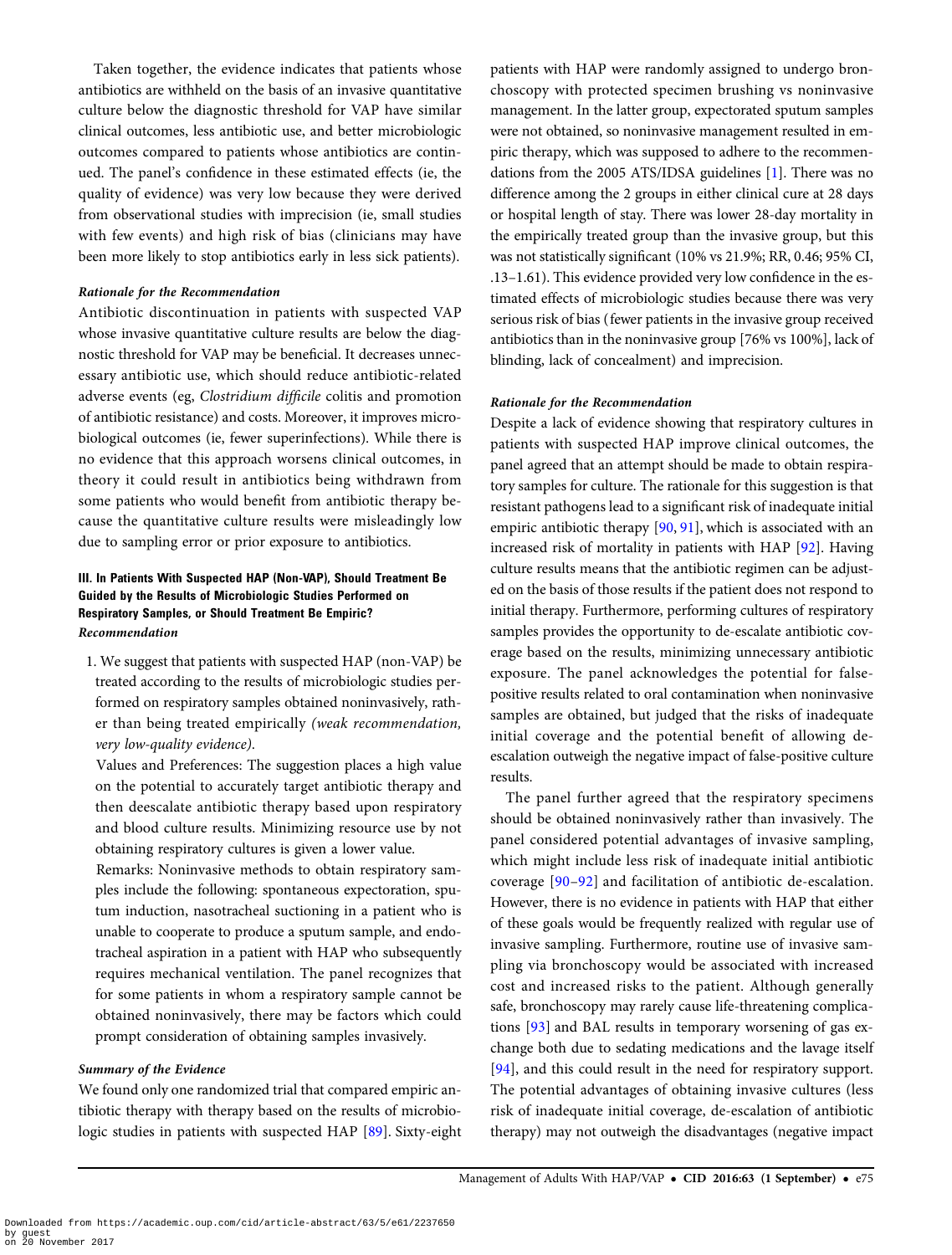of false-positive culture) of noninvasive techniques once the costs and risks of the invasive procedure are added as potential disadvantages.

## THE USE OF BIOMARKERS AND THE CLINICAL PULMONARY INFECTION SCORE TO DIAGNOSE VAP AND HAP

# IV. In Patients With Suspected HAP/VAP, Should PCT Plus Clinical Criteria or Clinical Criteria Alone Be Used to Decide Whether or Not to Initiate Antibiotic Therapy?

#### Recommendation

1. For patients with suspected HAP/VAP, we recommend using clinical criteria alone, rather than using serum PCT plus clinical criteria, to decide whether or not to initiate antibiotic therapy (strong recommendation, moderate-quality evidence).

## Summary of the Evidence

PCT is a precursor of calcitonin that is constitutively secreted by C cells of the thyroid gland and K cells of the lung [[95](#page-44-0)]. In healthy individuals, PCT is normally undetectable (<0.01 ng/ mL). When stimulated by endotoxin, PCT is rapidly produced by parenchymal tissue throughout the body [\[96\]](#page-44-0); this PCT production has also been observed in diverse types of bacterial infections [[97](#page-44-0), [98\]](#page-44-0). PCT may increase in response to sterile inflammation or viral infection, but it is less common [[99](#page-44-0)]. This characteristic makes PCT a potentially valuable diagnostic test for the diagnosis of HAP/VAP.

We sought studies that enrolled patients with suspected HAP/VAP and then compared outcomes among patients for whom the initiation of antibiotic therapy was based upon serum PCT levels plus clinical criteria with outcomes among patients for whom therapy was based upon clinical criteria alone. We found no such studies; therefore, we selected 6 studies that reported the performance characteristics for serum PCT for the diagnosis of HAP/VAP, generally diagnosed according to the 2005 guideline definitions [\[1](#page-42-0), [100](#page-44-0)–[105](#page-45-0)]. Our underlying assumption was that serum PCT results indicative of HAP/VAP will prompt antibiotic therapy, which will improve clinical outcomes. The immunoluminometric method was used to measure serum PCT in 2 studies, and the Kryptor test using timeresolved amplified cryptate emission technology was used to measure serum PCT in 4 studies. The cutoffs used to distinguish patients who had HAP/VAP from those who did not varied among studies, ranging from 0.5 to 3.9 ng/mL. Some studies reported results for varying thresholds. None of the cutoffs used in the studies were subsequently validated.

We pooled the performance characteristics of serum PCT for the diagnosis of HAP/VAP via a meta-analysis using a bivariate regression approach. The 6 studies included 665 participants, among whom 335 (50.4%) were ultimately diagnosed with HAP/VAP. The sensitivity, specificity, positive likelihood ratio, negative likelihood ratio, and diagnostic OR were 67%

(95% CI, 53%–79%), 83% (95% CI, 43%–97%), 3.9 (95% CI, .9–17.5), 0.4 (95% CI, .25–.62), and 10 (95% CI, 2–59), respectively. The optimal PCT diagnostic thresholds differed according to the severity of presentation, clinical setting, and type of assay used. The summary receiver operating characteristic (SROC) curve resulted in an area under the curve (AUC) of 0.76 (95% CI, .72–.79), which indicates moderate overall test accuracy.

The panel's confidence in the accuracy of these pooled performance characteristics (ie, the quality of evidence) was moderate because they were derived from accuracy studies with a serious risk of bias. The risk of bias was multifactorial. Many studies did not report enrolling consecutive patients, did not report enrolling patients with a legitimate diagnostic uncertainty (some studies required prior microbiological confirmation of HAP/VAP), did not explain the reasons for withdrawals, did not report blinding the outcome assessor, and may have chosen diagnostic thresholds that gave more favorable results.

The meta-analysis revealed inconsistency of the evidence (heterogeneity analysis  $I^2 = 87.9$ ;  $P < .001$ ). However, the panel did not downgrade the quality of evidence due to the inconsistency because the performance characteristics were similar even after the heterogeneity was reduced by excluding certain studies. Causes of the heterogeneity included the methodological quality of the studies, the clinical setting (ie, whether the study was conducted in a surgical or medical unit), and the type of PCT assay. There was no evidence of potential publication bias according to Egger test for funnel plot asymmetry.

#### Rationale for the Recommendation

The systematic review identified no studies that enrolled patients with suspected HAP/VAP and then compared outcomes among patients for whom the initiation of antibiotic therapy was based upon serum PCT levels plus clinical criteria vs outcomes among patients for whom therapy was based upon clinical criteria alone. Therefore, the guideline development panel used accuracy studies to inform its recommendations.

The panel decided a priori that it would recommend that antibiotics be initiated or withheld on the basis of serum PCT testing plus clinical criteria, rather than clinical criteria alone, if HAP/VAP can be confirmed or excluded by serum PCT with a sensitivity and specificity of >90%. These thresholds were set because, assuming a prevalence of HAP/VAP of 50% among those who undergo testing, then for every 1000 patients tested, only 50 patients (5%) would be incorrectly categorized as having or not having HAP/VAP.

The evidence indicates that serum PCT plus clinical criteria can diagnose HAP/VAP with a sensitivity and specificity of 67% and 83%, respectively. These findings failed to meet the panel's prespecified thresholds for recommending that serum PCT plus clinical criteria be used to decide whether or not to initiate

e76 • CID 2016:63 (1 September) • Kalil et al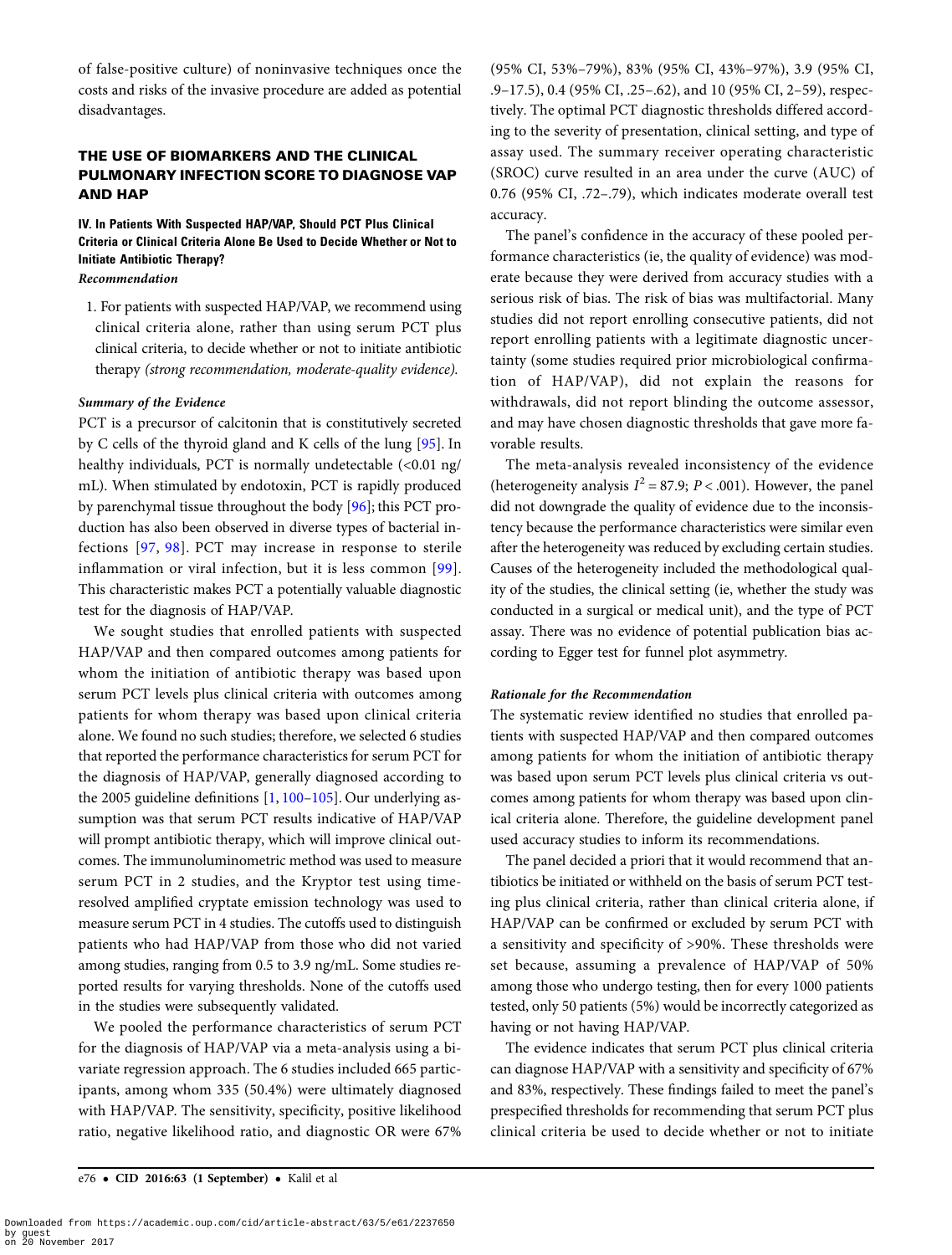antibiotics. The false-negative and false-positive rates of serum PCT testing plus clinical criteria are 33% and 17%, respectively. Thus, assuming a prevalence of HAP/VAP of 50%, then for every 1000 patients with suspected HAP/VAP who are evaluated with serum PCT plus clinical criteria, 165 patients (16.5%) would be incorrectly diagnosed as not having HAP/VAP and 85 patients (8.5%) will be incorrectly diagnosed as having HAP/VAP.

A recent trial that randomized ICU patients to a PCT-guided antibiotic escalation protocol vs standard of care, aiming to improve survival by increasing early appropriate antibiotic therapy, showed that the PCT-guided protocol did not result in survival improvement, but resulted in a higher number of ventilator-days and prolonged ICU stay [[106](#page-45-0)].

In the view of the guideline panelists, patients who are incorrectly diagnosed with HAP/VAP are likely to receive antibiotics and, therefore, are at unnecessary risk for side effects and incur unnecessary costs. Perhaps more important, efforts to find the correct diagnosis may cease, increasing the time until correct diagnosis and therapy. Conversely, incorrectly excluding HAP/ VAP delays the initiation of antibiotic therapy, which may lead to poorer clinical outcomes. The panel agreed that the frequency of such undesirable consequences due to misleading PCT results was unacceptable and, therefore, recommended not using PCT to guide antibiotic initiation.

# V. In Patients With Suspected HAP/VAP, Should sTREM-1 Plus Clinical Criteria or Clinical Criteria Alone Be Used to Decide Whether or Not to Initiate Antibiotic Therapy?

Recommendation

1. For patients with suspected HAP/VAP, we recommend using clinical criteria alone, rather than using BALF sTREM-1 plus clinical criteria, to decide whether or not to initiate antibiotic therapy (strong recommendation, moderate-quality evidence).

#### Summary of the Evidence

Triggering receptor expressed on myeloid cells (TREM-1) has been studied as a biological marker of microbial infection. TREM-1 is a member of the immunoglobulin superfamily that has been shown to be strongly expressed on the neutrophils and monocytes infiltrating tissues invaded by bacteria or fungi [\[107\]](#page-45-0). However, its use in diagnosing infections is uncertain because several recent studies suggest sTREM-1 may also be elevated in noninfectious causes of inflammation [\[108,](#page-45-0) [109\]](#page-45-0).

We sought studies that enrolled patients with suspected HAP/VAP and then compared outcomes among patients for whom the initiation of antibiotic therapy was based upon soluble TREM-1 (sTREM-1) levels plus clinical criteria with outcomes among patients for whom therapy was based upon clinical criteria alone. We found no such studies; therefore, we selected 6 studies that reported the performance characteristics for sTREM-1 for the diagnosis of HAP/VAP [\[110](#page-45-0)–[115](#page-45-0)]. Our

underlying assumption was that sTREM-1 results indicative of HAP/VAP would prompt antibiotic therapy, which would improve clinical outcomes. The measurement of sTREM-1 was performed on BALF by immunoblot in one study [\[115\]](#page-45-0), on BALF by enzyme-linked immunosorbent assay (ELISA) in 4 studies [\[110](#page-45-0)–[114](#page-45-0)], and on mini-BALF by ELISA in one study [\[114](#page-45-0)]. The cutoff values used to distinguish patients who had HAP/VAP from those who did not varied widely among studies, ranging from 5 to 900 pg/mL.

We pooled the performance characteristics of sTREM-1 for the diagnosis of HAP/VAP via a meta-analysis using a bivariate regression approach. Our meta-analysis included 208 patients with clinically suspected pneumonia, of whom 108 (52%) were ultimately diagnosed with pneumonia. The sensitivity, specificity, positive likelihood ratio, negative likelihood ratio, and diagnostic OR were 84% (95% CI, 63%–94%), 49% (95% CI, 18%–81%), 1.6 (95% CI, .8%–3.3), 0.33 (95% CI, .12– 0.93), and 5 (95% CI, 1–24), respectively. The sensitivity and specificity of sTREM-1 were lower in studies that used ELISA [\[110](#page-45-0)–[114](#page-45-0)] than in studies that used an immunoblot technique [\[115\]](#page-45-0). The optimal sTREM-1 diagnostic thresholds differed according to the severity of presentation, clinical setting, and type of assay used. The SROC curve resulted in an AUC of 0.78 (95% CI, .75–.82), which indicates moderate overall test accuracy.

The panel's confidence in the accuracy of these pooled performance characteristics (ie, the quality of evidence) was moderate because they are derived from accuracy studies with serious risk of bias. The risk of bias is due to the studies not enrolling consecutive patients with legitimate diagnostic uncertainty (one study used clinical plus microbiological results as inclusion criteria [\[115](#page-45-0)], whereas 5 studies used clinical, radiological, and microbiological findings as inclusion criteria [\[110](#page-45-0)–[114](#page-45-0)]). Moreover, because the studies in the meta-analysis used BALF quantitative culture as the reference standard, the prior use of antibiotics may have resulted in more negative cases and participants with anaerobic infections may have been misclassified, which could have altered the performance characteristics of sTREM-1.

#### Rationale for the Recommendation

Our systematic review identified no studies that enrolled patients with suspected HAP/VAP and then compared outcomes among patients for whom the initiation of antibiotic therapy was based upon soluble sTREM-1 levels plus clinical criteria vs outcomes among patients for whom therapy was based upon clinical criteria alone. Therefore, the guideline development panel used accuracy studies to inform its recommendations.

The panel decided a priori that it would recommend that antibiotics be initiated or withheld on the basis of BALF sTREM-1 testing plus clinical criteria, rather than clinical criteria alone, if HAP/VAP could be confirmed or excluded by BALF sTREM-1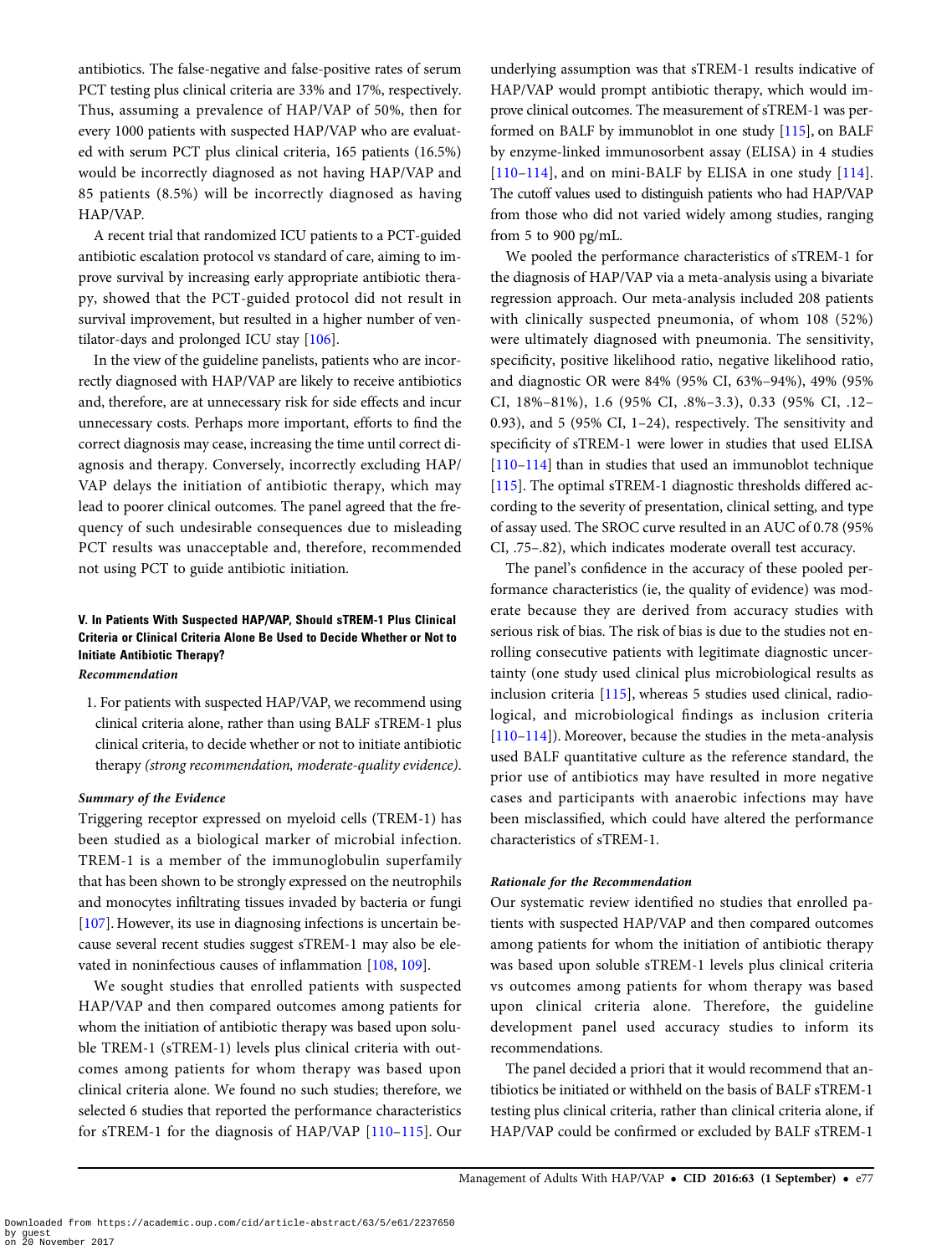with a sensitivity and specificity of >90%. These thresholds were set because, assuming a prevalence of HAP/VAP of 50% among those who undergo testing, then for every 1000 patients tested, only 50 patients (5%) will be incorrectly categorized as having or not having HAP/VAP.

The evidence indicates that BALF sTREM-1 can diagnose HAP/VAP with a sensitivity and specificity of 84% and 49%, respectively. These findings failed to meet the panel's prespecified thresholds for recommending that BALF sTREM-1 plus clinical criteria be used to decide whether or not to initiate antibiotics. The false-negative and false-positive rates of BALF sTREM-1 are 16% and 51%, respectively. Thus, again assuming a prevalence of HAP/VAP of 50%, then for every 1000 patients tested, 80 patients (8%) will be incorrectly diagnosed as not having HAP/VAP and 255 patients (25.5%) will be incorrectly diagnosed as having HAP/VAP.

Patients who are incorrectly diagnosed with HAP/VAP are likely to receive antibiotics and, therefore, are at unnecessary risk for side effects and incur unnecessary costs. Perhaps more important, efforts to find the correct diagnosis may cease, increasing the duration until correct diagnosis and therapy. Conversely, incorrectly excluding HAP/VAP delays the initiation of antibiotic therapy, which may lead to poorer clinical outcomes. The panel agreed that the frequency of such undesirable consequences due to misleading BALF sTREM-1 results was unacceptable and, therefore, recommended not using BALF sTREM-1 to guide antibiotic therapy.

# VI. In Patients With Suspected HAP/VAP, Should CRP Plus Clinical Criteria, or Clinical Criteria Alone, Be Used to Decide Whether or Not to Initiate Antibiotic Therapy?

Recommendation

1. For patients with suspected HAP/VAP, we recommend using clinical criteria alone rather than using CRP plus clinical criteria, to decide whether or not to initiate antibiotic therapy (weak recommendation, low-quality evidence).

#### Summary of the Evidence

We sought studies that enrolled patients with suspected HAP/ VAP and then compared outcomes among patients for whom the initiation of antibiotic therapy was based upon CRP levels plus clinical criteria with outcomes among patients for whom therapy was based upon clinical criteria alone. We found no such studies; therefore, we selected 3 studies that evaluated the ability of CRP to identify patients with VAP [\[102,](#page-44-0) [115](#page-45-0), [116\]](#page-45-0).

One observational study enrolled 148 patients receiving mechanical ventilation and then found that the CRP levels in patients who had pneumonia were the same as in those who did not [\[115\]](#page-45-0). A similar study that enrolled 44 patients receiving mechanical ventilation found no differences in the CRP levels of patients who had VAP compared with those who did not [[102\]](#page-44-0). Finally, in a study of 28 patients who had a return of spontaneous circulation after an out-of-hospital arrest, the CRP levels were the

e78 • CID 2016:63 (1 September) • Kalil et al

same among patients with and without VAP [[116](#page-45-0)]. Taken together, these studies suggest that CRP cannot reliably distinguish patients with VAP from patients without VAP.

The panel's confidence in the findings that CRP levels are similar among patients with and without VAP was low because the findings are from observational studies with serious imprecision (ie, few patients and events).

#### Rationale for the Recommendation

For a diagnostic test to be helpful in deciding whether or not to initiate or withhold antibiotics for VAP, it must be capable of distinguishing patients with VAP from patients without VAP. All 3 studies suggest that CRP levels do not make this distinction. Therefore, the panel judged that CRP testing was just as likely to lead clinicians astray as it is to help clinicians and, therefore, the benefits of using CRP levels to inform decision making in patients with possible VAP does not outweigh the costs and burdens of testing.

## VII. In Patients With Suspected HAP/VAP, Should the Modified CPIS Plus Clinical Criteria, or Clinical Criteria Alone, Be Used to Decide Whether or Not to Initiate Antibiotic Therapy? Recommendation

1. For patients with suspected HAP/VAP, we suggest using clinical criteria alone, rather than using CPIS plus clinical criteria, to decide whether or not to initiate antibiotic therapy (weak recommendation, low-quality evidence).

#### Summary of the Evidence

Clinical criteria have historically informed the need to start antibiotics in patients with suspected HAP/VAP. However, semiobjective measures such as the CPIS have emerged as a potential tool to assist clinicians in deciding whether or not to initiate antimicrobial therapy for patients with suspected VAP. The CPIS is a semiobjective assessment of several clinical factors predictive of pneumonia; temperature, white blood cell count, presence and character of respiratory secretions,  $PaO<sub>2</sub>/FiO<sub>2</sub>$ (arterial oxygen partial pressure/inspired oxygen fraction) ratio, and chest radiograph findings.

We sought studies that enrolled patients with suspected HAP/VAP and then compared outcomes among patients for whom the initiation of antibiotic therapy was based upon the CPIS plus clinical criteria with outcomes among patients for whom therapy was based upon clinical criteria alone. We found no such studies; however, we found a published systematic review with meta-analysis of 13 accuracy studies that reported the performance characteristics of the CPIS for the diagnosis of VAP [\[117](#page-45-0)–[121\]](#page-45-0). The pooled prevalence of VAP in the studies was 48%. The meta-analysis found that the CPIS can confirm or exclude VAP with a sensitivity, specificity, and diagnostic OR of 65% (95% CI, 61%–69%), 64% (95% CI, 60%–67%), and 4.84 (95% CI, 2.42–9.71), respectively. The SROC curve resulted in an AUC of 0.748 (95% CI, .65–.85).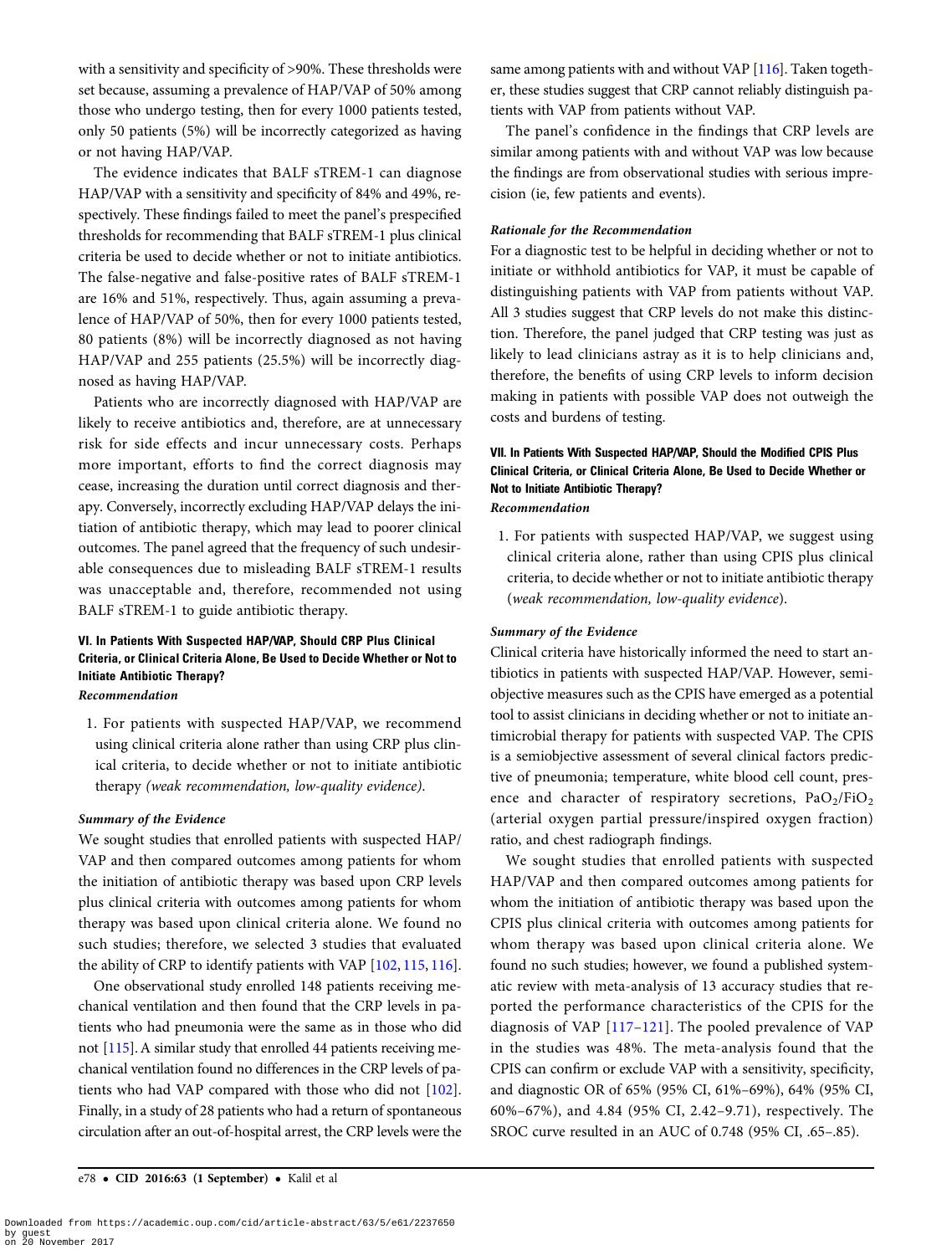The panel's confidence in the accuracy of these pooled performance characteristics (ie, the quality of evidence) was low because they are derived from accuracy studies with serious risk of bias (ie, many studies did not enroll consecutive patients with true diagnostic uncertainty, withdrawals were not explained) and inconsistency (heterogeneity analysis  $I^2 > 87\%$  for all pooled analyses).

#### Rationale for the Recommendation

Our systematic review identified no studies that enrolled patients with suspected VAP and then compared outcomes among patients for whom the initiation of antibiotic therapy was based upon the CPIS plus clinical criteria vs outcomes among patients for whom therapy was based upon clinical criteria alone. Therefore, the guideline development panel used a published systematic review and meta-analysis of accuracy studies to inform its recommendations.

The panel decided a priori that it would recommend that antibiotics be initiated or withheld on the basis of the CPIS plus clinical criteria, rather than clinical criteria alone, if VAP can be confirmed or excluded by the CPIS with a sensitivity and specificity of >90%. These thresholds were set because, assuming a prevalence of VAP of 48% among those who undergo testing, then for every 1000 patients tested, only 48 patients (4.8%) will be incorrectly categorized as having or not having VAP.

The evidence indicates that the CPIS can diagnose VAP with a sensitivity and specificity of only 65% and 64%, respectively. These findings failed to meet the panel's prespecified thresholds for recommending that the CPIS plus clinical criteria be used to decide whether or not to initiate antibiotics. The false-negative and false-positive rates of the CPIS are 35% and 36%, respectively. Thus, again assuming a prevalence of VAP of 48%, then for every 1000 patients tested, 168 patients (16.8%) will be incorrectly diagnosed as not having HAP/VAP and 187 patients (18.7%) will be incorrectly diagnosed as having VAP.

Patients who are incorrectly diagnosed with HAP/VAP are likely to receive antibiotics and, therefore, are at unnecessary risk for side effects and incur unnecessary costs. Perhaps more important, efforts to find the correct diagnosis may cease, increasing the duration until correct diagnosis and therapy. Conversely, incorrectly excluding HAP/VAP delays the initiation of antibiotic therapy, which may lead to poorer clinical outcomes. The panel agreed that the frequency of such undesirable consequences due to misleading CPIS results was unacceptable and, therefore, recommended not using CPIS to guide antibiotic therapy.

## TREATMENT OF VENTILATOR-ASSOCIATED **TRACHEOBRONCHITIS**

## VIII. Should Patients With Ventilator-Associated Tracheobronchitis (VAT) Receive Antibiotic Therapy? Recommendation

1. In patients with VAT, we suggest not providing antibiotic therapy (weak recommendation, low-quality evidence).

#### Summary of the Evidence

To determine whether or not treatment for VAT is warranted, we sought evidence that the treatment of VAT improves clinical outcomes. VAT has been defined as fever with no other recognizable cause, with new or increased sputum production, positive ETA culture ( $>10^6$  CFU/mL) yielding a new bacteria, and no radiographic evidence of nosocomial pneumonia [\[122](#page-45-0)].

Our systematic review identified 3 randomized trials that compared the effects of antibiotics to either placebo or no antibiotics in patients with VAT [[123](#page-45-0)–[125](#page-45-0)]. However, the panel decided to exclude 2 of the trials because they were too indirectly related to the clinical question, as they defined VAT differently than all other studies and evaluated aerosolized antibiotics rather than intravenous antibiotics [[124,](#page-45-0) [125\]](#page-45-0). The remaining randomized trial randomly assigned 58 patients to receive either intravenous antibiotics or no antibiotics for 8 days [\[123](#page-45-0)]. The group that received antibiotic therapy had lower ICU mortality (18% vs 47%; OR, 0.24, 95% CI, .07–.88), less subsequent VAP (13% vs 47%; OR, 0.17, 95% CI, .04–.70), and more mechanical ventilation–free days (median 12 vs 2 days; P < .001), but no difference in the duration of mechanical ventilation or length of ICU stay [[123](#page-45-0)].

The panel was concerned about the randomized trial's risk of bias because it was unblinded and stopped early due to benefit. Therefore, the panel also evaluated 4 observational studies [\[122,](#page-45-0) [126](#page-45-0)–[128](#page-45-0)]. When the observational studies were combined with the randomized trial, P. aeruginosa comprised 34% of the isolates; other common organisms included Acinetobacter (27%), Klebsiella (5%), and MRSA (32%). MDR organisms comprised 61% of all isolates, and polymicrobial infections comprised 31% of the episodes of VAT [[122](#page-45-0), [126](#page-45-0)–[128\]](#page-45-0).

The observational studies compared adult mechanically ventilated patients with VAT who received intravenous antibiotics to patients who did not receive antibiotics. Antibiotic therapy was associated with a shorter duration of mechanical ventilation (–3.5 days; 95% CI −6.88 to −.019 days); however, no significant differences were found for mortality or the duration of ICU stay [[122](#page-45-0), [126](#page-45-0)–[128\]](#page-45-0).

Taken together, the evidence suggests that antibiotic therapy for VAT may shorten the duration of mechanical ventilation; however, it is uncertain whether it improves other clinical outcomes due to inconsistent findings. The panel's confidence in the estimated effects of antibiotic therapy in VAT (ie, the quality of evidence) was low because it consisted of a randomized trial limited by very serious risk of bias as described above, observational studies, and inconsistent findings. Two other observational studies on VAT were published more recently, but their results did not change the panel's recommendations [\[129](#page-45-0), [130\]](#page-45-0).

#### Rationale for the Recommendation

The potential desirable consequence of antibiotic therapy is a decreased duration of mechanical ventilation; in contrast, the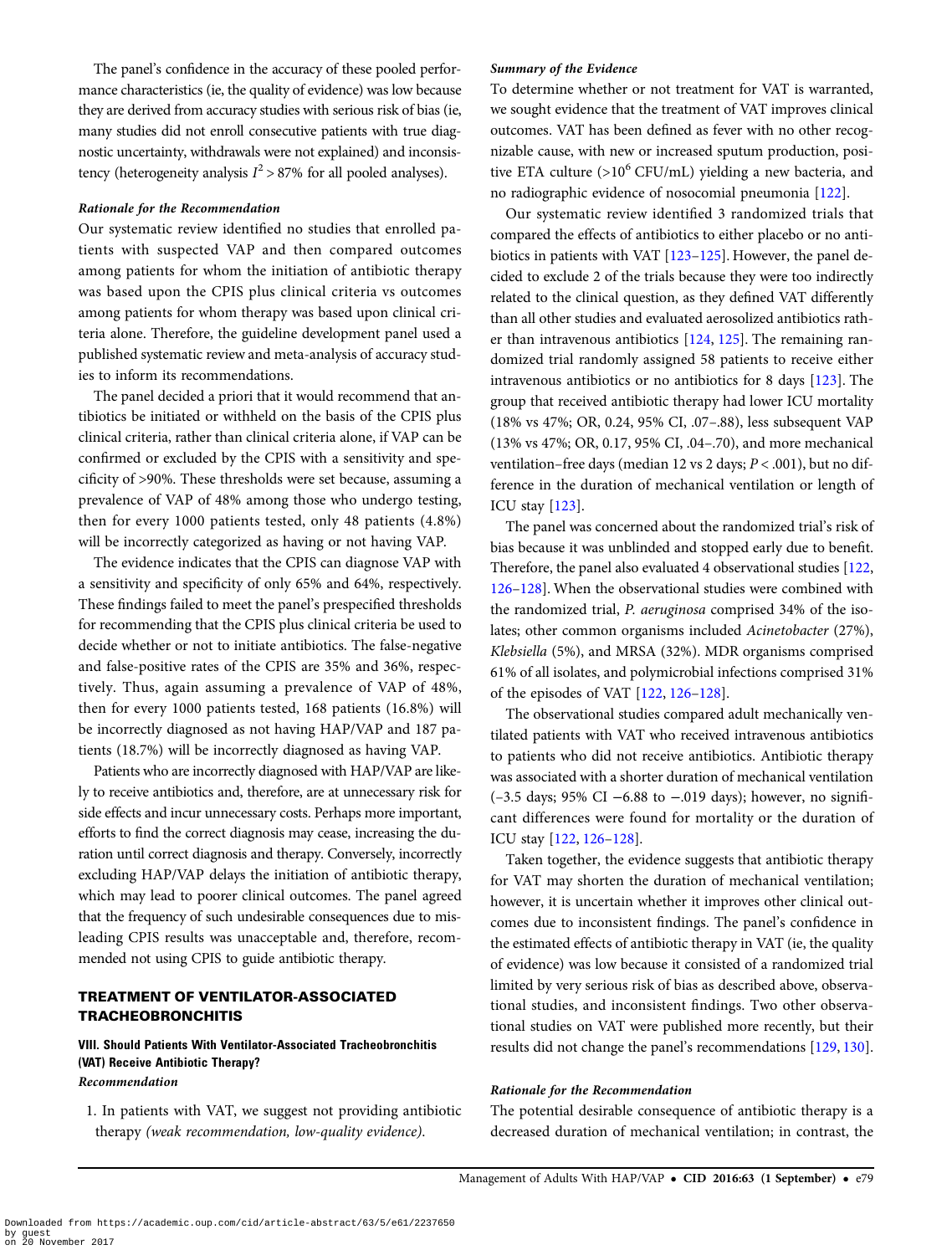potential undesirable consequences of antibiotic therapy include side effects such as rash, C. difficile colitis, antibiotic resistance, and cost. The panel recognizes the potential desirable and undesirable consequences, but judged that the latter outweigh the former, given the uncertainty regarding the benefits. Furthermore, the panel recognizes that in some patients, VAT may occasionally result in mucus plugging, and resultant weaning difficulty. In such patients, antibiotic treatment might be considered, but no evidence for or against is available for this situation. Last, the panel also recognizes that the diagnosis of pneumonia is imperfect. The sensitivity and specificity of portable chest radiographs for pneumonia are lower than those of computed tomography and autopsy. Thus, in the presence of new respiratory signs of infection, such as an increased amount of purulent sputum and a high-quality sample with positive Gram stain, in conjunction with new systemic signs of infection plus worsening oxygenation and/or increasing ventilator settings, antibiotic treatment may be considered even in the absence of new or progressive persistent infiltrates on portable chest radiographs; the rationale for that is because of the high likelihood of a new VAP.

## Research Needs

Randomized trials are needed to examine the effects of treating VAT on clinical outcomes, since the existing randomized trials have serious limitations. Such trials should use a concise definition that precludes overlap with VAP or, alternatively, combines the diagnosis of VAT and VAP and adjusts for severity of respiratory illness. Studies assessing the effect of inhaled and intravenous antibiotics on clinical outcomes are needed. In addition, such trials should measure days of systemic antibiotics and posttreatment antimicrobial resistance from both respiratory and nonrespiratory sites, as the high frequency of MDR pathogens in the existing studies suggests that antimicrobial resistance is increasing in the ICU.

## INITIAL TREATMENT OF VAP AND HAP

Selecting an empiric antibiotic regimen for clinically suspected VAP is difficult because clinicians must balance the potential benefits of starting adequate antibiotics early (eg, decreased mortality) with the harms of superfluous coverage (eg, adverse drug effects, C. difficile infection, and increased antimicrobial resistance).

## IX. Should Selection of an Empiric Antibiotic Regimen for VAP Be Guided by Local Antibiotic-Resistance data? Recommendations

- 1. We recommend that all hospitals regularly generate and disseminate a local antibiogram, ideally one that is specific to their intensive care population(s) if possible.
- 2. We recommend that empiric treatment regimens be informed by the local distribution of pathogens associated with VAP and their antimicrobial susceptibilities.

Values and preferences: These recommendations place a high value on targeting the specific pathogens associated with VAP as narrowly as possible in order adequate treatment while minimizing overtreatment and its undesirable consequences.

Remarks: The frequency with which the distribution of pathogens and their antimicrobial susceptibilities are updated should be determined by the institution. Considerations should include their rate of change, resources, and the amount of data available for analysis.

## Summary of the Evidence

Antimicrobial flora and resistance patterns can vary considerably between and within countries, regions, hospitals, ICUs in a hospital, and specimen sources (ie, pulmonary vs other specimens) [\[32,](#page-43-0) [74](#page-44-0), [131](#page-45-0), [132\]](#page-45-0). This was illustrated by an observational study that compared quantitative culture results obtained by bronchoscopy from 229 patients with VAP at 4 different institutions; there was wide variation in both the frequency of pathogens and patterns of antibiotic resistance among the institutions [[32\]](#page-43-0). Similarly, another observational study of patients with VAP found wide variation in both the frequency of pathogens and patterns of antibiotic resistance in different ICUs within a single institution [[132](#page-45-0)]. However, another study found that resistance rates measured in overall hospital antibiograms are reflected in the resistance rates found in ICU-acquired infections, although the frequency of MRSA might be underestimated [\[133](#page-45-0)].

## Rationale for the Recommendations

The panel recommends basing regimens for the empiric treatment of suspected VAP on the local prevalence of pathogens and antimicrobial susceptibilities associated with VAP. Because antimicrobial flora and resistance patterns can vary considerably between ICUs, hospitals, regions, and countries, the only way to know the local prevalence and resistance patterns of pathogens associated with VAP is to develop a local antibiogram. Ideally, the antibiogram should be specific for VAP patients, or failing that, specific for ICU patients, since there is wide variability between different settings and specimen sources. Nonetheless, the panel did recognize that developing a local antibiogram, especially one tailored to patients with VAP, will not be feasible in many settings. This is particularly the case for hospitals that do not routinely conduct surveillance for VAP, hospitals that have very few cases of VAP, and/or hospitals with relatively few positive ICU cultures regardless of specimen source. In the absence of local microbial epidemiology, clinicians can refer to large national and international surveys of organisms and resistance patterns. The survey closest to the local level should be utilized. An approved guideline for susceptibility testing is available [\[134](#page-45-0)].

e80 • CID 2016:63 (1 September) • Kalil et al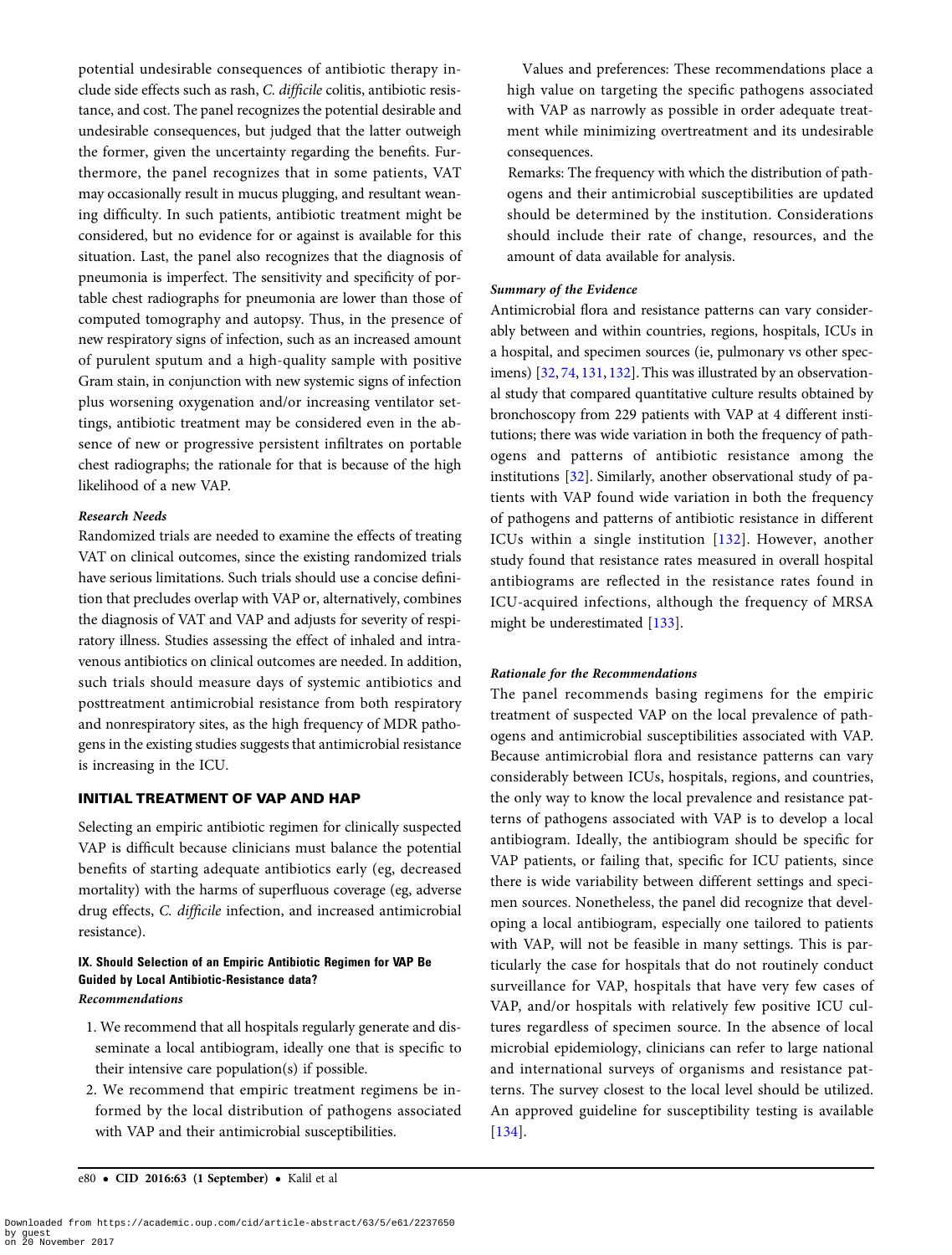## X. What Antibiotics Are Recommended for Empiric Treatment of Clinically Suspected VAP?

## Recommendations (See Table [3](#page-3-0) for specific antibiotic recommendations)

- 1. In patients with suspected VAP, we recommend including coverage for S. aureus, P. aeruginosa, and other gramnegative bacilli in all empiric regimens (strong recommendation, low-quality evidence).
- i. We suggest including an agent active against MRSA for the empiric treatment of suspected VAP only in patients with any of the following: a risk factor for antimicrobial resistance (Table [2\)](#page-2-0), patients being treated in units where >10%–20% of S. aureus isolates are methicillin resistant, and patients in units where the prevalence of MRSA is not known (weak recommendation, very low-quality evidence).
- ii. We suggest including an agent active against MSSA (and not MRSA) for the empiric treatment of suspected VAP in patients without risk factors for antimicrobial resistance, who are being treated in ICUs where <10%–20% of S. aureus isolates are methicillin resistant (weak recommendation, very low-quality evidence).
- 2. If empiric coverage for MRSA is indicated, we recommend either vancomycin or linezolid (strong recommendation, moderate-quality evidence).
- 3. When empiric coverage for MSSA (and not MRSA) is indicated, we suggest a regimen including piperacillin-tazobactam, cefepime, levofloxacin, imipenem, or meropenem (weak recommendation, very low-quality evidence). Oxacillin, nafcillin, or cefazolin are preferred agents for treatment of proven MSSA, but are not necessary for the empiric treatment of VAP if one of the above agents is used.
- 4. We suggest prescribing 2 antipseudomonal antibiotics from different classes for the empiric treatment of suspected VAP only in patients with any of the following: a risk factor for antimicrobial resistance (Table [2](#page-2-0)), patients in units where >10% of gram-negative isolates are resistant to an agent being considered for monotherapy, and patients in an ICU where local antimicrobial susceptibility rates are not available (weak recommendation, low-quality evidence).
- 5. We suggest prescribing one antibiotic active against P. aeruginosa for the empiric treatment of suspected VAP in patients without risk factors for antimicrobial resistance who are being treated in ICUs where <10% of gram-negative isolates are resistant to the agent being considered for monotherapy (weak recommendation, low-quality evidence).
- 6. In patients with suspected VAP, we suggest avoiding aminoglycosides if alternative agents with adequate gram-negative activity are available (weak recommendation, low-quality evidence).

7. In patients with suspected VAP, we suggest avoiding colistin if alternative agents with adequate gram-negative activity are available (weak recommendation, very low-quality evidence).

Values and Preferences: These recommendations are a compromise between the competing goals of providing early appropriate antibiotic coverage and avoiding superfluous treatment that may lead to adverse drug effects, C. difficile infections, antibiotic resistance, and increased cost.

Remarks: Risk factors for antimicrobial resistance are provided in Table [2.](#page-2-0) The 10%–20% threshold for deciding whether or not to target MRSA and the 10% threshold for deciding whether or not to prescribe one antipseudomonal agent or 2 were chosen by the panel with a goal of trying to assure that ≥95% of patient receive empiric therapy active against their likely pathogens; when implementing these recommendations, individual ICUs may elect to modify these thresholds. If patient has structural lung disease increasing the risk of gram-negative infection (ie, bronchiectasis or cystic fibrosis), 2 antipseudomonal agents are recommended.

## Summary of the Evidence

Surveillance studies suggest that the organisms most commonly associated with VAP in the United States are S. aureus (approximately 20%–30% of isolates), P. aeruginosa (approximately 10%–20% of isolates), enteric gram-negative bacilli (approximately 20%–40% of isolates), and Acinetobacter baumannii (approximately  $5\% - 10\%$  of isolates) [\[138](#page-45-0)]. These organisms are also the most frequent isolates identified in international surveillance programs, albeit with a higher fraction of cases attributable to P. aeruginosa and A. baumannii [[139\]](#page-45-0).

Many of these organisms, both in the United States and abroad, are resistant to common antibiotics. These same surveillance studies reported that almost 50% of S. aureus isolates were resistant to methicillin (MRSA), 28%–35% of P. aeruginosa isolates were resistant to cefepime, 19%–29% of P. aeruginosa were resistant to piperacillin-tazobactam, and 56%–61% of A. baumannii isolates were resistant to carbapenems [\[138](#page-45-0), [139\]](#page-45-0).

A large number of observational studies suggest that inadequate and/or delayed treatment is associated with higher mortality rates in patients with VAP [\[118,](#page-45-0) [140](#page-45-0)–[143](#page-45-0)]. In a meta-analysis of 9 observational studies (813 patients), inadequate antibiotic therapy for VAP was associated with a higher risk of death (OR, 2.34; 95% CI, 1.51–3.62) [\[141\]](#page-45-0).

Our systematic review did not identify randomized controlled trials (RCTs) comparing regimens with and without agents active against one or more of the potentially resistant pathogens commonly associated with VAP. Nonetheless, the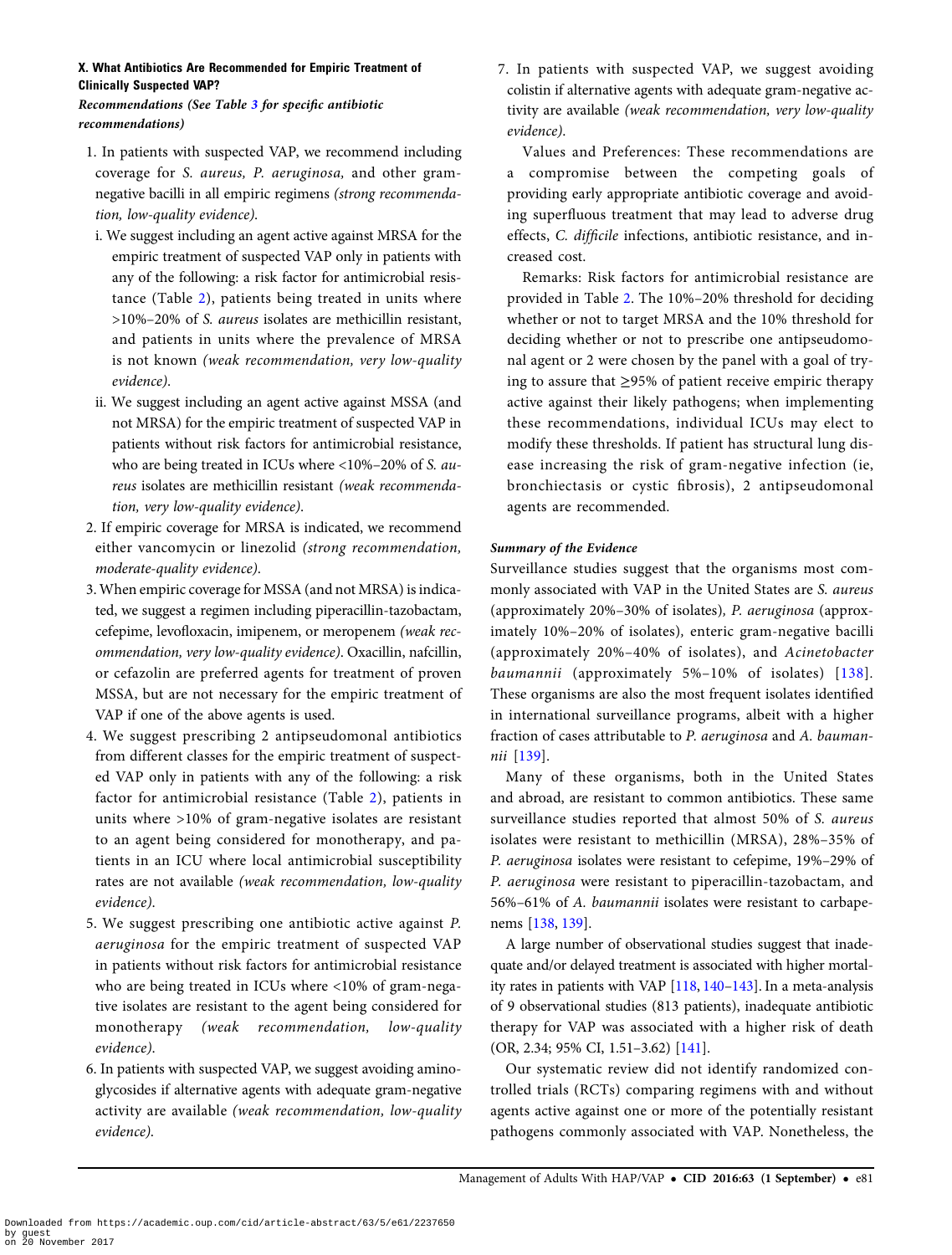breadth of studies associating inadequate and delayed therapy with poor outcomes suggests that empiric treatment regimens for VAP should include agents likely to be active against these pathogens.

## Gram-Positive Coverage

There are limited data to inform the choice between different agents active against MRSA. Vancomycin and linezolid have been best studied. Meta-analyses of RCTs comparing vancomycin and linezolid suggest that they are associated with similar clinical outcomes [\[144](#page-45-0)–[147](#page-45-0)] (see section XV). Other theoretical choices include teicoplanin, telavancin, ceftaroline, and tedizolid [[148](#page-45-0)–[150\]](#page-45-0). Two randomized clinical trials evaluated teicoplanin vs vancomycin or linezolid for gram-positive infections [\[151](#page-45-0), [152](#page-46-0)]. However, multiple sites of infection were included in both studies and small numbers of patients with pneumonia were evaluated, and a small number of patients with documented MRSA pneumonia were evaluated. Thus, more evidence is needed to define the clinical role of teicoplanin in patients with HAP/VAP. Two RCTs comparing telavancin and vancomycin found similar outcomes for both agents, but <10% of patients in these trials had MRSA VAP, and patients with moderate to severe renal dysfunction (creatinine clearance <50 mL/min) randomized to telavancin had higher mortality rates [[148,](#page-45-0) [153](#page-46-0), [154\]](#page-46-0). There are no published RCTs evaluating ceftaroline or tedizolid for the treatment of MRSA VAP. Daptomycin is inactivated by surfactant and is therefore not used for treatment of pneumonia. RCTs comparing tigecycline to imipenem and ceftobiprole to ceftazidime noted significantly lower clinical cure rates among VAP patients randomized to tigecycline and ceftobiprole, respectively [\[155](#page-46-0), [156\]](#page-46-0).

#### Gram-Negative Coverage

Potential options to cover gram-negatives are more varied. We identified 29 RCTs comparing different gram-negative regimens for empiric treatment of VAP [[155](#page-46-0)–[183](#page-46-0)]. The regimens tested varied considerably but included comparisons within and between carbapenems, cephalosporins, antipseudomonal penicillins, aminoglycosides, quinolones, aztreonam, and tigecycline either alone or in combination. Individually, none of these trials reported significant differences in clinical response or mortality rates between comparator arms with the exceptions of tigecycline and doripenem, which were both associated with worse outcomes [[155,](#page-46-0) [158](#page-46-0)]. We did not identify any RCTs assessing colistin as empiric therapy for VAP, but a systematic review and meta-regression of observational studies comparing colistin to other antibiotics found no differences in clinical response rates, mortality, or nephrotoxicity [[184](#page-46-0)]. The US FDA recently approved 2 new cephalosporin–β-lactamase combinations, ceftolozanetazobactam and ceftazidime-avibactam, for the treatment of complicated urinary tract and intra-abdominal infections. These agents are active against Pseudomonas and other gramnegative bacteria, but their effectiveness against VAP has yet to be determined [\[185\]](#page-46-0).

We performed a series of meta-analyses comparing each class of antibiotics against all other classes to evaluate whether any particular class of antibiotics might be superior to another. For each class, we identified all RCTs that included the antibiotic class of interest in one study arm vs agents from any other class in the comparison arm. These trials were combined using random-effects models. Summary risk ratios for mortality, clinical response, acquired resistance, and adverse events are presented in the supplementary materials [\[21](#page-43-0)].

There were no significant differences in mortality, clinical response, acquired resistance, or adverse events for patients randomized to cephalosporin vs noncephalosporin regimens or antipseudomonal penicillin vs non-antipseudomonal penicillin regimens.

Our meta-analysis of 9 trials including 2174 patients on carbapenem-based regimens demonstrated a 22% relative decrease in mortality with carbapenem-based regimens compared to regimens without carbapenems (RR, 0.78; 95% CI, .65–.95;  $I^2 = 0\%$ ; P = .01) [[155](#page-46-0), [159,](#page-46-0) [161](#page-46-0), [163](#page-46-0), [167,](#page-46-0) [168](#page-46-0), [173](#page-46-0), [182,](#page-46-0) [183](#page-46-0)]. The pooled mortality rate in the carbapenem arm was 13.9%, vs 17.8% in the noncarbapenem arm, for an absolute reduction of 3.9% (95% CI, .8–7.0). However, there were no differences between carbapenems vs noncarbapenems in clinical response rates or adverse event rates. In addition, the published studies did not consistently report the rates of subsequent C. difficile infection and acquired carbapenem resistance.

Patients randomized to aminoglycoside-containing regimens had similar mortality rates but lower clinical response rates compared to patients treated with aminoglycoside-free regimens (56% vs 68%; RR, 0.82; 95% CI, .71–.95). Patients randomized to quinolone-containing regimens had similar mortality and clinical response rates but slightly fewer adverse events compared to those randomized to quinolone-free regimens (24% vs 27%; RR, 0.88; 95% CI, .78–.99).

# Combination Versus Monotherapy for Empiric Gram-Negative Coverage of Suspected VAP

We evaluated whether there was a difference in outcomes in patients randomized to one vs 2 antipseudomonal agents. We identified 7 eligible trials [[160](#page-46-0)–[162](#page-46-0), [170](#page-46-0), [171,](#page-46-0) [176,](#page-46-0) [181](#page-46-0)]. There were no differences in mortality, clinical response, adverse effects, or acquired resistance between the monotherapy and combination arms. However, many of these studies excluded patients with comorbid illnesses and patients known to be colonized with resistant pathogens. A number of the studies also allowed adjunctive empiric coverage for Pseudomonas until patients' actual pathogens were identified. These factors limit the applicability of these studies to the selection of empiric regimens in unselected patients with suspected VAP.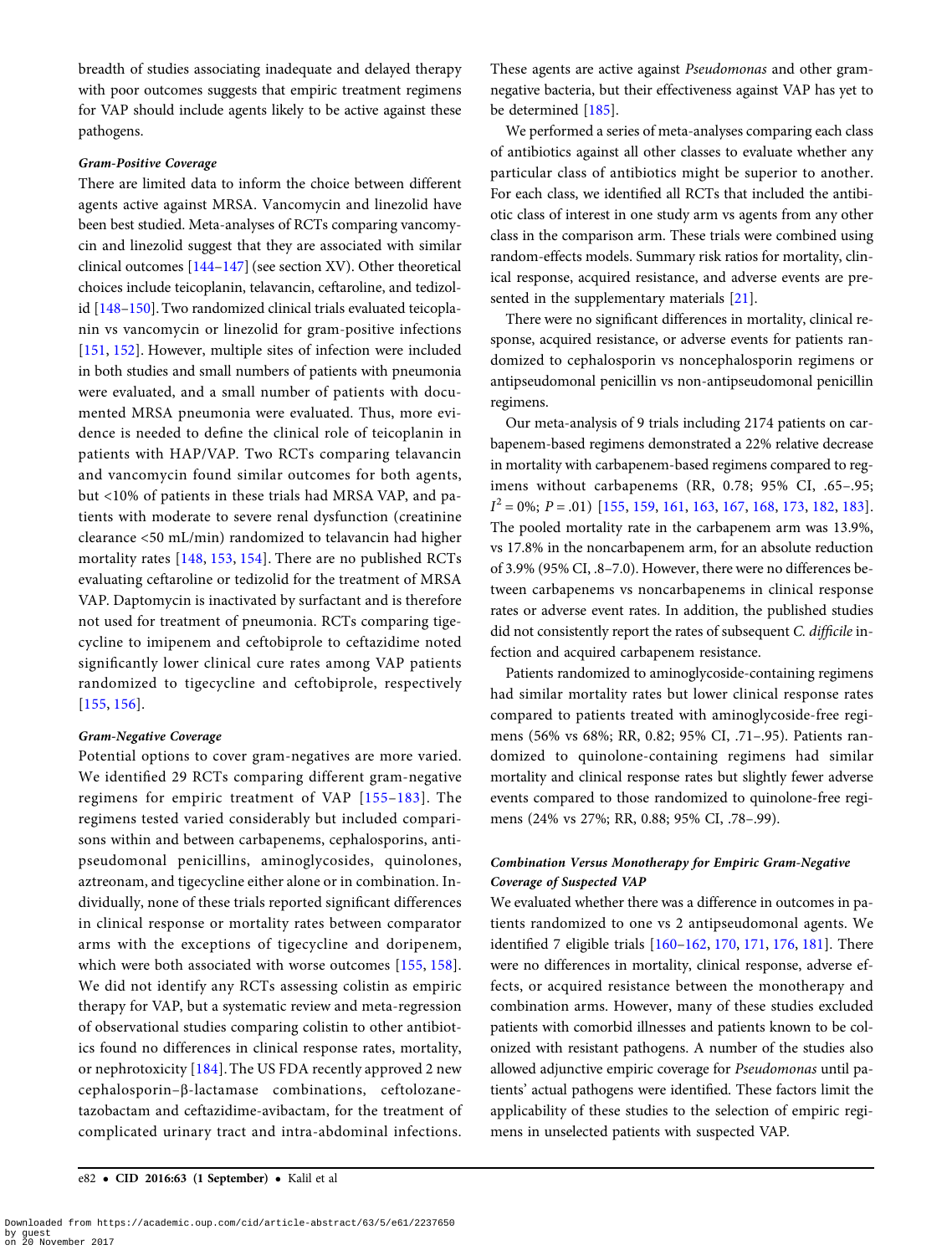#### Gram Stains

The role of Gram stains in guiding empiric therapy for VAP is unclear. Some studies suggest that the absence of gram-positive organisms on Gram stain makes it less likely that S. aureus will be cultured [[186,](#page-46-0) [187\]](#page-46-0). A recent meta-analysis of observational studies, however, found relatively poor concordance between Gram stains and final cultures [\[188\]](#page-46-0). The pooled kappa was 0.40 (95% CI, .34–.46) for gram-positive organisms and 0.30 (95% CI, .25–.36) for gram-negative organisms [\[188](#page-46-0)]. We did not identify RCTs evaluating the use of Gram stains to inform empiric treatment choices.

#### S. aureus Surveillance Screening

Many hospitals perform surveillance screening for MRSA in some or all inpatients. The sensitivities of MRSA screens vary considerably by anatomical site and by method of isolation (nares vs oropharynx, conventional culture vs polymerase chain reaction) [\[189\]](#page-46-0). Observational data suggest that concurrent or recent positive MRSA screens increase the likelihood that clinical infection is due to MRSA [[45,](#page-43-0) [190\]](#page-46-0). This association is strongest, however, for skin and soft tissue infections. Only about 30% of respiratory infections are due to MRSA in patients with positive MRSA surveillance studies [[44,](#page-43-0) [46\]](#page-43-0). Likewise, negative MRSA surveillance studies need to be interpreted within the context of the local prevalence of MRSA. In settings with low prevalence of respiratory infections due to MRSA, a negative nasal screen further suggests that pneumonia is unlikely to be due to MRSA and that anti-MRSA coverage can be withheld [\[190\]](#page-46-0). In settings with higher prevalence rates of MRSA, a negative screen decreases the probability that infection is due to MRSA but does not rule out the possibility [\[44](#page-43-0), [46\]](#page-43-0). In these settings, some studies have found that up to 75% of critically ill patients with MRSA lower respiratory tract infections have negative nasal culture surveillance screens for MRSA [[46\]](#page-43-0). We did not identify any RCTs evaluating the use of MRSA screening to inform empiric treatment choices for VAP.

#### Rationale for the Recommendations

Selecting empiric treatments for clinically suspected VAP is a difficult balancing act between starting adequate antibiotics early and limiting superfluous coverage. Delaying treatment and failing to cover patients' causative pathogens are both associated with higher mortality rates Conversely, broader coverage and longer treatment courses increase the risks of adverse drug effects, C. difficile infections, and antimicrobial resistance [\[191,](#page-46-0) [192\]](#page-46-0). The generally recommended compromise is to pair early and aggressive treatment with early and aggressive de-escalation (see section XXIII) [\[68](#page-44-0), [84,](#page-44-0) [120](#page-45-0), [193](#page-46-0)–[197\]](#page-47-0).

National and international surveillance data suggest that a considerable fraction of VAP is attributable to MRSA and resistant gram-negatives. Unless local or regional data demonstrating pathogen and/or antimicrobial resistance patterns significantly different from the rates listed above are available,

empiric coverage should include an agent active against MRSA and at least 2 agents active against gram-negative organisms, including P. aeruginosa. The rationale for including 2 gram-negative agents in empiric regimens is to increase the probability that at least one agent will be active against the patient's pathogen. On the other hand, if local or regional data suggest a low prevalence of MRSA and low antibiotic resistance rates among gram-negatives, then a single agent active against both P. aeruginosa and MSSA or one agent active against MSSA combined with one agent active against Pseudomonas and other gram-negatives is likely adequate [\[162](#page-46-0)].

Empiric therapies should be informed by patient-specific risk factors for antimicrobial-resistant pathogens and the distribution of pathogens and antibiotic resistance in the local practice environment [[131](#page-45-0), [133\]](#page-45-0). Not all patients require maximal empiric coverage (see Table [3](#page-3-0) for specific antibiotic recommendations). Patient-specific factors to consider include prior culture results and antimicrobial resistance patterns, recent antibiotic exposures, time since hospital admission, and severity of illness. The risk factors for antibiotic-resistant pathogens are listed in Table [2.](#page-2-0) The positive predictive values of individual risk factors for drug resistance are variable and imperfect; hence, clinicians should also consider the local prevalence of drug-resistant pathogens when choosing empiric regimens. Coverage for MRSA and resistant gram-negative bacilli may still be appropriate in a patient without specific risk factors for resistant pathogens if the local prevalence of antibiotic-resistant pathogens is high. Conversely, narrow-spectrum coverage may be appropriate for patients without specific risk factors for antibioticresistant pathogens being treated in locations with a low prevalence of antibiotic-resistant organisms.

There are no data to pinpoint what specific organism frequencies or antibiotic resistance rates should be used when designing empiric regimens to assure coverage. The panel suggests that ICU-level S. aureus methicillin resistance rates of >10%– 20% merit selecting a gram-positive agent active against MRSA, and that ICU-level gram-negative resistance rates of >10% to an agent being considered for empiric gram-negative monotherapy merit using 2 gram-negative agents for empiric therapy of suspected VAP. The reason for the lower threshold for gram-negatives compared with gram-positives is because gram-negatives are more frequently implicated in VAP; hence, there is increased risk for inadequate empiric gram-negative coverage. The panel recognizes that calculating the total VAP gram-negative resistance rate to a potential antibiotic choice may be challenging because it requires knowing both the local prevalence of organisms associated with VAP and their resistance rates to all potential antibiotic choices. For hospitals that are unable to calculate their gram-negative VAP resistance rate for each antibiotic, the resistance rate for Pseudomonas is a reasonable, albeit conservative, proxy as Pseudomonas is the most common gram-negative organism associated with VAP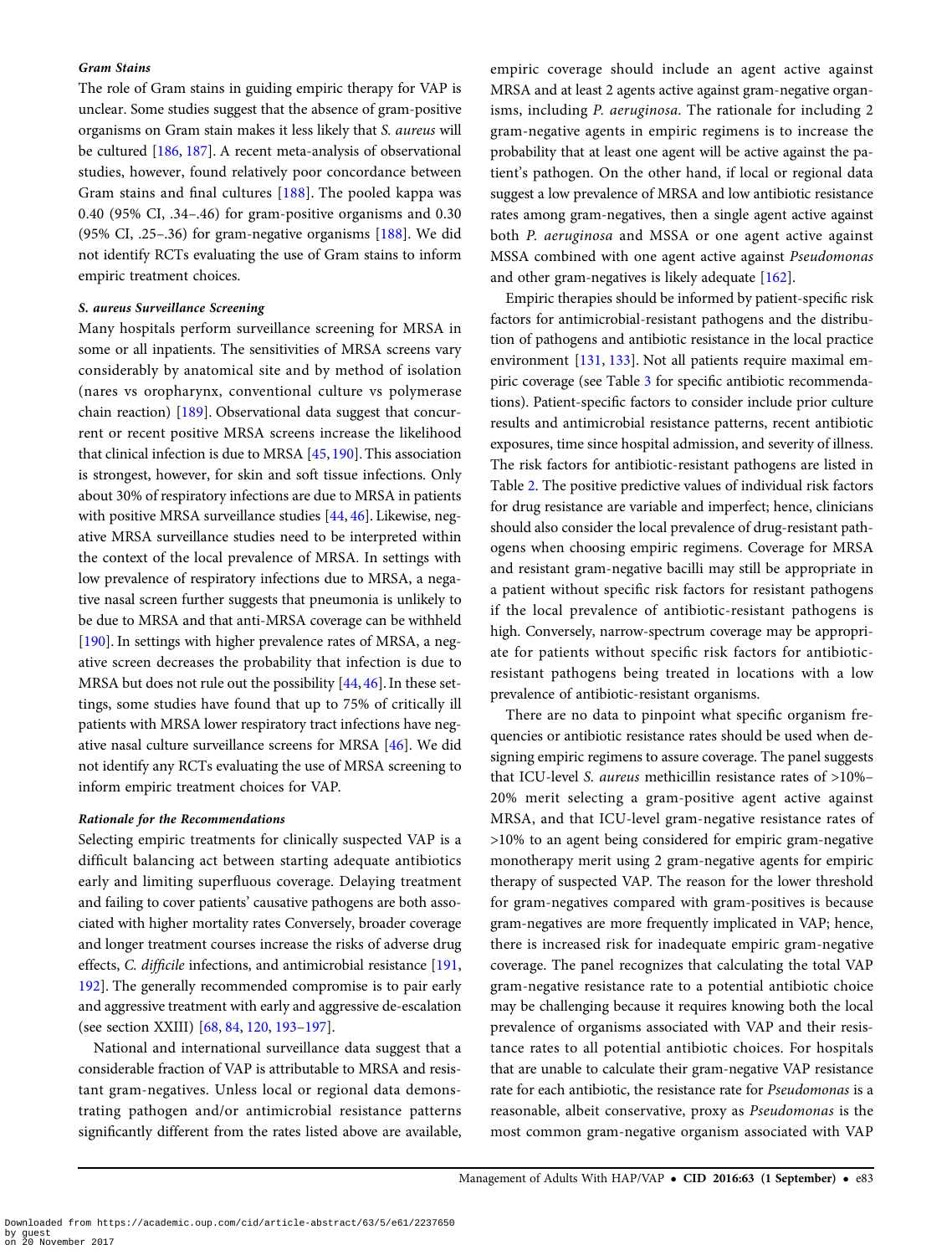and tends to have higher resistance rates than other gram-negatives commonly causing VAP.

The thresholds selected by the panel were chosen to try to minimize the probability of inappropriate coverage while recognizing that indiscriminate use of broad-spectrum coverage for all patients in all settings is not necessary and is potentially harmful. In arriving at these thresholds, the panel considered the number of patients that would need to be treated to benefit one individual. For example, if the average prevalence of S. aureus in VAP is approximately 25%, then a methicillin resistance rate of 10%–20% implies that only 2.5%–5% of VAPs will be due to MRSA and the vast majority of patients will not benefit from MRSA coverage. Higher prevalence rates of MRSA, however, increase the percentage of patients likely to benefit from MRSA coverage. We acknowledge that, given the lack of data to inform optimal thresholds for broadening coverage, individual units can adjust these thresholds in accordance with local values and preferences. We note that other infectious disease guidelines have suggested a similar threshold to inform empiric antibiotic choices [[198](#page-47-0)]. We believe that further research on optimal thresholds for selecting broad vs narrow empiric regimens is an important priority.

The panel recommended vancomycin or linezolid for empiric MRSA coverage, vs other agents, based on the many trials comparing these agents. Because the effects of vancomycin and linezolid on clinical outcomes appear to be similar, the final choice should rest upon other factors such as blood cell counts, renal function, concurrent prescriptions for serotoninreuptake inhibitors, and cost.

The panel suggested that monotherapy with an agent active against both MSSA and Pseudomonas may be adequate in patients without risk factors for antimicrobial-resistant pathogens receiving treatment in units with low prevalence rates of MRSA and resistant gram-negatives. Possible agents include piperacillin-tazobactam, cefepime, levofloxacin, imipenem, or meropenem. The panel cautions clinicians that quinolone resistance is slightly more common in MSSA vs resistance to the other options. If infection is confirmed to be due to MSSA, the panel suggests selecting a narrower-spectrum agent with less likelihood of inducing resistance such as cefazolin, oxacillin, or nafcillin.

The panel suggested using 2 antipseudomonal agents from 2 different classes for empiric treatment of patients with risk factors for antibiotic-resistant pathogens as well as patients receiving care in units where >10% of VAPs are resistant to an agent being considered for monotherapy. We made this suggestion despite the panel's meta-analysis suggesting no difference in mortality, clinical response, adverse effects, or acquired resistance rates between regimens with one antipseudomonal agent vs 2. The panel was concerned that the trial data we reviewed do not apply to all patients with VAP because most of the studies specifically excluded patients colonized with resistant pathogens and patients at increased risk for resistant pathogens. It was the panel's belief that these data then are most applicable to patients at low risk for resistant pathogens or in whom resistant pathogens have been excluded. These data do suggest, however, that once a pathogen has been identified and susceptibilities are known, there is no reason to continue combination therapy.

The panel did not specifically recommend carbapenems as the empiric agent of choice for VAP despite our meta-analysis suggesting that carbapenems may be associated with lower mortality rates in VAP. The panel was concerned because all of the carbapenem studies only evaluated patients for shortterm outcomes. Many studies now associate carbapenems with selection of C. difficile and antibiotic-resistant organisms at both the individual patient and hospital levels, including organisms resistant to agents other than carbapenems [\[199](#page-47-0)–[209](#page-47-0)]. Furthermore, despite the lower number of studies collecting and reporting the development of carbapenem resistance (only 7 studies), our standard meta-analysis showed a trend for an increased risk of developing resistance (RR, 1.40; 95% CI, .95–2.06;  $P = .08$ ), and our Bayesian analyses showed a 96% probability of developing carbapenem resistance with the use of empiric carbapenem. It is therefore possible that short-term mortality benefits may be outweighed by long-term harms. Of note, a significant increase in antibiotic resistance and a lack of survival benefits with carbapenems compared to other antibiotics was observed by our panel's analysis of the treatment of HAP/VAP due to P. aeruginosa (see section XVI). Finally, carbapenem resistance rates have risen since the publication of many of the studies included in our analysis [\[210](#page-47-0)–[212](#page-47-0)], and hence a blanket recommendation in favor of carbapenems may not be suitable for many contemporary ICUs. We believe this is a critical area for future research.

The panel suggested avoiding aminoglycosides when alternative agents with adequate gram-negative activity are available because of aminoglycosides' poor lung penetration, increased risk of nephrotoxicity and ototoxicity, and our meta-analysis suggesting that they are associated with poorer clinical response rates compared with other classes.

Although there are no randomized trials assessing polymyxins (colistin or polymyxin B) as empiric therapy for VAP, polymyxins may yet be a reasonable component of empiric regimens in units with high rates of resistance to agents from other classes [\[184\]](#page-46-0). In some ICUs, organisms sensitive to colistin alone are responsible for >20% of gram-negative VAP [[213\]](#page-47-0). In ICUs operating under these difficult conditions, including colistin in empiric regimens may increase the frequency of initially appropriate empiric antibiotic treatment. However, there are limited data on how this might affect nephrotoxicity rates, colistin resistance, and mortality rates over the long term. Overuse of polymyxins may jeopardize its current role as the gramnegative antibiotic of last resort.

e84 • CID 2016:63 (1 September) • Kalil et al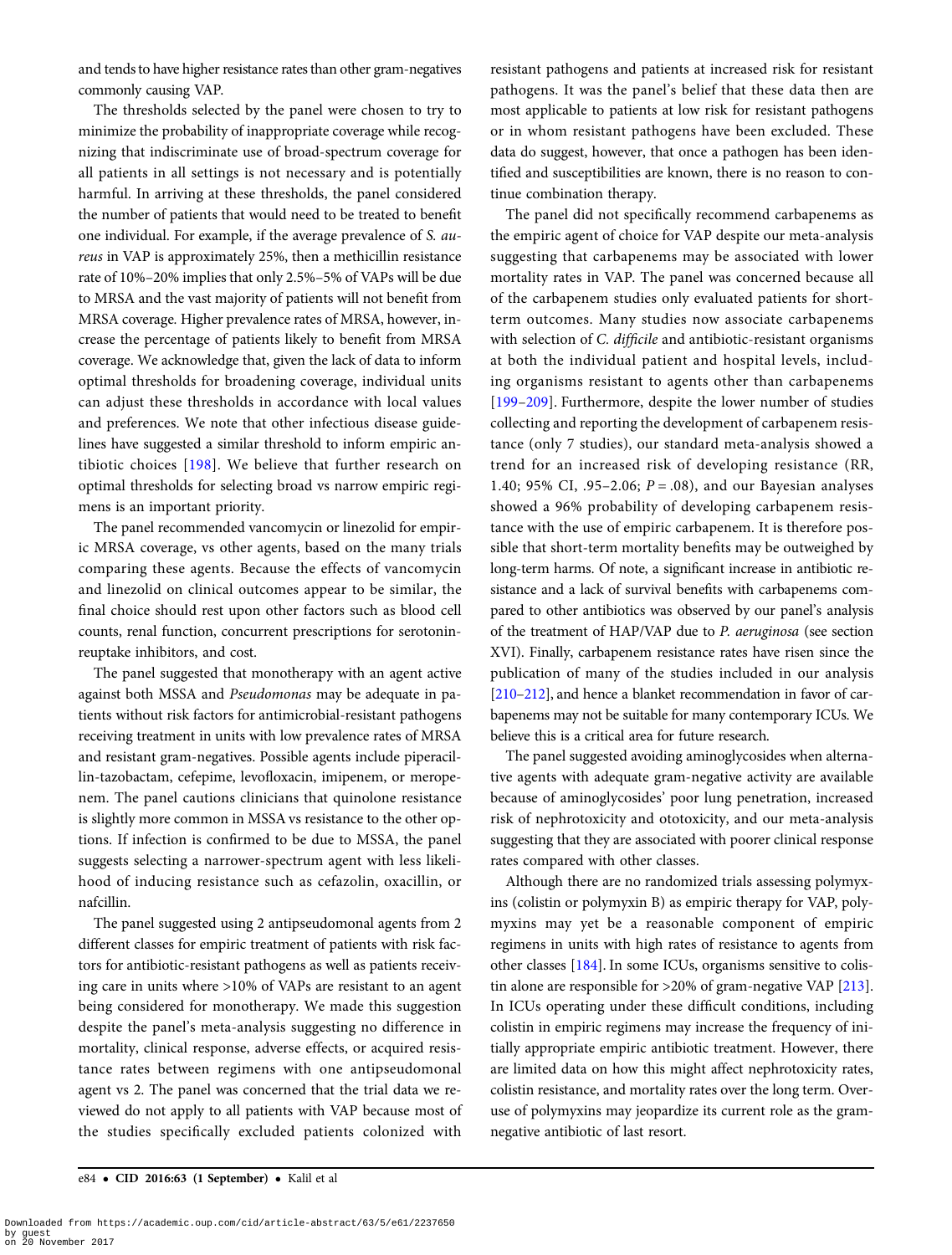Finally, the panel strongly encourages clinicians to consider all relevant, available data about both their individual patient and their practice environment to tailor empiric choices for each patient. Factors to consider include the clinician's confidence about whether or not the patient truly has pneumonia, the patient's risk factors for drug-resistant pathogens, the patient's drug allergies and severity of illness, results from prior clinical cultures, results of MRSA screening, the morphology and quantity of organisms on Gram stains, and the local distribution of organisms and resistance patterns associated with VAP. Some of these factors could reasonably cause a clinician to include coverage for MRSA even if the local prevalence of methicillin resistance is <10%–20% (for example, if the patient is severely ill and has a good-quality ETA Gram stain dense with gram-positive cocci and a recent positive surveillance nasal screen for MRSA). Conversely, some factors could also reasonably support a decision to omit MRSA coverage even within a unit with relatively high rates of antibiotic resistance (eg, if the clinical suspicion for pneumonia is relatively low, the patient is not severely ill and has no risk factors for drug-resistant pathogens, and a good-quality Gram stain of pulmonary secretions shows gram-negative bacilli alone).

#### Research Needs

There is a pressing need for more data to guide the selection of broad- vs narrow-spectrum empiric regimens. More data are also needed on the differential impact of different empiric regimens on antimicrobial resistance rates and long-term outcomes at the individual and population levels, such as mortality and antibiotic resistance.

## XI. Should Selection of an Empiric Antibiotic Regimen for HAP (Non-VAP) Be Guided by Local Antibiotic Resistance Data? Recommendations

- 1. We recommend that all hospitals regularly generate and disseminate a local antibiogram, ideally one that is tailored to their HAP population, if possible.
- 2. We recommend that empiric antibiotic regimens be based upon the local distribution of pathogens associated with HAP and their antimicrobial susceptibilities.

Remarks: The frequency with which the distribution of pathogens and their antimicrobial susceptibilities are updated should be determined by the institution. Considerations should include their rate of change, resources, and the amount of data available for analysis.

## Summary of the Evidence

We performed a systematic review of both randomized trials and observational studies to determine the prevalence of infecting organisms in HAP. Studies published prior to 2000 were excluded because of changes in resistance patterns and organism prevalence over time. We selected 24 studies that provided relevant data [[11](#page-43-0), [89,](#page-44-0) [92](#page-44-0), [139,](#page-45-0) [155](#page-46-0), [179](#page-46-0), [214](#page-47-0)–[231](#page-47-0)]. The studies enrolled patients predominantly in North America, Europe, and Asia, with a small percentage from South America. A meta-analysis determined the following frequencies of potentially drug-resistant pathogens: non-glucose-fermenting gram-negative bacilli (19% [95% CI, 15%–24%] of isolates, with Pseudomonas species accounting for 13% [95% CI, 10%–17%] and Acinetobacter species accounting for 4% [95% CI, 2%–6%]), enteric gram-negative bacilli (16% [95% CI, 13%–20%] of isolates), S. aureus (16% [95% CI, 12%–21%] of isolates), MRSA (10% [95% CI 6%–14%] of isolates), and MSSA (6% of isolates). There was considerable variation in the rates of isolation of specific pathogens across studies, but the study year and geographic area did not account for the variation, with the possible exception of Acinetobacter species. Acinetobacter species increased in prevalence from studies published between 1994 and 1999 to studies published between 2006 and 2012, and are a more common cause of HAP in Asia than in Europe and the United States. One study was not included in the meta-analysis because the number of observations could not be determined [\[139\]](#page-45-0); however, exclusion of the study was inconsequential as the results of the study and meta-analysis were concordant.

The systematic review had limitations that should be considered before applying the findings to clinical practice. There was significant variation among studies regarding whether or not patients who were immunosuppressed or did not have a confirmed pathogen were included; inclusion of only patients with positive microbiologic results may bias the data to reflect the sickest patients, as severely ill patients are more likely to have positive microbiology and more likely to have infection with drug-resistant organisms [[27](#page-43-0), [232](#page-47-0), [233\]](#page-47-0). There was also variation in the unit of analysis (ie, the patient or the isolate). Because specific antibiotic sensitivities were not reported in most studies, the results reflect potentially antibiotic-resistant organisms, not actual antibiotic resistance rates.

Antimicrobial flora and resistance patterns can vary considerably among countries, regions, hospitals, ICUs within a hospital, and specimen sources (ie, pulmonary vs other specimens) [\[32](#page-43-0), [131](#page-45-0), [132](#page-45-0)]. This was illustrated by an observational study that enrolled 405 patients who were consecutively admitted to the medical, surgical, or trauma ICU of a large academic medical center and then followed prospectively for 3 months. There were significant differences in antibiotic susceptibility among ICUs for S. aureus, Enterococcus species, Acinetobacter species, Enterobacter species, Klebsiella species, and Pseudomonas species [\[132](#page-45-0)]. However, another study found that resistance rates measured in overall hospital antibiograms are reflected in the resistance rates found in ICU-acquired infections, although the frequency of MRSA might be underestimated [\[133](#page-45-0)].

#### Rationale for the Recommendations

To balance the competing goals of providing early appropriate antibiotic coverage and avoiding superfluous treatment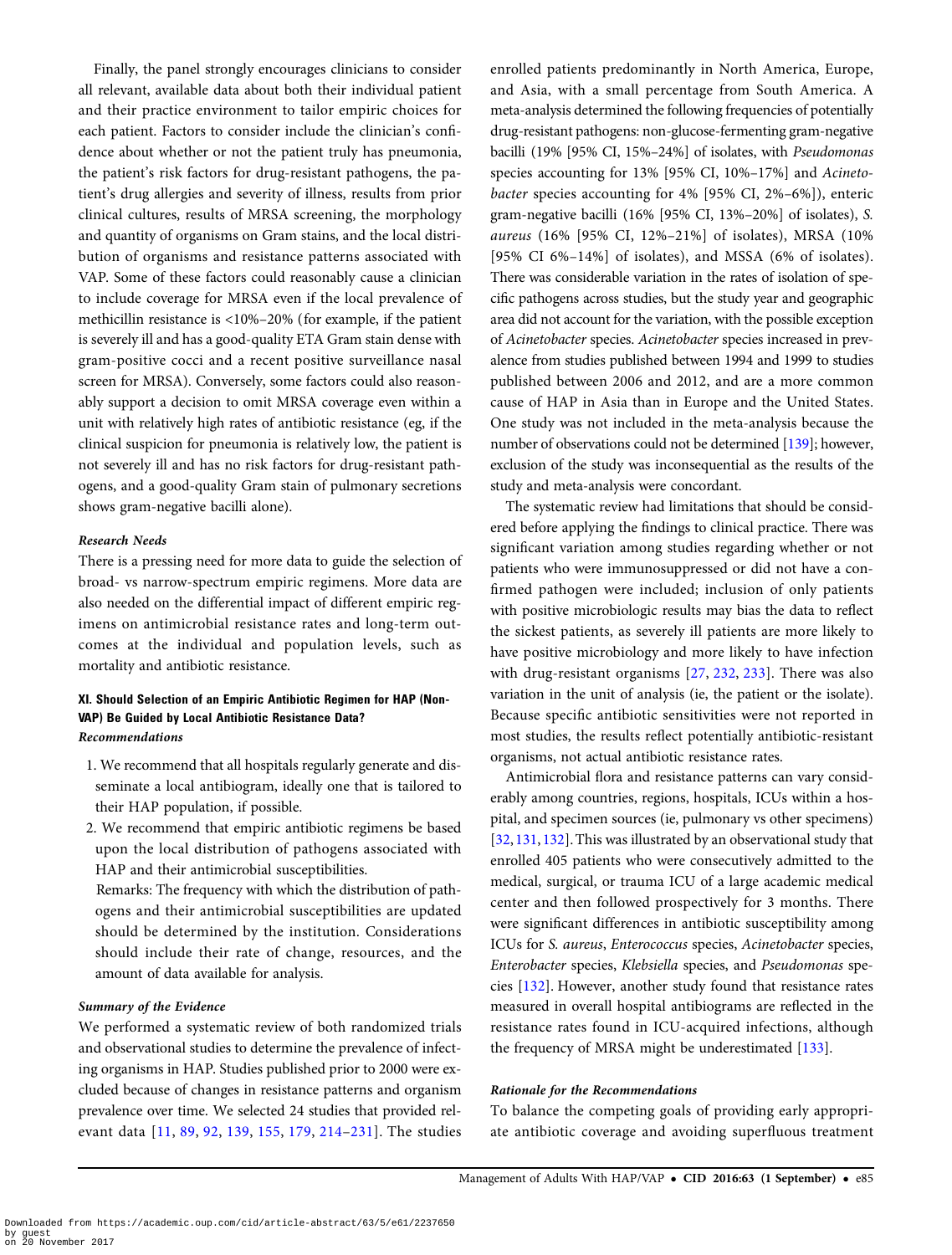that may lead to antibiotic resistance and other adverse consequences, one approach involves preferentially providing broad antimicrobial therapy to patients with the greatest need for such therapy, such as those with risk factors for antimicrobial-resistant pathogens and those in an environment where antibiotic-resistant pathogens are common [\[131](#page-45-0), [133\]](#page-45-0).

Identifying patients who are in an environment where antibiotic-resistant pathogens are common requires that both local prevalence and antibiotic resistance patterns be determined. The distribution of pathogens and antibiotic-resistance patterns associated with HAP should ideally be determined using local data from each medical unit, if possible, because antimicrobial flora and resistance patterns vary considerably among countries, regions, hospitals, ICUs, and specimen sources. The guideline panel agreed that the use of local antibiograms to inform antibiotic selection is the preferred approach to initiating early appropriate antibiotic coverage while avoiding superfluous treatment.

# XII. What Antibiotics Are Recommended for Empiric Treatment of Clinically Suspected HAP (Non-VAP)?

Recommendations (See Table [4](#page-4-0) for Specific Antibiotic Recommendations)

- 1. For patients being treated empirically for HAP, we recommend prescribing an antibiotic with activity against S. aureus (strong recommendation, very low-quality evidence). (See below for recommendations regarding empiric coverage of MRSA vs MSSA.)
- i. For patients with HAP who are being treated empirically and have either a risk factor for MRSA infection (ie, prior intravenous antibiotic use within 90 days, hospitalization in a unit where >20% of S. aureus isolates are methicillin resistant, or the prevalence of MRSA is not known, or who are at high risk for mortality, we suggest prescribing an antibiotic with activity against MRSA (weak recommendation, very low-quality evidence). (Risk factors for mortality include need for ventilatory support due to HAP and septic shock).
- ii. For patients with HAP who require empiric coverage for MRSA, we recommend vancomycin or linezolid rather than an alternative antibiotic (strong recommendation, low-quality evidence).
- iii. For patients with HAP who are being treated empirically and have no risk factors for MRSA infection and are not at high risk of mortality, we suggest prescribing an antibiotic with activity against MSSA. When empiric coverage for MSSA (and not MRSA) is indicated, we suggest a regimen including piperacillin-tazobactam, cefepime, levofloxacin, imipenem, or meropenem. Oxacillin, nafcillin, or cefazolin are preferred for the treatment of proven MSSA, but are not necessary for empiric coverage of HAP if one of

the above agents is used (weak recommendation, very low-quality evidence).

- 2. For patients with HAP who are being treated empirically, we recommend prescribing antibiotics with activity against P. aeruginosa and other gram-negative bacilli (strong recommendation, very low-quality evidence).
- i. For patients with HAP who are being treated empirically and have factors increasing the likelihood for Pseudomonas or other gram-negative infection (ie, prior intravenous antibiotic use within 90 days; also see Remarks) or a high risk for mortality, we suggest prescribing antibiotics from 2 different classes with activity against P. aeruginosa (weak recommendation, very low-quality evidence). (Risk factors for mortality include need for ventilatory support due to HAP and septic shock). All other patients with HAP who are being treated empirically may be prescribed a single antibiotic with activity against P. aeruginosa.
- ii. For patients with HAP who are being treated empirically, we recommend not using an aminoglycoside as the sole antipseudomonal agent (strong recommendation, very low-quality evidence).

Values and Preferences: These recommendations are a compromise between the competing goals of providing early appropriate antibiotic coverage and avoiding superfluous treatment that may lead to adverse drug effects, C. difficile infections, antibiotic resistance, and increased cost.

Remarks: The 20% threshold for deciding whether or not to target MRSA or MSSA was chosen in an effort to balance the need for effective initial antibiotic therapy against the risks of excessive antibiotic use; when implementing these recommendations, individual units may elect to modify this threshold. If patient has structural lung disease increasing the risk of gram-negative infection (ie, bronchiectasis or cystic fibrosis), 2 antipseudomonal agents are recommended. A high-quality Gram stain from a respiratory specimen with numerous and predominant gram-negative bacilli provides further support for the diagnosis of a gram-negative pneumonia, including fermenting and non-glucose-fermenting microorganisms.

## Summary of the Evidence

With respect to whether patients with HAP should be empirically treated for S. aureus, our meta-analysis of 23 studies described above (see section XI) found that MRSA and MSSA were associated with 10% and 6% of cases of HAP, respectively. Inadequate initial treatment of S. aureus may be associated with increased mortality according to an observational study of 165 patients with HAP. The study found that inadequate antibiotic

e86 • CID 2016:63 (1 September) • Kalil et al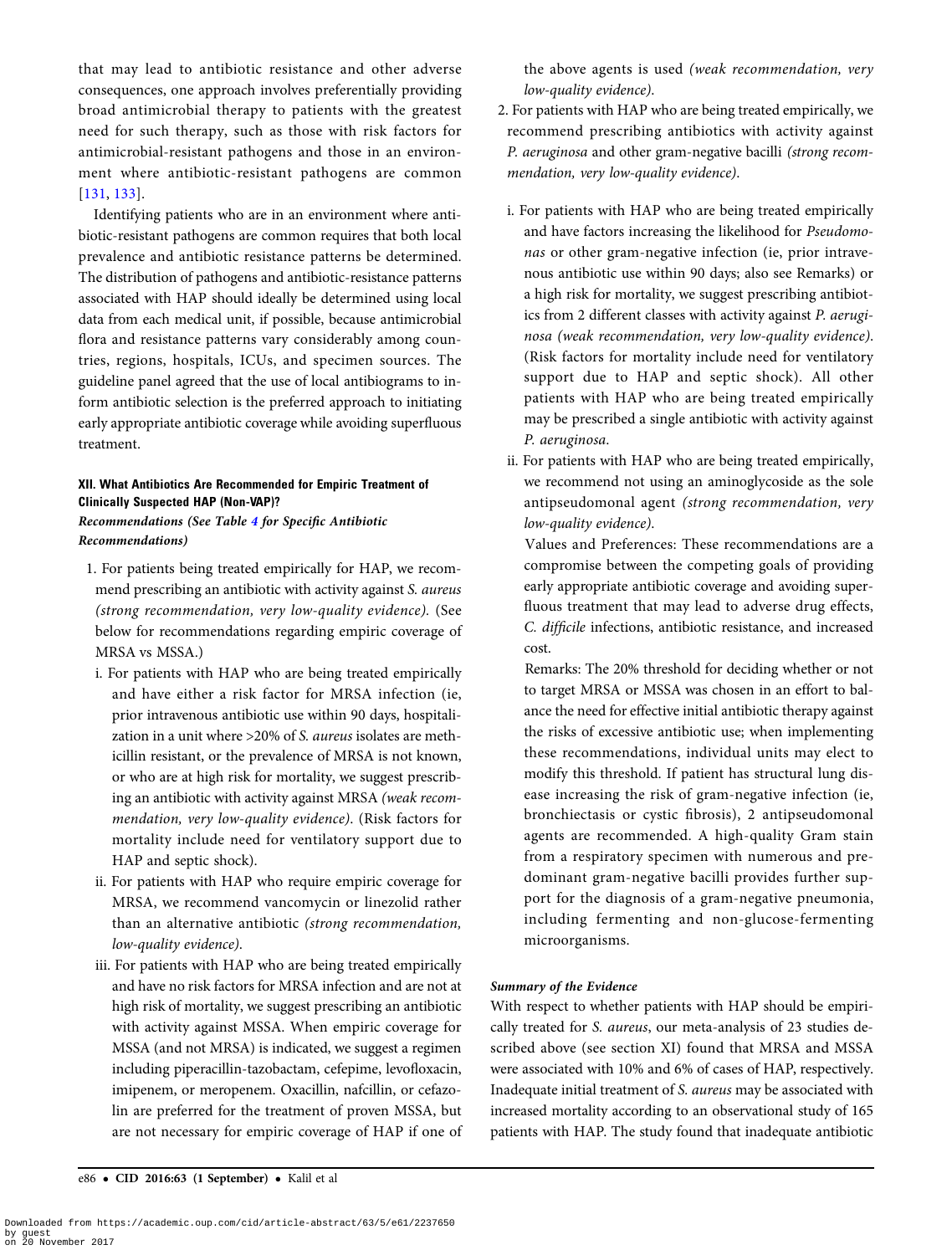therapy was associated with increased total mortality (75% vs 22%; RR, 10.41; 95% CI, 2.01–53.95) and increased mortality due to pneumonia (50% vs 15.1%; RR, 4.92; 95% CI, 1.31– 18.49) [[11\]](#page-43-0). This study is indirect evidence that failure to adequately target S. aureus increases mortality because the study identified the causative pathogen in only one-third of cases and, among the cases in which the pathogen was identified, <10% were due to S. aureus.

With respect to selection of an antibiotic once the decision is made to target MRSA, the guideline panel found limited evidence specific to patients with HAP that compared different regimens. The panel, therefore, decided that the most appropriate evidence to inform its judgments was the comparisons of various regimens described above for VAP, which found no differences in clinical outcomes when vancomycin was compared to linezolid (see section XV).

With respect to whether patients with HAP should be empirically treated for P. aeruginosa and other gram-negative bacilli, the meta-analysis of 23 studies described above found that P. aeruginosa was associated with 13% of cases of HAP, and other gram-negative bacilli were associated with 22% of cases. Inadequate initial treatment of P. aeruginosa and other gramnegative bacilli may be associated with increased mortality according to the observational study of 165 patients with HAP described above. [[11\]](#page-43-0). However, this study constitutes indirect evidence that failure to adequately target P. aeruginosa and other gram-negative bacilli increases mortality because the study identified the causative pathogen in only one-third of cases; among the cases in which the pathogen was identified, <50% were due to P. aeruginosa or other gram-negative bacilli.

With respect to whether to use a single antibiotic or 2 antibiotics to target P. aeruginosa and other gram-negative bacilli in HAP, we found limited evidence that addressed this question in patients with HAP.

With respect to the preferred antibiotic regimen, our systematic review identified 10 randomized trials that compared empiric antibiotic regimens in adult populations in which at least two-thirds of the patients had HAP rather than VAP [\[153,](#page-46-0) [155,](#page-46-0) [177,](#page-46-0) [179,](#page-46-0) [183,](#page-46-0) [214,](#page-47-0) [229,](#page-47-0) [234](#page-47-0)–[236](#page-47-0)]. Four trials compared carbapenems to piperacillin-tazobactam [\[179](#page-46-0), [183](#page-46-0), [229,](#page-47-0) [235](#page-47-0)], 5 trials compared a cephalosporin to various alternative antibiotics [\[177,](#page-46-0) [214](#page-47-0), [237](#page-47-0)–[239](#page-47-0)], and 2 compared a new antimicrobial (televancin or tigecycline) to an alternative antibiotic [\[153,](#page-46-0) [155](#page-46-0)]. Our meta-analysis of the 4 trials that compared carbapenems to piperacillin-tazobactam revealed no difference in mortality (RR for carbapenems, 0.94; 95% CI, .66– 1.34). The remaining 6 trials could not be pooled; however, all of the trials found that no specific antimicrobial regimens demonstrated better outcomes than comparator regimens with the exception of one trial, which had important limitations and in which the difference may not have been clinically significant [\[177](#page-46-0)].

Given the association of aminoglycoside therapy with adverse effects in patients with VAP, the panel was concerned that similar effects may occur in HAP. Several of the antimicrobial regimens used in the trials included aminoglycosides. Although side effects were not compared to other regimens, the incidence of renal failure and vertigo/tinnitus in patients with HAP who received an aminoglycoside-containing regimen was 3% and 2%, respectively [\[229](#page-47-0), [235\]](#page-47-0).

Although not available in the United States, ceftobiprole is a new cephalosporin with in vitro activity against common HAP pathogens, including MRSA, Enterobacter species, and P. aeruginosa. In a study of 781 patients with nosocomial pneumonia, including 571 with HAP, ceftobiprole had a similar clinical cure rate and microbiological eradication rate to those of the combination of ceftazidime and linezolid for HAP (but not VAP). Adjunctive antipseudomonal therapy was provided to patients with suspected or proven *Pseudomonas* infection [[156\]](#page-46-0).

The guideline panel had very low confidence in the following bodies of evidence: (1) the estimated prevalence of various pathogens, because the estimates are based upon a meta-analysis that included studies with risk of bias; (2) the estimated effects of inadequate antibiotic therapy on non–mechanically ventilated patients with HAP due to P. aeruginosa and other gramnegative bacilli, since the study was an observational study that was limited by indirectness of the population (the population of interest was patients with HAP due to P. aeruginosa and other gram-negative bacilli, but the population studied was patients with HAP due to a variety of pathogens)  $[11]$  $[11]$ ; (3) the estimated effects of various empiric regimens (including monotherapy vs combination therapy) because they were based upon meta-analyses of randomized trials with risk of bias and very serious indirectness (the indirectness reflects the fact that the trials were performed in patients with HAP in different settings using different protocols and different regimens); (4) the estimated adverse effects of aminoglycosides because they were not compared to a control group (ie, a case series within a randomized trial [[229](#page-47-0), [235\]](#page-47-0)); (5) the study that evaluated the effects of inadequate antibiotic therapy on patients with HAP due to S. aureus, as the study was an observational study that was limited by indirectness of the population (the population of interest was patients with HAP due to S. aureus, but the population studied was patients with HAP due to a variety of pathogens [\[11](#page-43-0)]); and (6) the estimates derived from comparisons of vancomycin to linezolid because they were determined by a metaanalyses of randomized trials, which were limited by a risk of bias and indirectness (see section XV). The indirectness refers to the meta-analyses including patients with VAP, whereas the population of interest was patients with HAP.

#### Rationale for the Recommendations

The evidence indicated that 16% (95% CI, 12%–21%) of HAP cases are caused by S. aureus. The guideline panel agreed that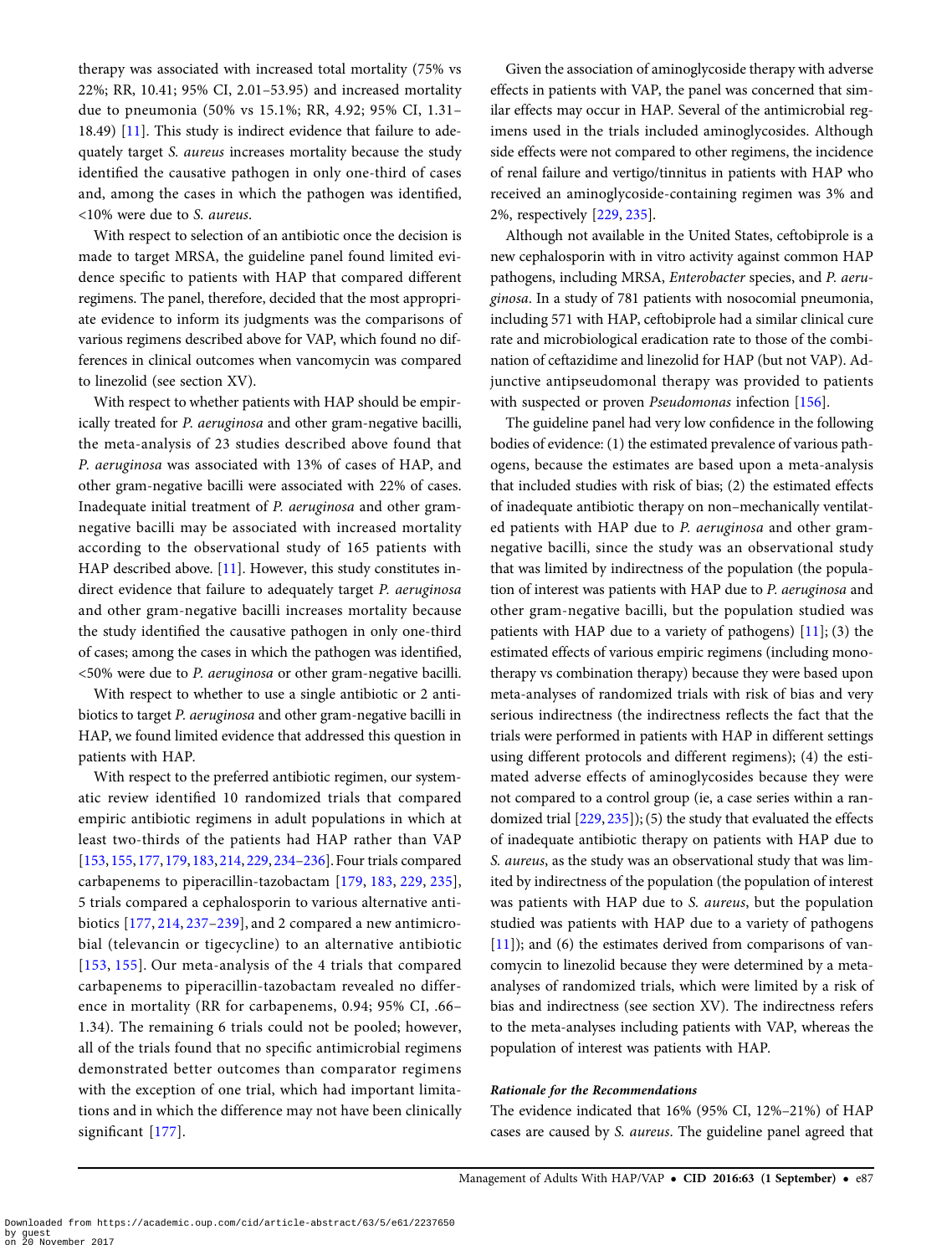this frequency was sufficient to recommend that all empiric regimens include an antibiotic with activity against S. aureus, particularly in light of evidence that inadequate treatment of S. aureus may increase mortality. In other words, the panel judged that the benefit of potentially decreasing mortality outweighs the additional side effects, burdens, and cost of including an antibiotic with activity against S. aureus. The recommendation is strong despite the very low quality of evidence because the panel judged that the upsides of the recommendation are more important to patients than the downsides and, therefore, most well-informed patients would want to receive the additional antibiotic.

The guideline panel agreed that the finding that 10% (95% CI 6%–14%) of HAP cases are attributable to MRSA was insufficient justification to use an antibiotic that targets MRSA in all patients with HAP. Factors that the panel considered included the following: HAP patients tend to be less severely ill than VAP patients and, therefore, the negative consequences of initial inappropriate antibiotic therapy are likely less severe than with VAP patients [\[92](#page-44-0), [219,](#page-47-0) [222](#page-47-0)]; culture data are often not obtained in patients with HAP because adequate sputum samples can be difficult to obtain and, therefore, clinicians are likely to continue the initial broad-spectrum antibiotic regimen for the entire course of therapy as there are no culture data to support deescalation; and lack of de-escalation increases the likelihood of acquiring antibiotic resistance.

Instead, the panel agreed that empiric coverage of MRSA should be reserved for patients with HAP who have either factors increasing the likelihood for MRSA infection or a high risk for mortality. Our analyses revealed intravenous antibiotic treatment during the prior 90 days as a risk factor for MRSA nosocomial pneumonia. Other factors that probably increase likelihood of MRSA pneumonia include prior known MRSA colonization detected via nasal or respiratory cultures or nonculture screening [[45,](#page-43-0) [190\]](#page-46-0) and a high-quality Gram stain showing numerous and predominant gram-positive cocci in clusters with the morphology of Staphylococcus species [\[187](#page-46-0), [240](#page-47-0)]. Hospitalization in a unit where >20% of S. aureus isolates are methicillin resistant or the prevalence of MRSA is not known increases a priori the risk of MRSA compared with hospitals where MRSA is known to be rare. The 20% threshold for deciding whether or not to target MRSA or MSSA was arbitrarily chosen by the panel in an attempt to balance the need for effective initial antibiotic therapy against the risks of excessive antibiotic use. A high risk for mortality was defined by the guideline panel as requiring ventilatory support due to pneumonia and having septic shock.

The guideline panel prefers vancomycin or linezolid for patients whose empiric antibiotic regimen will include an agent that targets MRSA. This is based upon extensive clinical experience with these agents and the effects of these agents in patients with VAP. Because the effects of vancomycin and linezolid on clinical outcomes are similar, the final choice rests upon factors such as blood cell counts, concurrent prescriptions for serotonin-reuptake inhibitors, renal function, and cost.

Patients with HAP who have no risk factors for either MRSA infection or a poor clinical outcome may receive an empiric regimen that includes an antibiotic targeting MSSA. Of note, some agents that may be included in empiric regimens for HAP due to their activity against P. aeruginosa and gram-negative bacilli are also suitable for empiric coverage against MSSA. These include piperacillin-tazobactam, cefepime, levofloxacin, imipenem, and meropenem. An empiric antimicrobial regimen that includes one of these agents does not require an additional agent to target MSSA. If infection with MSSA alone is confirmed, oxacillin, nafcillin, and cefazolin are narrow-spectrum intravenous antibiotics that are optimal for treating MSSA.

The evidence indicated that approximately 35% of HAP cases are caused by gram-negative bacilli. The panel agreed that this high prevalence, combined with the possibility that inadequate treatment increases mortality, dictates that all empiric regimens target P. aeruginosa and other gram-negative bacilli. In other words, the panel judged that the benefit of potentially decreasing mortality outweighs the side effects, burdens, and cost of targeting P. aeruginosa and other gram-negative bacilli. The recommendation is strong despite the very low quality of evidence, because the panel judged that the upsides of the recommendation are more important to patients than the downsides and, therefore, most well-informed patients would want antibiotics with activity against P. aeruginosa and other gram-negative bacilli.

With respect to whether the empiric regimen should include one antibiotic or 2 antibiotics with activity against P. aeruginosa, the guideline panel considered indirect evidence from patients with VAP. Similar to its decision making with VAP, the panel was concerned about applying this evidence to all patients with HAP because most of the studies excluded patients at increased risk for resistant pathogens. It was the panel's impression that the data are most applicable to patients who are at low risk for resistant pathogens or in whom resistant pathogens have been excluded. The panel concluded that patients with HAP with factors increasing the likelihood of gram-negative infection, including Pseudomonas, or increased risk for mortality should receive antibiotics from 2 different classes with activity against P. aeruginosa, whereas patients without these factors should receive only one such antibiotic. The panel agreed that this approach was an appropriate balance between the competing goals of providing early appropriate antibiotic coverage to improve clinical outcomes such as mortality while avoiding superfluous treatment that may lead to antibiotic resistance, side effects, and increased cost.

Factors likely increasing the probability of gram-negative infection, including Pseudomonas, are a high-quality Gram stain

e88 • CID 2016:63 (1 September) • Kalil et al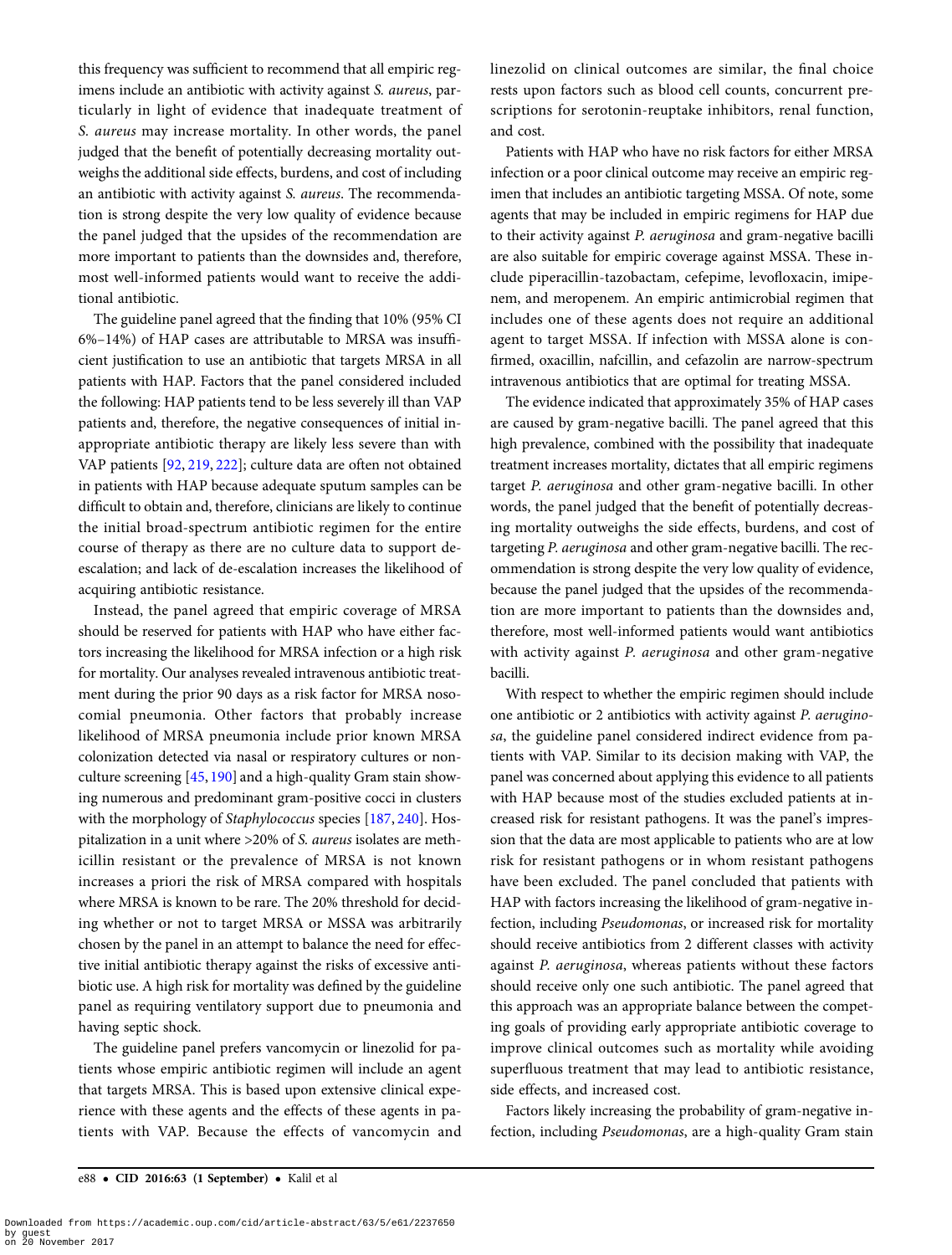from a respiratory specimen with numerous and predominant gram-negative bacilli [[240\]](#page-47-0), and having structural lung disease that is associated with Pseudomonas infection (ie, bronchiectasis and cystic fibrosis). Risk factors for mortality include the requirement for ventilatory support due to pneumonia and having septic shock.

This approach will likely decrease the number of patients with HAP for whom 2 antibiotics with activity against P. aeruginosa would be recommended for initial empiric therapy, compared with the recommendations from the 2005 ATS/IDSA HAP/VAP guidelines [[1](#page-42-0)]. The panel agreed that this change is warranted, particularly in light of the growing prevalence of C. difficile induced by antibiotics, the public health concerns related to increasing antibiotic resistance, and the dearth of new antibiotics. The evidence suggests that non-glucose-fermenting gram-negative bacilli (eg, Pseudomonas and Acinetobacter) and enteric gram-negative bacilli account for 19% (95% CI, 15%– 24%) and 16% (95% CI, 13%–20%), respectively, of cases of HAP. This means that even in a hospital with a high rate of antibiotic resistance (eg, 20% for non-glucose-fermenting gram-negative bacilli and 10% for enteric gram-negative bacilli), the rate of HAP caused by antibiotic-resistant gramnegative bacilli will be approximately 5%. Thus, gram-negative monotherapy would be expected to be adequate for 95% of patients with HAP. Of course, in hospitals with a high rate of antibiotic resistance to the agent being considered for monotherapy, the use of 2 antipseudomonal agents should be considered.

The panel elected to not recommend a specific antibiotic class to target P. aeruginosa and other gram-negative bacilli due to the lack of evidence that any regimen is superior to another. The only exceptions are the aminoglycosides. The panel chose to recommend against aminoglycosides in most situations because of the poor lung penetration and risk of nephrotoxicity and ototoxicity in the absence of improved outcomes in patients with HAP, coupled with the indirect evidence from patients with VAP of inferior clinical outcomes and increased adverse effects.

Patients with early-onset HAP (variably defined as pneumonia occurring within 4–7 days of hospital admission) have a lower rate of MDR pneumonia than patients with late-onset HAP [\[228](#page-47-0)]. Still, a number of patients with earlyonset HAP are infected with MDR pathogens [\[228](#page-47-0), [241\]](#page-47-0), probably because many have risks for resistant pathogens, such as prior receipt of intravenous antibiotics. Thus, the panel did not recommend different antibiotic regimens for early-onset HAP, preferring to address the specific risk factors that confer increased risk in patients independent of the timing of the HAP.

Although not available in the United States, ceftobiprole may be an option for HAP monotherapy where it is available, given the results of the study described above [[156\]](#page-46-0).

## PHARMACOKINETIC/PHARMACODYNAMIC OPTIMIZATION OF ANTIBIOTIC THERAPY

XIII. Should Antibiotic Dosing Be Determined by PK/PD Data or the Manufacturer's Prescribing Information in Patients With HAP/VAP? Recommendation

- 1. For patients with HAP/VAP, we suggest that antibiotic dosing be determined using PK/PD data, rather than the manufacturer's prescribing information (weak recommendation, very low-quality evidence).
	- Values and Preferences: This recommendation places a high value on improving clinical outcome by optimization of therapy; it places a lower value on burden and cost.

Remarks: PK/PD -optimized dosing refers to the use of antibiotic blood concentrations, extended and continuous infusions, and weight-based dosing for certain antibiotics.

#### Summary of the Evidence

Our systematic review identified 3 randomized trials [[242](#page-47-0)– [244\]](#page-47-0) and 4 observational studies [\[245](#page-48-0)–[248\]](#page-48-0) that measured the effects of PK/PD-optimized dosing (ie, dosing guided by therapeutic drug monitoring or extended continuous intravenous infusion) on clinical outcomes. A meta-analysis of 3 studies (one randomized trial [[244\]](#page-47-0) and 2 observational studies [[246,](#page-48-0) [248\]](#page-48-0)) determined that PK/PD-optimized dosing reduced both mortality (12% vs 24%; RR, 0.49; 95% CI, .34–.72) and the ICU length of stay (mean difference, −2.48 days; 95% CI, −3.09 to −1.87 days). A meta-analysis of 5 studies (2 randomized trials [\[242](#page-47-0), [243\]](#page-47-0) and 3 observational studies [\[246](#page-48-0)–[248](#page-48-0)]) found that PK/PD-optimized dosing improved the clinical cure rate (81% vs 64%; RR, 1.40; 95% CI, 1.16–1.69). These benefits from PK/PD optimization have also been detected during the treatment of infections other than HAP/ VAP [[249\]](#page-48-0).

PK/PD targets associated with improved clinical outcomes have been reported in observational studies. Generally speaking, the PK/PD targets reported for quinolones and aminoglycosides are fairly consistent, whereas the PK/PD targets reported for β-lactams are highly variable.

The guideline panel's confidence in the estimated effects on mortality, ICU length of stay, and clinical cure rate in patients with HAP/VAP was very low, because most of the studies included in the meta-analyses were observational studies with a risk of bias due to the excess influence of one observational study [[248\]](#page-48-0). In the mortality and ICU length-of-stay metaanalyses, the study contributed 638 of 741 patients (86%), and in the clinical cure rate meta-analysis, the study contributed 638 of 908 patients (70%). In addition, the evidence is indirect for any specific class of antibiotics or any specific approach to PK/PD optimization, as several antibiotic classes and dosing strategies (eg, extended or continuous infusion [\[242](#page-47-0)–[244,](#page-47-0) [246](#page-48-0), [247\]](#page-48-0) and monitoring serum concentrations [\[245](#page-48-0), [248](#page-48-0)]) were included in the studies in the meta-analyses.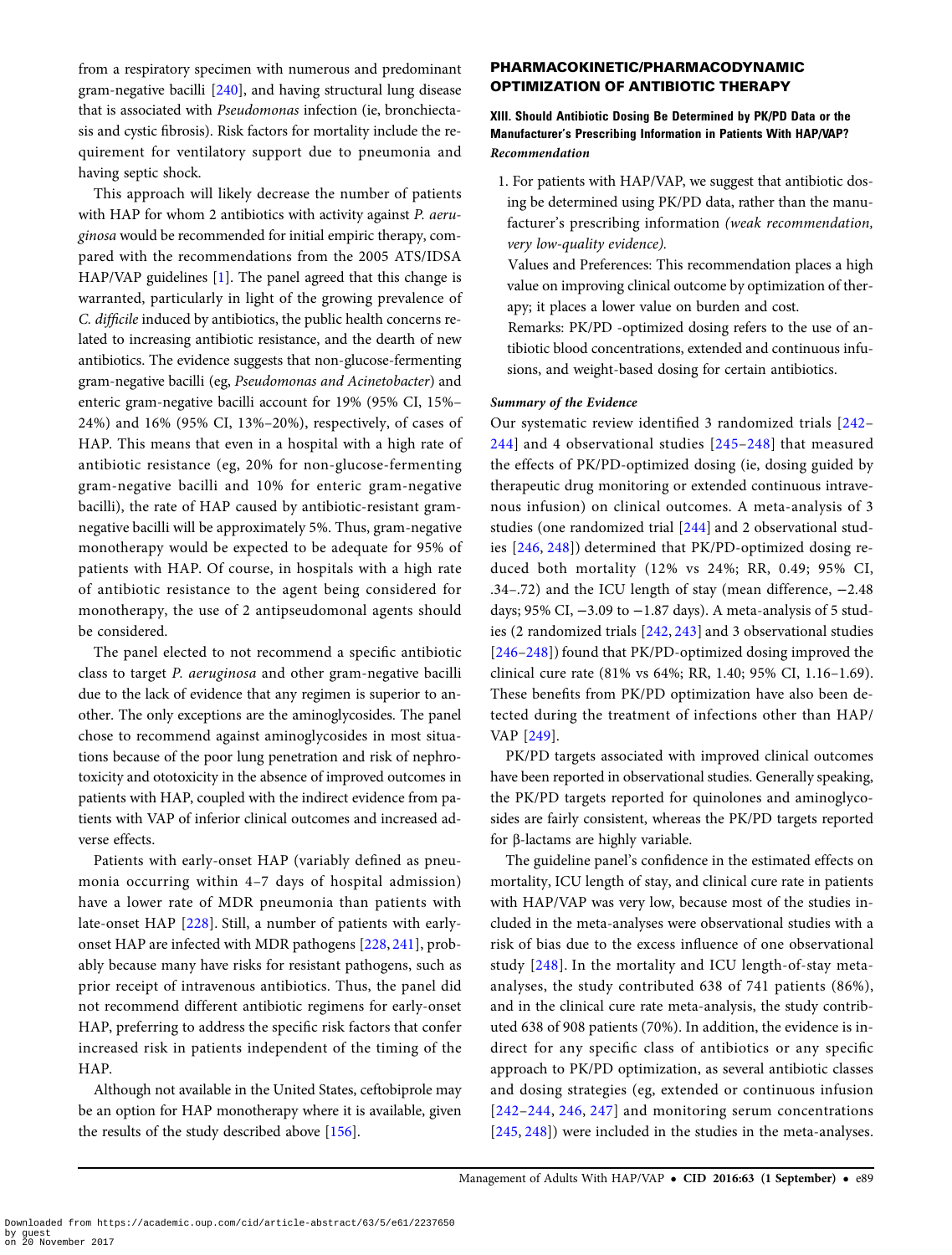Finally, the meta-analysis for clinical cure was also limited by inconsistency.

#### Rationale for the Recommendation

The guideline panel carefully weighed the potential advantages of PK/PD-optimized dosing (decreased mortality, decreased ICU length of stay, and increased clinical cure rate) against the potential downsides (more burdensome and costly, possibly more toxicity among patients who require higher doses due to augmented clearance). In addition, the panel considered the possibility that the increased clinical cure rate might lead to shorter courses of antibiotics and, subsequently, less antibiotic toxicity and less antibiotic resistance. On the basis of this information, the panel decided that patients with HAP/VAP should have PK/PD-optimized dosing of their antimicrobial regimens, rather than simply following the dosing described in the manufacturer's prescribing information. The panel agreed that the potential benefits were far more important to patients than the inconveniences and costs associated with the approach, and agreed that their low confidence in the estimated effects of PK/PD-optimized dosing was insufficient to justify an alternative approach.

The rationale for using PK/PD-optimized dosing rather than following the manufacturer's prescribing information is sound. The distribution of many antibiotics can be severely altered by pathophysiological changes that are common to critically ill patients, leading to altered pharmacokinetics [[250\]](#page-48-0). Because the ICU is also commonly associated with less susceptible pathogens, the likelihood of standard antibiotic dosing achieving desired PK/PD targets is probably reduced in critically ill patients, which may partially explain suboptimal clinical outcomes observed in HAP/VAP [[251,](#page-48-0) [252](#page-48-0)].

PK/PD-optimized dosing is probably more burdensome and costly than conventional dosing. As an example, the most accurate approach to dosing in patients with HAP/VAP requires measurement of the blood concentration of the antibiotic and then incorporation of the result into a dosing software package [\[253](#page-48-0)]. Costs and burdens include education, blood sampling, performing the drug assay, and acquiring and updating the software. Alternative interventions, such as routine extended infusions of β-lactams or weight-based dosing of aminoglycosides, are probably less burdensome and costly than management using the blood concentration of antibiotics, but still more burdensome than conventional dosing, because clinical staff must be trained and educated.

No published studies describing the PK/PD of piperacillintazobactam or polymyxins (colistin or polymyxin B) in patients with HAP/VAP are available at this time and so these drugs were not included in this recommendation. However, the most optimal dosing of these drugs, based on limited evidence and extrapolation from similar drug classes, is provided in Table [3](#page-3-0) (see section X).

More recently, the Agency for Healthcare Research and Quality (AHRQ) published a report on the use of PK/PD for HAPs, which concluded that the evidence does not favor the routine use of PK/PD [\[254\]](#page-48-0). This contrasts with our guideline recommendation. We suggest that the reasons for the different conclusions between the AHRQ report and ours are related to the following: (1) We used a distinct research question where we consolidated the studied issue into a singular PICO question, rather than 3 questions that were considered separately in the AHRQ report; (2) given this difference from the AHRQ methods, we were able to use the meta-analytic methodology to analyze the combined effects of studies, which may have given further confidence for interpreting the relative effects of identified studies; and (3) the ATS/IDSA guideline also evaluated noninterventional studies that analyzed patient outcomes associated with optimized drug exposure; these studies were not evaluated by the AHRQ report.

## ROLE OF INHALED ANTIBIOTIC THERAPY

# XIV. Should Patients With VAP Due to Gram-Negative Bacilli Be Treated With a Combination of Inhaled and Systemic Antibiotics, or Systemic Antibiotics Alone?

## Recommendation

1. For patients with VAP due to gram-negative bacilli that are susceptible to only aminoglycosides or polymyxins (colistin or polymyxin B), we suggest both inhaled and systemic antibiotics, rather than systemic antibiotics alone (weak recommendation, very low-quality evidence).

Values and Preferences: This recommendation places a high value on achieving clinical cure and survival; it places a lower value on burden and cost.

Remarks: It is reasonable to consider adjunctive inhaled antibiotic therapy as a treatment of last resort for patients who are not responding to intravenous antibiotics alone, whether the infecting organism is or is not MDR.

#### Summary of the Evidence

Our systematic review identified 9 studies of inhaled antibiotics as adjunctive therapy for VAP due to gram-negative bacilli. Five of the studies were randomized trials and 4 were observational studies [[125](#page-45-0), [255](#page-48-0)–[262\]](#page-48-0). Three different inhaled antibiotics were administered in the 9 investigations—tobramycin, gentamicin, and colistin. Most of the studies provided minimal information about the device and method used to deliver the inhaled antibiotic. The predominant organisms isolated in the studies were MDR Klebsiella pneumoniae, P. aeruginosa, and A. baumannii.

Our meta-analyses found that the addition of an inhaled antibiotic to a systemic antibiotic regimen improved the clinical cure rate (ie, resolution of signs and symptoms of respiratory infection) (RR, 1.29; 95% CI, 1.13–1.47), but had no definitive effects on mortality (RR, 0.84; 95% CI, .63–1.12) or nephrotoxicity (RR, 1.11; 95% CI, .78–1.57). There were no other harmful

e90 • CID 2016:63 (1 September) • Kalil et al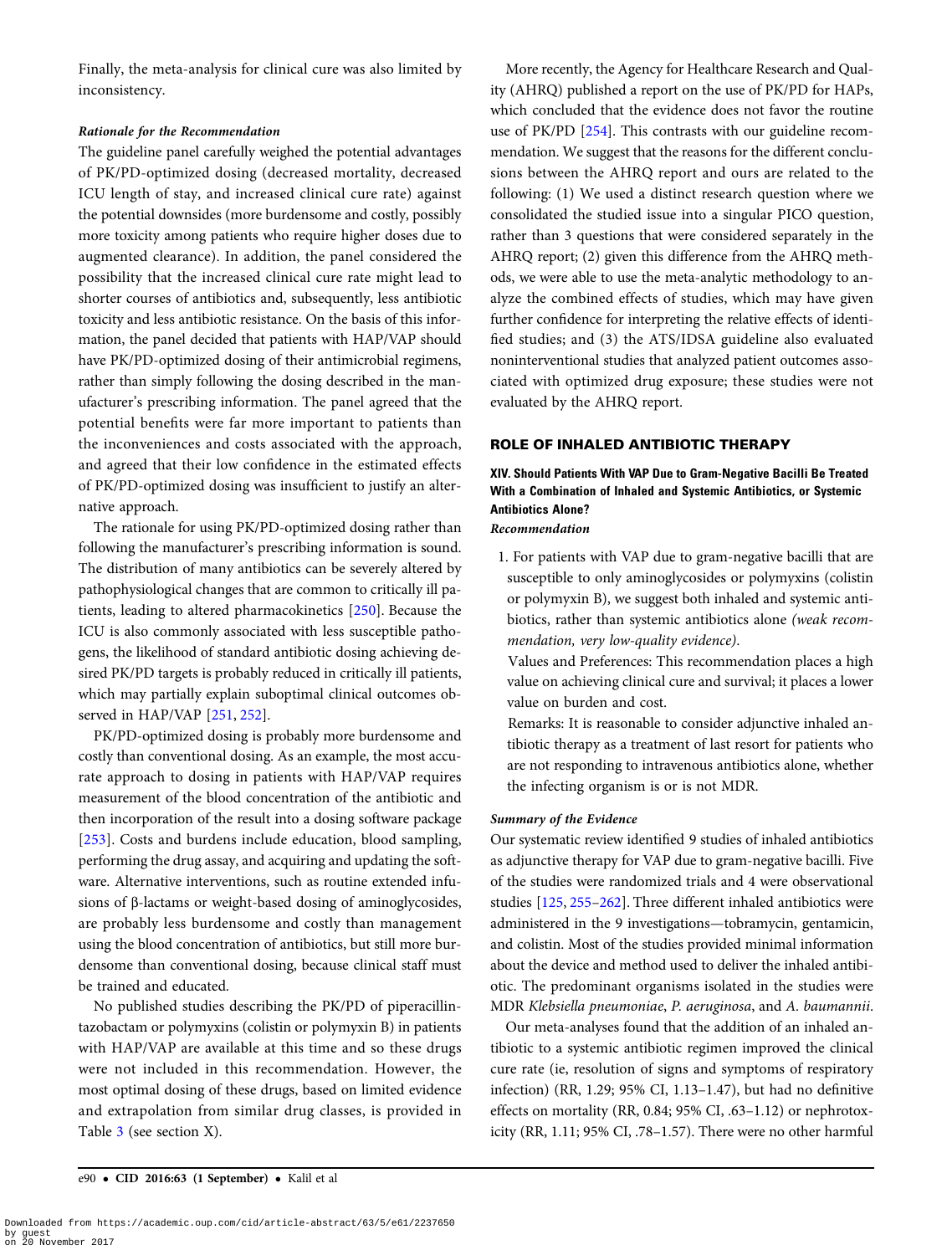effects attributed to the inhaled antibiotics. When only the trials that evaluated colistin were pooled, the clinical cure rate similarly improved (RR, 1.28; 95% CI, 1.11–1.47).

Several outcomes were reported by a few studies. One trial found that inhaled antibiotics reduced the frequency of requiring additional intravenous antibiotics [[125\]](#page-45-0). Two studies looked for, but did not find, increased antibiotic resistance among patients who received an adjunctive inhaled antibiotic [\[125,](#page-45-0) [256\]](#page-48-0). Two studies reported that inhaled colistin reduces the duration of mechanical ventilation [[260](#page-48-0), [261\]](#page-48-0). The effects of adjunctive inhaled antibiotics on the ICU length of stay and hospital length of stay were not evaluated.

The panel's confidence in the estimated effects of adjunctive inhaled antibiotics was very low because a large proportion of the evidence used to derive the estimates was observational data limited by imprecision (ie, most of the studies were small, with the largest study including 208 patients).

#### Rationale for the Recommendation

The guideline panel weighed the evidence for advantages of adjunctive inhaled antibiotic therapy in patients with VAP due to gram-negative bacilli (increased clinical cure rate) against the potential downsides (increased burden and cost) in the context of no proven effects on mortality, side effects, or antibiotic resistance. The panel agreed that the potential benefits were more important to patients than inconvenience and cost. However, the panel acknowledged having very low confidence in the estimated effects of adjunctive inhaled antibiotic therapy and recognized that there are many important unknowns (eg, optimum dosing, optimum delivery method, population most likely to benefit). For these reasons, the panel elected to recommend adjunctive inhaled antibiotic therapy for patients who are most likely to benefit: specifically, those who have VAP caused by bacteria that are only susceptible to the classes of antibiotics for which evidence of efficacy by the intravenous alone route is the most limited (ie, aminoglycosides or colistin). However, the panel also believes that it is reasonable to consider adjunctive inhaled antibiotic therapy as a treatment of last resort for patients who are not responding to intravenous antibiotics alone, whether the infecting organism is or is not MDR.

The rationale for adjunctive inhaled antibiotic therapy is based in part upon the observation that antibiotic efficacy against bacteria within purulent secretions may require antibiotic concentrations >10–25 times the minimum inhibitory concentration (MIC); these levels cannot be achieved with intravenous therapy alone and, therefore, the addition of inhaled antibiotic therapy may be beneficial [[263\]](#page-48-0). The finding of low antibiotic concentrations in the secretions and epithelial lining fluid of the lung during intravenous therapy with aminoglycosides is well known [[264](#page-48-0)–[266](#page-48-0)]. However, it also occurs with other antibiotics and its correlation with clinical outcomes remains unknown. Studies of high-dose intravenous colistin

have shown that the concentration in the serum is approximately the MIC of Acinetobacter and Pseudomonas [\[267](#page-48-0),[268\]](#page-48-0); concentrations in the lung and airway are lower and, therefore, subtherapeutic. The ongoing use of antibiotics at subtherapeutic levels may lead to the selection of antibiotic-resistant organisms.

## Research Needs

There is an urgent need for information about the optimal delivery and dosing of inhaled antibiotic therapy. In addition, clinical trials are needed that evaluate the concentrations of antibiotics that ensure efficacy in the context of viscous purulent secretions. The duration of systemic antibiotic therapy and antibiotic resistance are important endpoints for future studies. If future investigations demonstrate that adjunctive inhaled therapy decreases the duration of systemic antibiotics and lessens the emergence of resistance, this could have a relevant impact on treatment decisions.

## PATHOGEN-SPECIFIC THERAPY

## XV. What Antibiotics Should Be Used for the Treatment for MRSA HAP/VAP?

## Recommendation

1. We recommend that MRSA HAP/VAP be treated with either vancomycin or linezolid rather than other antibiotics or antibiotic combinations (strong recommendation, moderate-quality evidence).

Remarks: The choice between vancomycin and linezolid may be guided by patient-specific factors such as blood cell counts, concurrent prescriptions for serotonin-reuptake inhibitors, renal function, and cost.

#### Summary of the Evidence

Our systematic review identified 7 randomized trials that addressed the selection of antibiotics for HAP/VAP caused by MRSA [[153](#page-46-0), [269](#page-48-0)–[274](#page-48-0)]. Four trials compared linezolid to vancomycin [[271](#page-48-0)–[274](#page-48-0)]. The remaining 3 trials compared telavancin [\[153\]](#page-46-0), quinupristin plus dalfopristin [[269](#page-48-0)], or vancomycin plus rifampin [[270\]](#page-48-0) to vancomycin alone.

Linezolid is the most extensively studied alternative to vancomycin for MRSA pneumonia [[271](#page-48-0)–[274\]](#page-48-0). Our meta-analyses of the 4 trials found no difference in mortality when analyzed using an intention-to-treat strategy (RR, 0.91; 95% CI, .71– 1.16) or a modified intention-to-treat strategy (RR, 0.82; 95% CI, .37–1.80). We also found no difference in the clinical cure rate when analyzed using an intention-to-treat strategy; however, there was improvement of the clinical cure rate among patients who received linezolid when analyzed using a modified intention-to-treat strategy (RR, 1.18; 95% CI, 1.00–1.40). Use of a modified intention-to-treat analysis is controversial because it involves excluding patients following randomization [[275](#page-48-0)]. Linezolid and vancomycin appear to confer no clear difference in nephrotoxicity, thrombocytopenia, serious adverse events, or need for treatment discontinuation due to an adverse event.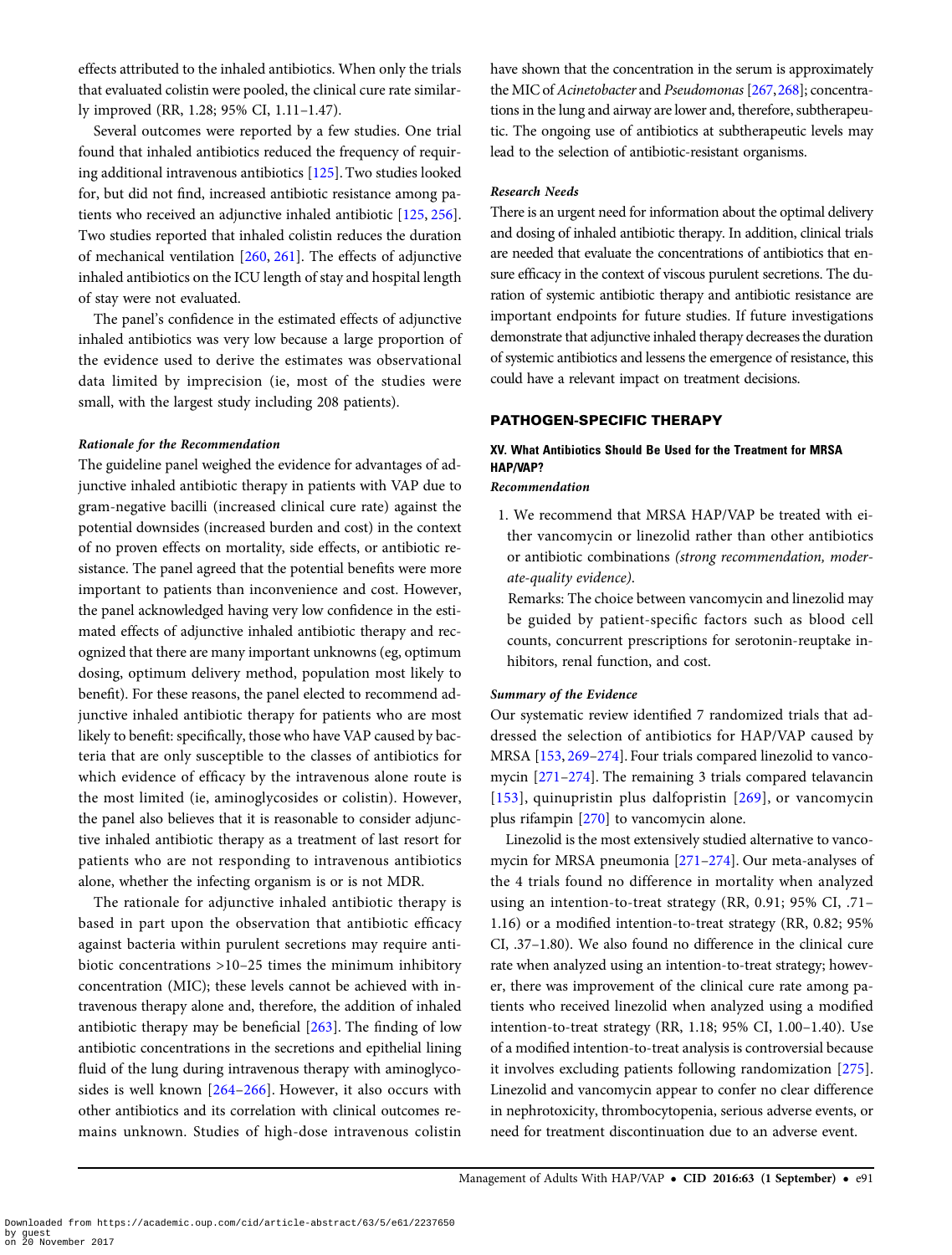None of the other trials demonstrated a clear superiority of an alternative antibiotic or regimen over vancomycin alone. The study that compared telavancin to vancomycin combined 2 smaller trials that were conducted in patients with gram-positive nosocomial pneumonia. In the combined population of 1503 patients, there were no differences in clinical cure rate, mortality, or adverse effects, although there was a trend toward increased all-cause mortality with telavancin in one of the component studies (21.5% vs 16.6%; mean difference, 4.9%; 95% CI, −.7% to 10.6%) [[153](#page-46-0)]. This primarily occurred among patients with creatinine clearance values <30 mL/minute, prompting an FDA advisory panel to recommend limiting the use of telavancin to patients with creatinine clearance levels above this threshold [[276\]](#page-48-0). Increases in serum creatinine were more common in the telavancin group  $(16\% \text{ vs } 10\%)$   $[153]$  $[153]$ .

A nonblinded trial that compared quinupristin plus dalfopristin to vancomycin in 298 patients with gram-positive nosocomial pneumonia found similar clinical response rates in both treatment groups. This was also true for the subgroup of 51 patients with MRSA pneumonia [[269](#page-48-0)]. Another nonblinded trial compared vancomycin plus rifampin to vancomycin alone in 83 patients with MRSA nosocomial pneumonia [\[270](#page-48-0)]. It found that vancomycin plus rifampin increased the 14-day clinical cure rate and decreased the 60-day mortality rate, but had no effect on 28-day mortality. Of note, 34.1% of the patients who were treated with rifampin developed resistance to the antibiotic [\[270\]](#page-48-0). Although this trial did not report significant adverse effects, other studies have reported an association of rifampin with hepatotoxicity, acute renal failure, and hemolytic anemia [\[277\]](#page-48-0).

Two randomized clinical trials evaluated teicoplanin vs vancomycin or linezolid for gram-positive infections [[151,](#page-45-0) [152](#page-46-0)]. However, multiple sites of infection were included in both studies and small numbers of patients with pneumonia were evaluated, and a small number of patients with documented MRSA pneumonia were evaluated. Thus, more evidence is needed to define the clinical role of teicoplanin in patients with HAP/VAP.

Taken together, the evidence suggests that there are no important differences among the antibiotics available to treat HAP/VAP due to MRSA with 2 exceptions: vancomycin plus rifampin may improve the short-term clinical cure rate at the expense of more rifampin resistance and possibly other side effects, and telavancin may be harmful in the setting of a creatinine clearance <30 mL/minute. Our confidence in the accuracy of these estimated effects was diminished by risk of bias, which included lack of blinding, ineffective randomization (ie, baseline differences), missing data, failure to follow an intention-to-treat analysis, and protocols that allowed outcomes to be overridden "by the sponsor . . . all revisions were made before unblinding" [\[274,](#page-48-0) [278\]](#page-48-0). It was also decreased by indirectness of the population, as our population of interest was patients with HAP/VAP due to MRSA but many of the trials enrolled patients with

HAP/VAP due to a variety of gram-positive organisms or patients with healthcare-associated non-HAP/VAP pneumonia. The panel decided that its overall confidence in the evidence was moderate, electing to downgrade due to the serious risk of bias, but not the indirectness.

There has been concern related to the potential phenomenon known as "MIC creep," referring to reports of a trend of increasing vancomycin MICs among MRSA isolates in some institutions [\[279,](#page-48-0) [280\]](#page-48-0). This has not been a universal phenomenon, and surveillance studies from different countries have not demonstrated such an overall increase; in general, MRSA isolates with intermediate vancomycin MICs remain uncommon [\[281](#page-48-0)–[285\]](#page-48-0). Furthermore, although there are theoretical reasons for concern when treating MRSA pneumonia if the isolate has intermediate MICs, there is evidence that outcomes are not worse in such patients [\[286](#page-48-0)–[288\]](#page-49-0).As with any other organism defined as intermediate to the selected antibiotic, a lack of clinical improvement despite appropriate antibiotic dosing and duration should prompt consideration of a change in antibiotic therapy.

## Rationale for the Recommendation

The evidence indicates that vancomycin and linezolid are roughly equivalent, and no alternative agent or regimen is clearly superior to vancomycin or linezolid; additionally, alternative regimens may be more harmful. Given these observations, the guideline panel had a high level of confidence that the benefit-risk ratio of using vancomycin or linezolid to treat patients with HAP/VAP caused by MRSA is higher than the ratio for alternative regimens.

While a difference in nephrotoxicity risk between vancomycin and linezolid was not identified using the measure of absolute risk difference, there was an increased RR of nephrotoxicity associated with vancomycin compared with linezolid. The lack of double-blinding in about half of the randomized studies may have led to ascertainment bias with respect to nephrotoxicity, which could have favored linezolid. It should be noted that a variety of definitions for nephrotoxicity were used across studies and that there were no differences in terms of serious adverse events, or need for treatment discontinuation between the 2 antibiotics. Nonetheless, based on observational evidence, the selection of vancomycin vs linezolid may depend upon factors such as blood cell counts, concurrent prescriptions for serotonin-reuptake inhibitors, renal function and cost. The panel agrees with a prior consensus recommendation to achieve a vancomycin trough level of 15–20 mg/L in patients being treated for pneumonia [\[289\]](#page-49-0), although the panel did not review the related evidence systematically.

## XVI. Which Antibiotic Should Be Used to Treat Patients With HAP/VAP Due to P. aeruginosa? Recommendations

1. For patients with HAP/VAP due to P. aeruginosa, we recommend that the choice of an antibiotic for definitive (not empiric) therapy be based upon the results of antimicrobial

e92 • CID 2016:63 (1 September) • Kalil et al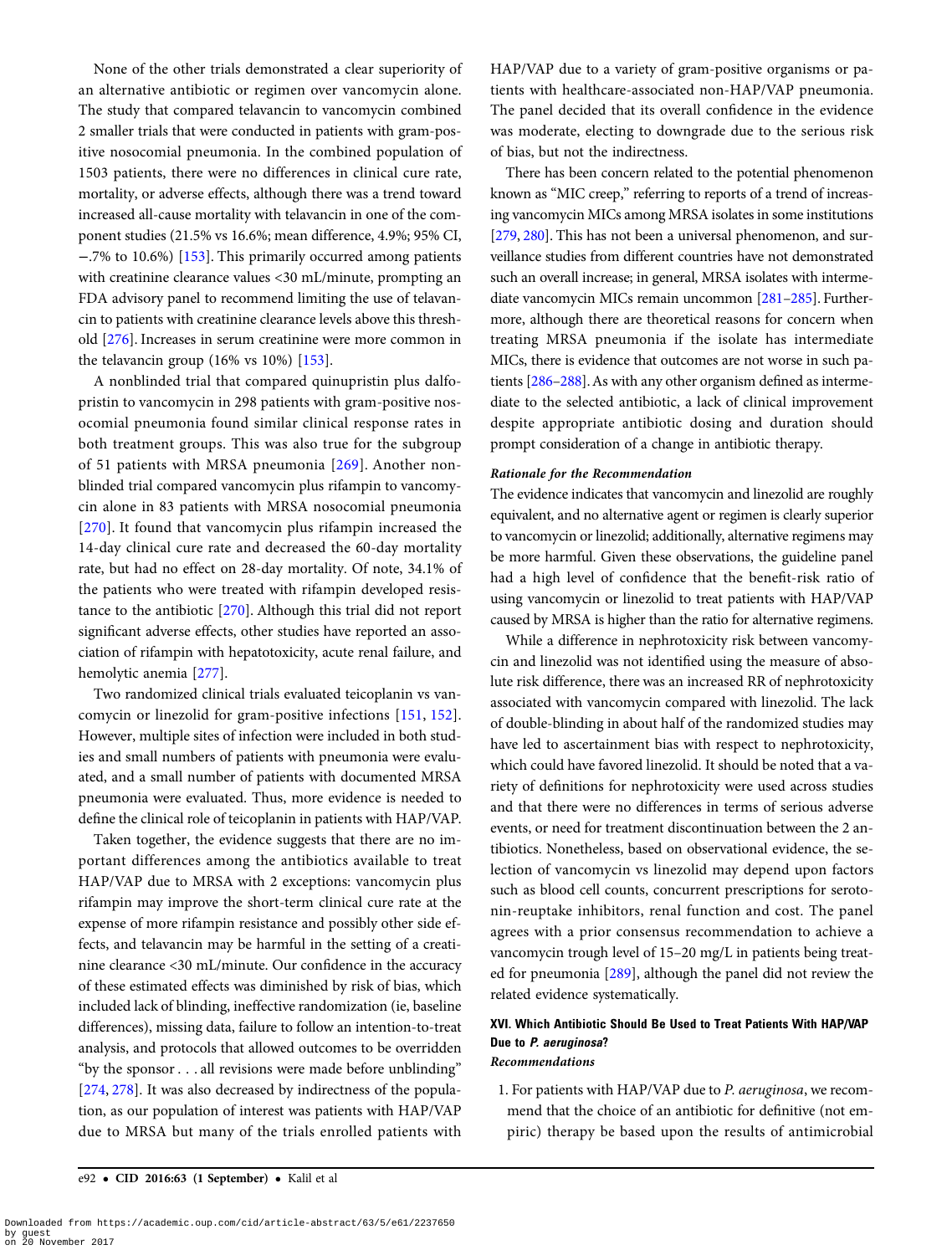susceptibility testing (strong recommendation, low-quality evidence).

2. For patients with HAP/VAP due to P. aeruginosa, we recommend against aminoglycoside monotherapy (strong recommendation, very low-quality evidence).

Remarks: Routine antimicrobial susceptibility testing should include assessment of the sensitivity of the P. aeruginosa isolate to polymyxins (colistin or polymyxin B) in settings that have a high prevalence of extensively resistant organisms.

#### Summary of the Evidence

Our systematic review identified no RCTs that compared antibiotic regimens in patients with HAP/VAP caused by P. aeruginosa. The panel therefore considered 2 bodies of evidence: evidence from randomized trials that compared antibiotic regimens in patients with HAP/VAP due to any pathogen, and evidence from subgroup analyses on patients with HAP/VAP caused by P. aeruginosa.

With respect to studies that compared antibiotic regimens in patients with HAP/VAP due to any pathogen, a systematic review of 41 randomized trials found that no specific antimicrobial regimen decreased mortality and treatment failure more than any other regimen [\[290\]](#page-49-0), and 33 randomized trials found that no specific antimicrobial regimen improved a variety of clinical outcomes more than any other regimen [[155](#page-46-0)–[183,](#page-46-0) [229,](#page-47-0) [291](#page-49-0)–[293](#page-49-0)]. The panel's confidence in applying these estimated effects to the clinical question was low because they are derived from randomized trials limited by risk of bias (ie, many trials were not blinded) and indirectness (ie, the question is specific to patients with HAP/VAP caused by P. aeruginosa, but the studies were conducted with patients who had HAP/VAP due to any pathogen).

The prevalence of antibiotic resistance among patients with HAP/VAP due to P. aeruginosa is high. An observational study of 314 patients with VAP caused by P. aeruginosa determined that susceptible, MDR, and extensively drug-resistant P. aeruginosa represented 54%, 32%, and 14% of P. aeruginosa isolates, respectively [\[294\]](#page-49-0). In another observational study of 91 episodes of VAP caused by P. aeruginosa, it was found that susceptible, MDR, and extensively drug-resistant P. aeruginosa represented 34%, 20%, and 46% of P. aeruginosa isolates, respectively [[295](#page-49-0)]. Antibiotic resistance has been associated with an increased ICU length of stay, but not mortality or recurrence of HAP/VAP; however, the lack of statistical power is a common issue with the published evidence [[294](#page-49-0)]. Mortality due to HAP/ VAP is more closely associated with severity of illness than antibiotic resistance [\[296\]](#page-49-0).

With respect to studies that performed subgroup analyses on patients with HAP/VAP caused by P. aeruginosa, the evidence is probably best understood by considering each antibiotic class separately. A review of 36 RCTs confirmed that it was only

possible to perform this analysis for the carbapenem antibiotic class, due to lack of comparative studies within a specific antibiotic class or lack of specific data for the P. aeruginosa subgroup for fluoroquinolones and β-lactams.

Doripenem: Three randomized trials were identified that compared doripenem to other antibiotic regimens in a subgroup of patients with P. aeruginosa [\[157](#page-46-0), [158,](#page-46-0) [179](#page-46-0)]. The comparisons were to either imipenem [\[157,](#page-46-0) [158\]](#page-46-0) or piperacillin-tazobactam [\[179\]](#page-46-0). We pooled the subgroup analyses and found no significant differences between doripenem and the other regimens in terms of mortality (28% vs 21%; RR, 1.07; 95% CI, .49– 2.35) and treatment failure rate (45% vs 63%; RR, 0.76; 95% CI, .40–1.42). The panel's confidence in these estimated effects was very low because they are derived from randomized trials limited by risk of bias (ie, many trials were unblinded), inconsistency (ie,  $I^2$  test for heterogeneity >25%), and imprecision (ie, few events and wide CIs). In addition, the doripenem FDA label was recently modified due to this drug's association with increased risk of death in patients with VAP due to P. aeruginosa [\[297\]](#page-49-0).

Imipenem: We identified a published systematic review of 20 randomized trials that compared imipenem to an alternative antibiotic in patients with P. aeruginosa [[298](#page-49-0)]. Patients who received imipenem had a lower clinical cure rate (45% vs 75%; RR, 0.60; 95% CI, .48–.75) and microbiological cure rate (48% vs 53%; RR, 0.91; 95% CI, .73–1.13) than patients who received an alternative antibiotic. Among patients who received imipenem, antibiotic resistance increased from 15% to 39%; among patients who received an alternative antibiotic, antibiotic resistance increased from 2.5% to 22%. The panel's confidence in these estimated effects was low because they are derived from randomized trials limited by risk of bias (ie, many trials were unblinded) and imprecision (ie, few events).

Other carbapenems: We identified a published systematic review of 12 randomized trials that compared a carbapenem (alone or in combination with an aminoglycoside) to an alternative antibiotic in patients with P. aeruginosa [\[299](#page-49-0)]. Most of the trials compared a carbapenem to either a fluoroquinolone or a β-lactam. Our meta-analyses found that patients treated with a carbapenem had a lower treatment success rate (6 randomized trials: OR, 0.42; 95% CI, .22–.82) [\[159,](#page-46-0) [161,](#page-46-0) [169,](#page-46-0) [183,](#page-46-0) [300](#page-49-0), [301\]](#page-49-0), a lower eradication rate (7 randomized trials: OR, 0.50; 95% CI, .24–.89) [[159,](#page-46-0) [161](#page-46-0), [169](#page-46-0), [173,](#page-46-0) [183](#page-46-0), [299](#page-49-0), [300\]](#page-49-0), and a higher incident antibiotic resistance rate (4 randomized trials: OR, 5.17; 95% CI, 1.96–13.65) [[173](#page-46-0), [291](#page-49-0), [293](#page-49-0), [301](#page-49-0)]. Exceptions to the lower eradication rate existed when the carbapenem was meropenem (3 randomized trials: OR, 1.10; 95% CI, .39–3.14) [\[159,](#page-46-0) [161,](#page-46-0) [300\]](#page-49-0). The panel's confidence in these estimated effects was very low because they are derived from randomized trials limited by risk of bias (ie, many trials were unblinded), inconsistency (ie, low  $I^2$  test for heterogeneity), and imprecision (ie, few events). Ertapenem has no or limited activity against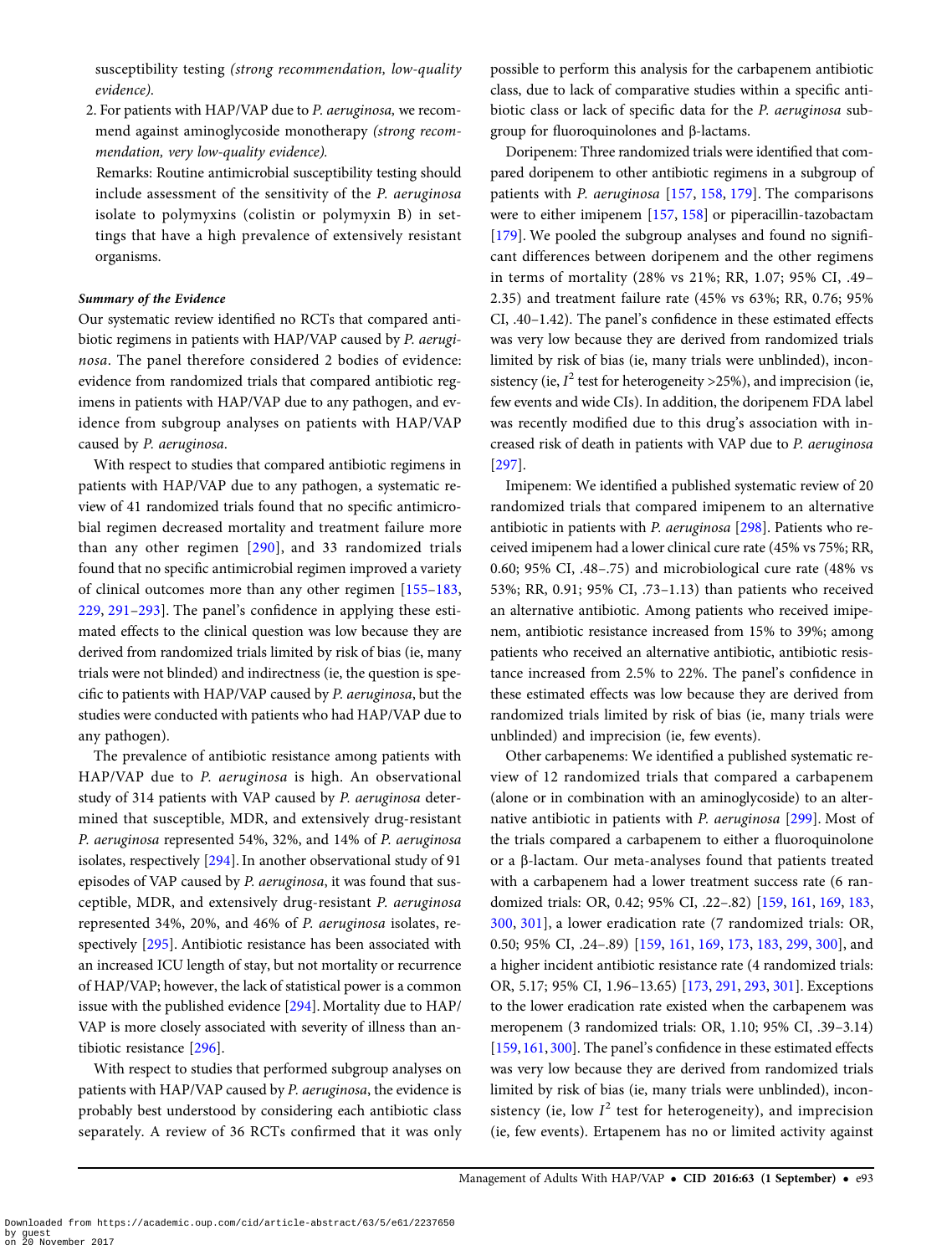P. aeruginosa and is therefore not recommended for treatment of pneumonia due to this organism.

Aminoglycosides: Our systematic review identified no recent trials comparing aminoglycoside monotherapy to other antimicrobial regimens in HAP/VAP and, therefore, there were no data related to the effects of such therapy in patients with HAP/VAP due to P. aeruginosa.

#### Rationale for the Recommendations

The evidence synthesis failed to identify an antipseudomonal agent that is clearly preferable to the others, due to either greater benefit or less harm. Thus, the panel did not recommend a preferred antibiotic regimen for patients with confirmed HAP/VAP caused by P. aeruginosa. Some of the outcomes described above suggest that imipenem may have outcomes that are inferior to other regimens (ie, a lower cure rate); however, the panel's confidence in these results was so low that it was unwilling to suggest not using this agent.

The panel recognized that as many as two-thirds of patients with HAP/VAP caused by P. aeruginosa have antibiotic resistance and that the prevalence of antibiotic resistance is widely variable. This variability was the primary reason that the panel agreed that antibiotic choices should be based upon antimicrobial susceptibility testing. The benefits of this approach include assurance that the patient is being treated with an antibiotic with activity against the pathogen, while the downsides are the costs, burdens, and delays associated with testing. The recommendation is strong despite the low quality of evidence because the panel agreed that the importance of avoiding ineffective therapy (ie, potential for harms without benefits) far outweighs the costs, burdens, and time for antibiotic susceptibility testing.

The aminoglycosides are the only exceptions with regard to the panel not making a recommendation for or against a specific antibiotic class in HAP/VAP due to P. aeruginosa. The panel chose to recommend against aminoglycoside monotherapy for 2 reasons. First, aminoglycosides penetrate the lung poorly; therefore, high peak serum concentrations are necessary to obtain microbiologically active concentrations in the alveoli, which increases the risk of nephrotoxicity and ototoxicity [[266](#page-48-0), [302,](#page-49-0) [303](#page-49-0)]. Studies have found no detectable antipseudomonal activity within bronchial secretions despite therapeutic aminoglycoside levels in the serum of patients with Pseudomonas pulmonary infection [\[304](#page-49-0)]. Second, there is a lack of studies evaluating the effects of aminoglycoside monotherapy in HAP/VAP.

Occasionally, routine antimicrobial susceptibility testing identifies no antibiotics to which P. aeruginosa is susceptible. Intravenous polymyxins (colistin or polymyxin B) [[305](#page-49-0)–[310\]](#page-49-0) may be an option for the treatment of such extensively resistant P. aeruginosa [[184](#page-46-0)]. For this reason, the panel agreed that polymyxin susceptibility should be routinely assessed for Pseudomonas isolates in settings with a high prevalence of extensively resistant organisms.

## Research Needs

There is a lack of trials that enrolled patients with HAP/VAP caused by P. aeruginosa and compared antibiotic regimens, and subgroup analysis from trials that enrolled patients with HAP/VAP caused by any pathogen are limited by the small sizes of the subgroups. There is an urgent need for multicenter trials that enroll patients with HAP/VAP caused by P. aeruginosa and then evaluate the benefits and harms of various antibiotic regimens. Such trials should measure mortality, treatment failure, side effects, and antibiotic resistance as outcomes, and should control for variables such as severity of illness, bacteremia, organ failure, and aminoglycoside use.

#### XVII. Should Monotherapy or Combination Therapy Be Used to Treat Patients With HAP/VAP Due to P. aeruginosa? Recommendations

- 1. For patients with HAP/VAP due to P. aeruginosa who are not in septic shock or at a high risk for death, and for whom the results of antibiotic susceptibility testing are known, we recommend monotherapy using an antibiotic to which the isolate is susceptible rather than combination therapy (strong recommendation, low-quality evidence).
- 2. For patients with HAP/VAP due to P. aeruginosa who remain in septic shock or at a high risk for death when the results of antibiotic susceptibility testing are known, we suggest combination therapy using 2 antibiotics to which the isolate is susceptible rather than monotherapy (weak recommendation, very low-quality evidence).
- 3. For patients with HAP/VAP due to P. aeruginosa, we recommend against aminoglycoside monotherapy (strong recommendation, very low-quality evidence).

Remarks: High risk of death in the meta-regression analysis was defined as mortality risk >25%; low risk of death is defined as mortality risk <15%. For a patient whose septic shock resolves when antimicrobial sensitivities were known, continued combination therapy is not recommended.

#### Summary of the Evidence

Our systematic review identified one published systematic review [\[290](#page-49-0)] and 7 randomized trials [[159](#page-46-0), [161](#page-46-0), [162](#page-46-0), [170,](#page-46-0) [171,](#page-46-0) [181,](#page-46-0) [311](#page-49-0)] that compared monotherapy to combination therapy in the treatment of HAP/VAP due to any pathogen. The published systematic review included 41 randomized trials (7015 patients) [[290\]](#page-49-0). HAP/VAP caused by P. aeruginosa represented 13.8% of cases. Our meta-analysis of trials that reported mortality determined that combination therapy offered no benefit beyond monotherapy (RR, 0.94; 95% CI, .76–1.16); similarly, a meta-analysis of trials that reported the treatment failure rate determined that combination therapy was not associated with a lower rate of treatment failure than monotherapy. Among the 7 randomized trials, 5 trials found that patients treated with combination therapy and monotherapy had similar

e94 • CID 2016:63 (1 September) • Kalil et al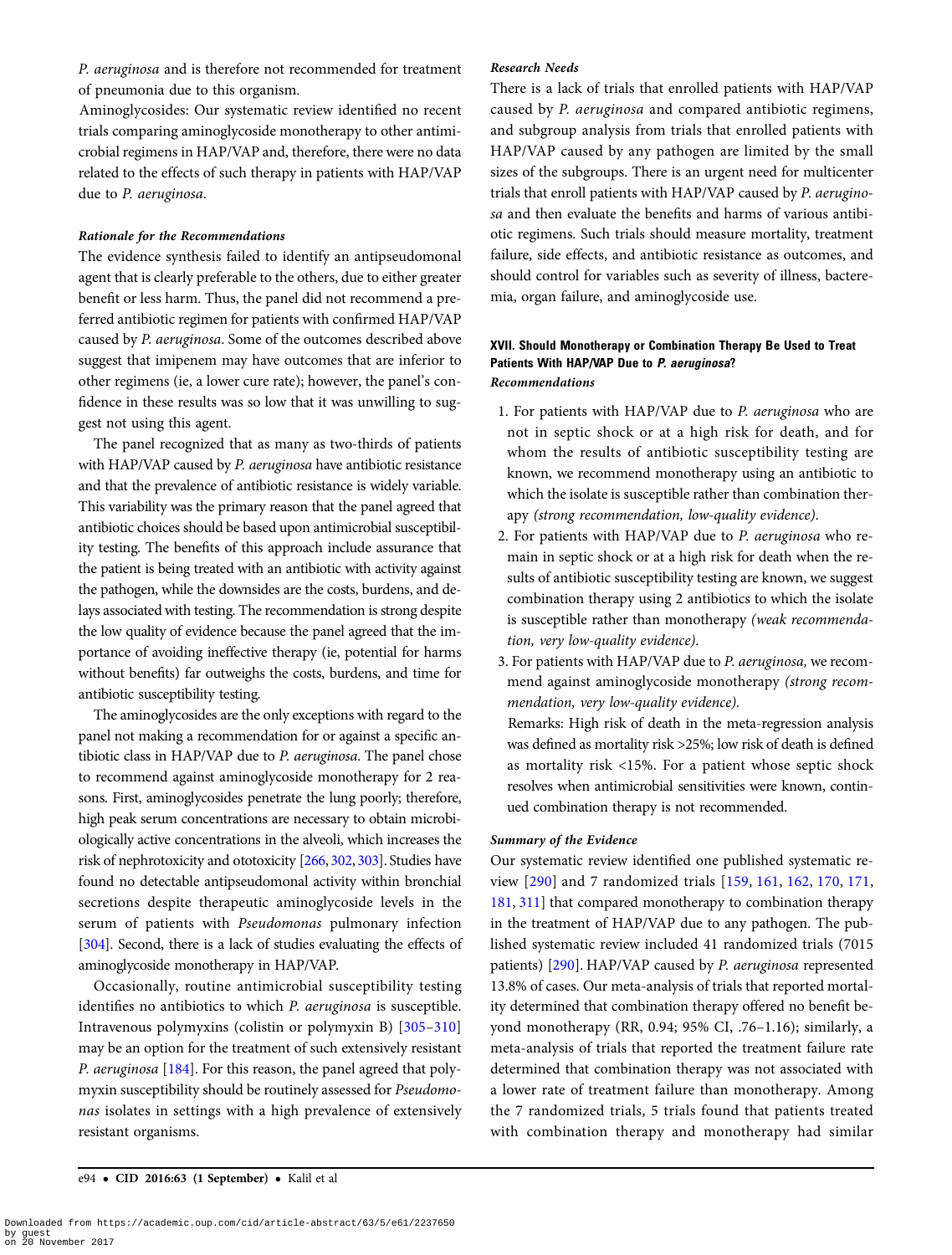clinical outcomes which, depending upon the study, included mortality, clinical treatment success, microbiological treatment success, and ICU and hospital length of stay [\[159](#page-46-0), [161](#page-46-0), [162,](#page-46-0) [170,](#page-46-0) [171,](#page-46-0) [181](#page-46-0), [311\]](#page-49-0). Two trials, however, demonstrated superior outcomes among those who received carbapenem monotherapy compared with those who received combination therapy [\[159,](#page-46-0) [161\]](#page-46-0). The different findings in these trials might be attributable to the combination of the broad spectrum of carbapenems and increased nephrotoxicity due to aminoglycoside-containing combination therapy.

Taken together, the efficacy information provided by the systematic review and most randomized trials was remarkably similar, finding no differences between monotherapy and combination therapy for mortality, treatment failure, ICU and hospital length of stay, duration of mechanical ventilation, and acquisition of resistance. The panel's confidence that these estimates apply to the clinical question was low because there was a risk of bias (many trials were unblinded) and because the trials enrolled patients with HAP/VAP due to any pathogen. The latter introduces indirectness of the population, as the clinical question was about patients with HAP/VAP due to P. aeruginosa, but only 6%–23% of the population in the trials had HAP/ VAP due to P. aeruginosa. Additional limitations that the panel was aware of, but did not consider serious enough to warrant further downgrading of the quality of evidence, were that most of the studies were conducted more than a decade ago and the antimicrobial agent was often not the only independent variable, as the duration of therapy also varied.

More direct evidence (ie, studies that specifically evaluated patients with HAP/VAP due to P. aeruginosa) was available from the 2 observational studies [\[312,](#page-49-0) [313\]](#page-49-0). The first was a multicenter observational study that included 183 episodes of VAP caused by P. aeruginosa [\[312](#page-49-0)]. Inappropriate empiric therapy was associated with increased mortality (adjusted hazard ratio [HR], 1.85; 95% CI, 1.07–3.10), and the initial use of combination therapy reduced the likelihood of inappropriate therapy. Once patients who received inappropriate empiric treatment were excluded, however, mortality was similar among those who received definitive treatment using monotherapy and combination therapy (23.1% vs 33.2%; adjusted HR, 0.90; 95% CI, .50–1.63). The second was a single-center observational study that enrolled 100 consecutive patients with bacteremic P. aeruginosa pneumonia [[313\]](#page-49-0). It found that a decreased all-cause 28 day mortality was associated with the absence of septic shock at the time of bacteremia (OR, 0.07; 95% CI, .01–.49) and adequate combination therapy (OR, 0.05; 95% CI, .01–.34).

The observational studies suggest that combination therapy is beneficial for initial empiric therapy; however, once the antibiotic susceptibilities are known, there are no differences in outcome among patients who receive definitive treatment using monotherapy or combination therapy. Nonetheless, there is a possibility that a subset of patients with P. aeruginosa pneumonia

complicated by septic shock may benefit from combination therapy [\[313,](#page-49-0) [314\]](#page-49-0). The panel's confidence in these effects was also low because they were based upon observational studies.

Septic shock: The panel sought additional evidence that patients with septic shock may benefit from combination therapy by looking at evidence from patients who had septic shock from sources other than just HAP/VAP caused by P. aeruginosa. The studies identified had inconsistent results. A meta-analysis of 64 randomized and quasi-randomized trials (7586 patients with culture-positive bacterial septic shock) that compared β-lactam monotherapy to combination therapy with a β-lactam and aminoglycoside in hospitalized patients with sepsis determined that there was no difference in mortality, regardless of whether the trial arms included the same β-lactam (RR, 1.01; 95% CI, .75– 1.35) or different β-lactams (RR, 0.85; 95% CI, .71–1.01) [[315\]](#page-49-0). In contrast, a propensity-matched analysis (2446 patients) found that early combination therapy was associated with decreased mortality in septic shock [\[314](#page-49-0)].

A potential reason for the discordant results is that the studies did not require specific criteria to define the patients as having septic shock. It is possible that the benefits of combination therapy were diluted by including less severely ill patients in the studies. This is supported by a meta-analysis of randomized trials and observational studies that determined that combination antimicrobial therapy decreased mortality only among patients with severe sepsis or septic shock and a high risk of death (31% vs 41%; HR, 0.71; 95% CI, .57–.89 among patients with sepsis due to pneumonia, who comprised 36% of the study population), with potentially harmful consequences in low-risk patients [[316\]](#page-49-0).

The guideline panel had very low confidence that the estimated effects of monotherapy and combination therapy from these studies of sepsis and septic shock from any cause are accurate in patients with sepsis or septic shock due to HAP/VAP caused by P. aeruginosa, because much of the evidence base is observational and the results are both inconsistent and indirect (the question is about patients with septic shock due to P. aeruginosa pneumonia, but the evidence is from patients with septic shock from any cause). To be consistent with the approach described above, the panel did not further downgrade the quality of evidence due to the age of the studies [[317](#page-49-0)] or the variability of the duration of antibiotic therapy.

Bacteremia: Approximately 20% of patients with P. aeruginosa bacteremia develop septic shock according to an observational study of 709 episodes of P. aeruginosa bacteremia, and those who develop septic shock are at increased risk for mortality (OR, 6.6; 95% CI, 4.0–10.0) [\[318](#page-49-0)]. Given the strong relationship between shock and bacteremia, the panel also sought additional evidence that patients with bacteremia may benefit from combination therapy by looking at evidence from patients who had bacteremia from sources other than just HAP/VAP caused by P. aeruginosa.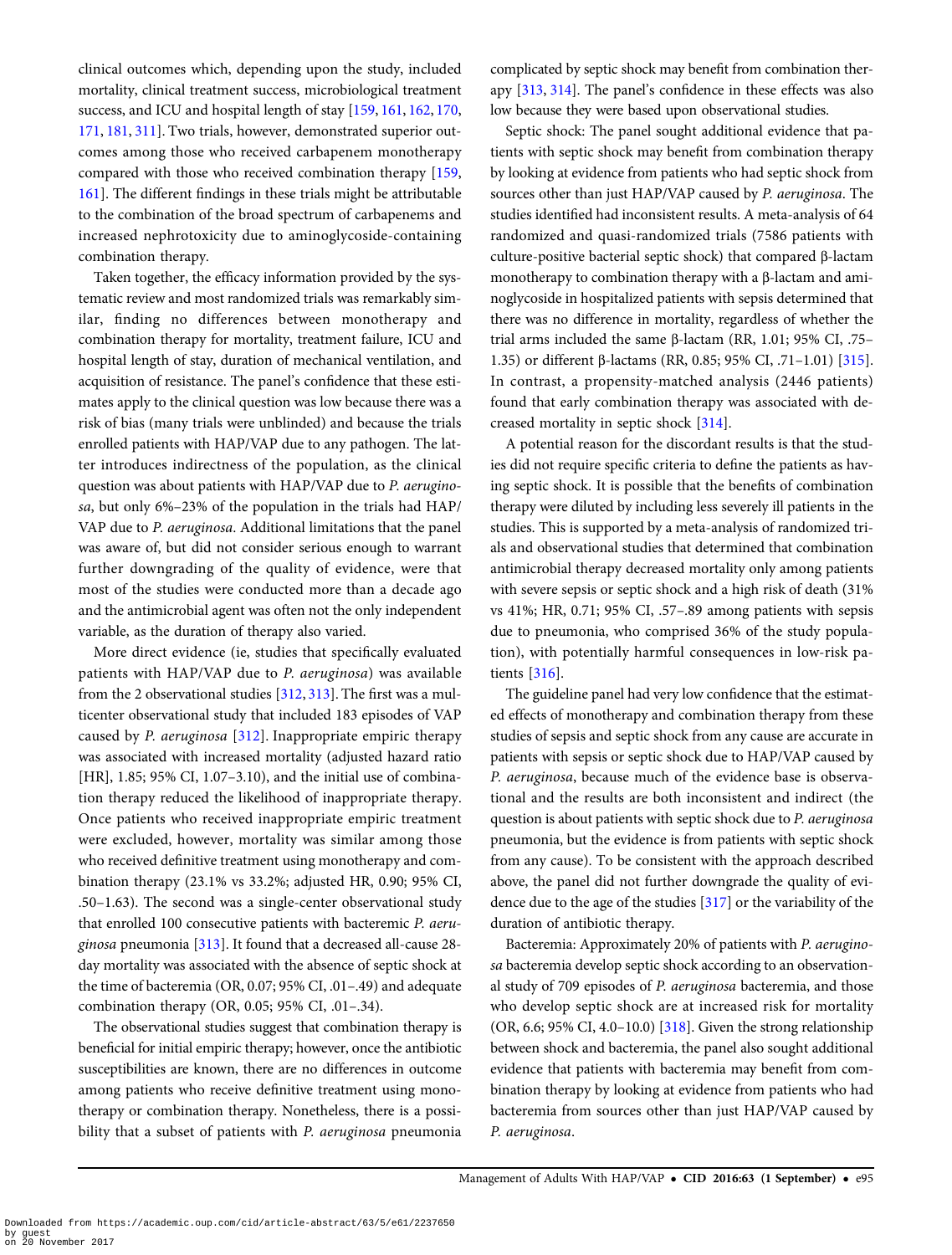An initial meta-analysis from 2004 comparing combination antimicrobial therapy with monotherapy for Pseudomonas bacteremia demonstrated a mortality benefit from combination antimicrobial therapy (OR, 0.50; 95% CI, .32–.79) [[319](#page-49-0)]. However, more recent studies have not confirmed this finding. Three meta-analyses that included more recent studies compared the use of combination therapy to monotherapy for definitive therapy in patients with P. aeruginosa bacteremia and found no differences in all-cause mortality [[320](#page-49-0)–[322](#page-49-0)]. The largest individual study was a post hoc analysis of an observational study that compared monotherapy to combination therapy in 593 patients with a single episode of P. aeruginosa bacteremia; it demonstrated that combination therapy was not associated with a reduction in the 30-day mortality risk compared with monotherapy (adjusted HR, 1.34; 95% CI, .73–2.47) [\[323\]](#page-49-0). A potential explanation for the different findings in the initial meta-analysis and the subsequent studies is that many of the studies in the initial meta-analysis included patients who received aminoglycoside monotherapy.

The guideline panel had very low confidence that the estimated effects of monotherapy and combination therapy from these studies apply to patients with P. aeruginosa bacteremia due to HAP/VAP. The reasons for the very low confidence are that a large proportion of the evidence base is observational with inconsistent results, and because of indirectness of the population (the question is about patients who are severely ill with septic shock and bacteremia due to P. aeruginosa pneumonia, but the evidence is from patients whose severity of illness was unspecified and who have P. aeruginosa bacteremia from any source).

#### Rationale for the Recommendations

The evidence synthesis found no differences in the effects of monotherapy and combination therapy as definitive treatment (ie, treatment once the antibiotic susceptibility results are known) on mortality, treatment failure, ICU and hospital length of stay, duration of mechanical ventilation, and acquisition of resistance, regardless of whether the results derived from observational studies that enrolled patients with HAP/VAP caused by P. aeruginosa or meta-analyses of randomized trials that enrolled patients with HAP/VAP due to any pathogen. The panel felt strongly that, in the absence of any demonstrable benefit, the costs and potential side effects of an additional antibiotic were not warranted. Therefore, the recommendation is strong despite the low quality of evidence.

There was an important exception, however. The panel judged that combination therapy is warranted as definitive therapy for patients with HAP/VAP due to P. aeruginosa who have septic shock or a high risk for death. The decision was based upon the evidence that combination therapy was associated with decreased mortality among patients with pneumonia complicated by septic shock. The panel agreed that the potential for decreased mortality outweighs the additional costs,

inconveniences, and possible side effects attributable to an additional antibiotic. The potential upsides of the recommendation seemed more important to patients than the potential downsides.

The panel chose to recommend against aminoglycoside monotherapy as definitive therapy for 2 reasons. First, aminoglycosides penetrate the lung poorly; therefore, high peak serum concentrations are necessary to obtain microbiologically active concentrations in the alveoli, which increases the risk of nephrotoxicity and ototoxicity [[266](#page-48-0), [302,](#page-49-0) [303\]](#page-49-0). Studies have found no detectable antipseudomonal activity within bronchial secretions despite therapeutic aminoglycoside levels in the serum of patients with Pseudomonas pulmonary infection [[304](#page-49-0)]. Second, there is a lack of studies evaluating the effects of aminoglycoside monotherapy in HAP/VAP. Given this lack of empirical evidence, the recommendation is based upon the committee's collective clinical experience.

## Research Needs

The potential benefit of combination therapy in patients with septic shock is based upon studies in septic shock from any cause. These findings need to be confirmed by randomized trials in patients with septic shock due to P. aeruginosa pneumonia. Outcomes for such trials should include mortality, treatment failure, ICU and hospital length of stay, side effects, and development of antibiotic resistance.

## XVIII. Which Antibiotic Should Be Used to Treat Patients With HAP/VAP Due to ESBL–Producing Gram-Negative Bacilli? Recommendation

1. For patients with HAP/VAP due to ESBL-producing gramnegative bacilli, we recommend that the choice of an antibiotic for definitive (not empiric) therapy be based upon the results of antimicrobial susceptibility testing and patientspecific factors (strong recommendation, very low-quality evidence).

Remarks: Patient-specific factors that should be considered when selecting an antimicrobial agent include allergies and comorbidities that may confer an increased risk of side effects.

#### Summary of the Evidence

Comparative antibiotic data for HAP/VAP caused by ESBLproducing gram-negative organisms is extremely limited. There are no randomized trials or observational studies that specifically enrolled patients with HAP/VAP due to ESBLproducing gram-negative organisms; furthermore, trials that enrolled patients with HAP/VAP due to any pathogen had an insufficient number of cases due to ESBL-producing gramnegative organisms to make subgroup analyses possible [[291,](#page-49-0) [324](#page-49-0)–[326](#page-49-0)].

The only evidence that exists is a few case series that describe the failure of third-generation cephalosporins in treating ESBLproducing pathogens [\[327](#page-49-0),[328](#page-49-0)]. In the absence of any randomized

e96 • CID 2016:63 (1 September) • Kalil et al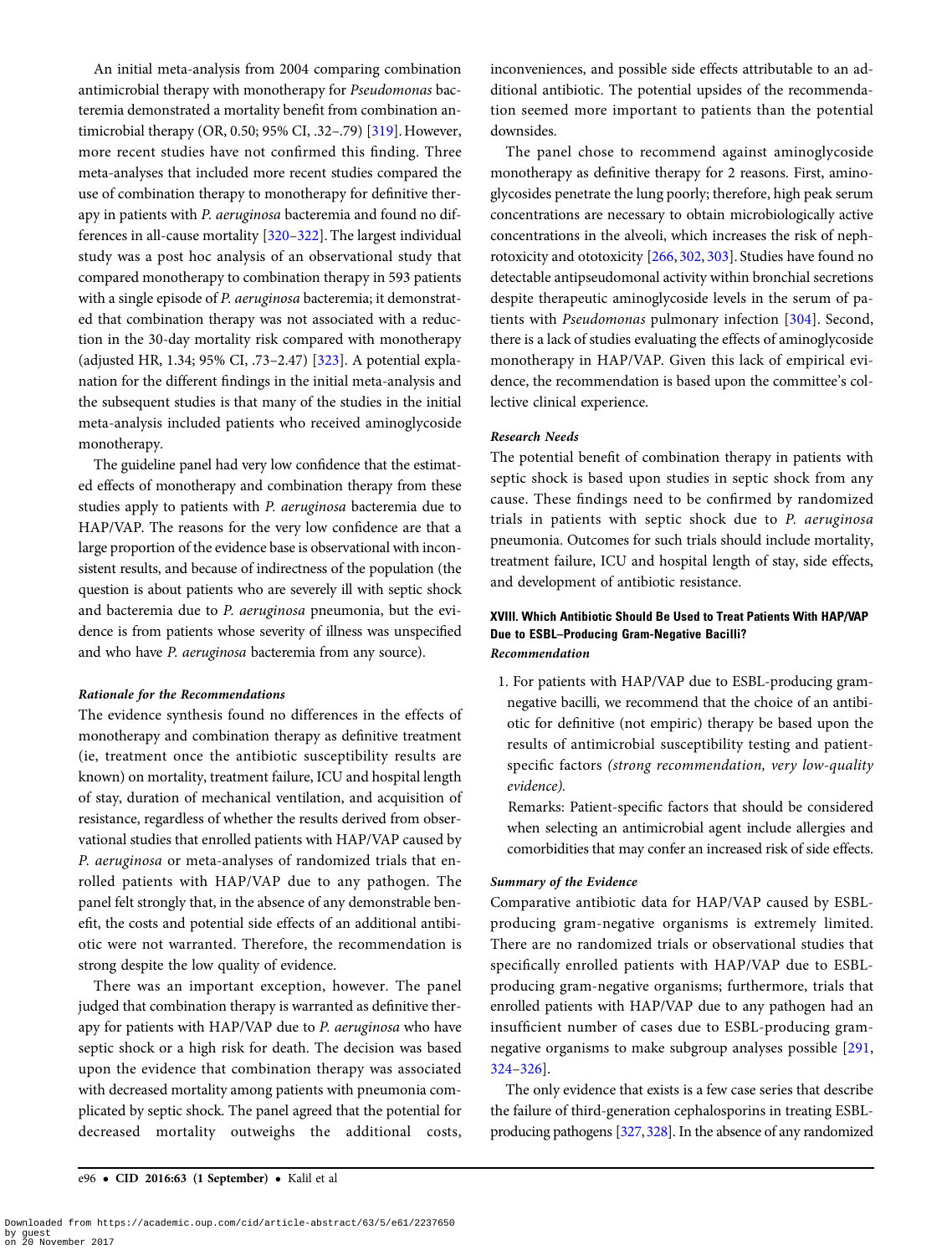trials or observational studies, the guideline panel relied upon the case series and its collective clinical experience to formulate its judgments, which constitutes very low-quality evidence.

## Rationale for the Recommendation

Our evidence synthesis failed to identify an agent that is clearly preferable to others in the treatment of HAP/VAP due to ESBLproducing gram-negative bacilli. Thus, the panel did not recommend a preferred antibiotic regimen for patients with confirmed HAP/VAP caused by ESBL-producing gram-negative bacilli. The panel was aware that carbapenems are sometimes considered the agents of choice for treating such infections, in light of the case series describing failure of third-generation cephalosporin therapy. One recent study favored carbapenems but also suggested that the use of β-lactam/β-lactamase inhibitors may be beneficial [[329](#page-49-0)], and another suggested that either cefepime or piperacillin-tazobactam may be used against ESBL infections if the MICs are within susceptible ranges [[330](#page-49-0)]. However, the panel's confidence in those data was so low that it did not want to use the series as the basis of a recommendation either for carbapenems or against cephalosporins or β-lactam/β-lactamase inhibitors.

The panel agreed that antimicrobial susceptibility testing provides the best information to inform antibiotic choices. However, the panel recognized that such testing often provides clinicians with several choices and, therefore, agreed that patient-specific factors such as allergies and comorbidities should also be considered. The recommendation is strong despite the very low quality of evidence because the panel agreed that the importance of identifying an effective therapy far outweighs the costs, burdens, and time for antibiotic susceptibility testing. Of note, the Clinical and Laboratory Standards Institute no longer recommends specific ESBL testing; thus, this recommendation also applies when the ESBL phenotype is suspected.

## Research Needs

There is an urgent need for studies comparing various antibiotic regimens in the treatment of pneumonia due to ESBL-producing gram-negative bacilli. Appropriate clinical outcomes include mortality, treatment failure rate, ICU and hospital length of stay, acquired antibiotic resistance, and side effects.

#### XIX. Which Antibiotic Should Be Used to Treat Patients With HAP/VAP Due to Acinetobacter Species? Recommendations

- 1. In patients with HAP/VAP caused by Acinetobacter species, we suggest treatment with either a carbapenem or ampicillin/ sulbactam if the isolate is susceptible to these agents (weak recommendation, low-quality evidence).
- 2. In patients with HAP/VAP caused by Acinetobacter species that is sensitive only to polymyxins, we recommend intravenous polymyxin (colistin or polymyxin B) (strong

recommendation, low-quality evidence), and we suggest adjunctive inhaled colistin (weak recommendation, low-quality evidence).

- 3. In patients with HAP/VAP caused by Acinetobacter species that is sensitive only to colistin, we suggest NOT using adjunctive rifampicin (weak recommendation, moderate-quality evidence).
- 4. In patients with HAP/VAP caused by Acinetobacter species, we recommend against the use of tigecycline (strong recommendation, low-quality evidence).

Values and Preferences: These recommendations place a relatively higher value on avoiding potential adverse effects due to the use of combination therapy with rifampicin and colistin, over achieving an increased microbial eradication rate, as eradication rate was not associated with improved clinical outcome.

Remarks: Selection of an appropriate antibiotic for definitive (nonempiric) therapy requires antimicrobial susceptibility testing.

## Summary of the Evidence

Our systematic review identified 6 randomized trials [\[155](#page-46-0), [259,](#page-48-0) [331](#page-50-0)–[334](#page-50-0)] and 6 observational studies [[256,](#page-48-0) [257,](#page-48-0) [261,](#page-48-0) [335](#page-50-0)–[337\]](#page-50-0) that evaluated the impact of specific antibiotics on clinical outcomes in critically ill patients with VAP/HAP due to Acinetobacter species. The studies found no differences in mortality, length of ICU stay, or clinical response when standard-dose ampicillin-sulbactam was compared with imipenem [\[335\]](#page-50-0), intravenous colistin [[332](#page-50-0)], or high-dose ampicillin-sulbactam [\[333\]](#page-50-0), or when imipenem was compared to intravenous colistin [[337\]](#page-50-0). In contrast, a trial found that tigecycline decreased clinical cure rates compared with imipenem [[155\]](#page-46-0), and an observational study demonstrated that tigecycline-based therapy was associated with higher mortality than was colistin-based therapy, although the latter was associated with more nephrotoxicity [\[336\]](#page-50-0). The panel had low confidence that the estimated effects from these studies are an accurate reflection of the effects in patients with HAP/VAP due to Acinetobacter species because the estimates were derived from observational studies, as well as randomized trials with both a risk of bias (ie, some studies were not blinded) and indirectness of the population (ie, the question is about patients with HAP/VAP due to Acinetobacter species, but the studies enrolled patients with HAP/VAP due to a variety of gram-negative bacilli). Evidence on polymyxin B for the treatment of HAP/VAP is growing, but also limited by lowquality evidence [[305](#page-49-0)–[308,](#page-49-0) [338\]](#page-50-0).

Adjunctive therapies have also been studied. Two observational studies [\[257,](#page-48-0) [261\]](#page-48-0) suggested that the combination of aerosolized colistin plus intravenous colistin was associated with a higher clinical response than intravenous colistin alone, although no significant difference in mortality was observed. In contrast, the addition of rifampicin to intravenous colistin did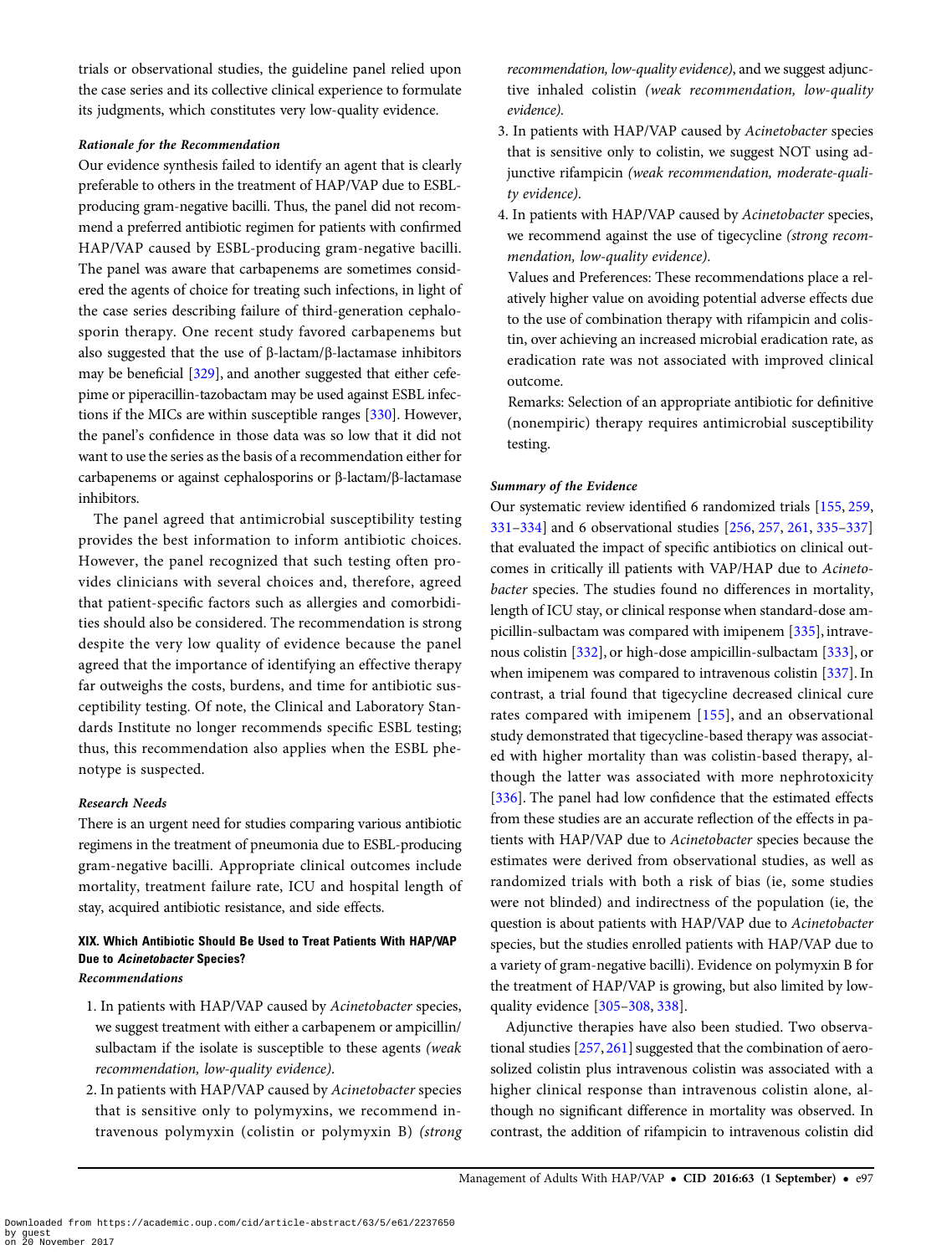not improve clinical outcomes such as mortality in 2 randomized trials (even though it improved microbiological eradication) [[331](#page-50-0), [334](#page-50-0)]. The addition of aerosolized colistin to an intravenous antibiotic other than colistin resulted in no change in mortality in a randomized trial [\[259\]](#page-48-0). The panel had low confidence in most of these estimated effects for the same reasons as described above; however, it had moderate confidence in the estimated effects of the addition of rifampicin because the effects were derived from 2 randomized trials with a risk of bias.

#### Rationale for the Recommendations

The evidence suggests that the carbapenems (including imipenem), ampicillin-sulbactam, and colistin are equally effective at treating Acinetobacter species that are determined by antimicrobial sensitivity testing to be sensitive to those agents. The guideline panel agreed that the carbapenems and ampicillinsulbactam are preferred due to fewer side effects, whereas colistin should be reserved for Acinetobacter species that are sensitive only to colistin due to the risk of nephrotoxicity from colistin therapy. The recommendation to use colistin to treat Acinetobacter species that are sensitive only to colistin was strong despite the low quality of evidence because, for such patients, there are no other therapeutic options, so colistin therapy may be lifesaving.

The use of adjunctive therapies was discussed at length by the guideline panel. Adjunctive aerosolized colistin improved clinical outcomes without increasing harms; the panel agreed that the additional benefits outweighed the additional burdens and costs of such therapy and, therefore, opted to recommend adjunctive aerosolized colistin. In contrast, adjunctive rifampicin did not improve outcomes and, therefore, was not recommended because its burdens, costs, and risks clearly exceed the benefits.

Finally, the evidence synthesis indicated that the current label dose of tigecycline worsened clinical outcomes compared with several other therapies. The panel's strong recommendation against tigecycline despite low-quality evidence is intended to emphasize the importance of avoiding potentially harmful therapies, particularly when alternative choices exist.

#### Research Needs

There is an urgent need for studies comparing various antibiotic regimens in the treatment of pneumonia due to Acinetobacter species. Appropriate clinical outcomes include mortality, treatment failure rate, ICU and hospital length of stay, acquired antibiotic resistance, and side effects.

## XX. Which Antibiotic Should Be Used to Treat Patients With HAP/VAP Due to Carbapenem-Resistant Pathogens? Recommendation

1. In patients with HAP/VAP caused by a carbapenem-resistant pathogen that is sensitive only to polymyxins, we recommend intravenous polymyxins (colistin or polymyxin B) (strong recommendation, moderate-quality evidence), and we suggest adjunctive inhaled colistin (weak recommendation, low-quality evidence).

Values and Preferences: These recommendations place a high value on achieving clinical cure and survival; they place a lower value on burden and cost.

Remarks: Inhaled colistin may have potential pharmacokinetic advantages compared to inhaled polymyxin B, and clinical evidence based on controlled studies has also shown that inhaled colistin may be associated with improved clinical outcomes. The clinical evidence for inhaled polymyxin B is mostly from anecdotal and uncontrolled studies; we are therefore not suggesting use of inhaled polymyxin B. Colistin for inhalation should be administered promptly after being mixed with sterile water. This recommendation was made by the FDA after a report that a cystic fibrosis patient died after being treated with a premixed colistin formulation [[3](#page-43-0)]. Intravenous polymyxin B may have potential pharmacokinetic advantages compared to intravenous colistin, but clinical data are lacking in patients with HAP/VAP.

#### Summary of the Evidence

Our systematic review identified 5 observational studies [[256,](#page-48-0) [257](#page-48-0), [261,](#page-48-0) [339](#page-50-0), [340](#page-50-0)] and 4 randomized trials [[259](#page-48-0), [331](#page-50-0), [332,](#page-50-0) [334\]](#page-50-0) relevant to the clinical question. Acinetobacter baumannii was the only organism or predominant organism in most studies, and intravenous colistin monotherapy was the comparator in most studies.

Most of the studied antibiotics conferred similar effects when given intravenously. A trial that randomly assigned patients to ampicillin-sulbactam or intravenous colistin found no difference in mortality or clinical response [\[332](#page-50-0)]. An observational study that similarly compared intravenous colistin and sulbactam to intravenous colistin alone detected no difference in the clinical response or microbiological response [[340\]](#page-50-0). Two randomized trials comparing rifampicin plus intravenous colistin to intravenous colistin alone found no difference in mortality, clinical response, or hospital length of stay [\[331](#page-50-0), [334\]](#page-50-0).

In contrast, the addition of inhaled colistin to intravenous colistin appeared beneficial. Three observational studies [[256,](#page-48-0) [257,](#page-48-0) [261](#page-48-0)] and one randomized trial [[259\]](#page-48-0) evaluated the effects of combination therapy with inhaled and intravenous colistin. Our meta-analysis of these 4 studies showed an improved clinical cure rate (RR, 1.29; 95% CI, 1.11–1.51) and trend toward improved mortality (RR, 0.75; 95% CI, .52–1.09) when the combination of adjunctive inhaled colistin plus intravenous colistin was compared to intravenous colistin monotherapy. Of note, the meta-analysis was repeated after removing one of the studies deemed to have a high risk of bias because carbapenem-resistant infections were not equally distributed between the 2 study arms and nearly 50% of patients may have had carbapenem-sensitive infections [[257\]](#page-48-0). The repeat meta-analysis found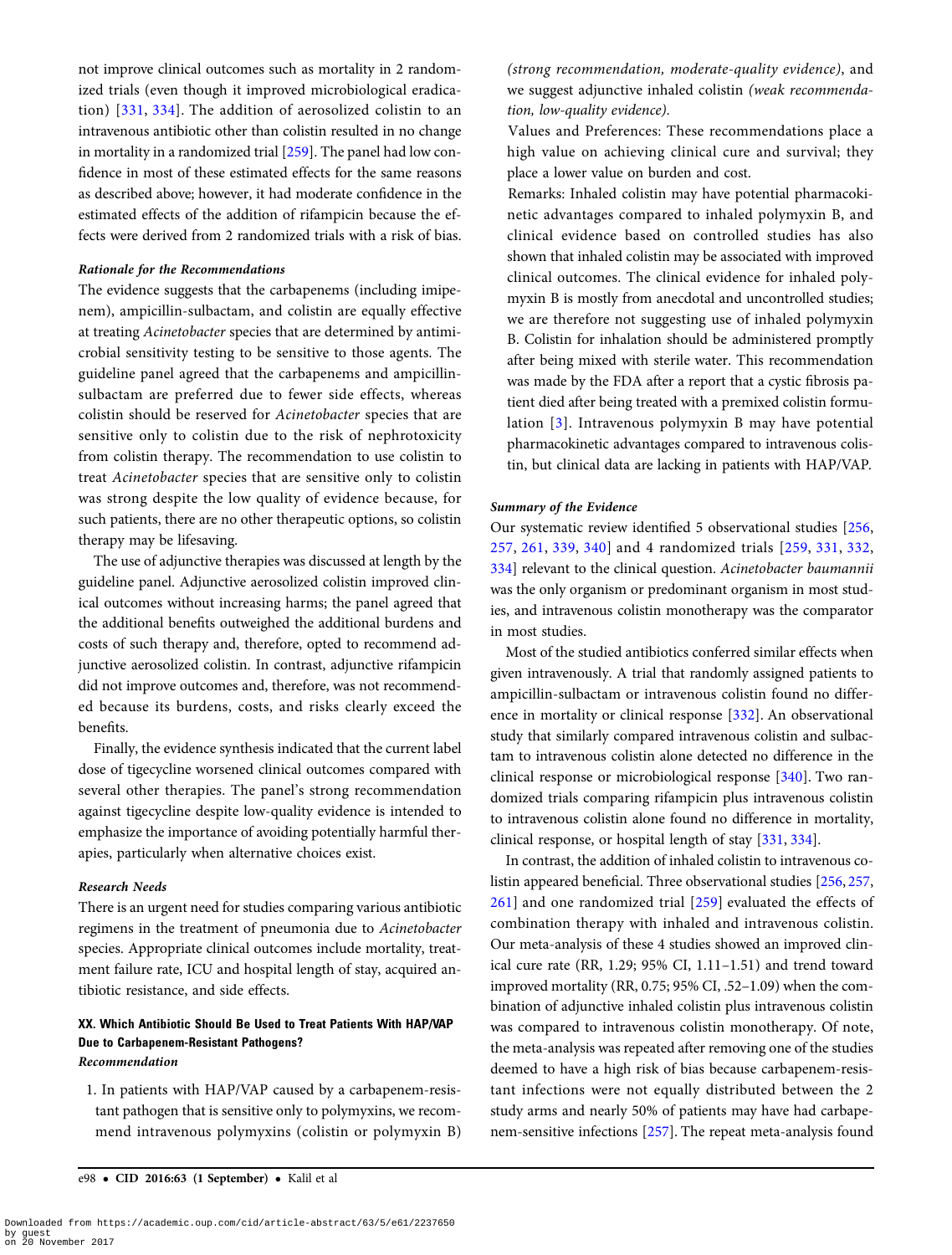that combination therapy with inhaled and intravenous colistin was still superior to intravenous colistin monotherapy in terms of clinical cure (RR, 1.28; 95% CI, 1.07–1.55). Inhaled colistin was not associated with nephrotoxicity, bronchospasm, or neurotoxicity, although this outcome was not systematically evaluated across studies. The risk for the development of resistant strains with inhaled colistin was addressed in one study, and no such cases were identified [\[256\]](#page-48-0).

Nephrotoxicity is the most common side effect of intravenous colistin. In 3 studies, the frequency of colistin-associated nephrotoxicity ranged from 19% to 33% [[256](#page-48-0), [261,](#page-48-0) [332](#page-50-0)]. This degree of renal dysfunction may be unavoidable when treating critically ill patients. In fact, a meta-regression analysis showed no difference in the rate of nephrotoxicity in patients with VAP who were treated with colistin compared with more traditional agents [\[184](#page-46-0)]. The addition of inhaled colistin did not increase the risk of renal injury or the emergence of colistin-resistant infections. The development of Acinetobacter resistance to inhaled colistin has only been described in spontaneously breathing patients, probably because drug concentrations in the airway are significantly lower in these patients compared with patients on mechanical ventilation [[341\]](#page-50-0). Recommendations regarding the frequency of administration and the total daily dose of intravenous colistin or polymyxin B and whether a loading dose should be administered are evolving and are beyond the scope of these guidelines, but a suggestion is made in Table [3](#page-3-0) (see section X). These issues should be addressed with the assistance of a critical care pharmacist. Similar concerns surround the use of inhaled colistin, as neither the dose nor method of delivery is standardized. Evidence on polymyxin B for the treatment of HAP/VAP is growing, but also limited by low-quality evidence [[305](#page-49-0)–[308](#page-49-0), [338\]](#page-50-0).

The panel had moderate confidence in the finding of no difference among most antibiotic regimens because the finding derived from randomized trials with indirectness of the intervention (ie, colistin dosing was highly variable). In contrast, the panel had low confidence in the estimated effects of inhaled plus intravenous colistin compared with intravenous colistin alone because the effects derived from observational studies with indirectness of the intervention, as well as from randomized trials with a risk of bias (lack of blinding) and imprecision (wide CIs for the outcome of mortality).

#### Rationale for the Recommendation

Intravenous colistin or polymyxin B is standard therapy for HAP/VAP caused by a carbapenem-resistant pathogen because such pathogens commonly demonstrate in vitro susceptibility to only the polymyxin antibiotic class. Our systematic review found no alternative antibiotic regimen with effects superior to intravenous colistin; the panel judged that intravenous polymyxins should remain the preferred therapy until an alternative antimicrobial regimen is definitively shown to be more

beneficial or less harmful, as clinical experience is becoming more

extensive.

The panel agreed that the benefits of inhaled colistin plus intravenous colistin or polymyxin B combination therapy outweighed the downsides in most patients with HAP/VAP caused by a carbapenem-resistant pathogen. The benefits considered by the panel were an improved clinical cure rate and trend toward improved mortality, while the downsides included potential harms (ie, nephrotoxicity, acquisition of colistin resistance, and other less severe side effects), increased burdens, and increased costs.

## LENGTH OF THERAPY

## XXI. Should Patients With VAP Receive 7 Days or 8–15 Days of Antibiotic Therapy?

#### Recommendation

1. For patients with VAP, we recommend a 7-day course of antimicrobial therapy rather than a longer duration (strong recommendation, moderate-quality evidence).

Remarks: There exist situations in which a shorter or longer duration of antibiotics may be indicated, depending upon the rate of improvement of clinical, radiologic, and laboratory parameters.

## Summary of the Evidence

We identified 2 published systematic reviews of randomized trials [\[342](#page-50-0), [343](#page-50-0)] and an observational study [\[344](#page-50-0)] that compared shortcourse antibiotic therapy to prolonged-course therapy for VAP.

One systematic review [\[342](#page-50-0)] included 6 randomized trials [\[120,](#page-45-0) [158](#page-46-0), [345](#page-50-0)–[348\]](#page-50-0) that enrolled 508 patients with HAP/VAP and compared fixed durations of antibiotic therapy. Nearly all of the patients had VAP, rather than HAP. Short courses of antibiotics (ie, 7–8 days) increased 28-day antibiotic-free days (mean difference, 4.02 days; 95% CI, 2.26–5.78 days) and reduced recurrent VAP due to MDR pathogens (42.1% vs 62.3%; OR, 0.44; 95% CI, .21–.95) compared with long courses of antibiotics (ie, 10–15 days). There were no differences in mortality, recurrent pneumonia, treatment failure, hospital length of stay, or duration of mechanical ventilation. In the subgroup of patients with VAP due to a non-glucose-fermenting gram-negative bacillus including Pseudomonas and Acinetobacter (33% of patients), short courses of antibiotics were associated with recurrent infection (OR, 2.18; 95% CI, 1.14–4.16), but no other differences.

The other systematic review [[343](#page-50-0)] similarly included 4 randomized trials [[345,](#page-50-0) [346](#page-50-0), [348\]](#page-50-0) that enrolled 883 patients with VAP and compared short-course antibiotic regimens (ie, 7–8 days) to long-course regimens (ie, 10–15 days). Short-course regimens increased antibiotic-free days, but there was no difference in mortality, recurrent pneumonia, ventilator-free days, duration of mechanical ventilation, or length of ICU stay.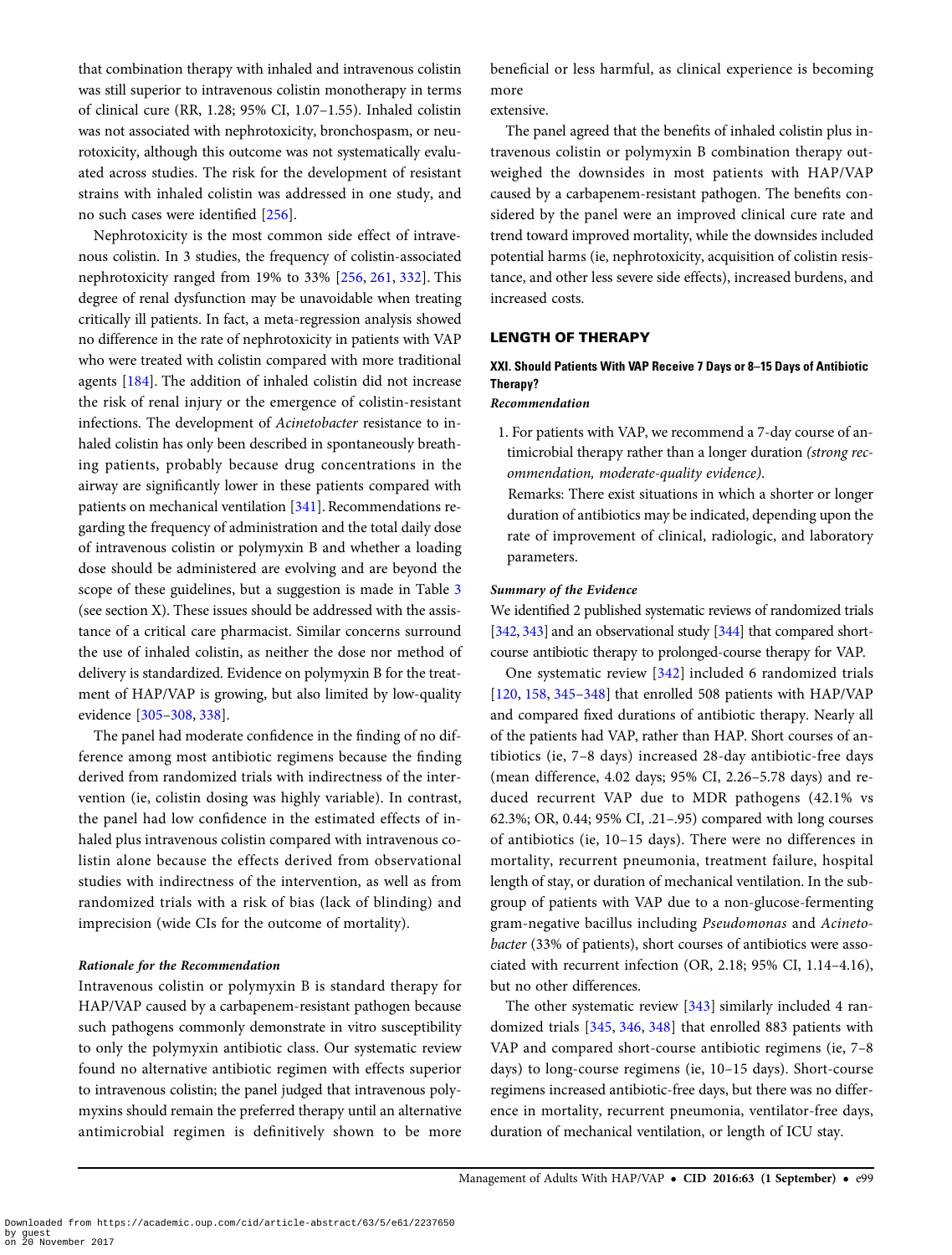We conducted our own meta-analyses using the trials that were included in the published systematic reviews, as well as data provided by these trials' authors. We also found no differences between short-course antibiotic regimens (ie, 7–8 days) and long-course regimens (ie, 10–15 days) in terms of mortality, clinical cure, and recurrent pneumonia. Of note, the specific subpopulation with VAP due to non-glucose-fermenting gram-negative bacilli was analyzed, and no differences were observed for pneumonia recurrence (OR, 1.42; 95% CI, .66–3.04;  $P = .37$ ) or mortality (OR, 0.94; 95% CI, .56–1.59;  $P = .83$ ).

The observational study enrolled patients with VAP due to non-glucose-fermenting gram-negative bacilli, which included 27 patients who were treated with antibiotics for 3–8 days and 127 patients who were treated for ≥9 days. There were no differences in mortality or recurrence rate among patients who received a short course of antibiotics compared to those who received a long course [[344](#page-50-0)].

Taken together, the evidence indicates that short courses of antibiotics reduce antibiotic exposure and recurrent pneumonia due to MDR organisms. Other clinical outcomes such as mortality do not appear to be affected by the duration of antibiotic therapy, with the exception of short courses, which were associated with recurrence of the initial VAP due to a non-glucosefermenting gram-negative bacillus in some previous studies, but not in our updated meta-analysis. The panel's confidence in these results was moderate, reflecting that they derive from meta-analyses of randomized trials that have a risk for bias. The risk of bias is due to many of the trials not being blinded and recurrence being measured at 30 days, which allows more time for recurrence to occur in the short-course arms of the trials, potentially biasing the studies in favor of long-course antibiotics. There was also indirectness; the question is for all patients with VAP, but the largest trial excluded patients with early VAP.

#### Rationale for the Recommendation

The desirable consequences of a short-course antibiotic regimen are that it decreases antibiotic exposure and antibiotic resistance, without increasing recurrent disease or mortality. The decreased antibiotic exposure almost certainly reduces costs and side effects. The undesirable consequence of a short-course antibiotic regimen is that occasionally antibiotics will be discontinued in a patient who needs them, resulting in recurrent VAP. The evidence suggests that this is very uncommon and, therefore, the panel had a high level of confidence that the benefits of a short-course antibiotic regimen outweighed the harms, leading to their recommendation to use antibiotics for 7 days rather than 8–15 days in patients with VAP.

The panel considered whether a separate recommendation was indicated for patients with VAP due to non-glucosefermenting gram-negative bacilli, in light of the previous evidence suggesting that recurrence may be increased in such

patients who receive a short course of antibiotics. The panel agreed that a different recommendation was not indicated because, even if there is a small increased recurrence rate, mortality and clinical cure do not appear to be affected; in addition, the evidence for recurrence is from subgroup analyses with important limitations. These include all of the following: There was potential bias in favor of long-course therapy due to the differential time period during which recurrence was assessed; there was the possibility that the second episode of VAP is incorrectly being considered a recurrence because of persistent colonizing organisms being cultured; many studies reported superinfections from both lung and other organ sites (eg, urinary tract infection) as recurrence; pulmonary infiltrates are known to persist on imaging studies and lag behind clinical resolution, leading to false identification of a new or recurrent pneumonia; and many subgroup analyses were performed, raising the possibility of multiple hypothesis testing.

# XXII. What Is the Optimal Duration of Antibiotic Therapy for HAP (Non-VAP)?

## Recommendation

1. For patients with HAP, we recommend a 7-day course of antimicrobial therapy (strong recommendation, very lowquality evidence).

Remarks: There exist situations in which a shorter or longer duration of antibiotics may be indicated, depending upon the rate of improvement of clinical, radiologic, and laboratory parameters.

#### Summary of the Evidence

The guideline panel found no studies that provided useful data for comparing short-term to long-term antibiotic therapy in HAP; however, the duration of therapy has been studied in VAP. Short courses of antibiotics (ie, 7–8 days) increased 28-day antibiotic-free days (mean difference, 4.02 days; 95% CI, 2.26–5.78 days) and reduced recurrent VAP due to MDR pathogens (42.1% vs 62.3%; OR, 0.44; 95% CI, .21–.95) compared with long courses of antibiotics (ie, 10–15 days). There were no differences in mortality, recurrent pneumonia, treatment failure, hospital length of stay, or duration of mechanical ventilation. In the subgroup of patients with VAP due to a nonglucose-fermenting gram-negative bacillus, including Pseudomonas and Acinetobacter (33% of patients), short courses of antibiotics were associated with recurrence (41.8% vs 24.7%; OR, 2.18; 95% CI, 1.14–4.16), but no mortality or other clinical differences were found [[342,](#page-50-0) [345](#page-50-0)–[347](#page-50-0)]. The increased risk of recurrence might have been in part due to bias created by how the time to recurrence was defined. A more recent and larger body of evidence comparing short-course vs long-course antibiotic treatment found no differences in mortality, recurrent pneumonia, treatment failure, hospital length of stay, or duration of mechanical ventilation (see section XXI).

e100 • CID 2016:63 (1 September) • Kalil et al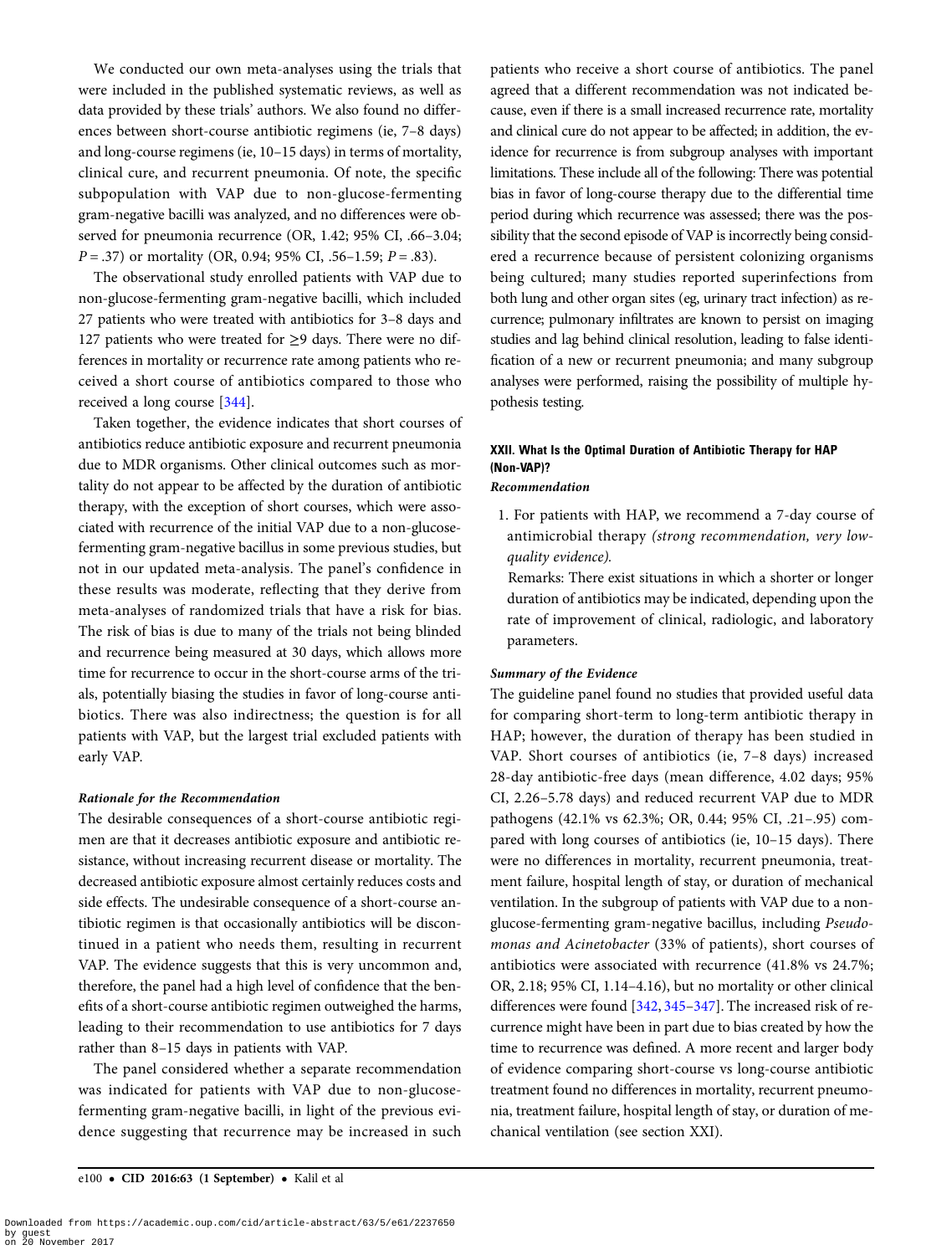#### Rationale for the Recommendation

Due to the absence of studies comparing short-term to longterm antibiotic therapy in patients with HAP, the guideline panel used evidence from patients with VAP to inform its judgments. The evidence suggests that antibiotic therapy for ≤7 days does not reduce the benefits of antibiotic therapy; however, the shorter duration of therapy almost certainly reduces antibioticrelated side effects, C. difficile colitis, the acquisition of antibiotic resistance, and costs. Given these potential benefits of a shorter duration of therapy without known harms, the panel decided that empiric antibiotic therapy should be prescribed for ≤7 days. The recommendation is strong, reflecting the panel's belief in the importance of avoiding therapies that are potentially harmful and costly if there is no evidence of benefit.

The guideline panel agreed that it is reasonable to empirically de-escalate the antimicrobial regimen to a single broad-spectrum antibiotic in patients who have a negative sputum culture and are clinically improving, provided that there is ongoing coverage according to a local HAP antibiogram, or, if not available, for enteric gram-negative bacilli and MSSA. Patients who have not had sputum cultures performed, have factors that diminish the reliability of the sputum culture (eg, antibiotic therapy prior to obtaining the sample or a poor-quality sample), or are at high risk for MDR infections may not be appropriate candidates for de-escalation.

## XXIII. Should Antibiotic Therapy Be De-escalated or Fixed in Patients With HAP/VAP?

Recommendation

1. For patients with HAP/VAP, we suggest that antibiotic therapy be de-escalated rather than fixed (weak recommendation, very low-quality evidence).

Remarks: De-escalation refers to changing an empiric broadspectrum antibiotic regimen to a narrower antibiotic regimen by changing the antimicrobial agent or changing from combination therapy to monotherapy. In contrast, fixed antibiotic therapy refers to maintaining a broad-spectrum antibiotic regimen until therapy is completed.

#### Summary of the Evidence

We identified 6 relevant studies that enrolled patients with nosocomial pneumonia [[194,](#page-46-0) [196,](#page-46-0) [229,](#page-47-0) [349](#page-50-0)–[351](#page-50-0)]. One of the studies was a randomized trial [[229\]](#page-47-0), and the remaining 5 were observational studies [[196](#page-46-0), [349](#page-50-0)–[351](#page-50-0)]. One study found lower mortality with de-escalation therapy [[196](#page-46-0)], 3 studies found a non–statistically significant reduction in mortality with deescalation therapy [[349](#page-50-0)–[351](#page-50-0)], and 2 studies found an increase in mortality with de-escalation therapy [\[194](#page-46-0), [229](#page-47-0)]. When the studies were pooled, there was no difference in mortality for the de-escalation group vs the fixed-regimen group (19.7% vs 22.6%; OR, 0.81; 95% CI, .64–1.1).

Other outcomes were similarly inconsistent or unaffected by the antimicrobial strategy. For ICU length of stay, the randomized

trial found that de-escalation caused a non–statistically significant decrease in the length of stay [[229\]](#page-47-0), whereas one of the observational studies found that de-escalation was associated with a non–statistically significant increase in the length of stay [\[349](#page-50-0)]. Recurrence of pneumonia was the same in both the de-escalation and fixed-regimen groups in 2 observational studies [[194,](#page-46-0) [350](#page-50-0)]. One of the studies reported an increase in emergence of resistant pathogens, particularly MRSA, in the de-escalation group  $(37.9\% \text{ vs } 16.7\%; P < .05)$  [\[229](#page-47-0)].

Following our systematic review, a randomized trial was reported that specifically compared a de-escalation strategy of antimicrobial management to a fixed strategy. It defined deescalation as narrowing the spectrum of initial antimicrobial therapy and a fixed strategy as the continuation of appropriate antimicrobial therapy until therapy was complete. The trial randomly assigned 116 patients with sepsis in the ICU to receive either a de-escalation strategy or fixed strategy. Pneumonia was a more common cause of sepsis in the de-escalation group (58% vs 40%). De-escalation increased the number of antimicrobial days (9 days vs 7.5 days;  $P = .03$ ) and the risk of superinfection (27% vs 11%; RR, 2.58; 95% CI, 1.09–6.12). There was no difference in mortality or ICU length of stay [\[352\]](#page-50-0). In a subgroup analysis of the 56 patients with pneumonia, there were no differences in any of the outcomes measured.

Taken together, the evidence indicates the following: There are no differences between de-escalation and a fixed antimicrobial regimen in terms of mortality or ICU length of stay; there is conflicting evidence about the effect of de-escalation on the incidence of recurrent pneumonia; and de-escalation may increase antimicrobial days, superinfection, and the emergence of MRSA. The panel's confidence in these estimated effects is very low. The panel's systematic review consisted mostly of observational studies that were limited by risk of bias, indirectness (different definitions of de-escalation, different antimicrobial regimens and protocols), and inconsistent results. The subsequent randomized trial was limited by both serious risk of bias (not blinded, failure of randomization [ie, baseline differences]) and probably also indirectness (the question is about patients with HAP/VAP, but the trial may have included patients with healthcare-associated non-HAP/VAP pneumonia).

#### Rationale for the Recommendation

De-escalation is widely considered the preferable approach to antimicrobial management and has become a principle of antimicrobial stewardship. National guidelines and numerous papers contend that de-escalation is beneficial because it likely reduces antimicrobial resistance, side effects, and costs [\[1,](#page-42-0) [195,](#page-46-0) [353](#page-50-0)–[358](#page-50-0)]. However, there is very little evidence that substantiates these presumed benefits, and there is some evidence (albeit very poor-quality evidence) that de-escalation may have some undesirable effects. These undesirable effects may, in part, be the result of changing an appropriate antimicrobial regimen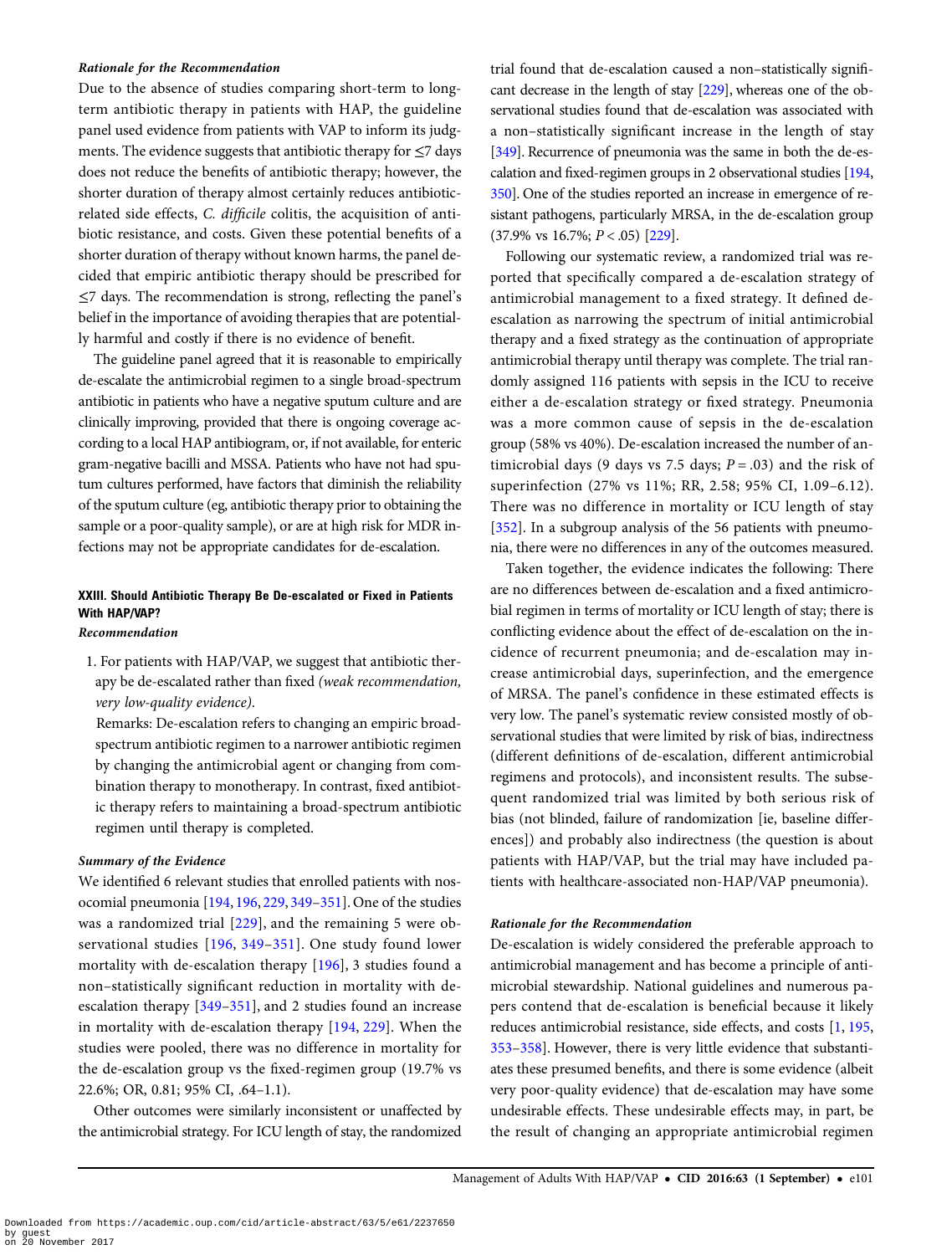to an inappropriate regimen due to misinterpretation of microbiological tests, misleading microbiological tests (eg, poorquality specimens reflecting contamination), or erroneous decision making.

The panelists felt that the evidence was poor and that they had essentially no confidence in the estimated effects of a de-escalation strategy compared with a fixed regimen. Therefore, the panel elected to inform its recommendation with unsystematic observations (ie, clinical experience) and clinical rationale. They had a high level of confidence that de-escalation reduces costs, burdens, and side effects, and that it is very likely that deescalation also reduces antimicrobial resistance. In contrast, they thought it may be possible that recurrent pneumonia could be increased by de-escalation, but had serious doubts that de-escalation could increase superinfection or antimicrobial days. When these factors were considered together, the panel judged that the potential benefits of de-escalation outweigh the possible harms and, therefore, recommended de-escalation.

## Research Needs

Well-done randomized trials comparing the effects of deescalation and fixed antimicrobial regimens on clinical outcomes are urgently needed. With antibiotic resistance considered one of the most significant threats of the current era and de-escalation a potential way to combat resistance, such research demands a high priority.

# XXIV. Should Discontinuation of Antibiotic Therapy Be Based Upon PCT Levels Plus Clinical Criteria or Clinical Criteria Alone in Patients With HAP/VAP?

## Recommendation

1. For patients with HAP/VAP, we suggest using PCT levels plus clinical criteria to guide the discontinuation of antibiotic therapy, rather than clinical criteria alone (weak recommendation, low-quality evidence).

Remarks: It is not known if the benefits of using PCT levels to determine whether or not to discontinue antibiotic therapy exist in settings where standard antimicrobial therapy for VAP is already 7 days or less.

#### Summary of the Evidence

We identified a published systematic review that selected randomized trials that enrolled patients with acute respiratory infections and compared PCT-based antibiotic decision making with conventional (ie, no PCT) decision making. The review selected 14 trials with 4221 patients and found that PCT-based decision making decreased antibiotic exposure (adjusted mean difference, −3.47 days; 95% CI, −3.78 to −3.17 days) and was not associated with increased mortality or treatment failure [\[359](#page-50-0), [360](#page-50-0)]. The generalizability of these findings is limited by indirectness, as the question is about the discontinuation of antibiotics in patients with VAP, but the trials included patients with any type of acute respiratory infection and evaluated both the initiation and discontinuation of antibiotics. The evidence is predominantly from patients with VAP, so our recommendations for HAP are mostly based on VAP studies.

In addition, we identified 2 published randomized trials [\[361,](#page-50-0) [362\]](#page-50-0) and an abstract of a randomized trial [[363](#page-50-0)], all of which specifically evaluated the discontinuation of antibiotic therapy for VAP on the basis of PCT levels plus clinical criteria vs clinical criteria alone. When pooled, the trials included 308 patients with VAP and found that those patients whose antibiotics were either continued or discontinued on the basis of PCT levels plus clinical criteria had a shorter duration of antibiotic therapy (9.1 days vs 12.1 days;  $P < .00001$ ), but no difference in mortality. Other outcomes were reported by only some of the trials, but included no effects on the duration of mechanical ventilation, length of ICU stay, length of hospital stay, incidence of recurrent pneumonia, or development of resistance.

Taken together, the evidence suggests that discontinuing antibiotics on the basis of PCT levels plus clinical criteria decreases antibiotic exposure compared with using clinical criteria alone; all other outcomes remain unchanged. The panel had low confidence in these results because they derive from a meta-analysis of 14 randomized trials with both a serious risk of bias (the trials were not blinded) and indirectness, as well as from a meta-analysis of 3 randomized trials with a serious risk of bias (the trials were not blinded) and some inconsistency  $(I^2 = 21\%)$ . Moreover, the control groups in the trials had routinely received 9–15 days of antibiotics; it is uncertain if a benefit would also be seen in hospitals that have a lower baseline duration of antibiotic therapy [\[342,](#page-50-0) [345\]](#page-50-0).

#### Rationale for the Recommendation

The desirable consequence associated with the use of PCT levels to guide the discontinuation of empiric antibiotic therapy is that it decreases antibiotic exposure without increasing treatment failure or mortality. The decreased antibiotic exposure almost certainly reduces costs and side effects. The undesirable consequences of using PCT levels to guide the discontinuation of empiric antibiotic therapy are that PCT testing is more costly and burdensome than clinical criteria alone. Moreover, falsely low PCT levels may encourage inappropriate discontinuation of necessary antibiotic therapy and falsely high PCT levels may lead to the continuation of unnecessary antibiotic therapy. When all these factors were considered, the panel felt that the benefits of decreased antibiotic exposure outweighed the costs, burdens, and uncertain results associated with PCT testing.

## XXV. Should Discontinuation of Antibiotic Therapy Be Based Upon the CPIS Plus Clinical Criteria or Clinical Criteria Alone in Patients With Suspected HAP/VAP? Recommendation

1. For patients with suspected HAP/VAP, we suggest not using the CPIS to guide the discontinuation of antibiotic therapy (weak recommendation, low-quality evidence).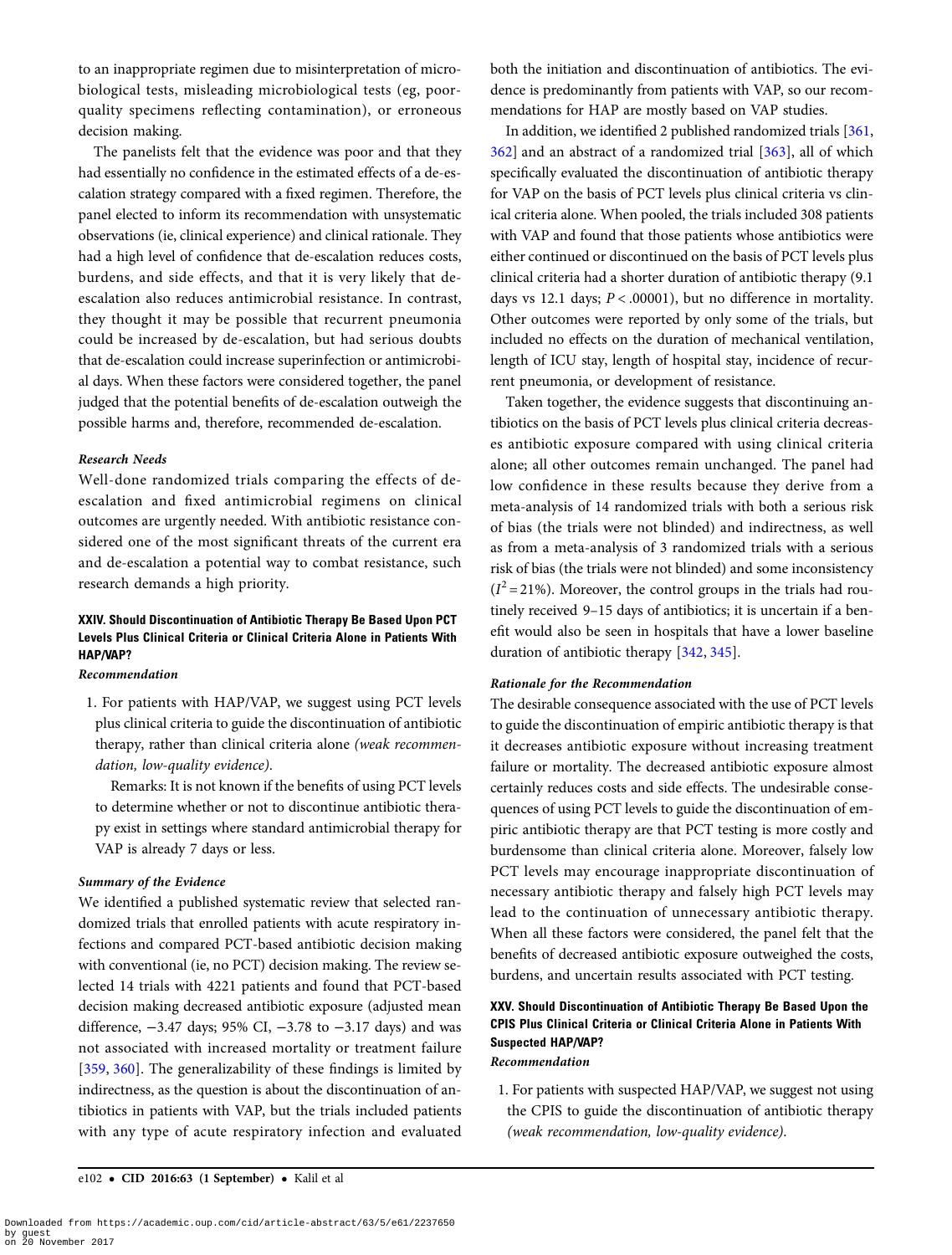#### <span id="page-42-0"></span>Summary of the Evidence

Use of the CPIS as a diagnostic tool was discussed above. The CPIS has also been studied as a management tool to aid in the decision of whether or not to discontinue antibiotics. Our systematic review identified 3 such studies [[120](#page-45-0), [193,](#page-46-0) [364](#page-50-0)]. The evidence is predominantly from patients with VAP, so our recommendations for HAP are mostly based on VAP studies.

In the first study, 81 ICU patients with pulmonary infiltrates and a CPIS ≤6 (low risk of pneumonia) were randomly assigned to standard therapy (choice and duration of antibiotic therapy at the discretion of the clinician) or ciprofloxacin monotherapy with reevaluation at 3 days. If the CPIS remained ≤6 at 3 days, ciprofloxacin was discontinued; otherwise, it was continued. Patients in the standard therapy group were more likely to receive ≥3 days of antibiotic therapy than patients in the CPIS group (90% vs 28%;  $P = .0001$ ). There was no difference in mortality or ICU length of stay; however, patients in the CPIS group had a shorter duration of antibiotic therapy (3.0 days vs 9.8 days;  $P = .0001$ ), a less expensive treatment course (\$259 vs  $$640; P = .0001$ ), and less antibiotic resistance and fewer superinfections (14% vs 38%; RR, 0.36; 95% CI, .14–.89) [\[120](#page-45-0)].

In the second study, 290 patients with VAP were assigned to have the duration of empiric antibiotic therapy for VAP determined using an antibiotic discontinuation policy (discontinuation group) or according to the clinical judgment of the treating ICU physicians (conventional group). The discontinuation policy required discontinuation of antibiotics if a noninfectious etiology for the infiltrates was identified or the symptoms and signs of infection resolved; the symptoms and signs overlapped with the CPIS, but were slightly different. The duration of antibiotic therapy was reduced in the discontinuation group compared with the conventional therapy group (6 days vs 8 days;  $P = .001$ ), but there were no differences in mortality, ICU length of stay, development of resistance, or incidence of superinfections [\[193](#page-46-0), [364\]](#page-50-0).

The third study was an observational study of 102 patients with VAP that compared outcomes among patients managed prior to the implementation of an antimicrobial guideline with outcomes among patients managed after implementation of the guideline. The guideline set standard antibiotic therapy to 7 days and encouraged a longer duration of therapy only for patients with evidence of ongoing active infection; this evidence closely overlapped with the CPIS (ie, fever, leukocytosis, persistent infiltrates, ongoing purulent sputum). Following implementation of the guideline, the duration of antibiotic therapy was shorter (8.6 days vs 14.8 days;  $P < .001$ ), and recurrent VAP was less common (7.7% vs 24%; RR, 0.32; 95% CI, .11–.93) [[193](#page-46-0), [364\]](#page-50-0).

Taken together, the evidence is inconsistent. One study suggests that use of the CPIS to determine antibiotic duration decreases cost, antibiotic resistance, and superinfection [\[120\]](#page-45-0), but 2 other studies suggest that use of the CPIS has no effect on most clinical outcomes [\[193](#page-46-0), [364](#page-50-0)]. The panel had low confidence in these estimated effects because, although 2 of the studies were randomized trials, the evidence was limited by inconsistency and indirectness (the question is about the use of CPIS in patients with VAP, but one trial enrolled patients with a low likelihood of VAP and the other studies used criteria slightly different from the CPIS).

#### Rationale for the Recommendation

This recommendation illustrates the panel's belief that an unproven intervention should not be recommended. Implementation of the CPIS is not costly and is minimally burdensome; however, it may be harmful if it does not reliably discriminate patients who can safely have their antibiotics discontinued from patients who should have their antibiotics continued, since it may lead to the discontinuation of antibiotics in patients who need ongoing antimicrobial therapy.

#### **Notes**

Acknowledgments. The panel expresses its gratitude to the thoughtful reviewers of earlier drafts of the guideline. The panel also wishes to thank Barb Griss from National Jewish Health for her assistance with the literature searches, Lina Huang, PharmD, of Washington Hospital Health Care System, Jennifer J. Padberg, MPH of Infectious Diseases Society of America (IDSA) and Kevin Wilson, MD of American Thoracic Society (ATS) for their assistance and support in the development of these guidelines.

Disclaimer. The content is solely the responsibility of the authors and does not necessarily represent the official views of the National Heart, Lung, and Blood Institute, the National Institutes of Health, or the Department of Veterans Affairs.

Financial support. The IDSA and the ATS provided meeting facilities for face-to-face meetings, financial support for conference calls, and administrative support. Industry funding to support guideline development was not permitted.

Potential conflicts of interest. T. M. F. reports grants from the US Food and Drug Administration, during the conduct of the study; Served in an Advisory/Consultancy role to Allergan, Melinta, Merck, MotifBio, Nabriva, Tetraphase, Sensor Kenesis Group, and grants from Pfizer and Cempra, outside the submitted work. P. D. F. reports grants from Biofire Diagnostics and Merck, outside the submitted work. M. L. M. reports that he has participated as an investigator in clinical trials related to bronchiectasis sponsored by Aradigm and Gilead; his employer has received remuneration for this work; and prior to beginning work on this guideline, he served as a consultant and speaker for Pfizer, and subsequent to the writing of these Guidelines, served as a consultant and clinical trial investigator for Bayer, both related to bronchiectasis. J. C. reports personal fees from Astellas, Merck, Roche, Angellini, Pfizer, and Novartis, outside the submitted work. J. M. reports grants from Bayer Pharma, outside the submitted work. L. B. P. reports a patent for targeted therapy of endobronchial infection in mechanically ventilated patents with royalties paid to Nektar Therapeutics sublicensed to Bayer, and the State University of New York at Stony Brook has licensed patents to Nektar in the area of aerosolized antibiotics to the intubated patient. These patents are sublicensed to Bayer. L. B. P. is a consultant to Bayer. M. I. R.'s time is partially protected by award number K23HL096054 from the National Heart, Lung, and Blood Institute. J. A. R. reports serving on the Advisory Board of Infectopharm, and receiving lecture fees from MSD, outside the submitted work. All other authors report no potential conflicts. All authors have submitted the ICMJE Form for Disclosure of Potential Conflicts of Interest. Conflicts that the editors consider relevant to the content of the manuscript have been disclosed.

#### References

1. American Thoracic Society (ATS) and Infectious Diseases Society of America (IDSA). Guidelines for the management of adults with hospital-acquired, ventilator-associated, and healthcare-associated pneumonia. Am J Respir Crit Care Med 2005; 171:388–416.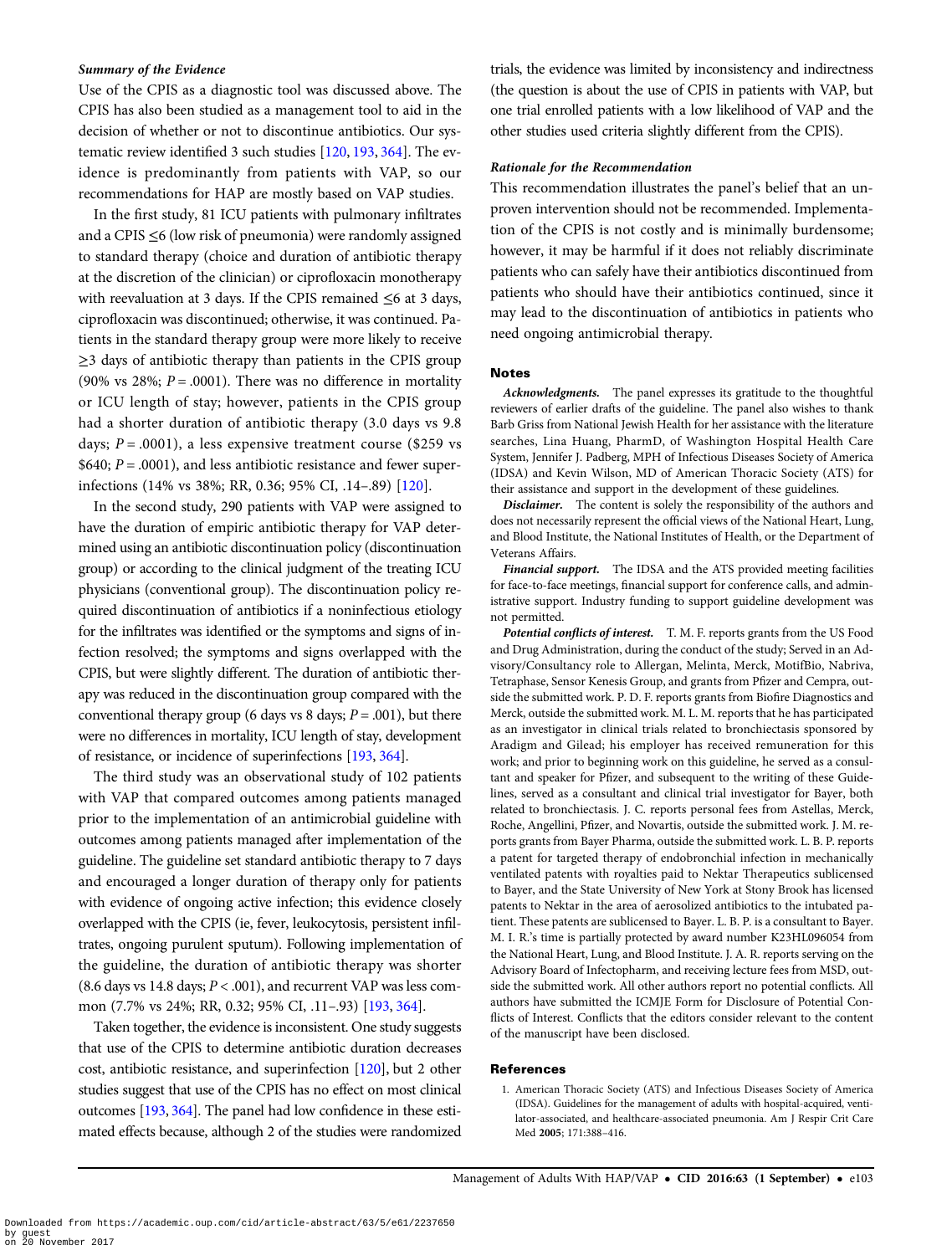- <span id="page-43-0"></span>2. Guyatt GH, Oxman AD, Vist GE, et al. GRADE: an emerging consensus on rating quality of evidence and strength of recommendations. BMJ 2008; 336:924–6.
- 3. US Food and Drug Administration (FDA). Information for healthcare professionals: colistimethate (marketed as Coly-Mycin M and generic products). Available at: [http://www.fda.gov/Drugs/DrugSafety/PostmarketDrugSafetyInformation](http://www.fda.gov/Drugs/DrugSafety/PostmarketDrugSafetyInformationforPatientsandProviders/ucm124896.htm) [forPatientsandProviders/ucm124896.htm.](http://www.fda.gov/Drugs/DrugSafety/PostmarketDrugSafetyInformationforPatientsandProviders/ucm124896.htm) Accessed September 2014.
- 4. Magill SS, Edwards JR, Fridkin SK; Emerging Infections Program Healthcare-Associated Infections Antimicrobial Use Prevalence Survey Team. Survey of health care-associated infections. N Engl J Med 2014; 370:2542–3.
- 5. Dudeck MA, Weiner LM, Allen-Bridson K, et al. National Healthcare Safety Network (NHSN) report, data summary for 2012, device-associated module. Am J Infect Control 2013; 41:1148–66.
- 6. Dudeck MA, Horan TC, Peterson KD, et al. National Healthcare Safety Network (NHSN) report, data summary for 2009, device-associated module. Am J Infect Control 2011; 39:349–67.
- 7. Wang Y, Eldridge N, Metersky ML, et al. National trends in patient safety for four common conditions, 2005–2011. N Engl J Med 2014; 370:341–51.
- 8. Melsen WG, Rovers MM, Groenwold RH, et al. Attributable mortality of ventilator-associated pneumonia: a meta-analysis of individual patient data from randomised prevention studies. Lancet Infect Dis 2013; 13:665–71.
- 9. Muscedere JG, Day A, Heyland DK. Mortality, attributable mortality, and clinical events as end points for clinical trials of ventilator-associated pneumonia and hospital-acquired pneumonia. Clin Infect Dis 2010; 51(suppl 1):S120–5.
- 10. Kollef MH, Hamilton CW, Ernst FR. Economic impact of ventilator-associated pneumonia in a large matched cohort. Infect Control Hosp Epidemiol 2012; 33:250–6.
- 11. Sopena N, Sabria M; Neunos Study Group. Multicenter study of hospital-acquired pneumonia in non-ICU patients. Chest 2005; 127:213–9.
- 12. Esperatti M, Ferrer M, Giunta V, et al. Validation of predictors of adverse outcomes in hospital-acquired pneumonia in the ICU. Crit Care Med 2013; 41:2151–61.
- 13. Coffin SE, Klompas M, Classen D, et al. Strategies to prevent ventilator-associated pneumonia in acute care hospitals. Infect Control Hosp Epidemiol 2008; 29 (suppl 1):S31–40.
- 14. Klompas M, Branson R, Eichenwald EC, et al. Strategies to prevent ventilator-associated pneumonia in acute care hospitals: 2014 update. Infect Control Hosp Epidemiol 2014; 35(suppl 2):S133–54.
- 15. Chalmers JD, Rother C, Salih W, Ewig S. Healthcare-associated pneumonia does not accurately identify potentially resistant pathogens: a systematic review and meta-analysis. Clin Infect Dis 2014; 58:330–9.
- 16. Gross AE, Van Schooneveld TC, Olsen KM, et al. Epidemiology and predictors of multidrug-resistant community-acquired and health care-associated pneumonia. Antimicrob Agents Chemother 2014; 58:5262–8.
- 17. Yap V, Datta D, Metersky ML. Is the present definition of health care-associated pneumonia the best way to define risk of infection with antibiotic-resistant pathogens? Infect Dis Clin North Am 2013; 27:1–18.
- 18. Jones BE, Jones MM, Huttner B, et al. Trends in antibiotic use and nosocomial pathogens in hospitalized veterans with pneumonia at 128 medical centers, 2006–2010. Clin Infect Dis 2015; 61:1403–10.
- 19. Valles J, Martin-Loeches I, Torres A, et al. Epidemiology, antibiotic therapy and clinical outcomes of healthcare-associated pneumonia in critically ill patients: a Spanish cohort study. Intensive Care Med 2014; 40:572–81.
- 20. Hayashi Y, Morisawa K, Klompas M, et al. Toward improved surveillance: the impact of ventilator-associated complications on length of stay and antibiotic use in patients in intensive care units. Clin Infect Dis 2013; 56:471–7.
- 21. Infectious Diseases Society of America (IDSA)/American Thoracic Society (ATS). Supplemental material for the management of adults with hospitalacquired and ventilator-associated pneumonia: 2016 clinical practice guidelines by the Infectious Diseases Society of America and the American Thoracic Society. Available at: [http://www.idsociety.org/Organ\\_System/#HospitalAcquired](http://www.idsociety.org/Organ_System/#HospitalAcquiredVentilatorAssociatedPneumoniaHAPVAP) [VentilatorAssociatedPneumoniaHAPVAP.](http://www.idsociety.org/Organ_System/#HospitalAcquiredVentilatorAssociatedPneumoniaHAPVAP) Accessed 9 June 2016.
- 22. Depuydt P, Benoit D, Vogelaers D, et al. Systematic surveillance cultures as a tool to predict involvement of multidrug antibiotic resistant bacteria in ventilator-associated pneumonia. Intensive Care Med 2008; 34:675–82.
- 23. Giantsou E, Liratzopoulos N, Efraimidou E, et al. Both early-onset and late-onset ventilator-associated pneumonia are caused mainly by potentially multiresistant bacteria. Intensive Care Med 2005; 31:1488–94.
- 24. Trouillet JL, Chastre J, Vuagnat A, et al. Ventilator-associated pneumonia caused by potentially drug-resistant bacteria. Am J Respir Crit Care Med 1998; 157:531–9.
- 25. Gastmeier P, Sohr D, Geffers C, Ruden H, Vonberg RP, Welte T. Early- and lateonset pneumonia: is this still a useful classification? Antimicrob Agents Chemother 2009; 53:2714–8.
- 26. Ibrahim EH, Ward S, Sherman G, Kollef MH. A comparative analysis of patients with early-onset vs late-onset nosocomial pneumonia in the ICU setting. Chest 2000; 117:1434–42.
- 27. Martin-Loeches I, Deja M, Koulenti D, et al. Potentially resistant microorganisms in intubated patients with hospital-acquired pneumonia: the interaction of ecology, shock and risk factors. Intensive Care Med 2013; 39:672–81.
- 28. Restrepo MI, Peterson J, Fernandez JF, Qin Z, Fisher AC, Nicholson SC. Comparison of the bacterial etiology of early-onset and late-onset ventilator-associated pneumonia in subjects enrolled in 2 large clinical studies. Respir Care 2013; 58:1220–5.
- 29. Verhamme KM, De Coster W, De Roo L, et al. Pathogens in early-onset and lateonset intensive care unit-acquired pneumonia. Infect Control Hosp Epidemiol 2007; 28:389–97.
- 30. Parker CM, Kutsogiannis J, Muscedere J, et al. Ventilator-associated pneumonia caused by multidrug-resistant organisms or Pseudomonas aeruginosa: prevalence, incidence, risk factors, and outcomes. J Crit Care 2008; 23:18–26.
- 31. George DL, Falk PS, Wunderink RG, et al. Epidemiology of ventilator-acquired pneumonia based on protected bronchoscopic sampling. Am J Respir Crit Care Med 1998; 158:1839–47.
- 32. Rello J, Sa-Borges M, Correa H, Leal SR, Baraibar J. Variations in etiology of ventilator-associated pneumonia across four treatment sites: implications for antimicrobial prescribing practices. Am J Respir Crit Care Med 1999; 160:608–13.
- 33. Leroy O, Meybeck A, d'Escrivan T, Devos P, Kipnis E, Georges H. Impact of adequacy of initial antimicrobial therapy on the prognosis of patients with ventilator-associated pneumonia. Intensive Care Med 2003; 29:2170–3.
- 34. Hotchkiss RS, Monneret G, Payen D. Sepsis-induced immunosuppression: from cellular dysfunctions to immunotherapy. Nat Rev Immunol 2013; 13:862–74.
- 35. Markowicz P, Wolff M, Djedaini K, et al. Multicenter prospective study of ventilator-associated pneumonia during acute respiratory distress syndrome. Incidence, prognosis, and risk factors. ARDS Study Group. Am J Respir Crit Care Med 2000; 161:1942–8.
- 36. Chastre J, Trouillet JL, Vuagnat A, et al. Nosocomial pneumonia in patients with acute respiratory distress syndrome. Am J Respir Crit Care Med 1998; 157(4 pt 1):1165–72.
- 37. Langer M, Cigada M, Mandelli M, Mosconi P, Tognoni G. Early onset pneumonia: a multicenter study in intensive care units. Intensive Care Med 1987; 13:342–6.
- 38. Ewig S, Torres A, El-Ebiary M, et al. Bacterial colonization patterns in mechanically ventilated patients with traumatic and medical head injury. Incidence, risk factors, and association with ventilator-associated pneumonia. Am J Respir Crit Care Med 1999; 159:188–98.
- 39. Leroy O, Giradie P, Yazdanpanah Y, et al. Hospital-acquired pneumonia: microbiological data and potential adequacy of antimicrobial regimens. Eur Respir J 2002; 20:432–9.
- 40. Leroy O, d'Escrivan T, Devos P, Dubreuil L, Kipnis E, Georges H. Hospitalacquired pneumonia in critically ill patients: factors associated with episodes due to imipenem-resistant organisms. Infection 2005; 33:129–35.
- 41. Bouza E, Giannella M, Bunsow E, et al. Ventilator-associated pneumonia due to meticillin-resistant Staphylococcus aureus: risk factors and outcome in a large general hospital. J Hosp Infect 2012; 80:150–5.
- 42. Moreira MR, Cardoso RL, Almeida AB, Gontijo Filho PP. Risk factors and evolution of ventilator-associated pneumonia by Staphylococcus aureus sensitive or resistant to oxacillin in patients at the intensive care unit of a Brazilian university hospital. Braz J Infect Dis 2008; 12:499–503.
- 43. Wooten DA, Winston LG. Risk factors for methicillin-resistant Staphylococcus aureus in patients with community-onset and hospital-onset pneumonia. Respir Med 2013; 107:1266–70.
- 44. Robicsek A, Suseno M, Beaumont JL, Thomson RB Jr, Peterson LR. Prediction of methicillin-resistant Staphylococcus aureus involvement in disease sites by concomitant nasal sampling. J Clin Microbiol 2008; 46:588–92.
- 45. Dangerfield B, Chung A, Webb B, Seville MT. Predictive value of methicillinresistant Staphylococcus aureus (MRSA) nasal swab PCR assay for MRSA pneumonia. Antimicrob Agents Chemother 2014; 58:859–64.
- 46. Sarikonda KV, Micek ST, Doherty JA, Reichley RM, Warren D, Kollef MH. Methicillin-resistant Staphylococcus aureus nasal colonization is a poor predictor of intensive care unit-acquired methicillin-resistant Staphylococcus aureus infections requiring antibiotic treatment. Crit Care Med 2010; 38:1991–5.
- 47. Montero M, Sala M, Riu M, et al. Risk factors for multidrug-resistant Pseudomonas aeruginosa acquisition. Impact of antibiotic use in a double case-control study. Eur J Clin Microbiol Infect Dis 2010; 29:335–9.
- 48. Agbaht K, Diaz E, Munoz E, et al. Bacteremia in patients with ventilator-associated pneumonia is associated with increased mortality: a study comparing bacteremic vs. nonbacteremic ventilator-associated pneumonia. Crit Care Med 2007; 35:2064–70.
- 49. Kunac A, Sifri ZC, Mohr AM, Horng H, Lavery RF, Livingston DH. Bacteremia and ventilator-associated pneumonia: a marker for contemporaneous extra-pulmonic infection. Surg Infect (Larchmt) 2014; 15:77–83.
- 50. Luna CM, Videla A, Mattera J, et al. Blood cultures have limited value in predicting severity of illness and as a diagnostic tool in ventilator-associated pneumonia. Chest 1999; 116:1075–84.

e104 • CID 2016:63 (1 September) • Kalil et al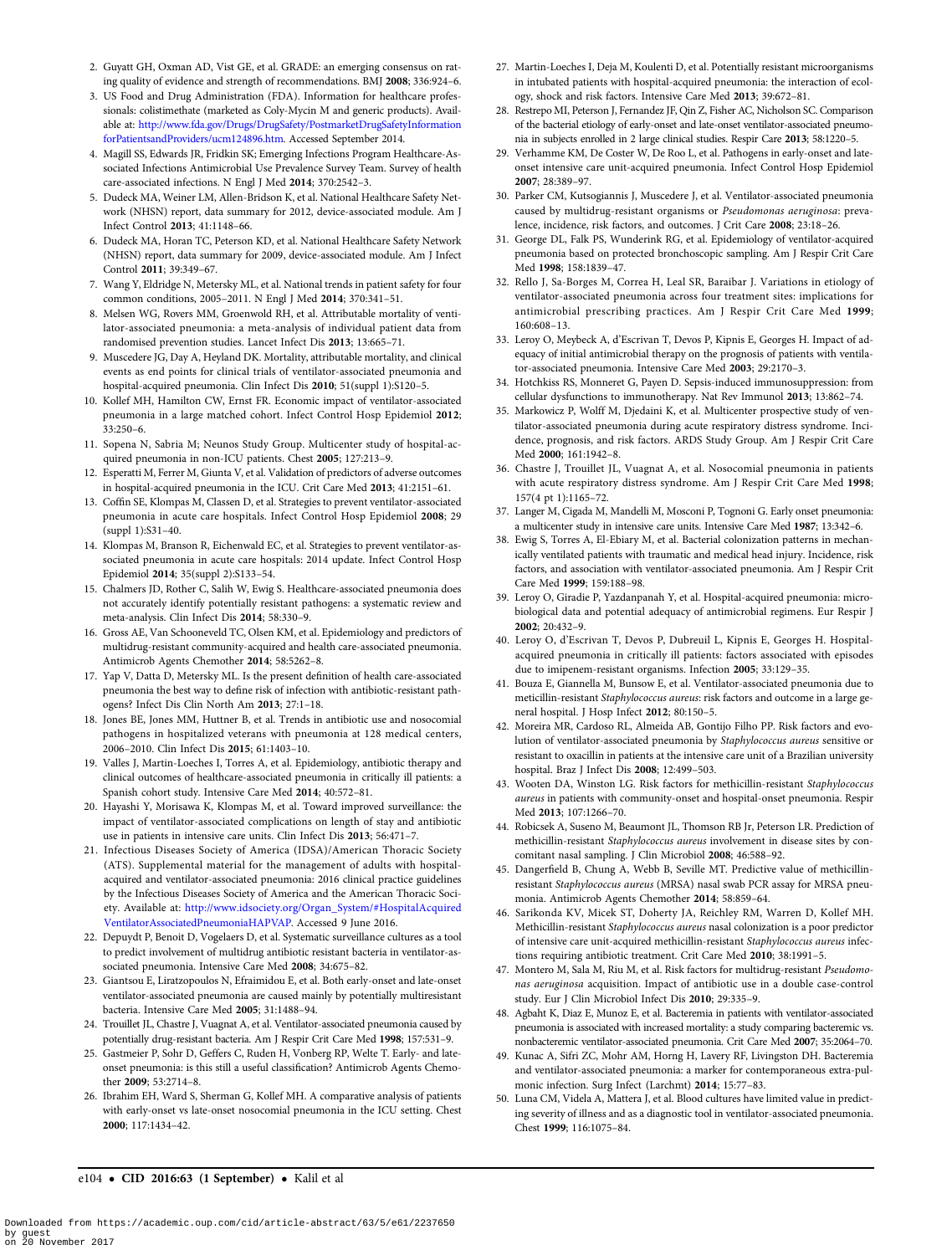- <span id="page-44-0"></span>51. O'Keefe GE, Caldwell E, Cuschieri J, Wurfel MM, Evans HL. Ventilator-associated pneumonia: bacteremia and death after traumatic injury. J Trauma Acute Care Surg 2012; 72:713–9.
- 52. DeRyke CA, Lodise TP Jr, Rybak MJ, McKinnon PS. Epidemiology, treatment, and outcomes of nosocomial bacteremic Staphylococcus aureus pneumonia. Chest 2005; 128:1414–22.
- 53. Canadian Critical Care Trials Group. A randomized trial of diagnostic techniques for ventilator-associated pneumonia. N Engl J Med 2006; 355:2619–30.
- 54. Fagon JY, Chastre J, Wolff M, et al. Invasive and noninvasive strategies for management of suspected ventilator-associated pneumonia. A randomized trial. Ann Intern Med 2000; 132:621–30.
- 55. Ruiz M, Torres A, Ewig S, et al. Noninvasive versus invasive microbial investigation in ventilator-associated pneumonia: evaluation of outcome. Am J Respir Crit Care Med 2000; 162:119–25.
- 56. Sanchez-Nieto JM, Torres A, Garcia-Cordoba F, et al. Impact of invasive and noninvasive quantitative culture sampling on outcome of ventilator-associated pneumonia: a pilot study. Am J Respir Crit Care Med 1998; 157:371–6.
- 57. Sole Violan J, Fernandez JA, Benitez AB, Cardenosa Cendrero JA, Rodriguez de Castro F. Impact of quantitative invasive diagnostic techniques in the management and outcome of mechanically ventilated patients with suspected pneumonia. Crit Care Med 2000; 28:2737–41.
- 58. Berton DC, Kalil AC, Teixeira PJ. Quantitative versus qualitative cultures of respiratory secretions for clinical outcomes in patients with ventilator-associated pneumonia. Cochrane Database Syst Rev 2014; 10:Cd006482.
- 59. Papazian L, Thomas P, Garbe L, et al. Bronchoscopic or blind sampling techniques for the diagnosis of ventilator-associated pneumonia. Am J Respir Crit Care Med 1995; 152(6 pt 1):1982–91.
- 60. Marquette CH, Copin MC, Wallet F, et al. Diagnostic tests for pneumonia in ventilated patients: prospective evaluation of diagnostic accuracy using histology as a diagnostic gold standard. Am J Respir Crit Care Med 1995; 151:1878–88.
- 61. Torres A, el-Ebiary M, Padro L, et al. Validation of different techniques for the diagnosis of ventilator-associated pneumonia. Comparison with immediate postmortem pulmonary biopsy. Am J Respir Crit Care Med 1994; 149(2 pt 1):324–31.
- 62. Balthazar AB, Von Nowakonski A, De Capitani EM, Bottini PV, Terzi RG, Araujo S. Diagnostic investigation of ventilator-associated pneumonia using bronchoalveolar lavage: comparative study with a postmortem lung biopsy. Braz J Med Biol Res 2001; 34:993–1001.
- 63. Sole-Violan J, Rodriguez de Castro F, Rey A, et al. Comparison of bronchoscopic diagnostic techniques with histological findings in brain dead organ donors without suspected pneumonia. Thorax 1996; 51:929–31.
- 64. Fabregas N, Ewig S, Torres A, et al. Clinical diagnosis of ventilator associated pneumonia revisited: comparative validation using immediate post-mortem lung biopsies. Thorax 1999; 54:867–73.
- 65. Kirtland SH, Corley DE, Winterbauer RH, et al. The diagnosis of ventilatorassociated pneumonia: a comparison of histologic, microbiologic, and clinical criteria. Chest 1997; 112:445–57.
- 66. Bregeon F, Papazian L, Thomas P, et al. Diagnostic accuracy of protected catheter sampling in ventilator-associated bacterial pneumonia. Eur Respir J 2000; 16:969–75.
- 67. Chastre J, Viau F, Brun P, et al. Prospective evaluation of the protected specimen brush for the diagnosis of pulmonary infections in ventilated patients. Am Rev Respir Dis 1984; 130:924–9.
- 68. Raman K, Nailor MD, Nicolau DP, Aslanzadeh J, Nadeau M, Kuti JL. Early antibiotic discontinuation in patients with clinically suspected ventilator-associated pneumonia and negative quantitative bronchoscopy cultures. Crit Care Med 2013; 41:1656–63.
- 69. Jorgensen JH, Pfaller MA, Carroll KC, et al. Manual of clinical microbiology. 11th edn. Washington: American Society of Microbiology, 2015.
- 70. Bonten MJ, Bergmans DC, Stobberingh EE, et al. Implementation of bronchoscopic techniques in the diagnosis of ventilator-associated pneumonia to reduce antibiotic use. Am J Respir Crit Care Med 1997; 156:1820–4.
- 71. Brun-Buisson C, Fartoukh M, Lechapt E, et al. Contribution of blinded, protected quantitative specimens to the diagnostic and therapeutic management of ventilator-associated pneumonia. Chest 2005; 128:533–44.
- 72. Marik PE, Lynott J, Croxton M, Palmer E, Miller L, Zaloga GP. The effect of blind-protected specimen brush sampling on antibiotic use in patients with suspected ventilator-associated pneumonia. J Intensive Care Med 2001; 16:42–6.
- 73. Meduri GU, Wunderink RG, Leeper KV, Beals DH. Management of bacterial pneumonia in ventilated patients. Protected bronchoalveolar lavage as a diagnostic tool. Chest 1992; 101:500–8.
- 74. Babcock HM, Zack JE, Garrison T, Trovillion E, Kollef MH, Fraser VJ. Ventilator-associated pneumonia in a multi-hospital system: differences in microbiology by location. Infect Control Hosp Epidemiol 2003; 24:853–8.
- 75. Baker AM, Bowton DL, Haponik EF. Decision making in nosocomial pneumonia. An analytic approach to the interpretation of quantitative bronchoscopic cultures. Chest 1995; 107:85–95.
- 76. Chastre J, Luyt CE, Combes A, Trouillet JL. Use of quantitative cultures and reduced duration of antibiotic regimens for patients with ventilator-associated pneumonia to decrease resistance in the intensive care unit. Clin Infect Dis 2006; 43(suppl 2):S75–81.
- 77. Combes A, Luyt CE, Trouillet JL, Chastre J. Controversies in ventilator-associated pneumonia. Semin Respir Crit Care Med 2010; 31:47–54.
- 78. Croce MA, Fabian TC, Waddle-Smith L, et al. Utility of Gram's stain and efficacy of quantitative cultures for posttraumatic pneumonia: a prospective study. Ann Surg 1998; 227:743–51; discussion 51–5.
- 79. Dreyfuss D, Mier L, Le Bourdelles G, et al. Clinical significance of borderline quantitative protected brush specimen culture results. Am Rev Respir Dis 1993; 147:946–51.
- 80. Fujitani S, Yu VL. Quantitative cultures for diagnosing ventilator-associated pneumonia: a critique. Clin Infect Dis 2006; 43(suppl 2):S106–13.
- 81. Giantsou E, Liratzopoulos N, Efraimidou E, et al. De-escalation therapy rates are significantly higher by bronchoalveolar lavage than by tracheal aspirate. Intensive Care Med 2007; 33:1533–40.
- 82. Grgurich PE, Hudcova J, Lei Y, Sarwar A, Craven DE. Diagnosis of ventilator-associated pneumonia: controversies and working toward a gold standard. Curr Opin Infect Dis 2013; 26:140–50.
- 83. Heyland DK, Cook DJ, Marshall J, et al. The clinical utility of invasive diagnostic techniques in the setting of ventilator-associated pneumonia. Canadian Critical Care Trials Group. Chest 1999; 115:1076–84.
- 84. Kollef MH, Kollef KE. Antibiotic utilization and outcomes for patients with clinically suspected ventilator-associated pneumonia and negative quantitative BAL culture results. Chest 2005; 128:2706–13.
- 85. Malhotra AK, Riaz OJ, Duane TM, et al. Subthreshold quantitative bronchoalveolar lavage: clinical and therapeutic implications. J Trauma 2008; 65:580–8.
- 86. Rello J, Vidaur L, Sandiumenge A, et al. De-escalation therapy in ventilator-associated pneumonia. Crit Care Med 2004; 32:2183–90.
- 87. Rodriguez de Castro F, Sole-Violan J, Aranda Leon A, et al. Do quantitative cultures of protected brush specimens modify the initial empirical therapy in ventilated patients with suspected pneumonia? Eur Respir J 1996; 9:37–41.
- Sterling TR, Ho EJ, Brehm WT, Kirkpatrick MB. Diagnosis and treatment of ventilator-associated pneumonia—impact on survival. A decision analysis. Chest 1996; 110:1025–34.
- 89. Herer B, Fuhrman C, Gazevic Z, Cabrit R, Chouaid C. Management of nosocomial pneumonia on a medical ward: a comparative study of outcomes and costs of invasive procedures. Clin Microbiol Infect 2009; 15:165–72.
- 90. Dorca J, Manresa F, Esteban L, et al. Efficacy, safety, and therapeutic relevance of transthoracic aspiration with ultrathin needle in nonventilated nosocomial pneumonia. Am J Respir Crit Care Med 1995; 151:1491–6.
- 91. Dalhoff K, Braun J, Hollandt H, Lipp R, Wiessmann KJ, Marre R. Diagnostic value of bronchoalveolar lavage in patients with opportunistic and nonopportunistic bacterial pneumonia. Infection 1993; 21:291–6.
- 92. Chung DR, Song JH, Kim SH, et al. High prevalence of multidrug-resistant nonfermenters in hospital-acquired pneumonia in Asia. Am J Respir Crit Care Med 2011; 184:1409–17.
- 93. Pereira W Jr, Kovnat DM, Snider GL. A prospective cooperative study of complications following flexible fiberoptic bronchoscopy. Chest 1978; 73:813–6.
- 94. Gibson PG, Breit SN, Bryant DH. Hypoxia during bronchoalveolar lavage. Aust N Z J Med 1990; 20:39–43.
- 95. Maruna P, Nedelnikova K, Gurlich R. Physiology and genetics of procalcitonin. Physiol Res 2000; 49(suppl 1):S57–61.
- 96. Dandona P, Nix D, Wilson MF, et al. Procalcitonin increase after endotoxin injection in normal subjects. J Clin Endocrinol Metab 1994; 79:1605–8.
- 97. Charles PE, Kus E, Aho S, et al. Serum procalcitonin for the early recognition of nosocomial infection in the critically ill patients: a preliminary report. BMC Infect Dis 2009; 9:49.
- 98. Muller F, Christ-Crain M, Bregenzer T, et al. Procalcitonin levels predict bacteremia in patients with community-acquired pneumonia: a prospective cohort trial. Chest 2010; 138:121–9.
- 99. Assicot M, Gendrel D, Carsin H, Raymond J, Guilbaud J, Bohuon C. High serum procalcitonin concentrations in patients with sepsis and infection. Lancet 1993; 341:515–8.
- 100. Luyt CE, Combes A, Reynaud C, et al. Usefulness of procalcitonin for the diagnosis of ventilator-associated pneumonia. Intensive Care Med 2008; 34:1434–40.
- 101. Dallas J, Brown SM, Hock K, et al. Diagnostic utility of plasma procalcitonin for nosocomial pneumonia in the intensive care unit setting. Respir Care 2011; 56:412–9.
- 102. Ramirez P, Garcia MA, Ferrer M, et al. Sequential measurements of procalcitonin levels in diagnosing ventilator-associated pneumonia. Eur Respir J 2008; 31:356–62.
- 103. Duflo F, Debon R, Monneret G, Bienvenu J, Chassard D, Allaouchiche B. Alveolar and serum procalcitonin: diagnostic and prognostic value in ventilator-associated pneumonia. Anesthesiology 2002; 96:74–9.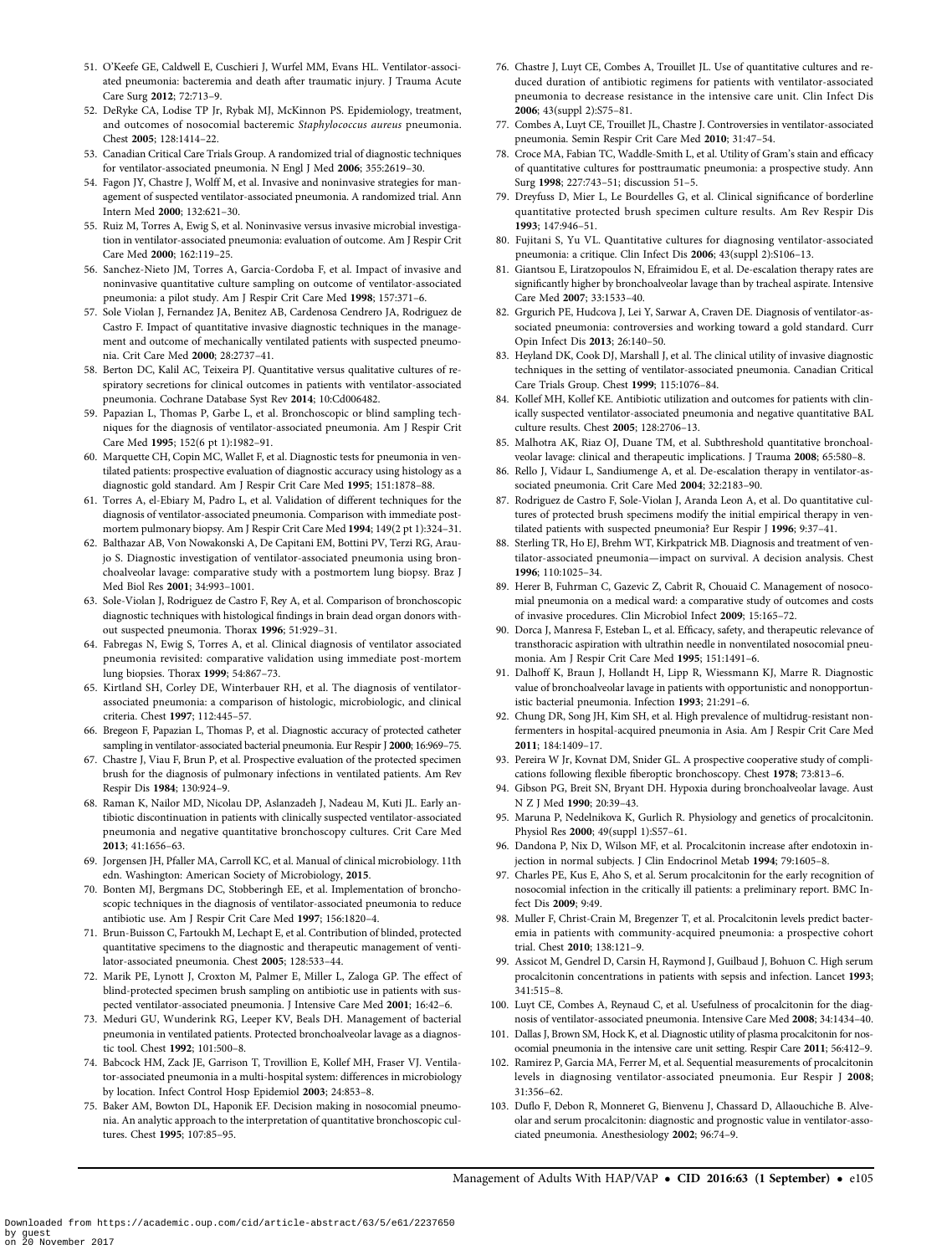- <span id="page-45-0"></span>104. Liao X, Kang Y. Prognostic value of procalcitonin levels in predicting death for patients with ventilator-associated pneumonia. Intensive Care Med 2010; 36: S102.
- 105. Zhou CD, Lu ZY, Ren NZ, Zhang GC. Diagnostic value of procalcitonin in ventilator associated pneumonia [in Chinese]. Chin Crit Care Med 2006; 18:370–2.
- 106. Jensen JU, Hein L, Lundgren B, et al. Procalcitonin-guided interventions against infections to increase early appropriate antibiotics and improve survival in the intensive care unit: a randomized trial. Crit Care Med 2011; 39:2048–58.
- 107. Bouchon A, Dietrich J, Colonna M. Cutting edge: inflammatory responses can be triggered by TREM-1, a novel receptor expressed on neutrophils and monocytes. J Immunol 2000; 164:4991–5.
- 108. Bopp C, Hofer S, Bouchon A, Zimmermann JB, Martin E, Weigand MA. Soluble TREM-1 is not suitable for distinguishing between systemic inflammatory response syndrome and sepsis survivors and nonsurvivors in the early stage of acute inflammation. Eur J Anaesthesiol 2009; 26:504–7.
- 109. Ferat-Osorio E, Wong-Baeza I, Esquivel-Callejas N, et al. Triggering receptor expressed on myeloid cells-1 expression on monocytes is associated with inflammation but not with infection in acute pancreatitis. Crit Care 2009; 13:R69.
- 110. Palazzo SJ, Simpson TA, Simmons JM, Schnapp LM. Soluble triggering receptor expressed on myeloid cells-1 (sTREM-1) as a diagnostic marker of ventilator-associated pneumonia. Respir Care 2012; 57:2052–8.
- 111. Anand NJ, Zuick S, Klesney-Tait J, Kollef MH. Diagnostic implications of soluble triggering receptor expressed on myeloid cells-1 in BAL fluid of patients with pulmonary infiltrates in the ICU. Chest 2009; 135:641–7.
- 112. Determann RM, Millo JL, Gibot S, et al. Serial changes in soluble triggering receptor expressed on myeloid cells in the lung during development of ventilatorassociated pneumonia. Intensive Care Med 2005; 31:1495–500.
- 113. Horonenko G, Hoyt JC, Robbins RA, et al. Soluble triggering receptor expressed on myeloid cell-1 is increased in patients with ventilator-associated pneumonia: a preliminary report. Chest 2007; 132:58–63.
- 114. Ramirez P, Kot P, Marti V, et al. Diagnostic implications of soluble triggering receptor expressed on myeloid cells-1 in patients with acute respiratory distress syndrome and abdominal diseases: a preliminary observational study. Crit Care 2011; 15:R50.
- 115. Gibot S, Cravoisy A, Levy B, Bene MC, Faure G, Bollaert PE. Soluble triggering receptor expressed on myeloid cells and the diagnosis of pneumonia. N Engl J Med 2004; 350:451–8.
- 116. Oppert M, Reinicke A, Muller C, Barckow D, Frei U, Eckardt KU. Elevations in procalcitonin but not C-reactive protein are associated with pneumonia after cardiopulmonary resuscitation. Resuscitation 2002; 53:167–70.
- 117. Fartoukh M, Maitre B, Honore S, Cerf C, Zahar JR, Brun-Buisson C. Diagnosing pneumonia during mechanical ventilation: the clinical pulmonary infection score revisited. Am J Respir Crit Care Med 2003; 168:173–9.
- 118. Luna CM, Aruj P, Niederman MS, et al. Appropriateness and delay to initiate therapy in ventilator-associated pneumonia. Eur Respir J 2006; 27:158–64.
- 119. Shan J, Chen HL, Zhu JH. Diagnostic accuracy of clinical pulmonary infection score for ventilator-associated pneumonia: a meta-analysis. Respir Care 2011; 56:1087–94.
- 120. Singh N, Rogers P, Atwood CW, Wagener MM, Yu VL. Short-course empiric antibiotic therapy for patients with pulmonary infiltrates in the intensive care unit. A proposed solution for indiscriminate antibiotic prescription. Am J Respir Crit Care Med 2000; 162(2 pt 1):505–11.
- 121. Veinstein A, Brun-Buisson C, Derrode N, et al. Validation of an algorithm based on direct examination of specimens in suspected ventilator-associated pneumonia. Intensive Care Med 2006; 32:676–83.
- 122. Nseir S, Di Pompeo C, Soubrier S, et al. Effect of ventilator-associated tracheobronchitis on outcome in patients without chronic respiratory failure: a case-control study. Crit Care 2005; 9:R238–45.
- 123. Nseir S, Favory R, Jozefowicz E, et al. Antimicrobial treatment for ventilator-associated tracheobronchitis: a randomized, controlled, multicenter study. Crit Care 2008; 12:R62.
- 124. Palmer LB, Smaldone GC. Reduction of bacterial resistance with inhaled antibiotics in the intensive care unit. Am J Respir Crit Care Med 2014; 189:1225–33.
- 125. Palmer LB, Smaldone GC, Chen JJ, et al. Aerosolized antibiotics and ventilatorassociated tracheobronchitis in the intensive care unit. Crit Care Med 2008; 36:2008–13.
- 126. Nseir S, Di Pompeo C, Pronnier P, et al. Nosocomial tracheobronchitis in mechanically ventilated patients: incidence, aetiology and outcome. Eur Respir J 2002; 20:1483–9.
- 127. Nseir S, Di Pompeo C, Soubrier S, et al. Outcomes of ventilated COPD patients with nosocomial tracheobronchitis: a case-control study. Infection 2004; 32:210–6.
- 128. Dallas J, Skrupky L, Abebe N, Boyle WA 3rd, Kollef MH. Ventilator-associated tracheobronchitis in a mixed surgical and medical ICU population. Chest 2011; 139:513–8.
- 129. Martin-Loeches I, Povoa P, Rodriguez A, et al. Incidence and prognosis of ventilator-associated tracheobronchitis (TAVeM): a multicentre, prospective, observational study. Lancet Respir Med 2015; 3:859–68.
- 130. Nseir S, Martin-Loeches I, Makris D, et al. Impact of appropriate antimicrobial treatment on transition from ventilator-associated tracheobronchitis to ventilator-associated pneumonia. Crit Care 2014; 18:R129.
- 131. Beardsley JR, Williamson JC, Johnson JW, Ohl CA, Karchmer TB, Bowton DL. Using local microbiologic data to develop institution-specific guidelines for the treatment of hospital-acquired pneumonia. Chest 2006; 130:787–93.
- 132. Namias N, Samiian L, Nino D, et al. Incidence and susceptibility of pathogenic bacteria vary between intensive care units within a single hospital: implications for empiric antibiotic strategies. J Trauma 2000; 49:638–45; discussion 45–6.
- 133. Fridkin SK, Edwards JR, Tenover FC, Gaynes RP, McGowan JE Jr. Antimicrobial resistance prevalence rates in hospital antibiograms reflect prevalence rates among pathogens associated with hospital-acquired infections. Clin Infect Dis 2001; 33:324–30.
- 134. Clinical and Laboratory Standards Institute. Analysis and presentation of cumulative antimicrobial suseptibility test data. Approved guideline. 4th ed. CLSI document M39-A4. Wayne, PA: CLSI, 2014.
- 135. Garonzik SM, Li J, Thamlikitkul V, et al. Population pharmacokinetics of colistin methanesulfonate and formed colistin in critically ill patients from a multicenter study provide dosing suggestions for various categories of patients. Antimicrob Agents Chemother 2011; 55:3284–94.
- 136. Nation RL, Li J, Cars O, et al. Framework for optimisation of the clinical use of colistin and polymyxin B: the Prato polymyxin consensus. Lancet Infect Dis 2015; 15:225–34.
- 137. Sader HS, Rhomberg PR, Jones RN. In vitro activity of beta-lactam antimicrobial agents in combination with aztreonam tested against metallo-beta-lactamaseproducing Pseudomonas aeruginosa and Acinetobacter baumannii. J Chemother 2005; 17:622–7.
- 138. Sievert DM, Ricks P, Edwards JR, et al. Antimicrobial-resistant pathogens associated with healthcare-associated infections: summary of data reported to the National Healthcare Safety Network at the Centers for Disease Control and Prevention, 2009–2010. Infect Control Hosp Epidemiol 2013; 34:1–14.
- 139. Jones RN. Microbial etiologies of hospital-acquired bacterial pneumonia and ventilator-associated bacterial pneumonia. Clin Infect Dis 2010; 51(suppl 1): S81–7.
- 140. Kollef MH, Ward S. The influence of mini-BAL cultures on patient outcomes: implications for the antibiotic management of ventilator-associated pneumonia. Chest 1998; 113:412–20.
- 141. Kuti EL, Patel AA, Coleman CI. Impact of inappropriate antibiotic therapy on mortality in patients with ventilator-associated pneumonia and blood stream infection: a meta-analysis. J Crit Care 2008; 23:91–100.
- 142. Muscedere JG, Shorr AF, Jiang X, Day A, Heyland DK; Canadian Critical Care Trials Group. The adequacy of timely empiric antibiotic therapy for ventilatorassociated pneumonia: an important determinant of outcome. J Crit Care 2012; 27:322.e7–14.
- 143. Rello J, Ulldemolins M, Lisboa T, et al. Determinants of prescription and choice of empirical therapy for hospital-acquired and ventilator-associated pneumonia. Eur Respir J 2011; 37:1332–9.
- 144. Vardakas KZ, Mavros MN, Roussos N, Falagas ME. Meta-analysis of randomized controlled trials of vancomycin for the treatment of patients with gram-positive infections: focus on the study design. Mayo Clin Proc 2012; 87:349–63.
- 145. Walkey AJ, O'Donnell MR, Wiener RS. Linezolid vs glycopeptide antibiotics for the treatment of suspected methicillin-resistant Staphylococcus aureus nosocomial pneumonia: a meta-analysis of randomized controlled trials. Chest 2011; 139:1148–55.
- 146. Kalil AC, Klompas M, Haynatzki G, Rupp ME. Treatment of hospital-acquired pneumonia with linezolid or vancomycin: a systematic review and meta-analysis. BMJ Open 2013; 3:e003912.
- 147. Kalil AC, Murthy MH, Hermsen ED, Neto FK, Sun J, Rupp ME. Linezolid versus vancomycin or teicoplanin for nosocomial pneumonia: a systematic review and meta-analysis. Crit Care Med 2010; 38:1802–8.
- 148. Torres A, Rubinstein E, Corey GR, Stryjewski ME, Barriere SL. Analysis of phase 3 telavancin nosocomial pneumonia data excluding patients with severe renal impairment and acute renal failure. J Antimicrob Chemother 2014; 69:1119–26.
- 149. Pasquale TR, Tan MJ, Trienski TL, File TM Jr. Methicillin-resistant Staphylococcus aureus nosocomial pneumonia patients treated with ceftaroline: retrospective case series of 10 patients. J Chemother 2015; 27:29–34.
- 150. Barber KE, Smith JR, Raut A, Rybak MJ. Evaluation of tedizolid against Staphylococcus aureus and enterococci with reduced susceptibility to vancomycin, daptomycin or linezolid. J Antimicrob Chemother 2016; 71:152–5.
- 151. Cepeda JA, Whitehouse T, Cooper B, et al. Linezolid versus teicoplanin in the treatment of gram-positive infections in the critically ill: a randomized, double-blind, multicentre study. J Antimicrob Chemother 2004; 53:345–55.

e106 • CID 2016:63 (1 September) • Kalil et al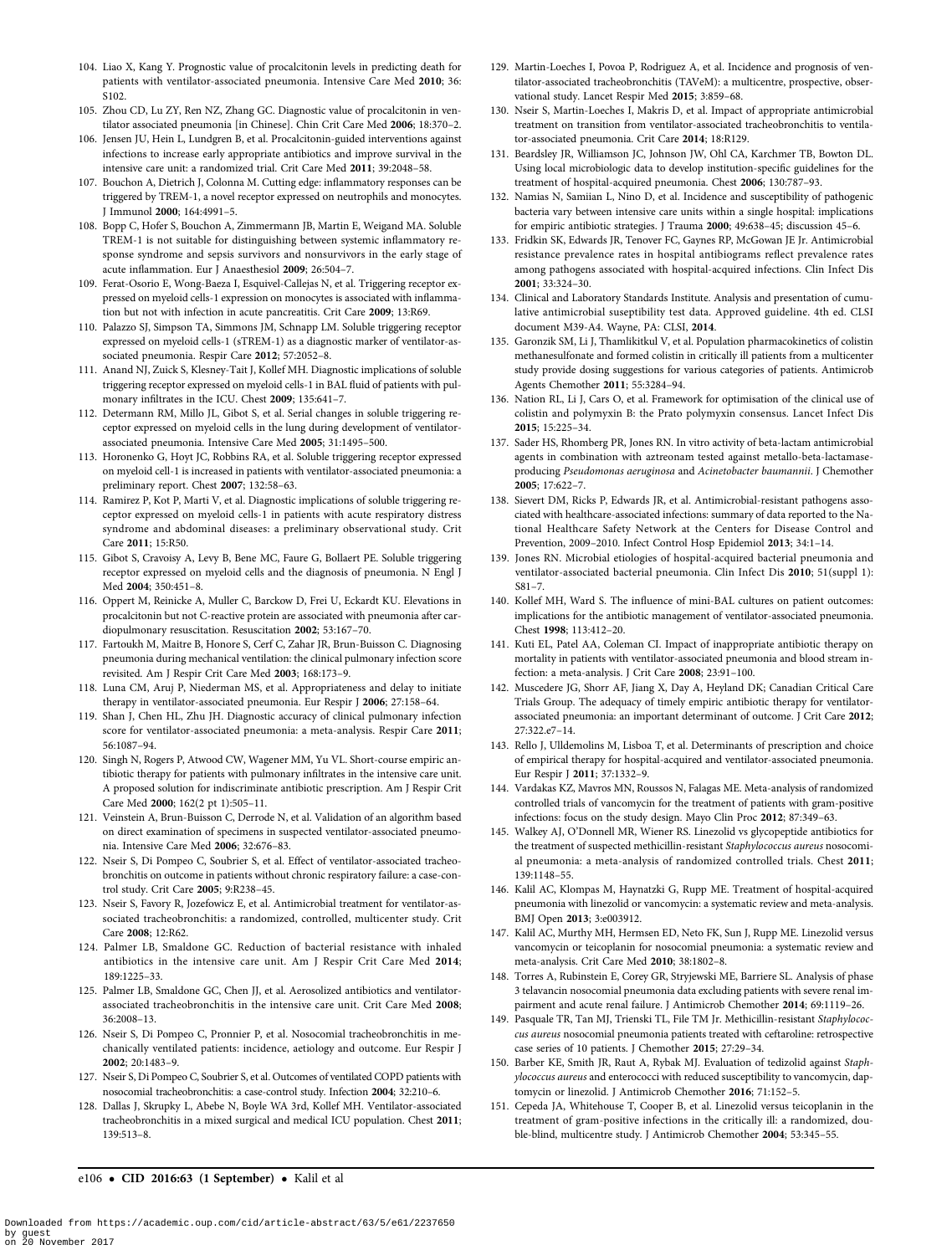- <span id="page-46-0"></span>152. Wilcox M, Nathwani D, Dryden M. Linezolid compared with teicoplanin for the treatment of suspected or proven gram-positive infections. J Antimicrob Chemother 2004; 53:335–44.
- 153. Rubinstein E, Lalani T, Corey GR, et al. Telavancin versus vancomycin for hospital-acquired pneumonia due to gram-positive pathogens. Clin Infect Dis 2011; 52:31–40.
- 154. Corey GR, Kollef MH, Shorr AF, et al. Telavancin for hospital-acquired pneumonia: clinical response and 28-day survival. Antimicrob Agents Chemother 2014; 58:2030–7.
- 155. Freire AT, Melnyk V, Kim MJ, et al. Comparison of tigecycline with imipenem/ cilastatin for the treatment of hospital-acquired pneumonia. Diagn Microbiol Infect Dis 2010; 68:140–51.
- 156. Awad SS, Rodriguez AH, Chuang YC, et al. A phase 3 randomized double-blind comparison of ceftobiprole medocaril versus ceftazidime plus linezolid for the treatment of hospital-acquired pneumonia. Clin Infect Dis 2014; 59:51–61.
- 157. Chastre J, Wunderink R, Prokocimer P, Lee M, Kaniga K, Friedland I. Efficacy and safety of intravenous infusion of doripenem versus imipenem in ventilator-associated pneumonia: a multicenter, randomized study. Crit Care Med 2008; 36:1089–96.
- 158. Kollef MH, Chastre J, Clavel M, et al. A randomized trial of 7-day doripenem versus 10-day imipenem-cilastatin for ventilator-associated pneumonia. Crit Care 2012; 16:R218.
- 159. Alvarez Lerma F; Serious Infection Study Group. Efficacy of meropenem as monotherapy in the treatment of ventilator-associated pneumonia. J Chemother 2001; 13:70–81.
- 160. Alvarez-Lerma F, Insausti-Ordenana J, Jorda-Marcos R, et al. Efficacy and tolerability of piperacillin/tazobactam versus ceftazidime in association with amikacin for treating nosocomial pneumonia in intensive care patients: a prospective randomized multicenter trial. Intensive Care Med 2001; 27:493–502.
- 161. Sieger B, Berman SJ, Geckler RW, Farkas SA. Empiric treatment of hospital-acquired lower respiratory tract infections with meropenem or ceftazidime with tobramycin: a randomized study. Meropenem Lower Respiratory Infection Group. Crit Care Med 1997; 25:1663–70.
- 162. Heyland DK, Dodek P, Muscedere J, Day A, Cook D; Canadian Critical Care Trials Group. Randomized trial of combination versus monotherapy for the empiric treatment of suspected ventilator-associated pneumonia. Crit Care Med 2008; 36:737–44.
- 163. Polk HC Jr, Livingston DH, Fry DE, et al. Treatment of pneumonia in mechanically ventilated trauma patients. Results of a prospective trial. Arch Surg 1997; 132:1086–92.
- 164. Croce MA, Fabian TC, Stewart RM, et al. Empiric monotherapy versus combination therapy of nosocomial pneumonia in trauma patients. J Trauma 1993; 35:303–9; discussion 309–11.
- 165. Reeves JH, Russell GM, Cade JF, McDonald M. Comparison of ceftriaxone with cefotaxime in serious chest infections. Chest 1989; 96:1292–7.
- 166. Thomas PD, Daly S, Misan G, Steele T. Comparison of the efficacy and adverse effect profile of cefotaxime, 3 g/day, and ceftriaxone, 2 g/day, in the treatment of nosocomial lower respiratory tract infections in ICU patients. Eur Respir Rev 1994; 4:321–8.
- 167. Fink MP, Snydman DR, Niederman MS, et al. Treatment of severe pneumonia in hospitalized patients: results of a multicenter, randomized, double-blind trial comparing intravenous ciprofloxacin with imipenem-cilastatin. The Severe Pneumonia Study Group. Antimicrob Agents Chemother 1994; 38:547–57.
- 168. Shorr AF, Zadeikis N, Jackson WL, et al. Levofloxacin for treatment of ventilatorassociated pneumonia: a subgroup analysis from a randomized trial. Clin Infect Dis 2005; 40(suppl 2):S123–9.
- 169. West M, Boulanger BR, Fogarty C, et al. Levofloxacin compared with imipenem/ cilastatin followed by ciprofloxacin in adult patients with nosocomial pneumonia: a multicenter, prospective, randomized, open-label study. Clin Ther 2003; 25:485–506.
- 170. Kljucar S, Heimesaat M, von Pritzbuer E, Olms K. Ceftazidime with and without tobramycin versus azlocillin plus tobramycin in the therapy of bronchopulmonary infections in intensive care patients [in German]. Infection 1987; 15(suppl 4): S185–91.
- 171. Damas P, Garweg C, Monchi M, et al. Combination therapy versus monotherapy: a randomised pilot study on the evolution of inflammatory parameters after ventilator associated pneumonia [ISRCTN31976779]. Crit Care 2006; 10:R52.
- 172. Hartenauer U, Weilemann LS, Bodmann KF, Ritzerfeld WW, Asmus S, Koch EM. Comparative clinical trial of ceftazidime and imipenem/cilastatin in patients with severe nosocomial pneumonias and septicaemias. J Hosp Infect 1990; 15 (suppl A):61–4.
- 173. Torres A, Bauer TT, Leon-Gil C, et al. Treatment of severe nosocomial pneumonia: a prospective randomised comparison of intravenous ciprofloxacin with imipenem/cilastatin. Thorax 2000; 55:1033–9.
- 174. Beaucaire G. Evaluation of the efficacy and safety of isepamicin compared with amikacin in the treatment of nosocomial pneumonia and septicaemia. J Chemother 1995; 7(suppl 2):165–73.
- 175. Beaucaire G, Nicolas MH, Martin C, et al. Phare study. Comparative study of combined cefepime-amikacin versus ceftazidime combined with amikacin in the treatment of nosocomial pneumonias in ventilated patients. Multicenter group study [in French]. Ann Fr Anesth Reanim 1999; 18:186–95.
- 176. Manhold C, von Rolbicki U, Brase R, et al. Outbreaks of Staphylococcus aureus infections during treatment of late onset pneumonia with ciprofloxacin in a prospective, randomized study. Intensive Care Med 1998; 24:1327–30.
- 177. Saginur R, Garber G, Darling G, et al. Prospective, randomized comparison of intravenous and oral ciprofloxacin with intravenous ceftazidime in the treatment of nosocomial pneumonia. Can J Infect Dis 1997; 8:89–94.
- 178. Ahmed SM, Choudhary J, Ahmed M, Arora V, Parul , Ali S. Treatment of ventilator-associated pneumonia with piperacillin-tazobactum and amikacin vs cefepime and levofloxacin: a randomized prospective study. Indian J Crit Care Med 2007; 11:117–21.
- 179. Rea-Neto A, Niederman M, Lobo SM, et al. Efficacy and safety of doripenem versus piperacillin/tazobactam in nosocomial pneumonia: a randomized, openlabel, multicenter study. Curr Med Res Opin 2008; 24:2113–26.
- 180. Brun-Buisson C, Sollet JP, Schweich H, Briere S, Petit C. Treatment of ventilatorassociated pneumonia with piperacillin-tazobactam/amikacin versus ceftazidime/amikacin: a multicenter, randomized controlled trial. VAP Study Group. Clin Infect Dis 1998; 26:346–54.
- 181. Brown RB, Lemeshow S, Teres D. Moxalactam vs carbenicillin plus tobramycin: treatment of nosocomial gram-negative bacillary pneumonias in non-neutropenic patients. Curr Ther Res 1984; 36:557–64.
- 182. Maskin B, Fontan PA, Spinedi EG, Gammella D, Badolati A. Evaluation of endotoxin release and cytokine production induced by antibiotics in patients with gram-negative nosocomial pneumonia. Crit Care Med 2002; 30:349–54.
- 183. Joshi M, Metzler M, McCarthy M, Olvey S, Kassira W, Cooper A. Comparison of piperacillin/tazobactam and imipenem/cilastatin, both in combination with tobramycin, administered every 6 h for treatment of nosocomial pneumonia. Respir Med 2006; 100:1554–65.
- 184. Florescu DF, Qiu F, McCartan MA, Mindru C, Fey PD, Kalil AC. What is the efficacy and safety of colistin for the treatment of ventilator-associated pneumonia? A systematic review and meta-regression. Clin Infect Dis 2012; 54: 670–80.
- 185. Liscio JL, Mahoney MV, Hirsch EB. Ceftolozane/tazobactam and ceftazidime/ avibactam: two novel beta-lactam/beta-lactamase inhibitor combination agents for the treatment of resistant gram-negative bacterial infections. Int J Antimicrob Agents 2015; 46:266–71.
- 186. Gottesman T, Yossepowitch O, Lerner E, et al. The accuracy of Gram stain of respiratory specimens in excluding Staphylococcus aureus in ventilator-associated pneumonia. J Crit Care 2014; 29:739–42.
- 187. Tetenta S, Metersky ML. Tracheal aspirate Gram stain has limited sensitivity and specificity for detecting Staphylococcus aureus. Respirology 2011; 16:86-9.
- 188. O'Horo JC, Thompson D, Safdar N. Is the Gram stain useful in the microbiologic diagnosis of VAP? A meta-analysis. Clin Infect Dis 2012; 55:551–61.
- 189. McKinnell JA, Huang SS, Eells SJ, Cui E, Miller LG. Quantifying the impact of extranasal testing of body sites for methicillin-resistant Staphylococcus aureus colonization at the time of hospital or intensive care unit admission. Infect Control Hosp Epidemiol 2013; 34:161–70.
- 190. Davis KA, Stewart JJ, Crouch HK, Florez CE, Hospenthal DR. Methicillinresistant Staphylococcus aureus (MRSA) nares colonization at hospital admission and its effect on subsequent MRSA infection. Clin Infect Dis 2004; 39: 776–82.
- 191. Paul M, Shani V, Muchtar E, Kariv G, Robenshtok E, Leibovici L. Systematic review and meta-analysis of the efficacy of appropriate empiric antibiotic therapy for sepsis. Antimicrob Agents Chemother 2010; 54:4851–63.
- 192. Swanson JM, Wells DL. Empirical antibiotic therapy for ventilator-associated pneumonia. Antibiotics 2013; 2:339–51.
- 193. Micek ST, Ward S, Fraser VJ, Kollef MH. A randomized controlled trial of an antibiotic discontinuation policy for clinically suspected ventilator-associated pneumonia. Chest 2004; 125:1791–9.
- 194. Joffe AR, Muscedere J, Marshall JC, Su Y, Heyland DK; Canadian Critical Care Trials Group. The safety of targeted antibiotic therapy for ventilator-associated pneumonia: a multicenter observational study. J Crit Care 2008; 23:82–90.
- 195. Hibbard ML, Kopelman TR, O'Neill PJ, et al. Empiric, broad-spectrum antibiotic therapy with an aggressive de-escalation strategy does not induce gram-negative pathogen resistance in ventilator-associated pneumonia. Surg Infect (Larchmt) 2010; 11:427–32.
- 196. Joung MK, Lee JA, Moon SY, et al. Impact of de-escalation therapy on clinical outcomes for intensive care unit-acquired pneumonia. Crit Care 2011; 15:R79.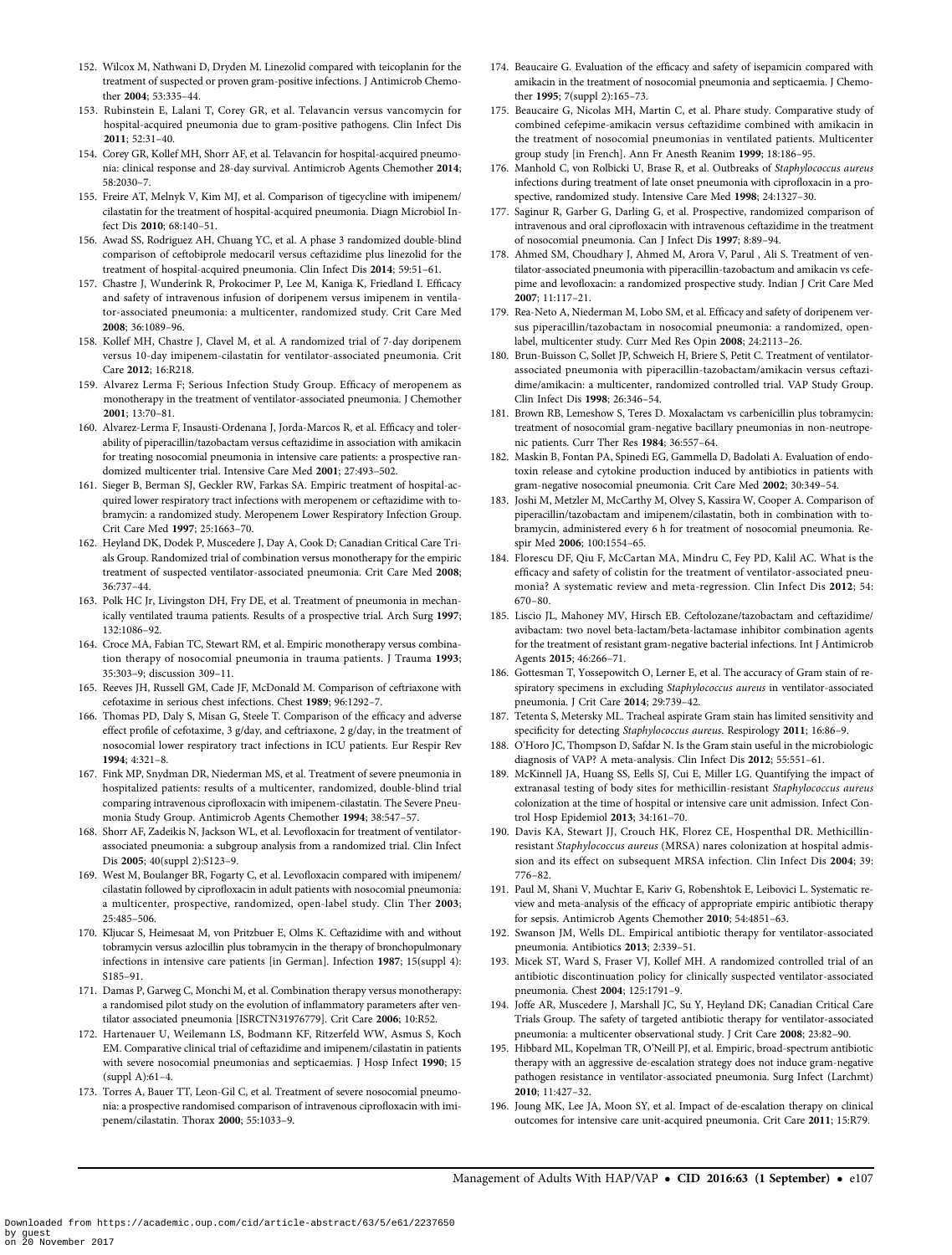- <span id="page-47-0"></span>197. Weiss CH, Dibardino D, Rho J, Sung N, Collander B, Wunderink RG. A clinical trial comparing physician prompting with an unprompted automated electronic checklist to reduce empirical antibiotic utilization. Crit Care Med 2013; 41:2563–9.
- 198. Stevens DL, Bisno AL, Chambers HF, et al. Practice guidelines for the diagnosis and management of skin and soft tissue infections: 2014 update by the Infectious Diseases Society of America. Clin Infect Dis 2014; 59:e10–52.
- 199. Mentzelopoulos SD, Pratikaki M, Platsouka E, et al. Prolonged use of carbapenems and colistin predisposes to ventilator-associated pneumonia by pandrugresistant Pseudomonas aeruginosa. Intensive Care Med 2007; 33:1524–32.
- 200. Pakyz AL, Oinonen M, Polk RE. Relationship of carbapenem restriction in 22 university teaching hospitals to carbapenem use and carbapenem-resistant Pseudomonas aeruginosa. Antimicrob Agents Chemother 2009; 53:1983–6.
- 201. Marchaim D, Chopra T, Bhargava A, et al. Recent exposure to antimicrobials and carbapenem-resistant Enterobacteriaceae: the role of antimicrobial stewardship. Infect Control Hosp Epidemiol 2012; 33:817–30.
- 202. Miyawaki K, Miwa Y, Seki M, Asari S, Tomono K, Kurokawa N. Correlation between the consumption of meropenem or doripenem and meropenem susceptibility of Pseudomonas aeruginosa in a university hospital in Japan. Biol Pharm Bull 2012; 35:946–9.
- 203. McDougall DA, Morton AP, Playford EG. Association of ertapenem and antipseudomonal carbapenem usage and carbapenem resistance in Pseudomonas aeruginosa among 12 hospitals in Queensland, Australia. J Antimicrob Chemother 2013; 68:457–60.
- 204. Routsi C, Pratikaki M, Platsouka E, et al. Risk factors for carbapenem-resistant gram-negative bacteremia in intensive care unit patients. Intensive Care Med 2013; 39:1253–61.
- 205. Pena C, Guzman A, Suarez C, et al. Effects of carbapenem exposure on the risk for digestive tract carriage of intensive care unit-endemic carbapenem-resistant Pseudomonas aeruginosa strains in critically ill patients. Antimicrob Agents Chemother 2007; 51:1967–71.
- 206. Ogutlu A, Guclu E, Karabay O, Utku AC, Tuna N, Yahyaoglu M. Effects of carbapenem consumption on the prevalence of Acinetobacter infection in intensive care unit patients. Ann Clin Microbiol Antimicrob 2014; 13:7.
- 207. Armand-Lefevre L, Angebault C, Barbier F, et al. Emergence of imipenem-resistant gram-negative bacilli in intestinal flora of intensive care patients. Antimicrob Agents Chemother 2013; 57:1488–95.
- 208. Moreira MR, Guimaraes MP, Rodrigues AA, Gontijo Filho PP. Antimicrobial use, incidence, etiology and resistance patterns in bacteria causing ventilator-associated pneumonia in a clinical-surgical intensive care unit. Rev Soc Bras Med Trop 2013; 46:39–44.
- 209. Swaminathan M, Sharma S, Poliansky Blash S, et al. Prevalence and risk factors for acquisition of carbapenem-resistant Enterobacteriaceae in the setting of endemicity. Infect Control Hosp Epidemiol 2013; 34:809–17.
- 210. European Centre for Disease Prevention and Control (ECDC). Annual epidemiological report: antimicrobial resistance and healthcare-associated infections 2014. Stockholm: ECDC, 2015.
- 211. Jacob J, Klein E, Laxminarayan R, et al. Carbapenem resistant enterobactereciae. MMWR Morb Mortal Wkly Rep 2013; 62:165–70.
- 212. Thaden JT, Lewis SS, Hazen KC, et al. Rising rates of carbapenem-resistant enterobacteriaceae in community hospitals: a mixed-methods review of epidemiology and microbiology practices in a network of community hospitals in the southeastern United States. Infect Control Hosp Epidemiol 2014; 35:978–83.
- 213. Luna CM, Sarquis S, Niederman MS, et al. Is a strategy based on routine endotracheal cultures the best way to prescribe antibiotics in ventilator-associated pneumonia? Chest 2013; 144:63–71.
- 214. Yakovlev SV, Stratchounski LS, Woods GL, et al. Ertapenem versus cefepime for initial empirical treatment of pneumonia acquired in skilled-care facilities or in hospitals outside the intensive care unit. Eur J Clin Microbiol Infect Dis 2006; 25:633–41.
- 215. Alsuraikh M, Hamdy G. Incidence, risk factors, and causative agents of hospital acquired pneumonia (nosocomial pneumonia) in adult hospitalized patients in medical wards of a general hospital in Kuwait. Kuwait Med J 2008; 40:297–300.
- 216. Avci M, Ozgenc O, Coskuner A, Bozca B, Kidak L, Mermut G. Hospital-acquired pneumonia in nonintensive care unit wards. Turk J Med Sci 2010; 40:357–63.
- 217. Cakir Edis E, Hatipoglu ON, Yilmam I, Eker A, Tansel O, Sut N. Hospital-acquired pneumonia developed in non-intensive care units. Respiration 2009; 78:416–22.
- 218. Espejo E, Andres M, Torviso J, et al. Hospital-acquired bacteraemic pneumonia in non-ventilated patients. In: 21st European Congress of Clinical Microbiology and Infectious Diseases (ECCMID)/27th International Congress of Chemotherapy (ICC) Posters 2011: S478.
- 219. Kollef MH, Shorr A, Tabak YP, Gupta V, Liu LZ, Johannes RS. Epidemiology and outcomes of health-care-associated pneumonia: results from a large US database of culture-positive pneumonia. Chest 2005; 128:3854–62.
- 220. Giannella M, Pinilla B, Capdevila JA, et al. Pneumonia treated in the internal medicine department: focus on healthcare-associated pneumonia. Clin Microbiol Infect 2012; 18:786–94.
- 221. Piskin N, Aydemir H, Oztoprak N, et al. Inadequate treatment of ventilator-associated and hospital-acquired pneumonia: risk factors and impact on outcomes. BMC Infect Dis 2012; 12:268.
- 222. Esperatti M, Ferrer M, Theessen A, et al. Nosocomial pneumonia in the intensive care unit acquired by mechanically ventilated versus nonventilated patients. Am J Respir Crit Care Med 2010; 182:1533–9.
- 223. Maruyama T, Niederman MS, Kobayashi T, et al. A prospective comparison of nursing home-acquired pneumonia with hospital-acquired pneumonia in nonintubated elderly. Respir Med 2008; 102:1287–95.
- 224. Barreiro-Lopez B, Tricas JM, Mauri E, Quintana S, Garau J. Risk factors and prognostic factors in nosocomial pneumonia outside the intensive care units setting [in Spanish]. Enferm Infecc Microbiol Clin 2005; 23:519–24.
- 225. Takano Y, Sakamoto O, Suga M, Muranaka H, Ando M. Prognostic factors of nosocomial pneumonia in general wards: a prospective multivariate analysis in Japan. Respir Med 2002; 96:18–23.
- 226. Schussler O, Alifano M, Dermine H, et al. Postoperative pneumonia after major lung resection. Am J Respir Crit Care Med 2006; 173:1161–9.
- 227. Watanabe A, Yanagihara K, Kohno S, Matsushima T; HAP Study Group. Multicenter survey on hospital-acquired pneumonia and the clinical efficacy of firstline antibiotics in Japan. Intern Med 2008; 47:245–54.
- 228. Weber DJ, Rutala WA, Sickbert-Bennett EE, Samsa GP, Brown V, Niederman MS. Microbiology of ventilator-associated pneumonia compared with that of hospital-acquired pneumonia. Infect Control Hosp Epidemiol 2007; 28:825–31.
- 229. Kim J, Chung J, Choi S-H, et al. Early use of imipenem/cilastatin and vancomycin followed by de-escalation versus conventional antimicrobials without de-escalation for patients with hospital-acquired pneumonia in a medical ICU: a randomized clinical trial. Crit Care 2012; 16:1–9.
- 230. Kohlenberg A, Schwab F, Behnke M, Geffers C, Gastmeier P. Pneumonia associated with invasive and noninvasive ventilation: an analysis of the German nosocomial infection surveillance system database. Intensive Care Med 2010; 36:971–8.
- 231. Herer B, Fuhrman C, Demontrond D, Gazevic Z, Housset B, Chouaid C. Diagnosis of nosocomial pneumonia in medical ward: repeatability of the protected specimen brush. Eur Respir J 2001; 18:157-63.
- 232. Edis EC, Hatipoglu ON, Yilmam I, Eker A, Tansel O, Sut N. The importance of pathogen identification in the success of treatment of hospital acquired pneumonias. Turk Toraks Dergisi 2010; 11:155–9.
- 233. Giunta V, Ferrer M, Esperatti M, et al. ICU-acquired pneumonia with or without etiologic diagnosis: a comparison of outcomes. Crit Care Med 2013; 41:2133–43.
- 234. Fernandez-Guerrero M, Gudiol F, Rodriguez-Torres A, Arnau C, Valdes L, Vallve C. Nosocomial pneumonia: comparative multicentre trial between monotherapy with cefotaxime and treatment with antibiotic combinations. Infection 1991; 19 (suppl 6):S320–5.
- 235. Schmitt DV, Leitner E, Welte T, Lode H. Piperacillin/tazobactam vs imipenem/ cilastatin in the treatment of nosocomial pneumonia—a double blind prospective multicentre study. Infection 2006; 34:127–34.
- 236. Hoffken G, Barth J, Rubinstein E, Beckmann H; HAP Study Group. A randomized study of sequential intravenous/oral moxifloxacin in comparison to sequential intravenous ceftriaxone/oral cefuroxime axetil in patients with hospitalacquired pneumonia. Infection 2007; 35:414–20.
- 237. Bhavnani SM, Rubino CM, Hammel JP, et al. Pharmacological and patient-specific response determinants in patients with hospital-acquired pneumonia treated with tigecycline. Antimicrob Agents Chemother 2012; 56:1065–72.
- 238. Pea F, Di Qual E, Cusenza A, Brollo L, Baldassarre M, Furlanut M. Pharmacokinetics and pharmacodynamics of intravenous levofloxacin in patients with earlyonset ventilator-associated pneumonia. Clin Pharmacokinet 2003; 42:589–98.
- 239. Roberts JA, Taccone FS, Udy AA, Vincent JL, Jacobs F, Lipman J. Vancomycin dosing in critically ill patients: robust methods for improved continuous-infusion regimens. Antimicrob Agents Chemother 2011; 55:2704–9.
- 240. Anevlavis S, Petroglou N, Tzavaras A, et al. A prospective study of the diagnostic utility of sputum Gram stain in pneumonia. J Infect 2009; 59:83–9.
- 241. Montravers P, Veber B, Auboyer C, et al. Diagnostic and therapeutic management of nosocomial pneumonia in surgical patients: results of the Eole study. Crit Care Med 2002; 30:368–75.
- 242. Hanes SD, Wood GC, Herring V, et al. Intermittent and continuous ceftazidime infusion for critically ill trauma patients. Am J Surg 2000; 179:436–40.
- 243. Nicolau DP, McNabb J, Lacy MK, Quintiliani R, Nightingale CH. Continuous versus intermittent administration of ceftazidime in intensive care unit patients with nosocomial pneumonia. Int J Antimicrob Agents 2001; 17:497–504.
- 244. Sakka SG, Glauner AK, Bulitta JB, et al. Population pharmacokinetics and pharmacodynamics of continuous versus short-term infusion of imipenem-cilastatin

e108 • CID 2016:63 (1 September) • Kalil et al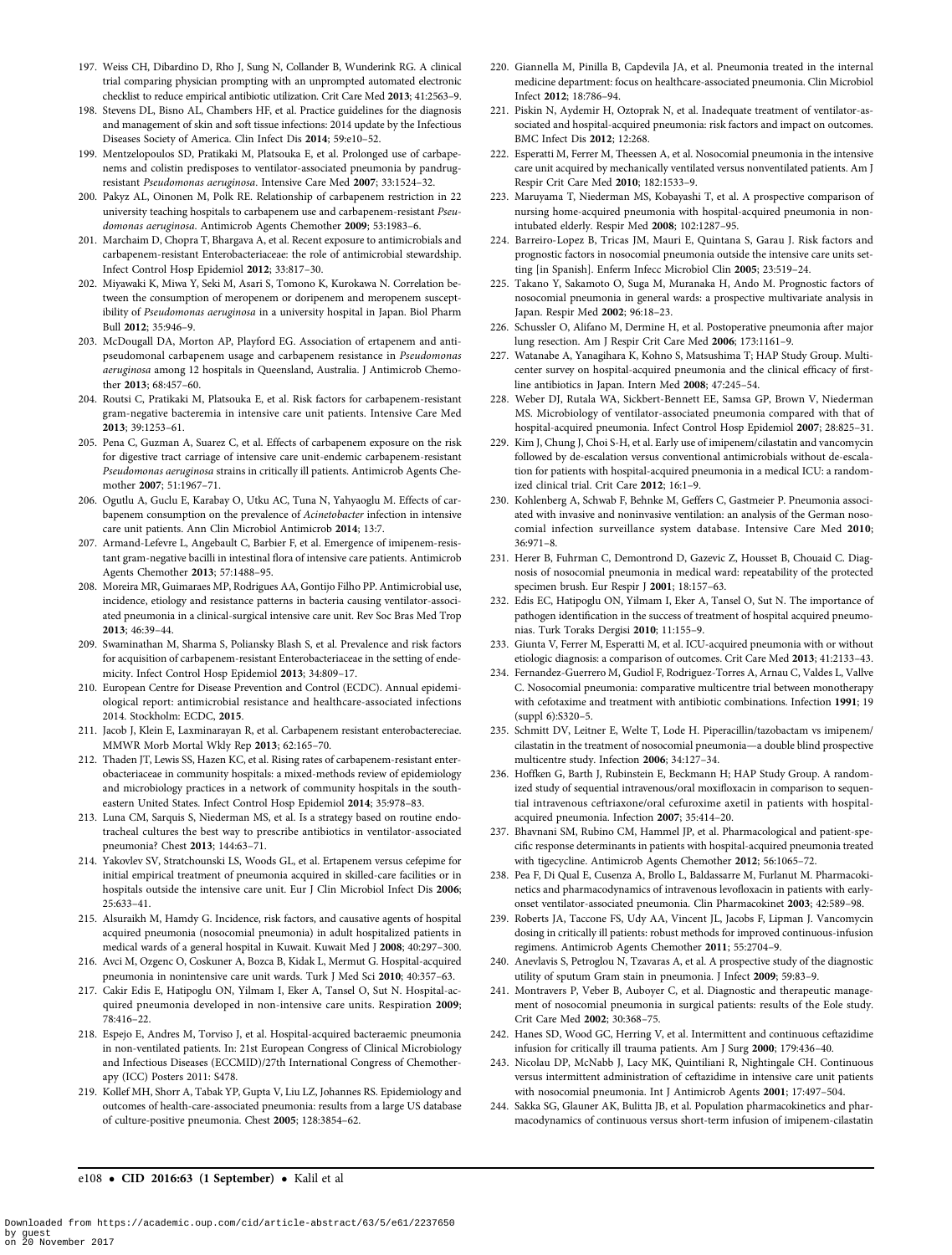<span id="page-48-0"></span>in critically ill patients in a randomized, controlled trial. Antimicrob Agents Chemother 2007; 51:3304–10.

- 245. Jeffres MN, Isakow W, Doherty JA, Micek ST, Kollef MH. A retrospective analysis of possible renal toxicity associated with vancomycin in patients with health careassociated methicillin-resistant Staphylococcus aureus pneumonia. Clin Ther 2007; 29:1107–15.
- 246. Lorente L, Jimenez A, Martin MM, Iribarren JL, Jimenez JJ, Mora ML. Clinical cure of ventilator-associated pneumonia treated with piperacillin/tazobactam administered by continuous or intermittent infusion. Int J Antimicrob Agents 2009; 33:464–8.
- 247. Lorente L, Jimenez A, Palmero S, et al. Comparison of clinical cure rates in adults with ventilator-associated pneumonia treated with intravenous ceftazidime administered by continuous or intermittent infusion: a retrospective, nonrandomized, open-label, historical chart review. Clin Ther 2007; 29:2433–9.
- 248. Scaglione F, Esposito S, Leone S, et al. Feedback dose alteration significantly affects probability of pathogen eradication in nosocomial pneumonia. Eur Respir J 2009; 34:394–400.
- 249. Roberts JA, Paul SK, Akova M, et al. DALI: defining antibiotic levels in intensive care unit patients: are current beta-lactam antibiotic doses sufficient for critically ill patients? Clin Infect Dis 2014; 58:1072–83.
- 250. Roberts JA, Lipman J. Pharmacokinetic issues for antibiotics in the critically ill patient. Crit Care Med 2009; 37:840–51; quiz 59.
- 251. Roberts JA, Lipman J. Optimal doripenem dosing simulations in critically ill nosocomial pneumonia patients with obesity, augmented renal clearance, and decreased bacterial susceptibility. Crit Care Med 2013; 41:489–95.
- 252. Sinnollareddy MG, Roberts MS, Lipman J, Roberts JA. Beta-lactam pharmacokinetics and pharmacodynamics in critically ill patients and strategies for dose optimization: a structured review. Clin Exp Pharmacol Physiol 2012; 39:489–96.
- 253. Roberts JA, Abdul-Aziz MH, Lipman J, et al. Individualised antibiotic dosing for patients who are critically ill: challenges and potential solutions. Lancet Infect Dis 2014; 14:498–509.
- 254. Lux LJ, Posey RE, Daniels LS, et al. Pharmacokinetic/pharmacodynamic measures for guiding antibiotic treatment for hospital-acquired pneumonia. Rockville, MD: Agency for Healthcare Research and Quality, 2014. Comparative Effectiveness ?Reviews, No 136. Available at: <http://www.ncbi.nlm.nih.gov/books/NBK266264/>. Accessed 5 January 2015.
- 255. Hallal A, Cohn SM, Namias N, et al. Aerosolized tobramycin in the treatment of ventilator-associated pneumonia: a pilot study. Surg Infect (Larchmt) 2007; 8:73–82.
- 256. Kofteridis DP, Alexopoulou C, Valachis A, et al. Aerosolized plus intravenous colistin versus intravenous colistin alone for the treatment of ventilator-associated pneumonia: a matched case-control study. Clin Infect Dis 2010; 51:1238–44.
- 257. Korbila IP, Michalopoulos A, Rafailidis PI, Nikita D, Samonis G, Falagas ME. Inhaled colistin as adjunctive therapy to intravenous colistin for the treatment of microbiologically documented ventilator-associated pneumonia: a comparative cohort study. Clin Microbiol Infect 2010; 16:1230–6.
- 258. Le Conte P, Potel G, Clementi E, et al. Administration of tobramycin aerosols in patients with nosocomial pneumonia: a preliminary study [in French]. Presse Med 2000; 29:76–8.
- 259. Rattanaumpawan P, Lorsutthitham J, Ungprasert P, Angkasekwinai N, Thamlikitkul V. Randomized controlled trial of nebulized colistimethate sodium as adjunctive therapy of ventilator-associated pneumonia caused by gram-negative bacteria. J Antimicrob Chemother 2010; 65:2645–9.
- 260. Doshi NM, Cook CH, Mount KL, et al. Adjunctive aerosolized colistin for multidrug resistant gram-negative pneumonia in the critically ill: a retrospective study. BMC Anesthesiol 2013; 13:45.
- 261. Tumbarello M, De Pascale G, Trecarichi EM, et al. Effect of aerosolized colistin as adjunctive treatment on the outcomes of microbiologically documented ventilator-associated pneumonia caused by colistin-only susceptible gram-negative bacteria. Chest 2013; 144:1768–75.
- 262. Brown RB, Kruse JA, Counts GW, Russell JA, Christou NV, Sands ML. Doubleblind study of endotracheal tobramycin in the treatment of gram-negative bacterial pneumonia. The Endotracheal Tobramycin Study Group. Antimicrob Agents Chemother 1990; 34:269–72.
- 263. Mendelman PM, Smith AL, Levy J, Weber A, Ramsey B, Davis RL. Aminoglycoside penetration, inactivation, and efficacy in cystic fibrosis sputum. Am Rev Respir Dis 1985; 132:761–5.
- 264. Panidis D, Markantonis SL, Boutzouka E, Karatzas S, Baltopoulos G. Penetration of gentamicin into the alveolar lining fluid of critically ill patients with ventilatorassociated pneumonia. Chest 2005; 128:545–52.
- 265. Valcke YJ, Vogelaers DP, Colardyn FA, Pauwels RA. Penetration of netilmicin in the lower respiratory tract after once-daily dosing. Chest 1992; 101:1028–32.
- 266. Boselli E, Breilh D, Djabarouti S, et al. Reliability of mini-bronchoalveolar lavage for the measurement of epithelial lining fluid concentrations of tobramycin in critically ill patients. Intensive Care Med 2007; 33:1519–23.
- 267. Plachouras D, Karvanen M, Friberg LE, et al. Population pharmacokinetic analysis of colistin methanesulfonate and colistin after intravenous administration in critically ill patients with infections caused by gram-negative bacteria. Antimicrob Agents Chemother 2009; 53:3430–6.
- 268. Markou N, Markantonis SL, Dimitrakis E, et al. Colistin serum concentrations after intravenous administration in critically ill patients with serious multidrug-resistant, gram-negative bacilli infections: a prospective, open-label, uncontrolled study. Clin Ther 2008; 30:143–51.
- 269. Fagon J, Patrick H, Haas DW, et al. Treatment of gram-positive nosocomial pneumonia. Prospective randomized comparison of quinupristin/dalfopristin versus vancomycin. Nosocomial Pneumonia Group. Am J Respir Crit Care Med 2000; 161(3 pt 1):753–62.
- 270. Jung YJ, Koh Y, Hong SB, et al. Effect of vancomycin plus rifampicin in the treatment of nosocomial methicillin-resistant Staphylococcus aureus pneumonia. Crit Care Med 2010; 38:175–80.
- 271. Kohno S, Yamaguchi K, Aikawa N, et al. Linezolid versus vancomycin for the treatment of infections caused by methicillin-resistant Staphylococcus aureus in Japan. J Antimicrob Chemother 2007; 60:1361–9.
- 272. Stevens DL, Herr D, Lampiris H, Hunt JL, Batts DH, Hafkin B. Linezolid versus vancomycin for the treatment of methicillin-resistant Staphylococcus aureus infections. Clin Infect Dis 2002; 34:1481–90.
- 273. Wunderink RG, Mendelson MH, Somero MS, et al. Early microbiological response to linezolid vs vancomycin in ventilator-associated pneumonia due to methicillin-resistant Staphylococcus aureus. Chest 2008; 134:1200–7.
- 274. Wunderink RG, Niederman MS, Kollef MH, et al. Linezolid in methicillin-resistant Staphylococcus aureus nosocomial pneumonia: a randomized, controlled study. Clin Infect Dis 2012; 54:621–9.
- 275. Montedori A, Bonacini MI, Casazza G, et al. Modified versus standard intentionto-treat reporting: are there differences in methodological quality, sponsorship, and findings in randomized trials? A cross-sectional study. Trials 2011; 12:58.
- 276. US Food and Drug Administration (FDA) Anti-Infective Drugs Advisory Committee. FDA advisory committee briefing document: telavancin for nosocomial pneumonia, 2012. Available at: [http://www.fda.gov/downloads/AdvisoryCommittees/](http://www.fda.gov/downloads/AdvisoryCommittees/CommitteesMeetingMaterials/Drugs/Anti-InfectiveDrugsAdvisoryCommittee/UCM329482.pdf) [CommitteesMeetingMaterials/Drugs/Anti-InfectiveDrugsAdvisoryCommittee/](http://www.fda.gov/downloads/AdvisoryCommittees/CommitteesMeetingMaterials/Drugs/Anti-InfectiveDrugsAdvisoryCommittee/UCM329482.pdf) [UCM329482.pdf.](http://www.fda.gov/downloads/AdvisoryCommittees/CommitteesMeetingMaterials/Drugs/Anti-InfectiveDrugsAdvisoryCommittee/UCM329482.pdf) Accessed January 2013.
- 277. Ramsey KM, Mazer MA. Addition of rifampin to vancomycin for the treatment of pneumonias due to methicillin-resistant Staphylococcus aureus: caveat emptor. Crit Care Med 2010; 38:326–7.
- 278. Lahey T. Questionable superiority of linezolid for methicillin-resistant Staphylococcus aureus nosocomial pneumonia: watch where you step. Clin Infect Dis 2012; 55:159–60.
- 279. Holmes NE, Turnidge JD, Munckhof WJ, et al. Antibiotic choice may not explain poorer outcomes in patients with Staphylococcus aureus bacteremia and high vancomycin minimum inhibitory concentrations. J Infect Dis 2011; 204:340–7.
- 280. Steinkraus G, White R, Friedrich L. Vancomycin MIC creep in non-vancomycinintermediate Staphylococcus aureus (VISA), vancomycin-susceptible clinical methicillin-resistant S. aureus (MRSA) blood isolates from 2001–05. J Antimicrob Chemother 2007; 60:788–94.
- 281. Adam HJ, Louie L, Watt C, et al. Detection and characterization of heterogeneous vancomycin-intermediate Staphylococcus aureus isolates in Canada: results from the Canadian Nosocomial Infection Surveillance Program, 1995–2006. Antimicrob Agents Chemother 2010; 54:945–9.
- 282. Holmes RL, Jorgensen JH. Inhibitory activities of 11 antimicrobial agents and bactericidal activities of vancomycin and daptomycin against invasive methicillin-resistant Staphylococcus aureus isolates obtained from 1999 through 2006. Antimicrob Agents Chemother 2008; 52:757–60.
- 283. Pitz AM, Yu F, Hermsen ED, Rupp ME, Fey PD, Olsen KM. Vancomycin susceptibility trends and prevalence of heterogeneous vancomycin-intermediate Staphylococcus aureus in clinical methicillin-resistant S. aureus isolates. J Clin Microbiol 2011; 49:269–74.
- 284. Sader HS, Fey PD, Limaye AP, et al. Evaluation of vancomycin and daptomycin potency trends (MIC creep) against methicillin-resistant Staphylococcus aureus isolates collected in nine U.S. medical centers from 2002 to 2006. Antimicrob Agents Chemother 2009; 53:4127–32.
- 285. van Hal SJ, Barbagiannakos T, Jones M, et al. Methicillin-resistant Staphylococcus aureus vancomycin susceptibility testing: methodology correlations, temporal trends and clonal patterns. J Antimicrob Chemother 2011; 66:2284–7.
- 286. Honda H, Doern CD, Michael-Dunne W Jr, Warren DK. The impact of vancomycin susceptibility on treatment outcomes among patients with methicillin resistant Staphylococcus aureus bacteremia. BMC Infect Dis 2011; 11:335.
- 287. Kalil AC, Van Schooneveld TC, Fey PD, Rupp ME. Association between vancomycin minimum inhibitory concentration and mortality among patients with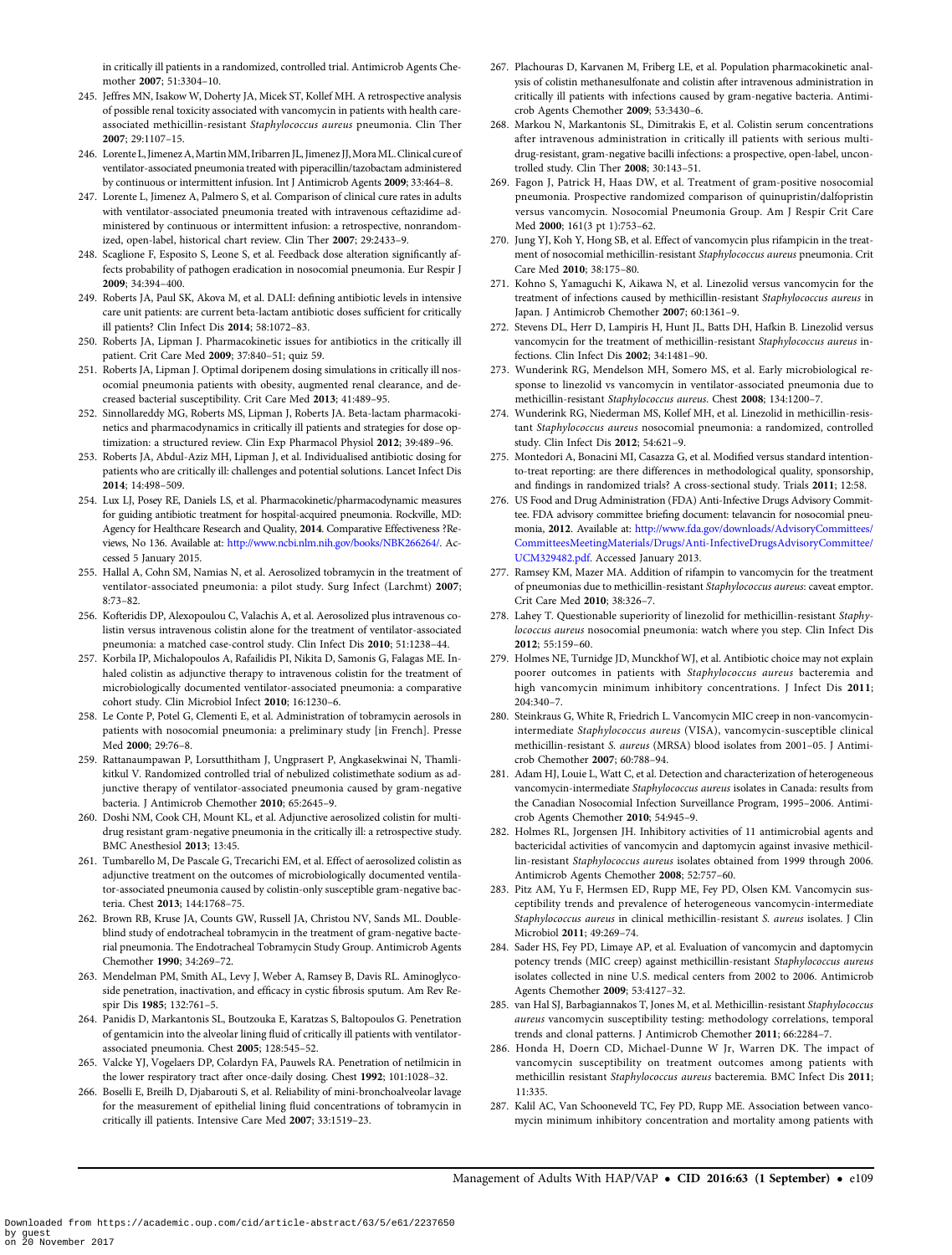<span id="page-49-0"></span>Staphylococcus aureus bloodstream infections: a systematic review and metaanalysis. JAMA 2014; 312:1552–64.

- 288. Walraven CJ, North MS, Marr-Lyon L, Deming P, Sakoulas G, Mercier RC. Site of infection rather than vancomycin MIC predicts vancomycin treatment failure in methicillin-resistant Staphylococcus aureus bacteraemia. J Antimicrob Chemother 2011; 66:2386–92.
- 289. Rybak MJ, Lomaestro BM, Rotschafer JC, et al. Vancomycin therapeutic guidelines: a summary of consensus recommendations from the infectious diseases Society of America, the American Society of Health-System Pharmacists, and the Society of Infectious Diseases Pharmacists. Clin Infect Dis 2009; 49:325–7.
- 290. Aarts MA, Hancock JN, Heyland D, McLeod RS, Marshall JC. Empiric antibiotic therapy for suspected ventilator-associated pneumonia: a systematic review and meta-analysis of randomized trials. Crit Care Med 2008; 36: 108–17.
- 291. Zanetti G, Bally F, Greub G, et al. Cefepime versus imipenem-cilastatin for treatment of nosocomial pneumonia in intensive care unit patients: a multicenter, evaluator-blind, prospective, randomized study. Antimicrob Agents Chemother 2003; 47:3442–7.
- 292. Giamarellou H, Mandragos K, Bechrakis P, Pigas K, Bilalis D, Sfikakis P. Pefloxacin versus imipenem in the therapy of nosocomial lung infections of intensive care unit patients. J Antimicrob Chemother 1990; 26(suppl B):117–27.
- 293. Jaccard C, Troillet N, Harbarth S, et al. Prospective randomized comparison of imipenem-cilastatin and piperacillin-tazobactam in nosocomial pneumonia or peritonitis. Antimicrob Agents Chemother 1998; 42:2966–72.
- 294. Planquette B, Timsit JF, Misset BY, et al. Pseudomonas aeruginosa ventilator-associated pneumonia. Predictive factors of treatment failure. Am J Respir Crit Care Med 2013; 188:69–76.
- 295. Pena C, Gomez-Zorrilla S, Oriol I, et al. Impact of multidrug resistance on Pseudomonas aeruginosa ventilator-associated pneumonia outcome: predictors of early and crude mortality. Eur J Clin Microbiol Infect Dis 2013; 32:413–20.
- 296. Luyt CE, Aubry A, Lu Q, et al. Imipenem, meropenem, or doripenem to treat patients with Pseudomonas aeruginosa ventilator-associated pneumonia. Antimicrob Agents Chemother 2014; 58:1372–80.
- 297. US Food and Drug Administration (FDA). FDA Drug Safety Communication: FDA approves label changes for antibacterial Doribax (doripenem) describing increased risk of death for ventilator patients with pneumonia. Available at: [http://](http://www.fda.gov/Drugs/DrugSafety/ucm387971.htm) [www.fda.gov/Drugs/DrugSafety/ucm387971.htm](http://www.fda.gov/Drugs/DrugSafety/ucm387971.htm). Accessed 5 January 2015.
- 298. Zilberberg MD, Chen J, Mody SH, Ramsey AM, Shorr AF. Imipenem resistance of Pseudomonas in pneumonia: a systematic literature review. BMC Pulm Med 2010; 10:45.
- 299. Siempos II, Vardakas KZ, Manta KG, Falagas ME. Carbapenems for the treatment of immunocompetent adult patients with nosocomial pneumonia. Eur Respir J 2007; 29:548–60.
- 300. Mouton YJ, Beuscart C. Empirical monotherapy with meropenem in serious bacterial infections. Meropenem Study Group. J Antimicrob Chemother 1995; 36 (suppl A):145–56.
- 301. Norrby SR, Finch RG, Glauser M. Monotherapy in serious hospital-acquired infections: a clinical trial of ceftazidime versus imipenem/cilastatin. European Study Group. J Antimicrob Chemother 1993; 31:927–37.
- 302. Carcas AJ, Garcia-Satue JL, Zapater P, Frias-Iniesta J. Tobramycin penetration into epithelial lining fluid of patients with pneumonia. Clin Pharmacol Ther 1999; 65:245–50.
- 303. Levy J, Baran D, Klastersky J. Comparative study of the antibacterial activity of amikacin and tobramycin during Pseudomonas pulmonary infection in patients with cystic fibrosis. J Antimicrob Chemother 1982; 10:227–34.
- 304. Mombelli G, Coppens L, Thys JP, Klastersky J. Anti-Pseudomonas activity in bronchial secretions of patients receiving amikacin or tobramycin as a continuous infusion. Antimicrob Agents Chemother 1981; 19:72–5.
- 305. Furtado GH, d'Azevedo PA, Santos AF, Gales AC, Pignatari AC, Medeiros EA. Intravenous polymyxin B for the treatment of nosocomial pneumonia caused by multidrug-resistant Pseudomonas aeruginosa. Int J Antimicrob Agents 2007; 30:315–9.
- 306. Ouderkirk JP, Nord JA, Turett GS, Kislak JW. Polymyxin B nephrotoxicity and efficacy against nosocomial infections caused by multiresistant gram-negative bacteria. Antimicrob Agents Chemother 2003; 47:2659–62.
- 307. Rigatto MH, Ribeiro VB, Konzen D, Zavascki AP. Comparison of polymyxin B with other antimicrobials in the treatment of ventilator-associated pneumonia and tracheobronchitis caused by Pseudomonas aeruginosa or Acinetobacter baumannii. Infection 2013; 41:321–8.
- 308. Sobieszczyk ME, Furuya EY, Hay CM, et al. Combination therapy with polymyxin B for the treatment of multidrug-resistant gram-negative respiratory tract infections. J Antimicrob Chemother 2004; 54:566–9.
- 309. Gales AC, Jones RN, Sader HS. Contemporary activity of colistin and polymyxin B against a worldwide collection of gram-negative pathogens: results from the SENTRY Antimicrobial Surveillance Program (2006–09). J Antimicrob Chemother 2011; 66:2070–4.
- 310. Sader HS, Rhomberg PR, Farrell DJ, Jones RN. Differences in potency and categorical agreement between colistin and polymyxin B when testing 15,377 clinical strains collected worldwide. Diagn Microbiol Infect Dis 2015; 83:379–81.
- 311. Cometta A, Baumgartner JD, Lew D, et al. Prospective randomized comparison of imipenem monotherapy with imipenem plus netilmicin for treatment of severe infections in nonneutropenic patients. Antimicrob Agents Chemother 1994; 38:1309–13.
- 312. Garnacho-Montero J, Sa-Borges M, Sole-Violan J, et al. Optimal management therapy for Pseudomonas aeruginosa ventilator-associated pneumonia: an observational, multicenter study comparing monotherapy with combination antibiotic therapy. Crit Care Med 2007; 35:1888–95.
- 313. Park SY, Park HJ, Moon SM, et al. Impact of adequate empirical combination therapy on mortality from bacteremic Pseudomonas aeruginosa pneumonia. BMC Infect Dis 2012; 12:308.
- 314. Kumar A, Zarychanski R, Light B, et al. Early combination antibiotic therapy yields improved survival compared with monotherapy in septic shock: a propensity-matched analysis. Crit Care Med 2010; 38:1773–85.
- 315. Paul M, Silbiger I, Grozinsky S, Soares-Weiser K, Leibovici L. Beta lactam antibiotic monotherapy versus beta lactam-aminoglycoside antibiotic combination therapy for sepsis. Cochrane Database Syst Rev 2006; CD003344.
- 316. Kumar A, Safdar N, Kethireddy S, Chateau D. A survival benefit of combination antibiotic therapy for serious infections associated with sepsis and septic shock is contingent only on the risk of death: a meta-analytic/meta-regression study. Crit Care Med 2010; 38:1651–64.
- 317. Tamma PD, Cosgrove SE, Maragakis LL. Combination therapy for treatment of infections with gram-negative bacteria. Clin Microbiol Rev 2012; 25:450–70.
- 318. Morata L, Cobos-Trigueros N, Martinez JA, et al. Influence of multidrug resistance and appropriate empirical therapy on the 30-day mortality rate of Pseudomonas aeruginosa bacteremia. Antimicrob Agents Chemother 2012; 56:4833–7.
- 319. Safdar N, Handelsman J, Maki DG. Does combination antimicrobial therapy reduce mortality in gram-negative bacteraemia? A meta-analysis. Lancet Infect Dis 2004; 4:519–27.
- 320. Hu Y, Li L, Li W, et al. Combination antibiotic therapy versus monotherapy for Pseudomonas aeruginosa bacteraemia: a meta-analysis of retrospective and prospective studies. Int J Antimicrob Agents 2013; 42:492-6.
- 321. Paul M, Leibovici L. Editorial commentary: combination therapy for Pseudomonas aeruginosa bacteremia: where do we stand? Clin Infect Dis 2013; 57:217–20.
- 322. Vardakas KZ, Tansarli GS, Bliziotis IA, Falagas ME. Beta-lactam plus aminoglycoside or fluoroquinolone combination versus beta-lactam monotherapy for Pseudomonas aeruginosa infections: a meta-analysis. Int J Antimicrob Agents 2013; 41:301–10.
- 323. Pena C, Suarez C, Ocampo-Sosa A, et al. Effect of adequate single-drug vs combination antimicrobial therapy on mortality in Pseudomonas aeruginosa bloodstream infections: a post hoc analysis of a prospective cohort. Clin Infect Dis 2013; 57:208–16.
- 324. Balakrishnan I, Awad-El-Kariem FM, Aali A, et al. Temocillin use in England: clinical and microbiological efficacies in infections caused by extended-spectrum and/or derepressed AmpC beta-lactamase-producing Enterobacteriaceae. J Antimicrob Chemother 2011; 66:2628–31.
- 325. Bassetti M, Righi E, Fasce R, et al. Efficacy of ertapenem in the treatment of early ventilator-associated pneumonia caused by extended-spectrum beta-lactamaseproducing organisms in an intensive care unit. J Antimicrob Chemother 2007; 60:433–5.
- 326. Kaniga K, Flamm R, Tong SY, Lee M, Friedland I, Redman R. Worldwide experience with the use of doripenem against extended-spectrum-beta-lactamaseproducing and ciprofloxacin-resistant Enterobacteriaceae: analysis of six phase 3 clinical studies. Antimicrob Agents Chemother 2010; 54:2119–24.
- 327. Cheng WL, Hsueh PR, Lee CC, et al. Bacteremic pneumonia caused by extendedspectrum beta-lactamase-producing Escherichia coli and Klebsiella pneumoniae: appropriateness of empirical treatment matters. J Microbiol Immunol Infect 2014; 49:208–15.
- 328. Paterson DL, Ko WC, Von Gottberg A, et al. Antibiotic therapy for Klebsiella pneumoniae bacteremia: implications of production of extended-spectrum beta-lactamases. Clin Infect Dis 2004; 39:31–7.
- 329. Tsai HY, Chen YH, Tang HJ, et al. Carbapenems and piperacillin/tazobactam for the treatment of bacteremia caused by extended-spectrum beta-lactamase-producing Proteus mirabilis. Diagn Microbiol Infect Dis 2014; 80:222–6.
- 330. Nguyen HM, Shier KL, Graber CJ. Determining a clinical framework for use of cefepime and beta-lactam/beta-lactamase inhibitors in the treatment of infections caused by extended-spectrum-beta-lactamase-producing Enterobacteriaceae. J Antimicrob Chemother 2014; 69:871–80.

e110 • CID 2016:63 (1 September) • Kalil et al